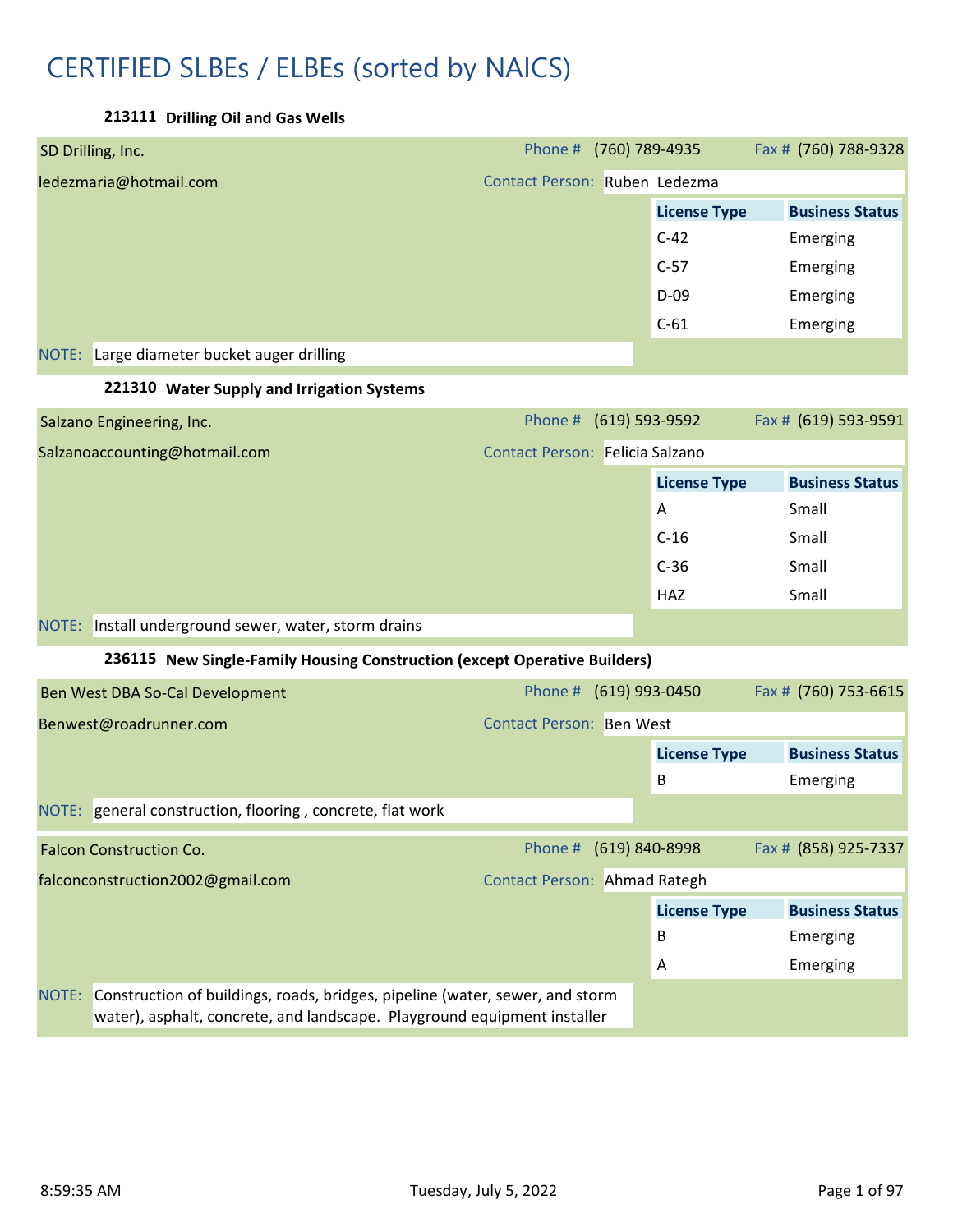| <b>KCM Group</b>                                                            | Phone # (619) 840-2484        |                     | Fax# |                        |
|-----------------------------------------------------------------------------|-------------------------------|---------------------|------|------------------------|
| gkovtun@kcmgroup.net                                                        | Contact Person: Gordon Kovtun |                     |      |                        |
|                                                                             |                               | <b>License Type</b> |      | <b>Business Status</b> |
|                                                                             |                               | A                   |      | Small                  |
|                                                                             |                               | B                   |      | Small                  |
| New Single-Family Housing Construction (except Operative Builders)<br>NOTE: |                               |                     |      |                        |

#### **236118 Residential Remodelers**

| <b>KCM Group</b> |                                                                                                | Phone # (619) 840-2484                |                | Fax #               |                        |
|------------------|------------------------------------------------------------------------------------------------|---------------------------------------|----------------|---------------------|------------------------|
|                  | gkovtun@kcmgroup.net                                                                           | Contact Person: Gordon Kovtun         |                |                     |                        |
|                  |                                                                                                |                                       |                | <b>License Type</b> | <b>Business Status</b> |
|                  |                                                                                                |                                       |                | A                   | Small                  |
|                  |                                                                                                |                                       |                | B                   | Small                  |
|                  | NOTE: Residential Remodelers                                                                   |                                       |                |                     |                        |
|                  | Nucave Construction, Inc.                                                                      | Phone #                               | (760) 585-7276 | Fax #               |                        |
|                  | Ryan@NucaveConstruction.com                                                                    | Contact Person: Ryan Bittner          |                |                     |                        |
|                  |                                                                                                |                                       |                | <b>License Type</b> | <b>Business Status</b> |
|                  |                                                                                                |                                       |                | B                   | Emerging               |
|                  | NOTE: Design & Build Landscape and Construction                                                |                                       |                |                     |                        |
| Management       | TAG Capital Management, Inc. DBA Gilliland Construction                                        | Phone # (619) 977-8046                |                | Fax #               |                        |
|                  | kirt@gillilandcm.com                                                                           | <b>Contact Person: Kirt Gilliland</b> |                |                     |                        |
|                  |                                                                                                |                                       |                | <b>License Type</b> | <b>Business Status</b> |
|                  |                                                                                                |                                       |                | Goods/Services      | Emerging               |
| NOTE:            | Owners representative/Construction manager managing the design and<br>construction of projects |                                       |                |                     |                        |
|                  |                                                                                                |                                       |                |                     |                        |

#### **236210 Industrial Building Construction**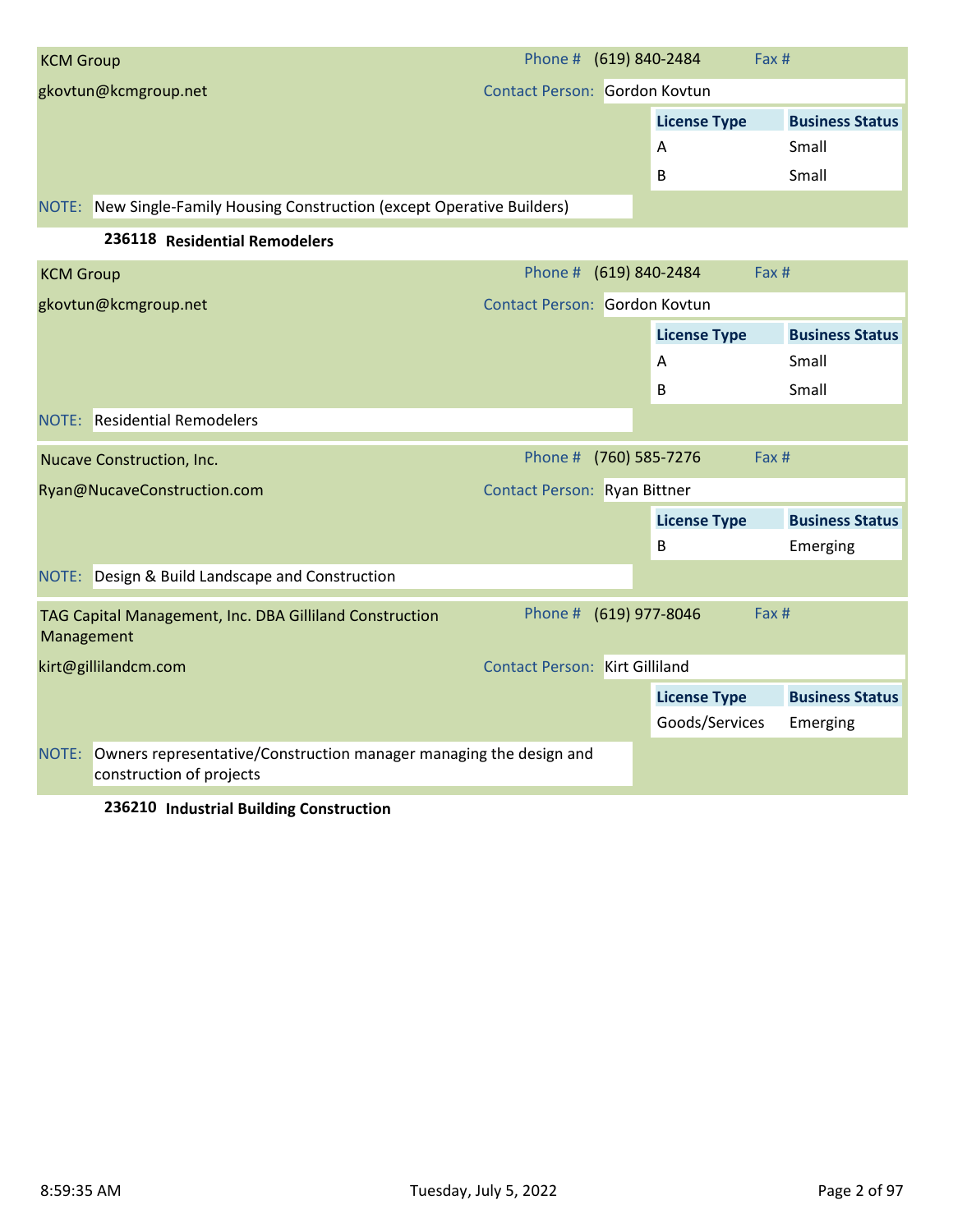| <b>Ahrens Mechanical</b>                                                              | Phone # (619) 487-9036             |                     | Fax # (619) 487-9195   |
|---------------------------------------------------------------------------------------|------------------------------------|---------------------|------------------------|
| Estimating@ahrensmech.com                                                             | <b>Contact Person: Greg Ahrens</b> |                     |                        |
|                                                                                       |                                    | <b>License Type</b> | <b>Business Status</b> |
|                                                                                       |                                    | A                   | Small                  |
|                                                                                       |                                    | $\mathsf B$         | Small                  |
|                                                                                       |                                    | $C-10$              | Small                  |
|                                                                                       |                                    | $C-16$              | Small                  |
|                                                                                       |                                    | $C-20$              | Small                  |
|                                                                                       |                                    | $C-34$              | Small                  |
|                                                                                       |                                    | $C-46$              | Small                  |
|                                                                                       |                                    | $C-04$              | Small                  |
|                                                                                       |                                    | $C-36$              | Small                  |
|                                                                                       |                                    | M                   | Small                  |
| NOTE: Construction, Water-Pretreatment, Mechanical Engineering and Cost<br>Estimating |                                    |                     |                        |
| Fordyce Construction, Inc.                                                            | Phone # (619) 449-4272             |                     | Fax # (619) 449-1930   |
| admin@fordyceconstruction.com                                                         | Contact Person: Krista Fordyce     |                     |                        |
|                                                                                       |                                    | <b>License Type</b> | <b>Business Status</b> |
|                                                                                       |                                    | A                   | Small                  |
|                                                                                       |                                    | B                   | Small                  |
| <b>NOTE:</b> Commercial General Construction                                          |                                    |                     |                        |
| JT2 Engineering and Construction                                                      | Phone # (619) 493-2210             |                     | Fax #                  |
| john@jt2cmi.com                                                                       | Contact Person: John Townzen       |                     |                        |
|                                                                                       |                                    | <b>License Type</b> | <b>Business Status</b> |
|                                                                                       |                                    | B                   | Small                  |
| <b>NOTE:</b> General Contractor                                                       |                                    |                     |                        |
| <b>KCM Group</b>                                                                      | Phone # (619) 840-2484             |                     | Fax#                   |
| gkovtun@kcmgroup.net                                                                  | Contact Person: Gordon Kovtun      |                     |                        |
|                                                                                       |                                    | <b>License Type</b> | <b>Business Status</b> |
|                                                                                       |                                    | A                   | Small                  |
|                                                                                       |                                    | B                   | Small                  |
| <b>Industrial Building Construction</b><br>NOTE:                                      |                                    |                     |                        |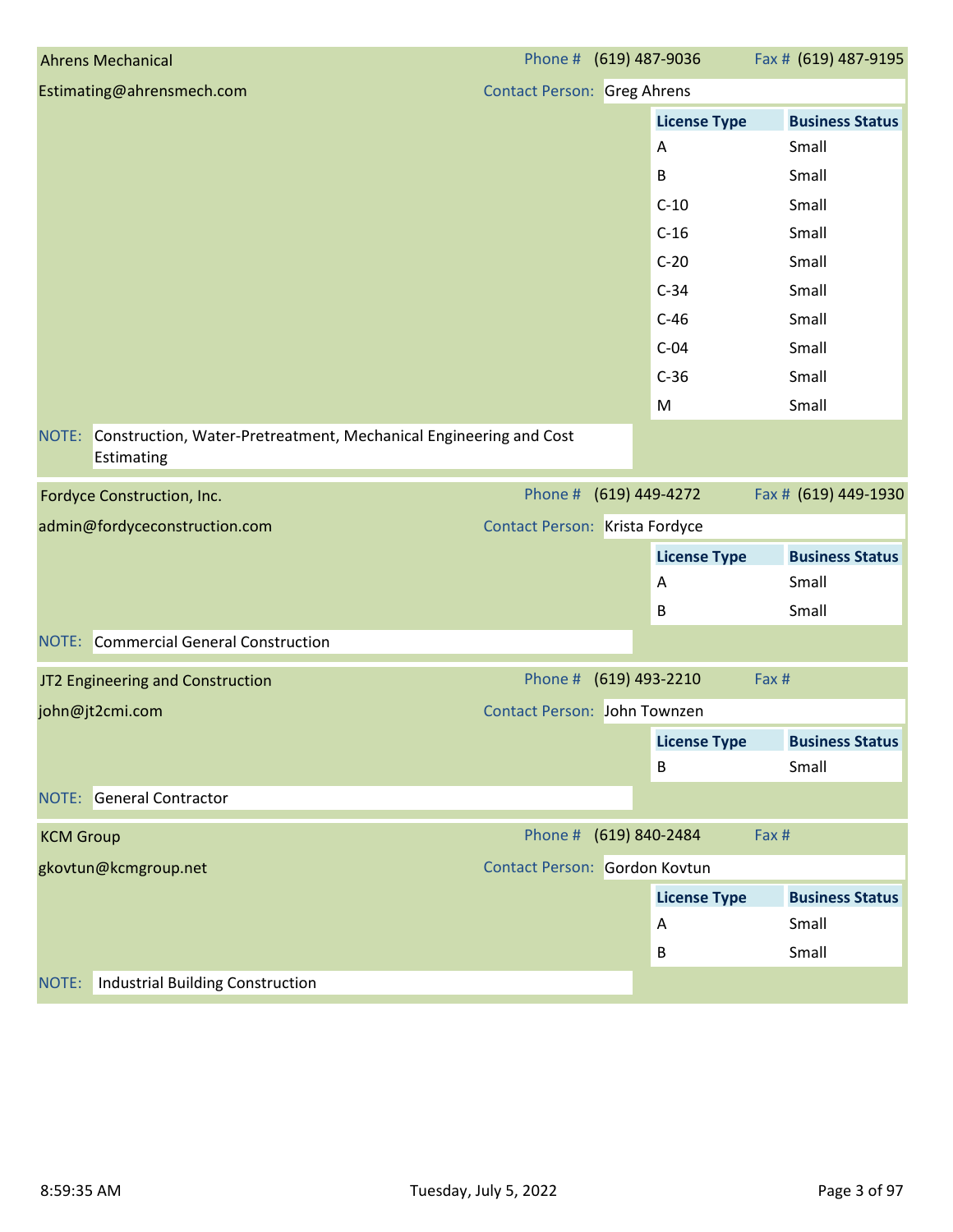| Montgomery Construction Services, Inc.                                                                | Phone # (619) 578-2538                 |                |                     | Fax # (619) 546-8482   |
|-------------------------------------------------------------------------------------------------------|----------------------------------------|----------------|---------------------|------------------------|
| patriciaa@montcsi.com                                                                                 | Contact Person: Clifford K. Montgomery |                |                     |                        |
|                                                                                                       |                                        |                | <b>License Type</b> | <b>Business Status</b> |
|                                                                                                       |                                        |                | A                   | Small                  |
|                                                                                                       |                                        |                | B                   | Small                  |
|                                                                                                       |                                        |                | $C-12$              | Small                  |
| NOTE: Site demolition, earthwork, structural concrete, masonry, carpentry                             |                                        |                |                     |                        |
| 236220 Commercial and Institutional Building Construction                                             |                                        |                |                     |                        |
| <b>Accent Engineering and Construction</b>                                                            | Phone #                                | (619) 954-4852 |                     | Fax # (619) 954-4852   |
| Rthompson@accenteci.com                                                                               | <b>Contact Person: Rodney Thompson</b> |                |                     |                        |
|                                                                                                       |                                        |                | <b>License Type</b> | <b>Business Status</b> |
|                                                                                                       |                                        |                | B                   | Emerging               |
|                                                                                                       |                                        |                | $C-10$              | Emerging               |
|                                                                                                       |                                        |                | $C-16$              | Emerging               |
|                                                                                                       |                                        |                | $C-20$              | Emerging               |
|                                                                                                       |                                        |                | $C-36$              | Emerging               |
|                                                                                                       |                                        |                | $C-08$              | Emerging               |
|                                                                                                       |                                        |                | Α                   | Emerging               |
| General Contractor: Structural Concrete; Site Concrete; Underground<br>NOTE:<br>Utilities; HDD Boring |                                        |                |                     |                        |
| Alvand Constuction, Inc.                                                                              | Phone #                                | (858) 668-2830 |                     | Fax # (858) 668-2832   |
| Alvand77@gmail.com                                                                                    | Contact Person: Chris Ashtari          |                |                     |                        |
|                                                                                                       |                                        |                | <b>License Type</b> | <b>Business Status</b> |
|                                                                                                       |                                        |                | A                   | Emerging               |
|                                                                                                       |                                        |                | B                   | Emerging               |
| <b>NOTE:</b> General Contractor                                                                       |                                        |                |                     |                        |
| Anthony Cossi DBA Tony Cossi Construction                                                             | Phone # (619) 581-7865                 |                |                     | Fax #                  |
| Teeforee@yahoo.com                                                                                    | <b>Contact Person: Anthony Cossi</b>   |                |                     |                        |
|                                                                                                       |                                        |                | <b>License Type</b> | <b>Business Status</b> |
|                                                                                                       |                                        |                | B                   | Small                  |
| Any Construction activity that requires a B License<br>NOTE:                                          |                                        |                |                     |                        |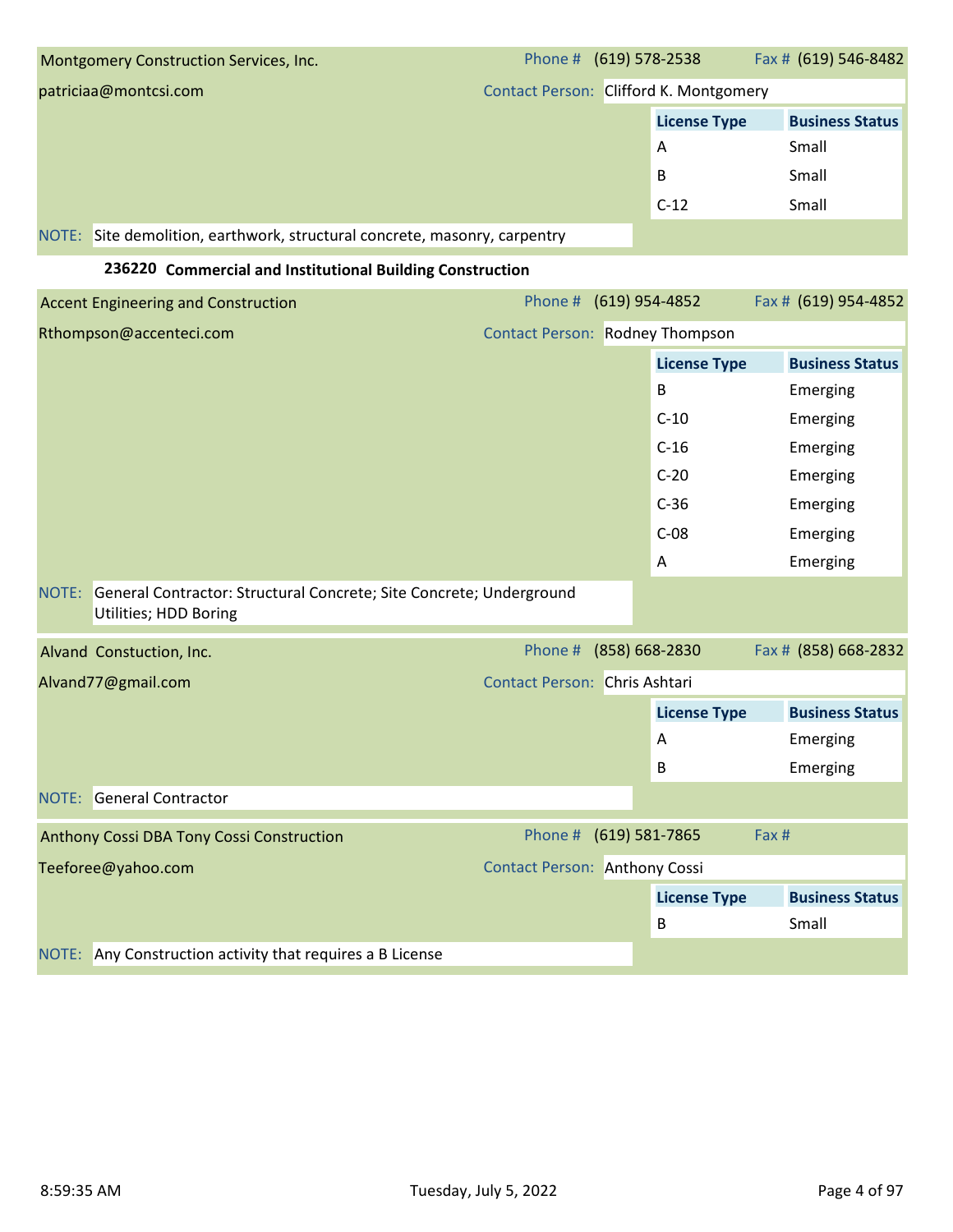|                  | <b>Bayside Engineering Construction, Inc.</b>                                                                                                                                                                                                                                  | Phone # (619) 516-8100                |                                         | Fax #                  |
|------------------|--------------------------------------------------------------------------------------------------------------------------------------------------------------------------------------------------------------------------------------------------------------------------------|---------------------------------------|-----------------------------------------|------------------------|
|                  | luis.rivero@BaysideEC.com                                                                                                                                                                                                                                                      | <b>Contact Person: Luis Rivero</b>    |                                         |                        |
|                  |                                                                                                                                                                                                                                                                                |                                       | <b>License Type</b>                     | <b>Business Status</b> |
|                  |                                                                                                                                                                                                                                                                                |                                       | Α                                       | Emerging               |
|                  | NOTE: Engineering, construction, lead, asbestos, mold, abatement environmental<br>engineering design, remediation services, civil engineering design,<br>construction management, biological/Natural resources consulting, technical<br>scientific and geosciences services, c |                                       |                                         |                        |
| Ed Global, Inc.  |                                                                                                                                                                                                                                                                                | Phone # (619) 862-8435                |                                         | Fax #                  |
|                  | edglobalinc@gmail.com                                                                                                                                                                                                                                                          |                                       | Contact Person: Edgar Diaz De La Fuente |                        |
|                  |                                                                                                                                                                                                                                                                                |                                       | <b>License Type</b>                     | <b>Business Status</b> |
|                  |                                                                                                                                                                                                                                                                                |                                       | B                                       | Emerging               |
|                  | <b>NOTE:</b> General Construction                                                                                                                                                                                                                                              |                                       |                                         |                        |
|                  | Fordyce Construction, Inc.                                                                                                                                                                                                                                                     | Phone # (619) 449-4272                |                                         | Fax # (619) 449-1930   |
|                  | admin@fordyceconstruction.com                                                                                                                                                                                                                                                  | Contact Person: Krista Fordyce        |                                         |                        |
|                  |                                                                                                                                                                                                                                                                                |                                       | <b>License Type</b>                     | <b>Business Status</b> |
|                  |                                                                                                                                                                                                                                                                                |                                       | A                                       | Small                  |
|                  |                                                                                                                                                                                                                                                                                |                                       | B                                       | Small                  |
|                  | <b>NOTE:</b> General Construction                                                                                                                                                                                                                                              |                                       |                                         |                        |
|                  | Jennette Company, Inc                                                                                                                                                                                                                                                          | Phone # (858) 583-2893                |                                         | Fax #                  |
|                  | brianjennette@yahoo.com                                                                                                                                                                                                                                                        | <b>Contact Person: Brian Jennette</b> |                                         |                        |
|                  |                                                                                                                                                                                                                                                                                |                                       | <b>License Type</b>                     | <b>Business Status</b> |
|                  |                                                                                                                                                                                                                                                                                |                                       | A                                       | Emerging               |
|                  |                                                                                                                                                                                                                                                                                |                                       | B                                       | Emerging               |
|                  | NOTE: General contracting and general engineering construction                                                                                                                                                                                                                 |                                       |                                         |                        |
|                  | JT2 Engineering and Construction                                                                                                                                                                                                                                               | Phone # (619) 493-2210                |                                         | Fax #                  |
|                  | john@jt2cmi.com                                                                                                                                                                                                                                                                | Contact Person: John Townzen          |                                         |                        |
|                  |                                                                                                                                                                                                                                                                                |                                       | <b>License Type</b>                     | <b>Business Status</b> |
|                  |                                                                                                                                                                                                                                                                                |                                       | B                                       | Small                  |
|                  | <b>NOTE:</b> General Contractor                                                                                                                                                                                                                                                |                                       |                                         |                        |
| <b>KCM Group</b> |                                                                                                                                                                                                                                                                                | Phone # (619) 840-2484                |                                         | Fax #                  |
|                  | gkovtun@kcmgroup.net                                                                                                                                                                                                                                                           | Contact Person: Gordon Kovtun         |                                         |                        |
|                  |                                                                                                                                                                                                                                                                                |                                       | <b>License Type</b>                     | <b>Business Status</b> |
|                  |                                                                                                                                                                                                                                                                                |                                       | Α                                       | Small                  |
|                  |                                                                                                                                                                                                                                                                                |                                       | B                                       | Small                  |
|                  | NOTE: Construction Management, Construction Project Management, Consulting<br>Services including Litigation Support                                                                                                                                                            |                                       |                                         |                        |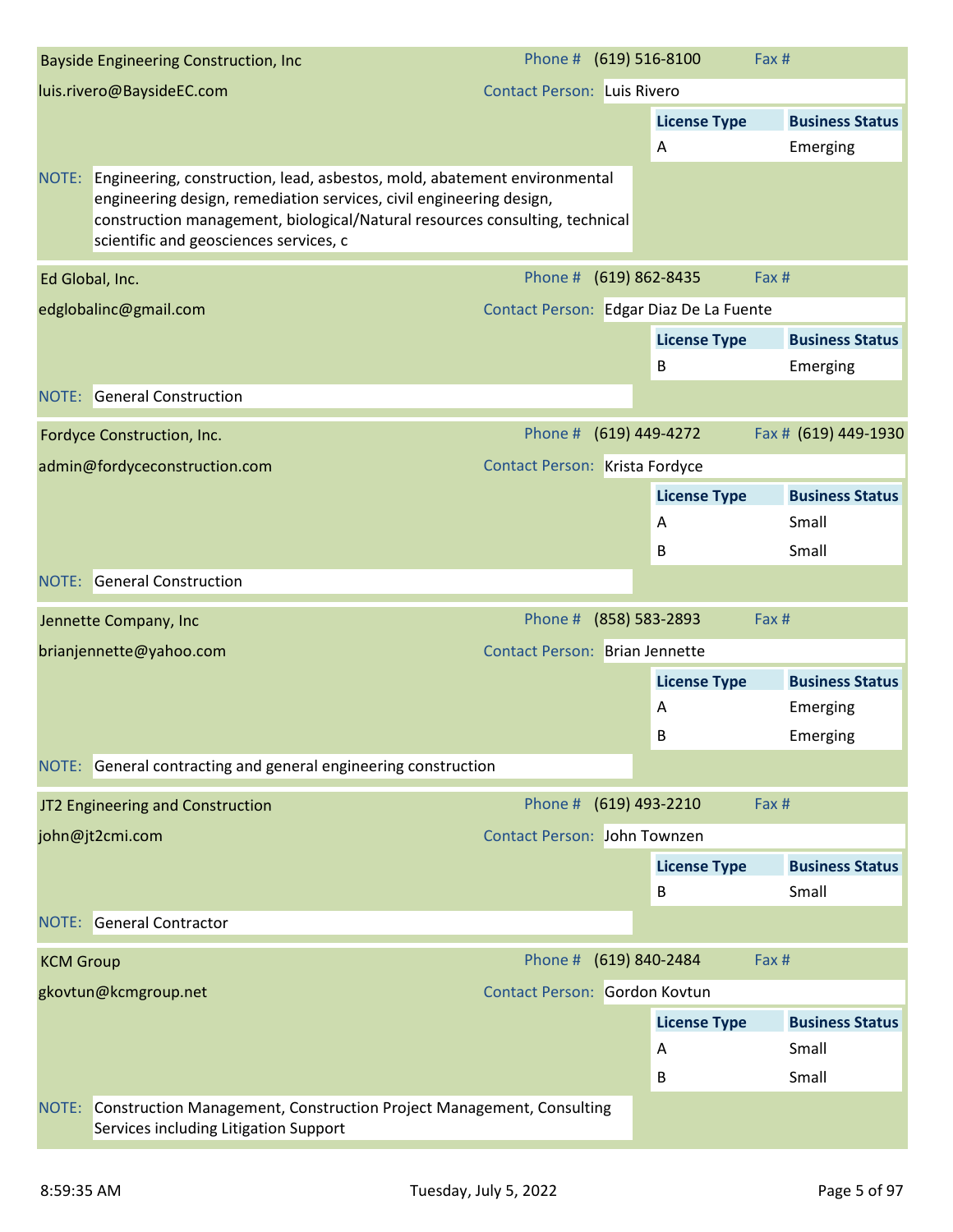|       | <b>Martin Resnik DBA Martin Resnik Construction Co</b>                                                                        | Phone # (619) 507-4395                 |                                       | Fax # |                                    |
|-------|-------------------------------------------------------------------------------------------------------------------------------|----------------------------------------|---------------------------------------|-------|------------------------------------|
|       | RESNIK97@GMAIL.COM                                                                                                            | <b>Contact Person: Martin Resnik</b>   |                                       |       |                                    |
|       |                                                                                                                               |                                        | <b>License Type</b>                   |       | <b>Business Status</b>             |
|       |                                                                                                                               |                                        | В                                     |       | Emerging                           |
|       | NOTE: General Construction / Contracting- In house carpentry, paint, drywall,<br>concrete.                                    |                                        |                                       |       |                                    |
|       | Montgomery Construction Services, Inc.                                                                                        | Phone #                                | $(619)$ 578-2538                      |       | Fax # (619) 546-8482               |
|       | patriciaa@montcsi.com                                                                                                         | Contact Person: Clifford K. Montgomery |                                       |       |                                    |
|       |                                                                                                                               |                                        | <b>License Type</b>                   |       | <b>Business Status</b>             |
|       |                                                                                                                               |                                        | A                                     |       | Small                              |
|       |                                                                                                                               |                                        | B                                     |       | Small                              |
|       |                                                                                                                               |                                        | $C-12$                                |       | Small                              |
|       | NOTE: Site demolition, earthwork, structural concrete, masonry, carpentry                                                     |                                        |                                       |       |                                    |
|       | New City Consulting, Inc.                                                                                                     | Phone #                                | $(858)$ 255-4613                      | Fax # |                                    |
|       | Patrick@newcityconsult.com                                                                                                    | <b>Contact Person: Patrick Nolan</b>   |                                       |       |                                    |
|       |                                                                                                                               |                                        | <b>License Type</b><br>Goods/Services |       | <b>Business Status</b><br>Emerging |
|       | NOTE: Construction Management and Project Management                                                                          |                                        |                                       |       |                                    |
|       | Ronald Kempf dba Ronald Kempf Enterprises                                                                                     | Phone #                                | (619) 415-5548                        |       | Fax # (000) 000-0000               |
|       | kempf.rke@gmail.com                                                                                                           | <b>Contact Person: Ronald Kempf</b>    |                                       |       |                                    |
|       |                                                                                                                               |                                        | <b>License Type</b>                   |       | <b>Business Status</b>             |
|       |                                                                                                                               |                                        | Goods/Services                        |       | Emerging                           |
|       | NOTE: Provide cost estimating and project control services                                                                    |                                        |                                       |       |                                    |
|       | <b>Tiger Construction, LLC</b>                                                                                                | Phone #                                | (619) 587-3867                        | Fax # |                                    |
|       | mahmed@geauxtigerconstruction.com                                                                                             | Contact Person: Mohsen H. Ahmed II     |                                       |       |                                    |
|       |                                                                                                                               |                                        | <b>License Type</b>                   |       | <b>Business Status</b>             |
|       |                                                                                                                               |                                        | B                                     |       | Emerging                           |
|       | NOTE: General Contractor, framing and carpentry.                                                                              |                                        |                                       |       |                                    |
|       | 237110 Water and Sewer Line and Related Structures Construction                                                               |                                        |                                       |       |                                    |
|       | A.B. Hashmi, Inc.                                                                                                             | Phone #                                | (760) 672-8059                        |       | Fax # (858) 433-7215               |
|       | info@abhashmi.com                                                                                                             | Contact Person: Ahmad B. Hashmi        |                                       |       |                                    |
|       |                                                                                                                               |                                        | <b>License Type</b>                   |       | <b>Business Status</b>             |
|       |                                                                                                                               |                                        | A                                     |       | Emerging                           |
|       |                                                                                                                               |                                        | $C-27$                                |       | Emerging                           |
| NOTE: | Engineering & Landscaping Contractor. Concrete flatwork, underground<br>utilities, paving, drainage, landscaping & irrigation |                                        |                                       |       |                                    |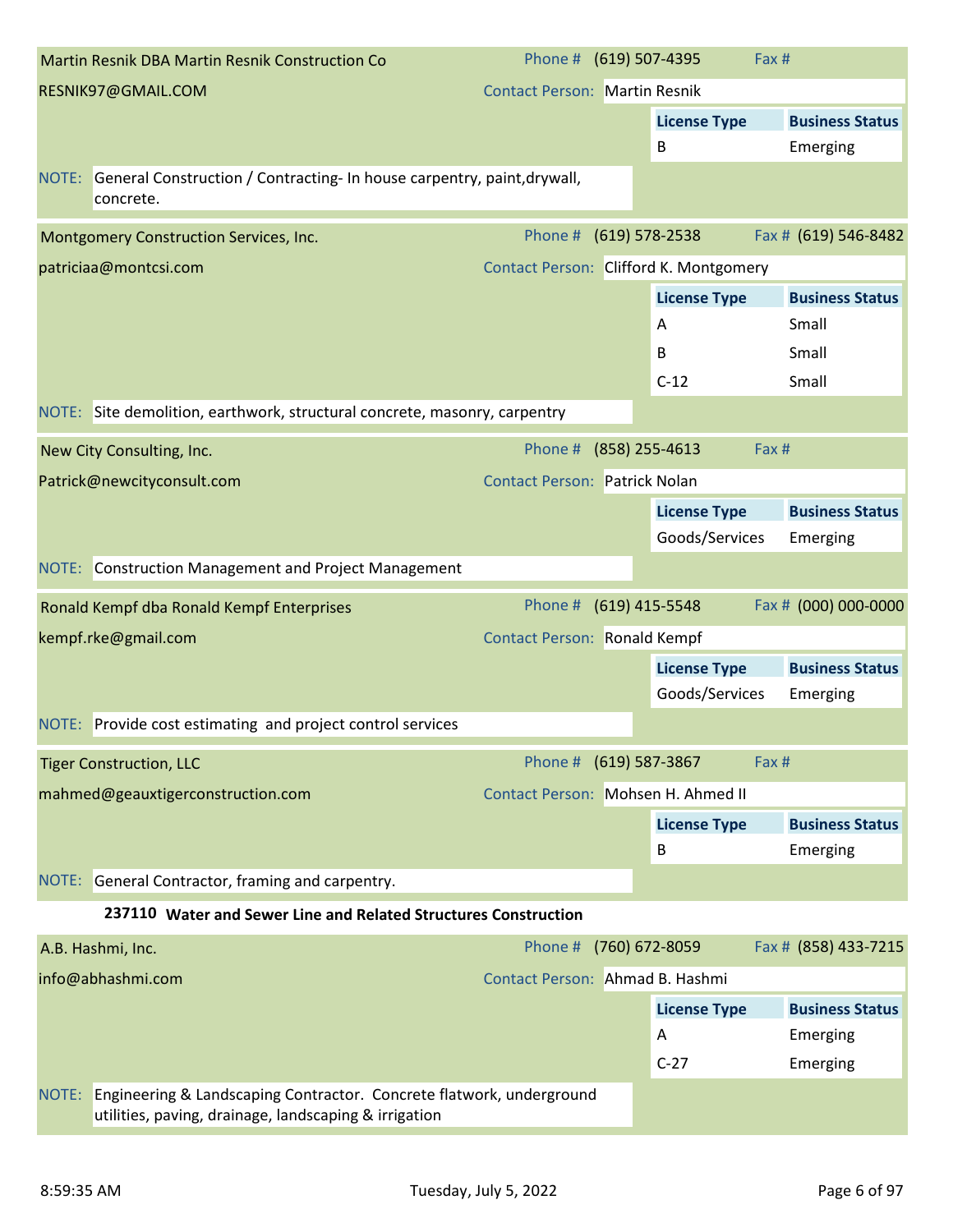| <b>ABBA Project Management</b>                                                                                                                                                                      | Phone # (203) 940-0880                |                     | Fax #                  |
|-----------------------------------------------------------------------------------------------------------------------------------------------------------------------------------------------------|---------------------------------------|---------------------|------------------------|
| abuggy@abbapm.com                                                                                                                                                                                   | Contact Person: Alexander S. Buggy    |                     |                        |
|                                                                                                                                                                                                     |                                       | <b>License Type</b> | <b>Business Status</b> |
|                                                                                                                                                                                                     |                                       | Goods/Services      | Emerging               |
| NOTE: Project Management; Construction Management; Staff Augmentation;<br>Staffing; Administration; Parking; Quality Control; Marinas; Labor<br>Compliance; Document Controls; Security; Consulting |                                       |                     |                        |
| <b>Ahrens Mechanical</b>                                                                                                                                                                            | Phone #                               | (619) 487-9036      | Fax # (619) 487-9195   |
| Estimating@ahrensmech.com                                                                                                                                                                           | <b>Contact Person: Greg Ahrens</b>    |                     |                        |
|                                                                                                                                                                                                     |                                       | <b>License Type</b> | <b>Business Status</b> |
|                                                                                                                                                                                                     |                                       | Α                   | Small                  |
|                                                                                                                                                                                                     |                                       | B                   | Small                  |
|                                                                                                                                                                                                     |                                       | $C-10$              | Small                  |
|                                                                                                                                                                                                     |                                       | $C-16$              | Small                  |
|                                                                                                                                                                                                     |                                       | $C-20$              | Small                  |
|                                                                                                                                                                                                     |                                       | $C-34$              | Small                  |
|                                                                                                                                                                                                     |                                       | $C-46$              | Small                  |
|                                                                                                                                                                                                     |                                       | $C-04$              | Small                  |
|                                                                                                                                                                                                     |                                       | $C-36$              | Small                  |
|                                                                                                                                                                                                     |                                       | M                   | Small                  |
| NOTE: Construction, Water-Pretreatment, Mechanical Engineering and Cost<br>Estimating                                                                                                               |                                       |                     |                        |
| <b>BC3 Equipment, Inc.</b>                                                                                                                                                                          | Phone # (619) 312-2663                |                     | Fax #                  |
| bc3equipment@gmail.com                                                                                                                                                                              | Contact Person: Benny Carroll, Jr     |                     |                        |
|                                                                                                                                                                                                     |                                       | <b>License Type</b> | <b>Business Status</b> |
|                                                                                                                                                                                                     |                                       | A                   | Emerging               |
| NOTE: underground utilities such as water service, irrigation, fire service, sewer,                                                                                                                 |                                       |                     |                        |
| <b>Blue Swell Construction Management, Inc.</b>                                                                                                                                                     | Phone # (951) 315-8057                |                     | Fax #                  |
| lv@blueswellcm.com                                                                                                                                                                                  | <b>Contact Person: Laurie Vasquez</b> |                     |                        |
|                                                                                                                                                                                                     |                                       | <b>License Type</b> | <b>Business Status</b> |
|                                                                                                                                                                                                     |                                       | Goods/Services      | Emerging               |
| NOTE: Construction Management / Inspection Services                                                                                                                                                 |                                       |                     |                        |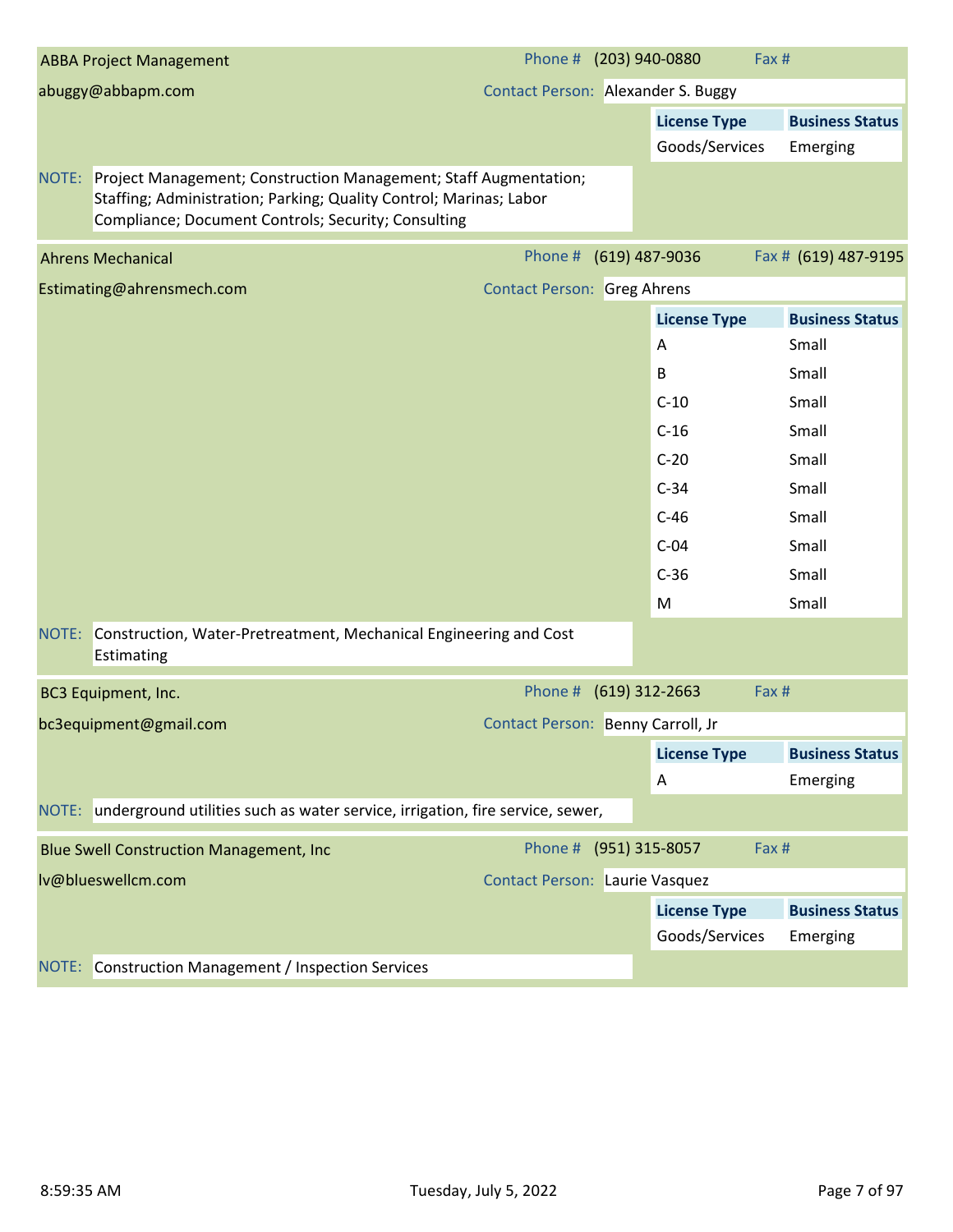| Bonita Pipeline, Inc.                                                                       | Phone # (619) 434-9801                |                |                     | Fax # (619) 434-9802   |
|---------------------------------------------------------------------------------------------|---------------------------------------|----------------|---------------------|------------------------|
| frank@bonitapipeline.com                                                                    | Contact Person: Francisco J. Marquez  |                |                     |                        |
|                                                                                             |                                       |                | <b>License Type</b> | <b>Business Status</b> |
|                                                                                             |                                       |                | A                   | Small                  |
|                                                                                             |                                       |                | $C-36$              | Small                  |
|                                                                                             |                                       |                | $C-34$              | Small                  |
|                                                                                             |                                       |                | B                   | Small                  |
| NOTE: Self perform site wet utilities, plumbing and pre-construction services               |                                       |                |                     |                        |
| <b>Cityscape Services, LLC</b>                                                              | Phone #                               | (858) 367-0446 |                     | Fax #                  |
| cityscapecostcontrol@gmail.com                                                              | <b>Contact Person: Robert Secrest</b> |                |                     |                        |
|                                                                                             |                                       |                | <b>License Type</b> | <b>Business Status</b> |
|                                                                                             |                                       |                | Goods/Services      | Emerging               |
| NOTE: Cost Estimating and generating professional opinions of probable<br>construction cost |                                       |                |                     |                        |
| Easy Flow, LLC                                                                              | Phone #                               | (909) 908-7300 |                     | Fax # (858) 408-3579   |
| adam@trenchlessrehab.com                                                                    | Contact Person: Adam Wilson           |                |                     |                        |
|                                                                                             |                                       |                | <b>License Type</b> | <b>Business Status</b> |
|                                                                                             |                                       |                | A                   | Small                  |
|                                                                                             |                                       |                | $C-34$              | Small                  |
| <b>NOTE:</b> Pipeline Rehabilitation                                                        |                                       |                |                     |                        |
| <b>Falcon Construction Co.</b>                                                              | Phone #                               | (619) 840-8998 |                     | Fax # (858) 925-7337   |
| falconconstruction2002@gmail.com                                                            | Contact Person: Ahmad Rategh          |                |                     |                        |
|                                                                                             |                                       |                | <b>License Type</b> | <b>Business Status</b> |
|                                                                                             |                                       |                | В                   | Emerging               |
|                                                                                             |                                       |                | A                   | Emerging               |
| NOTE:                                                                                       |                                       |                |                     |                        |
| Jon Kay dba Kay Construction Co.                                                            | Phone # (619) 654-9075                |                |                     | Fax #                  |
| jonk@kayconstructionco.com.                                                                 | <b>Contact Person: Jon Kay</b>        |                |                     |                        |
|                                                                                             |                                       |                | <b>License Type</b> | <b>Business Status</b> |
|                                                                                             |                                       |                | A                   | Emerging               |
|                                                                                             |                                       |                |                     |                        |
|                                                                                             |                                       |                | B                   | Emerging               |
| Water and Sewer Line and Related Structures Construction<br>NOTE:                           |                                       |                |                     |                        |
| M-Rae Engineering, Inc.                                                                     | Phone # (619) 445-4496                |                |                     | Fax #                  |
| mraeengineering@gmail.com                                                                   | <b>Contact Person: Joel Constance</b> |                |                     |                        |
|                                                                                             |                                       |                | <b>License Type</b> | <b>Business Status</b> |
|                                                                                             |                                       |                | A                   | Small                  |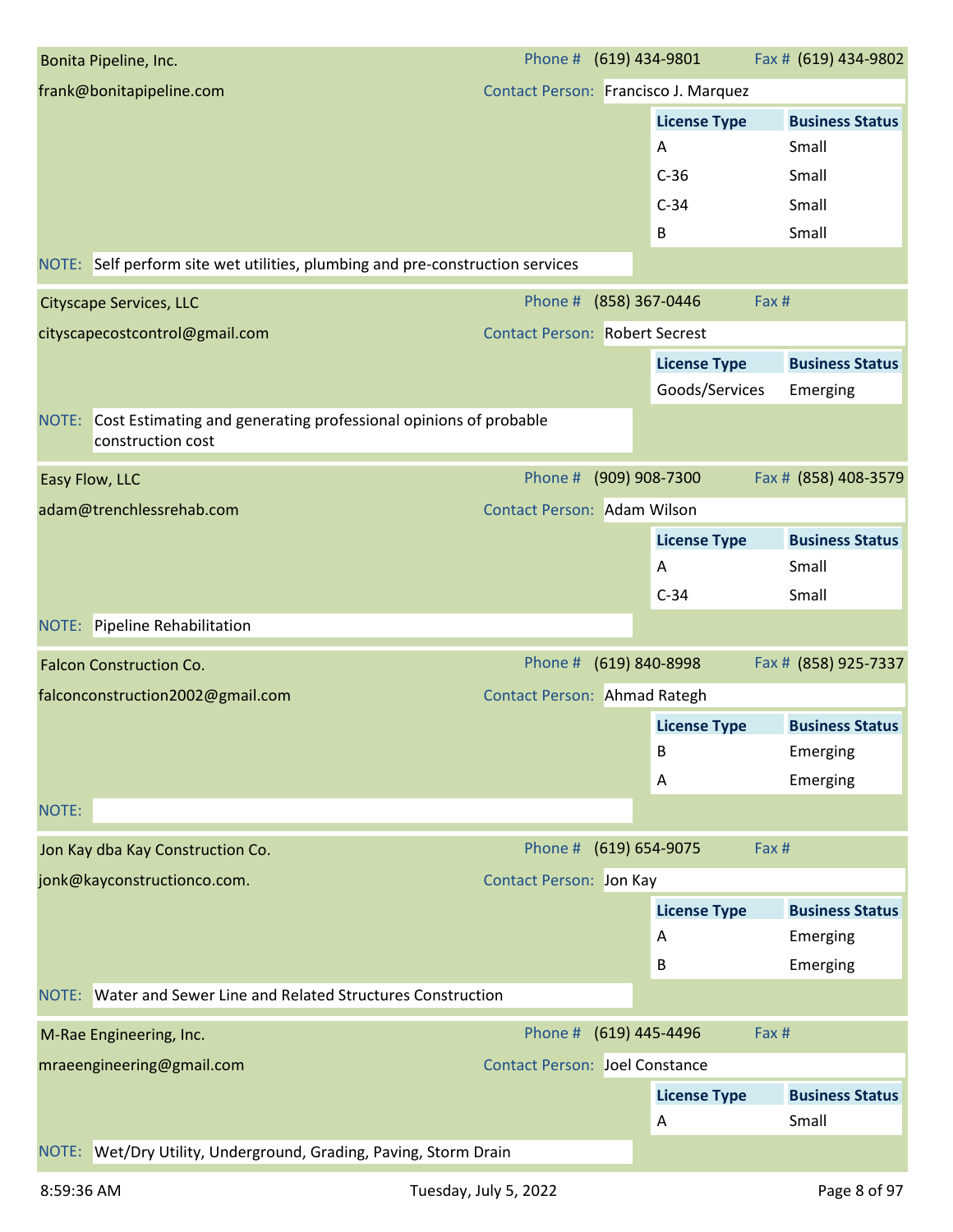| <b>Piperin Corporation</b>                                                                                                                          | Phone # (760) 305-7248             |                     | Fax # (760) 305-7253   |
|-----------------------------------------------------------------------------------------------------------------------------------------------------|------------------------------------|---------------------|------------------------|
| craig@piperincorp.com                                                                                                                               | <b>Contact Person: Craig Barry</b> |                     |                        |
|                                                                                                                                                     |                                    | <b>License Type</b> | <b>Business Status</b> |
|                                                                                                                                                     |                                    | A                   | Emerging               |
|                                                                                                                                                     |                                    | В                   | Emerging               |
| NOTE: General Engineering and Building Construction                                                                                                 |                                    |                     |                        |
| RGC General Engineering, Inc. DBA RGC Construction, Inc.                                                                                            | Phone #                            | $(619) 651 - 8368$  | Fax # (619) 651-8352   |
| info@rgcge.com                                                                                                                                      | Contact Person: Ricardo Cota       |                     |                        |
|                                                                                                                                                     |                                    | <b>License Type</b> | <b>Business Status</b> |
|                                                                                                                                                     |                                    | A                   | Emerging               |
| NOTE:                                                                                                                                               |                                    |                     |                        |
| Salzano Engineering, Inc.                                                                                                                           | Phone #                            | (619) 593-9592      | Fax # (619) 593-9591   |
| Salzanoaccounting@hotmail.com                                                                                                                       | Contact Person: Felicia Salzano    |                     |                        |
|                                                                                                                                                     |                                    | <b>License Type</b> | <b>Business Status</b> |
|                                                                                                                                                     |                                    | Α                   | Small                  |
|                                                                                                                                                     |                                    | $C-16$              | Small                  |
|                                                                                                                                                     |                                    | $C-36$              | Small                  |
|                                                                                                                                                     |                                    | HAZ                 | Small                  |
| NOTE: Install underground sewer, water, storm drains                                                                                                |                                    |                     |                        |
| Solid Structures, Inc                                                                                                                               | Phone #                            | (619) 464-5210      | Fax # (619) 464-5212   |
| rocio@solidstructuresinc.com                                                                                                                        | Contact Person: Jeffrey F. Hicks   |                     |                        |
|                                                                                                                                                     |                                    | <b>License Type</b> | <b>Business Status</b> |
|                                                                                                                                                     |                                    | A                   | Emerging               |
| NOTE: Reinforce concrete structures such as minor drainage structures, box<br>culverts, retaining walls, small bridges, water vaults, sewer vaults. |                                    |                     |                        |
| TL Scanlan Construction, Inc                                                                                                                        | Phone # (619) 647-9062             |                     | Fax # (619) 445-5190   |
| tom@tlscanlanconstruction.com                                                                                                                       | Contact Person: Thomas L. Scanlan  |                     |                        |
|                                                                                                                                                     |                                    | <b>License Type</b> | <b>Business Status</b> |
|                                                                                                                                                     |                                    | Α                   | Emerging               |
| NOTE: General Engineering Construction specializing in sewer, water & storm drain<br>pipeline; structural concrete; directional boring construction |                                    |                     |                        |
| Transtar Pipeline, Inc.                                                                                                                             | Phone # (858) 453-0744             |                     | Fax # (858) 453-0745   |
| info@transtarpipeline.com                                                                                                                           | Contact Person: Cynthia S. Brito   |                     |                        |
|                                                                                                                                                     |                                    | <b>License Type</b> | <b>Business Status</b> |
|                                                                                                                                                     |                                    | A                   | Emerging               |
| <b>NOTE:</b> General Engineering Contractor                                                                                                         |                                    |                     |                        |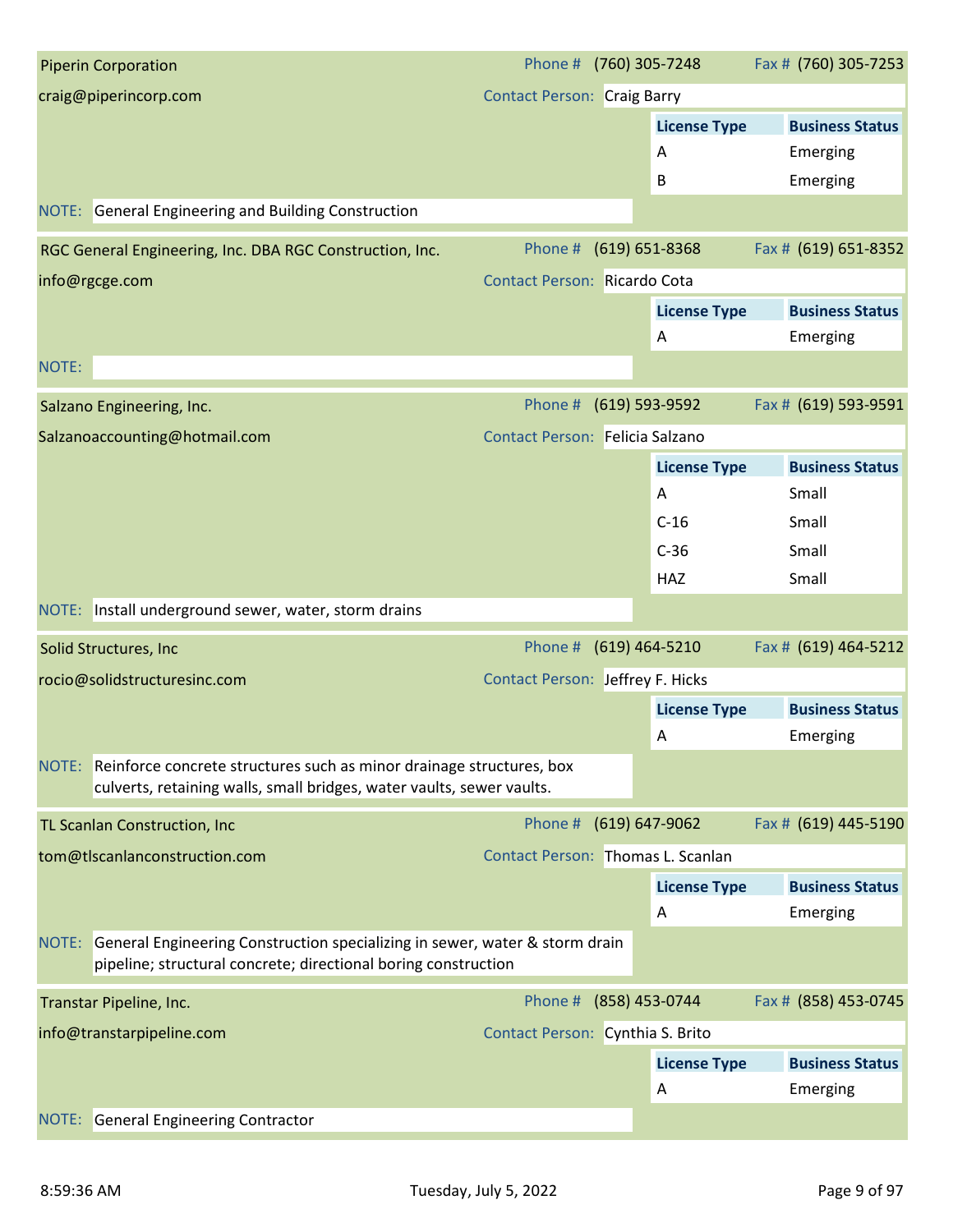| Underground Utilities, Inc.                                                                                                        | Phone #                                |                | (619) 461-9500      | Fax # (619) 654-1301   |
|------------------------------------------------------------------------------------------------------------------------------------|----------------------------------------|----------------|---------------------|------------------------|
| estimating@uuisd.com                                                                                                               | <b>Contact Person: Michael Harness</b> |                |                     |                        |
|                                                                                                                                    |                                        |                | <b>License Type</b> | <b>Business Status</b> |
|                                                                                                                                    |                                        |                | A                   | Emerging               |
|                                                                                                                                    |                                        |                | <b>HAZ</b>          | Emerging               |
| NOTE: Installation of site utilities - sewer, water, storm drain systems                                                           |                                        |                |                     |                        |
| Valley CM, Inc. DBA Valley Construction Management                                                                                 | Phone #                                | (858) 444-5979 |                     | Fax # (858) 408-3414   |
| Galina.mochel@valleycm.com                                                                                                         | Contact Person: Galina R. Mochel       |                |                     |                        |
|                                                                                                                                    |                                        |                | <b>License Type</b> | <b>Business Status</b> |
|                                                                                                                                    |                                        |                | Goods/Services      | Emerging               |
| NOTE: Construction Management/Goods and Material Services                                                                          |                                        |                |                     |                        |
| WG Construction, Inc.                                                                                                              | Phone #                                |                | $(619)$ 401-8000    | Fax # (619) 749-7186   |
| bill@wgconstructioninc.com                                                                                                         | Contact Person: William Gwyn           |                |                     |                        |
|                                                                                                                                    |                                        |                | <b>License Type</b> | <b>Business Status</b> |
|                                                                                                                                    |                                        |                | Α                   | Small                  |
| NOTE: Trenching and excavation for underground utilities                                                                           |                                        |                |                     |                        |
| Whitson Contracting & Management, Inc.                                                                                             | Phone #                                |                | (858) 673-0966      | Fax # (858) 487-8355   |
| Mitch@whitsoncm.com                                                                                                                | Contact Person: Mitchel James Whitson  |                |                     |                        |
|                                                                                                                                    |                                        |                | <b>License Type</b> | <b>Business Status</b> |
|                                                                                                                                    |                                        |                | Α                   | Small                  |
| General Contractor approved to provide services for naics codes 237110 and<br>NOTE:<br>541620 only.                                |                                        |                |                     |                        |
| <b>Wier Construction Corp</b>                                                                                                      | Phone #                                | (760) 743-6776 |                     | Fax # (760) 746-5224   |
| cjw@wierconstruction.com                                                                                                           | <b>Contact Person: Cathy Wier</b>      |                |                     |                        |
|                                                                                                                                    |                                        |                | <b>License Type</b> | <b>Business Status</b> |
|                                                                                                                                    |                                        |                | Α                   | Small                  |
|                                                                                                                                    |                                        |                | B                   | Small                  |
|                                                                                                                                    |                                        |                | $C-08$              | Small                  |
|                                                                                                                                    |                                        |                | $C-27$              | Small                  |
|                                                                                                                                    |                                        |                | HAZ                 | Small                  |
| NOTE: GENERAL CONTRACTOR ONLY - DOES NOT PROVIDE SERVICES AS A<br><b>SUBCONTRACTOR: General Building &amp; General Engineering</b> |                                        |                |                     |                        |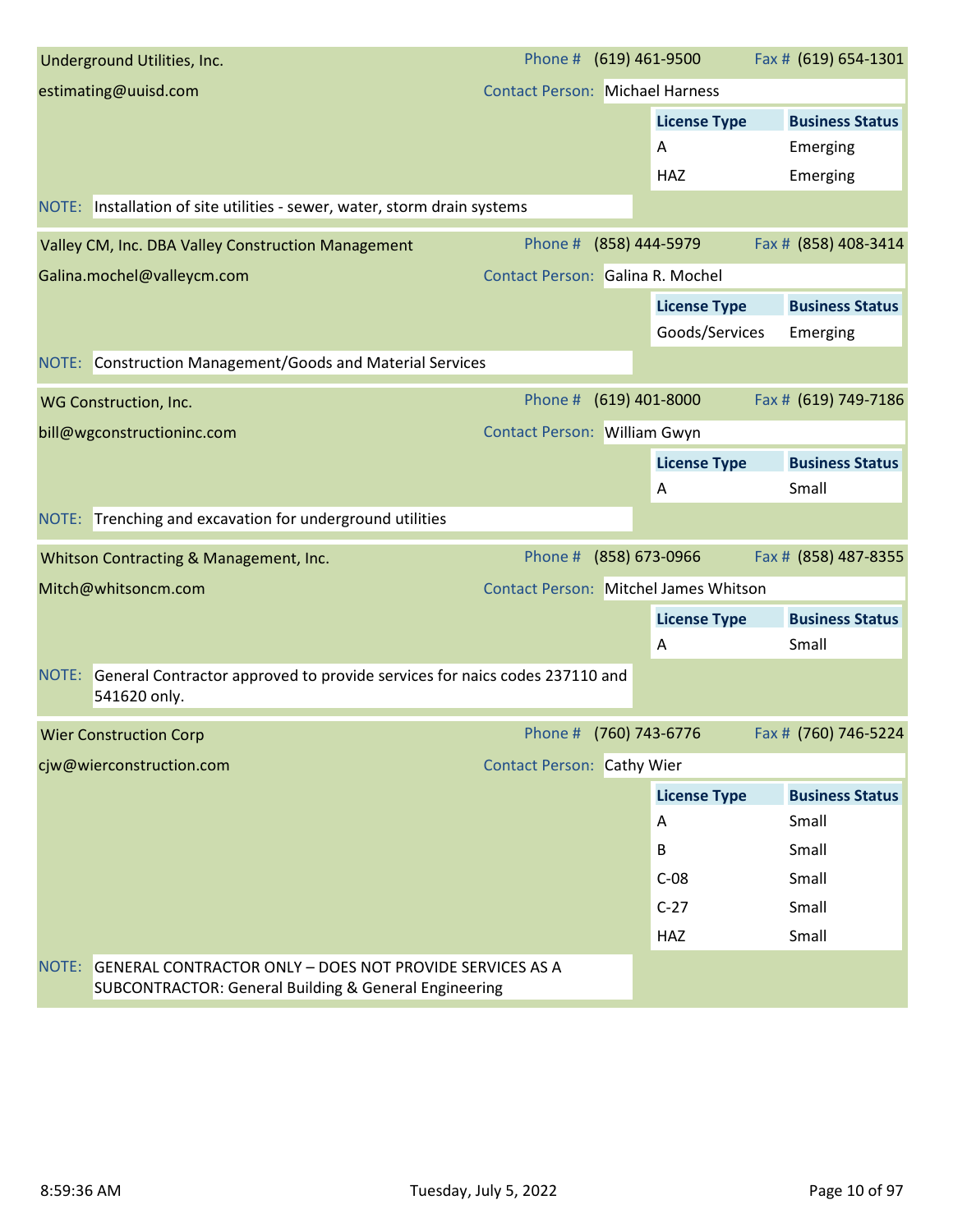| <b>YBS Construction Engineering</b> | Phone # (619) 271-6122          |                     | Fax # (619) 207-0008   |
|-------------------------------------|---------------------------------|---------------------|------------------------|
| Ybsconcrete@yahoo.com               | Contact Person: Rodolfo Sanchez |                     |                        |
|                                     |                                 | <b>License Type</b> | <b>Business Status</b> |
|                                     |                                 | A                   | Emerging               |
|                                     |                                 | $C-08$              | Emerging               |
| <b>NOTE:</b>                        |                                 |                     |                        |

#### **237310 Highway, Street, and Bridge Construction**

|       | A.B. Hashmi, Inc.                                                                                                                   | Phone #                             | (760) 672-8059              | Fax # (858) 433-7215   |
|-------|-------------------------------------------------------------------------------------------------------------------------------------|-------------------------------------|-----------------------------|------------------------|
|       | info@abhashmi.com                                                                                                                   | Contact Person: Ahmad B. Hashmi     |                             |                        |
|       |                                                                                                                                     |                                     | <b>License Type</b>         | <b>Business Status</b> |
|       |                                                                                                                                     |                                     | Α                           | Emerging               |
|       |                                                                                                                                     |                                     | $C-27$                      | Emerging               |
|       | NOTE: Engineering & Landscaping Contractor. Concrete flatwork, underground<br>utilities, paving, drainage, landscaping & irrigation |                                     |                             |                        |
|       | Ambrit Services, Inc.                                                                                                               | Phone #                             | $(619) 582 - 9600$<br>Fax # |                        |
|       | chris@ambritservices.com                                                                                                            | <b>Contact Person: Chris Hyams</b>  |                             |                        |
|       |                                                                                                                                     |                                     | <b>License Type</b>         | <b>Business Status</b> |
|       |                                                                                                                                     |                                     | $C-12$                      | Emerging               |
|       |                                                                                                                                     |                                     | $C-32$                      | Emerging               |
| NOTE: | Paving road or parking lots, seal coating, striping, signs, planing or<br>resurfacing AC.                                           |                                     |                             |                        |
|       | Bert W. Salas, Inc.                                                                                                                 | Phone #                             | $(619) 562 - 7711$          | Fax # (619) 258-3515   |
|       | bsalaz@bertsalasinc.com                                                                                                             | Contact Person: Bob E. Salaz        |                             |                        |
|       |                                                                                                                                     |                                     | <b>License Type</b>         | <b>Business Status</b> |
|       |                                                                                                                                     |                                     | Α                           | Small                  |
|       | NOTE: Grading, flood control, water, sewer and storm drain construction.                                                            |                                     |                             |                        |
|       | <b>California Asphalt Paving and Grading</b>                                                                                        | Phone #                             | (619) 890-0826<br>Fax #     |                        |
|       | capavingandgrading@gmail.com                                                                                                        | Contact Person: Christopher Vasquez |                             |                        |
|       |                                                                                                                                     |                                     | <b>License Type</b>         | <b>Business Status</b> |
|       |                                                                                                                                     |                                     | $C-12$                      | Emerging               |
|       | NOTE: Asphalt Overlays, Street repairs                                                                                              |                                     |                             |                        |
|       | G. Scott Asphalt, Inc.                                                                                                              | Phone # (619) 420-1854              |                             | Fax # (619) 420-1859   |
|       | Danc@asphaltrepairs.com                                                                                                             | Contact Person: Daniel C. Wemple    |                             |                        |
|       |                                                                                                                                     |                                     | <b>License Type</b>         | <b>Business Status</b> |
|       |                                                                                                                                     |                                     | $C-12$                      | Small                  |
| NOTE: | Asphalt repair and maintenance, convetional and rubberized slurry seal,<br>parking lot seal                                         |                                     |                             |                        |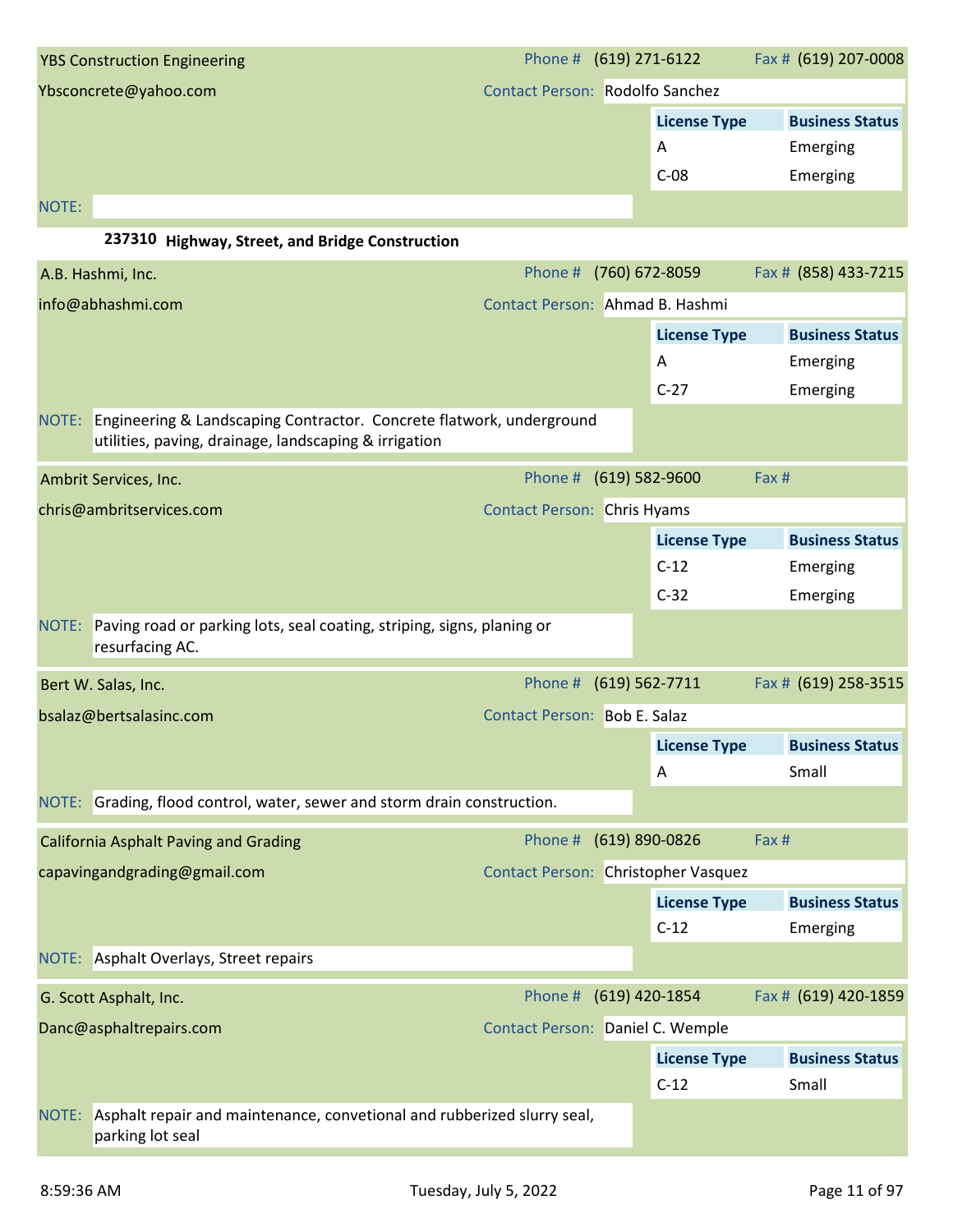|                  | Hankins Construction, Inc.                                                                                                                                                                                                                   | Phone #                                | (760) 789-4343                             | Fax #                  |
|------------------|----------------------------------------------------------------------------------------------------------------------------------------------------------------------------------------------------------------------------------------------|----------------------------------------|--------------------------------------------|------------------------|
|                  | pavnldy@hankinsconstruction.com                                                                                                                                                                                                              | Contact Person: Deborah A. Hankins     |                                            |                        |
|                  |                                                                                                                                                                                                                                              |                                        | <b>License Type</b>                        | <b>Business Status</b> |
|                  |                                                                                                                                                                                                                                              |                                        | A                                          | Emerging               |
|                  | NOTE: Grading, Paving, Seal Coating, Concrete - New, repairs or maintenance                                                                                                                                                                  |                                        |                                            |                        |
|                  | In-Line Fence & Railing Company, Inc DBA In-Line Construction, Inc                                                                                                                                                                           | Phone #                                | (760) 789-0282                             | Fax # (760) 789-1915   |
|                  | gary@inlinerail.com                                                                                                                                                                                                                          | <b>Contact Person: David Ortiz</b>     |                                            |                        |
|                  |                                                                                                                                                                                                                                              |                                        | <b>License Type</b>                        | <b>Business Status</b> |
|                  |                                                                                                                                                                                                                                              |                                        | $C-13$                                     | Small                  |
|                  |                                                                                                                                                                                                                                              |                                        | $C-31$                                     | Small                  |
|                  |                                                                                                                                                                                                                                              |                                        | $C-51$                                     | Small                  |
|                  | NOTE: All types of Fencing, Handrails, Guardrails                                                                                                                                                                                            |                                        |                                            |                        |
|                  | Jerusalem Construction DBA Miramar General Engineering                                                                                                                                                                                       | Phone # (858) 663-4933                 |                                            | Fax # (858) 408-7191   |
|                  | Alex@MiramarGeneral.com                                                                                                                                                                                                                      |                                        | Contact Person: Ala (Alex) Mohammad Karaja |                        |
|                  |                                                                                                                                                                                                                                              |                                        | <b>License Type</b>                        | <b>Business Status</b> |
|                  |                                                                                                                                                                                                                                              |                                        | Α                                          | Small                  |
|                  | NOTE: With over 20 years in combined staff experience, Miramar General<br>Engineering is ready to provide owners, public agencies and other clients<br>with top tier services in Flat Work, underground, and infrastructure<br>construction. |                                        |                                            |                        |
| <b>KCM Group</b> |                                                                                                                                                                                                                                              | Phone #                                | (619) 840-2484                             | Fax #                  |
|                  | gkovtun@kcmgroup.net                                                                                                                                                                                                                         | Contact Person: Gordon Kovtun          |                                            |                        |
|                  |                                                                                                                                                                                                                                              |                                        | <b>License Type</b>                        | <b>Business Status</b> |
|                  |                                                                                                                                                                                                                                              |                                        | A                                          | Small                  |
|                  |                                                                                                                                                                                                                                              |                                        | B                                          | Small                  |
|                  | NOTE: Highway, Street, and Bridge Construction                                                                                                                                                                                               |                                        |                                            |                        |
|                  | Kendrick Excavating, Inc.                                                                                                                                                                                                                    | Phone # (619) 922-9185                 |                                            | Fax # (619) 566-4306   |
|                  | audrey@kendrick-sd.com                                                                                                                                                                                                                       | <b>Contact Person: Audrey Kendrick</b> |                                            |                        |
|                  |                                                                                                                                                                                                                                              |                                        | <b>License Type</b>                        | <b>Business Status</b> |
|                  |                                                                                                                                                                                                                                              |                                        | Α                                          | Small                  |
|                  | NOTE: Grading, excavating, land clearing, trenches for under ground utilities                                                                                                                                                                |                                        |                                            |                        |
|                  | Kirk Paving, Inc.                                                                                                                                                                                                                            | Phone #                                | (619) 938-9958                             | Fax # (619) 938-0767   |
|                  | Kirkpaving@cox.net                                                                                                                                                                                                                           | <b>Contact Person: Jon A. Kirk</b>     |                                            |                        |
|                  |                                                                                                                                                                                                                                              |                                        | <b>License Type</b>                        | <b>Business Status</b> |
|                  |                                                                                                                                                                                                                                              |                                        | Α                                          | Small                  |
|                  | NOTE: General Contracting, Asphalt Paving, Grading, Demo, Excavation, Concrete                                                                                                                                                               |                                        |                                            |                        |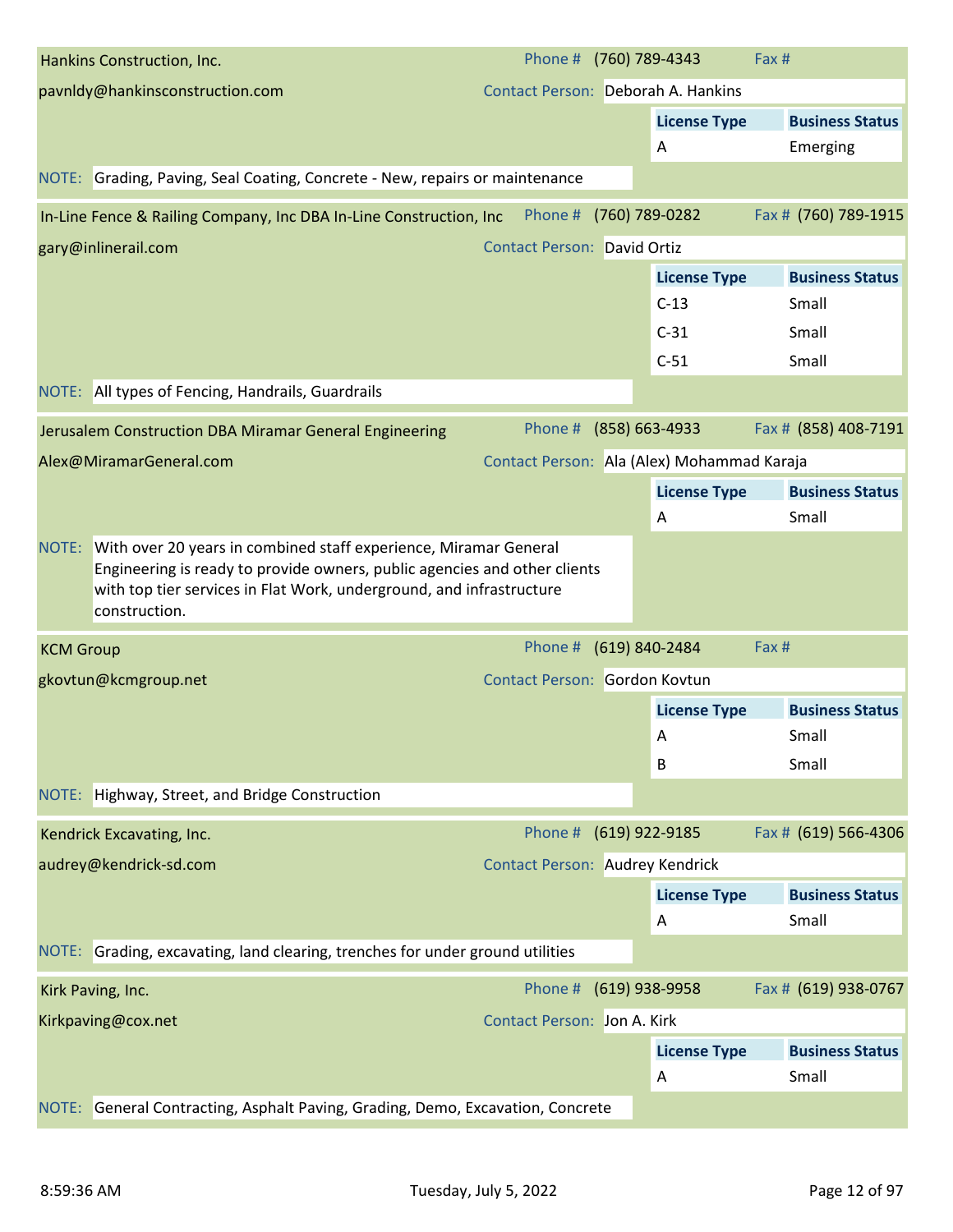|             | <b>Miller Paving Corporation</b>                                                                                                                                                                                     | Phone #                              | (619) 465-3725                     | Fax # (619) 465-2821                     |
|-------------|----------------------------------------------------------------------------------------------------------------------------------------------------------------------------------------------------------------------|--------------------------------------|------------------------------------|------------------------------------------|
|             | Dale@millerpavingcorp.com                                                                                                                                                                                            | Contact Person: Dale L. Miller       |                                    |                                          |
|             |                                                                                                                                                                                                                      |                                      | <b>License Type</b><br>A<br>$C-12$ | <b>Business Status</b><br>Small<br>Small |
|             | <b>NOTE:</b> Asphalt Paving                                                                                                                                                                                          |                                      |                                    |                                          |
|             |                                                                                                                                                                                                                      |                                      |                                    |                                          |
|             | New Century Construction, Inc.                                                                                                                                                                                       | Phone #                              | (619) 390-3300                     | Fax # (619) 390-3311                     |
|             | Newcenturyconstruction@yahoo.com                                                                                                                                                                                     | Contact Person: Lee P. Shellberg, II |                                    |                                          |
|             |                                                                                                                                                                                                                      |                                      | <b>License Type</b>                | <b>Business Status</b>                   |
|             |                                                                                                                                                                                                                      |                                      | B                                  | Emerging                                 |
|             |                                                                                                                                                                                                                      |                                      | A                                  | Emerging                                 |
|             |                                                                                                                                                                                                                      |                                      | <b>HAZ</b>                         | Emerging                                 |
|             |                                                                                                                                                                                                                      |                                      | ASB                                | Emerging                                 |
|             | NOTE: General Contractor Only- does not provide services as a subcontractor.<br>General Engineering, storm drains, road repairs, structural concrete,<br>retaining walls, concrete work, curb, gutter, and sidewalks |                                      |                                    |                                          |
|             | <b>Piperin Corporation</b>                                                                                                                                                                                           | Phone #                              | (760) 305-7248                     | Fax # (760) 305-7253                     |
|             | craig@piperincorp.com                                                                                                                                                                                                | <b>Contact Person: Craig Barry</b>   |                                    |                                          |
|             |                                                                                                                                                                                                                      |                                      | <b>License Type</b>                | <b>Business Status</b>                   |
|             |                                                                                                                                                                                                                      |                                      | A                                  | Emerging                                 |
|             |                                                                                                                                                                                                                      |                                      | B                                  | Emerging                                 |
|             | NOTE: General Engineering and Building Construction                                                                                                                                                                  |                                      |                                    |                                          |
|             | Precision Striping, Inc.                                                                                                                                                                                             | Phone #                              | $(619)$ 432-1154                   | Fax #                                    |
|             | precisionstripingsd@gmail.com                                                                                                                                                                                        | <b>Contact Person: Tim Martin</b>    |                                    |                                          |
|             |                                                                                                                                                                                                                      |                                      | <b>License Type</b>                | <b>Business Status</b>                   |
|             |                                                                                                                                                                                                                      |                                      | $C-32$                             | Emerging                                 |
|             | NOTE: Road & Parking Lot Striping, Pavement Markings, Signage, Thermoplastic,<br>Reflective Pavement Markers, Removals                                                                                               |                                      |                                    |                                          |
| Engineering | RP General Construction, Inc DBA RP General Construction                                                                                                                                                             | Phone # (760) 294-1669               |                                    | Fax #                                    |
|             | rpgeneralconst@yahoo.com                                                                                                                                                                                             | <b>Contact Person: Ramiro Ponce</b>  |                                    |                                          |
|             |                                                                                                                                                                                                                      |                                      | <b>License Type</b>                | <b>Business Status</b>                   |
|             |                                                                                                                                                                                                                      |                                      | A                                  | Small                                    |
|             |                                                                                                                                                                                                                      |                                      | B                                  | Small                                    |
|             | NOTE: GRADING, PAVING, NEW ASPHALT AND REPAIRS, SEALCOAT, STRIPING,<br>STAMPED AND REGUALR CONCRETE                                                                                                                  |                                      |                                    |                                          |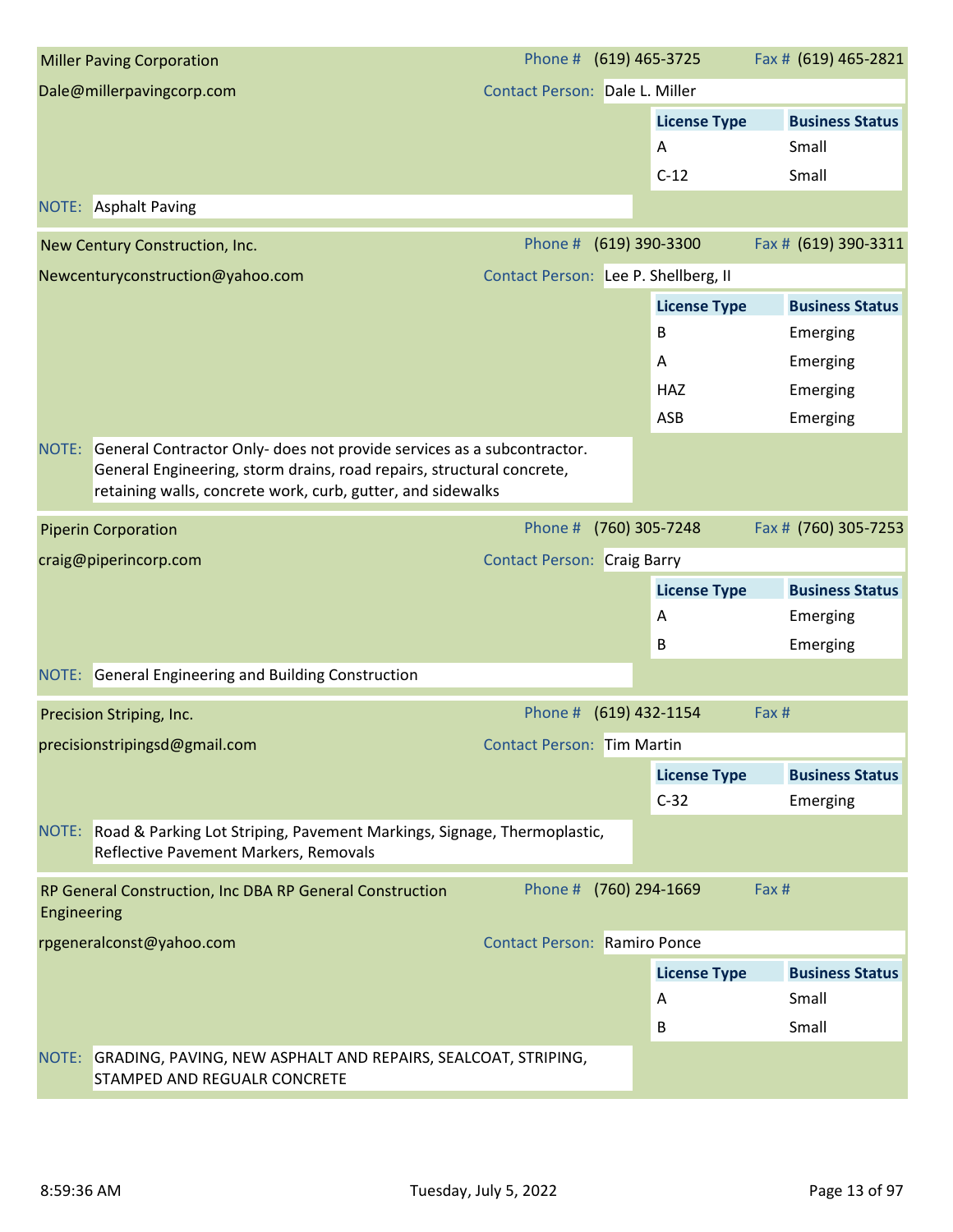| Transtar Pipeline, Inc.                                                                                                                                  | Phone # (858) 453-0744             |                     | Fax # (858) 453-0745   |
|----------------------------------------------------------------------------------------------------------------------------------------------------------|------------------------------------|---------------------|------------------------|
| info@transtarpipeline.com                                                                                                                                | Contact Person: Cynthia S. Brito   |                     |                        |
|                                                                                                                                                          |                                    | <b>License Type</b> | <b>Business Status</b> |
|                                                                                                                                                          |                                    | A                   | Emerging               |
| <b>NOTE:</b> General Engineering Contractor                                                                                                              |                                    |                     |                        |
| Tri-Group Construction and Development, Inc.                                                                                                             | Phone #                            | (858) 689-0058      | Fax # (858) 689-1594   |
| Trigroupconst@aol.com                                                                                                                                    | Contact Person: Ghassan "Gus" Assi |                     |                        |
|                                                                                                                                                          |                                    | <b>License Type</b> | <b>Business Status</b> |
|                                                                                                                                                          |                                    | A                   | Small                  |
|                                                                                                                                                          |                                    | В                   | Small                  |
| NOTE: Public Works Construction (e.g. sidewalks, parks, roadways, storm drain,<br>grading & slope repairs)                                               |                                    |                     |                        |
| <b>Wier Construction Corp</b>                                                                                                                            | Phone #                            | (760) 743-6776      | Fax # (760) 746-5224   |
| cjw@wierconstruction.com                                                                                                                                 | <b>Contact Person: Cathy Wier</b>  |                     |                        |
|                                                                                                                                                          |                                    | <b>License Type</b> | <b>Business Status</b> |
|                                                                                                                                                          |                                    | A                   | Small                  |
|                                                                                                                                                          |                                    | B                   | Small                  |
|                                                                                                                                                          |                                    | $C-08$              | Small                  |
|                                                                                                                                                          |                                    | $C-27$              | Small                  |
|                                                                                                                                                          |                                    | HAZ                 | Small                  |
| <b>GENERAL CONTRACTOR ONLY - DOES NOT PROVIDE SERVICES AS A</b><br>NOTE:<br><b>SUBCONTRACTOR: General Building &amp; General Engineering</b>             |                                    |                     |                        |
| <b>YBS Construction Engineering</b>                                                                                                                      | Phone # (619) 271-6122             |                     | Fax # (619) 207-0008   |
| Ybsconcrete@yahoo.com                                                                                                                                    | Contact Person: Rodolfo Sanchez    |                     |                        |
|                                                                                                                                                          |                                    | <b>License Type</b> | <b>Business Status</b> |
|                                                                                                                                                          |                                    | A                   | Emerging               |
|                                                                                                                                                          |                                    | $C-08$              | Emerging               |
| NOTE: Concrete work, ped ramps, sidewalk, curb & gutter, demolition, all concrete<br>work                                                                |                                    |                     |                        |
| 237990 Other Heavy and Civil Engineering Construction                                                                                                    |                                    |                     |                        |
| A.B. Hashmi, Inc.                                                                                                                                        | Phone #                            | (760) 672-8059      | Fax # (858) 433-7215   |
| info@abhashmi.com                                                                                                                                        | Contact Person: Ahmad B. Hashmi    |                     |                        |
|                                                                                                                                                          |                                    | <b>License Type</b> | <b>Business Status</b> |
|                                                                                                                                                          |                                    | A                   | Emerging               |
|                                                                                                                                                          |                                    | $C-27$              | Emerging               |
| General Engineering Contractor specializing in public works. Water, sewer,<br>NOTE:<br>storm drain, hardscape, paving, landscape, irrigation, electrical |                                    |                     |                        |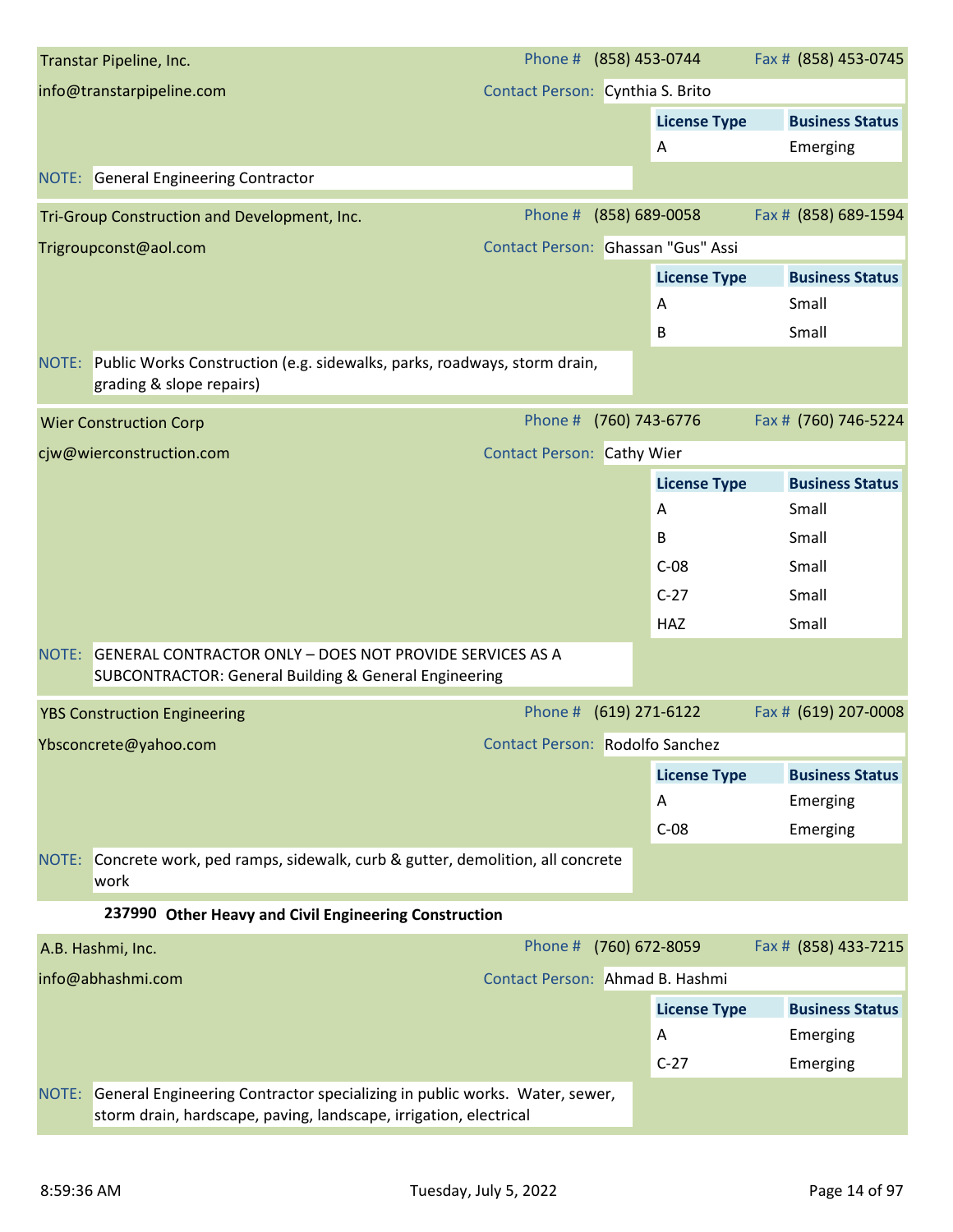|                  | Alvarez and Shaw, Inc.                                                                                              | Phone # (619) 454-2484                 |                    |                     | Fax # |                        |
|------------------|---------------------------------------------------------------------------------------------------------------------|----------------------------------------|--------------------|---------------------|-------|------------------------|
|                  | dshaw@alvarezandshaw.com                                                                                            | <b>Contact Person: David Shaw</b>      |                    |                     |       |                        |
|                  |                                                                                                                     |                                        |                    | <b>License Type</b> |       | <b>Business Status</b> |
|                  |                                                                                                                     |                                        |                    | A                   |       | Emerging               |
|                  | NOTE: General construction, Site work, Concrete, Asphalt, Grading, Excavation,<br>Potholing                         |                                        |                    |                     |       |                        |
| <b>KCM Group</b> |                                                                                                                     | Phone #                                | (619) 840-2484     |                     | Fax # |                        |
|                  | gkovtun@kcmgroup.net                                                                                                | Contact Person: Gordon Kovtun          |                    |                     |       |                        |
|                  |                                                                                                                     |                                        |                    | <b>License Type</b> |       | <b>Business Status</b> |
|                  |                                                                                                                     |                                        |                    | A                   |       | Small                  |
|                  |                                                                                                                     |                                        |                    | B                   |       | Small                  |
|                  | NOTE: Construction Management, Construction Project Management, Consulting<br>Services including Litigation Support |                                        |                    |                     |       |                        |
|                  | Montgomery Construction Services, Inc.                                                                              | Phone #                                | $(619) 578 - 2538$ |                     |       | Fax # (619) 546-8482   |
|                  | patriciaa@montcsi.com                                                                                               | Contact Person: Clifford K. Montgomery |                    |                     |       |                        |
|                  |                                                                                                                     |                                        |                    | <b>License Type</b> |       | <b>Business Status</b> |
|                  |                                                                                                                     |                                        |                    | A                   |       | Small                  |
|                  |                                                                                                                     |                                        |                    | B                   |       | Small                  |
|                  |                                                                                                                     |                                        |                    | $C-12$              |       | Small                  |
|                  | NOTE: Site demolition, earthwork, structural concrete, masonry, carpentry                                           |                                        |                    |                     |       |                        |
|                  | <b>Piperin Corporation</b>                                                                                          | Phone #                                | (760) 305-7248     |                     |       | Fax # (760) 305-7253   |
|                  | craig@piperincorp.com                                                                                               | <b>Contact Person: Craig Barry</b>     |                    |                     |       |                        |
|                  |                                                                                                                     |                                        |                    | <b>License Type</b> |       | <b>Business Status</b> |
|                  |                                                                                                                     |                                        |                    | $\mathsf{A}$        |       | Emerging               |
|                  |                                                                                                                     |                                        |                    | B                   |       | Emerging               |
|                  | NOTE: General Engineering and Building Construction                                                                 |                                        |                    |                     |       |                        |
|                  | Salzano Engineering, Inc.                                                                                           | Phone # (619) 593-9592                 |                    |                     |       | Fax # (619) 593-9591   |
|                  | Salzanoaccounting@hotmail.com                                                                                       | Contact Person: Felicia Salzano        |                    |                     |       |                        |
|                  |                                                                                                                     |                                        |                    | <b>License Type</b> |       | <b>Business Status</b> |
|                  |                                                                                                                     |                                        |                    | Α                   |       | Small                  |
|                  |                                                                                                                     |                                        |                    | $C-16$              |       | Small                  |
|                  |                                                                                                                     |                                        |                    | $C-36$              |       | Small                  |
|                  |                                                                                                                     |                                        |                    | HAZ                 |       | Small                  |
| NOTE:            | Install underground sewer, water, storm drains                                                                      |                                        |                    |                     |       |                        |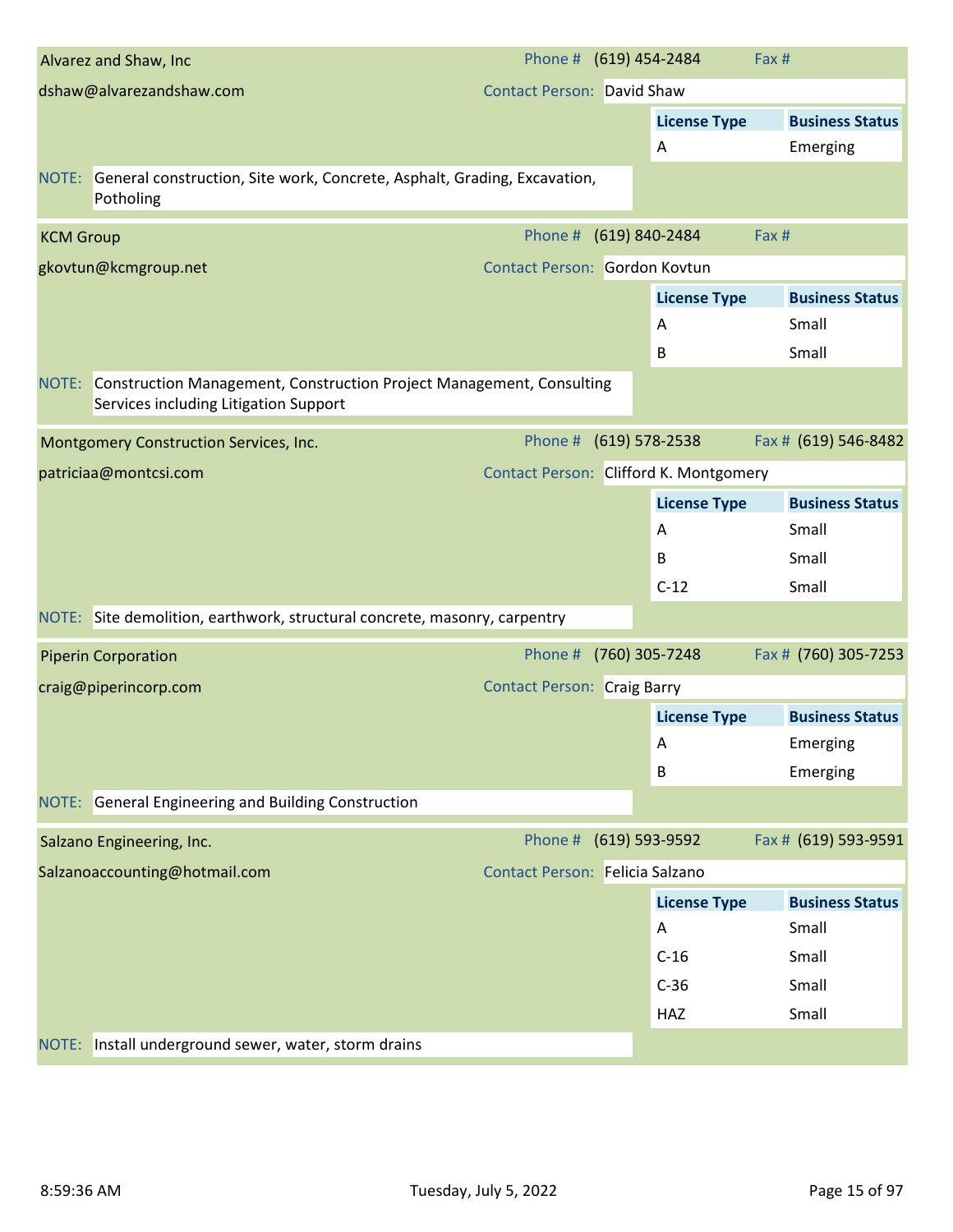| info@transtarpipeline.com<br>Contact Person: Cynthia S. Brito<br><b>License Type</b><br><b>Business Status</b><br>A<br>Emerging<br><b>NOTE:</b> General Engineering Contractor<br>Fax # (858) 689-1594<br>Phone #<br>(858) 689-0058<br>Tri-Group Construction and Development, Inc.<br>Contact Person: Ghassan "Gus" Assi<br>Trigroupconst@aol.com<br><b>Business Status</b><br><b>License Type</b><br>Small<br>Α<br>B<br>Small<br>NOTE: Public Works Construction (e.g. sidewalks, parks, roadways, storm drain,<br>grading & slope repairs)<br>$(619)$ 401-8000<br>Fax # (619) 749-7186<br>Phone #<br>WG Construction, Inc.<br>bill@wgconstructioninc.com<br>Contact Person: William Gwyn<br><b>License Type</b><br><b>Business Status</b><br>Small<br>Α<br>NOTE: Trenching and excavation for underground utilities<br>238110 Poured Concrete Foundation and Structure Contractors<br>Fax # (619) 954-4852<br>(619) 954-4852<br>Phone #<br><b>Accent Engineering and Construction</b><br><b>Contact Person: Rodney Thompson</b><br>Rthompson@accenteci.com<br><b>License Type</b><br><b>Business Status</b><br>B<br>Emerging<br>$C-10$<br>Emerging<br>$C-16$<br>Emerging<br>$C-20$<br>Emerging<br>$C-36$<br>Emerging<br>$C-08$<br>Emerging<br>Emerging<br>A<br>General Contractor: Structural Concrete; Site Concrete; Underground<br>Utilities; HDD Boring<br>Phone # (619) 312-2663<br>Fax #<br><b>BC3 Equipment, Inc.</b><br>bc3equipment@gmail.com<br>Contact Person: Benny Carroll, Jr<br><b>License Type</b><br><b>Business Status</b><br>Emerging<br>A |       | Transtar Pipeline, Inc. |  | Phone # (858) 453-0744 | Fax # (858) 453-0745 |
|------------------------------------------------------------------------------------------------------------------------------------------------------------------------------------------------------------------------------------------------------------------------------------------------------------------------------------------------------------------------------------------------------------------------------------------------------------------------------------------------------------------------------------------------------------------------------------------------------------------------------------------------------------------------------------------------------------------------------------------------------------------------------------------------------------------------------------------------------------------------------------------------------------------------------------------------------------------------------------------------------------------------------------------------------------------------------------------------------------------------------------------------------------------------------------------------------------------------------------------------------------------------------------------------------------------------------------------------------------------------------------------------------------------------------------------------------------------------------------------------------------------------------------------------------------------|-------|-------------------------|--|------------------------|----------------------|
|                                                                                                                                                                                                                                                                                                                                                                                                                                                                                                                                                                                                                                                                                                                                                                                                                                                                                                                                                                                                                                                                                                                                                                                                                                                                                                                                                                                                                                                                                                                                                                  |       |                         |  |                        |                      |
|                                                                                                                                                                                                                                                                                                                                                                                                                                                                                                                                                                                                                                                                                                                                                                                                                                                                                                                                                                                                                                                                                                                                                                                                                                                                                                                                                                                                                                                                                                                                                                  |       |                         |  |                        |                      |
|                                                                                                                                                                                                                                                                                                                                                                                                                                                                                                                                                                                                                                                                                                                                                                                                                                                                                                                                                                                                                                                                                                                                                                                                                                                                                                                                                                                                                                                                                                                                                                  |       |                         |  |                        |                      |
|                                                                                                                                                                                                                                                                                                                                                                                                                                                                                                                                                                                                                                                                                                                                                                                                                                                                                                                                                                                                                                                                                                                                                                                                                                                                                                                                                                                                                                                                                                                                                                  |       |                         |  |                        |                      |
|                                                                                                                                                                                                                                                                                                                                                                                                                                                                                                                                                                                                                                                                                                                                                                                                                                                                                                                                                                                                                                                                                                                                                                                                                                                                                                                                                                                                                                                                                                                                                                  |       |                         |  |                        |                      |
|                                                                                                                                                                                                                                                                                                                                                                                                                                                                                                                                                                                                                                                                                                                                                                                                                                                                                                                                                                                                                                                                                                                                                                                                                                                                                                                                                                                                                                                                                                                                                                  |       |                         |  |                        |                      |
|                                                                                                                                                                                                                                                                                                                                                                                                                                                                                                                                                                                                                                                                                                                                                                                                                                                                                                                                                                                                                                                                                                                                                                                                                                                                                                                                                                                                                                                                                                                                                                  |       |                         |  |                        |                      |
|                                                                                                                                                                                                                                                                                                                                                                                                                                                                                                                                                                                                                                                                                                                                                                                                                                                                                                                                                                                                                                                                                                                                                                                                                                                                                                                                                                                                                                                                                                                                                                  |       |                         |  |                        |                      |
|                                                                                                                                                                                                                                                                                                                                                                                                                                                                                                                                                                                                                                                                                                                                                                                                                                                                                                                                                                                                                                                                                                                                                                                                                                                                                                                                                                                                                                                                                                                                                                  |       |                         |  |                        |                      |
|                                                                                                                                                                                                                                                                                                                                                                                                                                                                                                                                                                                                                                                                                                                                                                                                                                                                                                                                                                                                                                                                                                                                                                                                                                                                                                                                                                                                                                                                                                                                                                  |       |                         |  |                        |                      |
|                                                                                                                                                                                                                                                                                                                                                                                                                                                                                                                                                                                                                                                                                                                                                                                                                                                                                                                                                                                                                                                                                                                                                                                                                                                                                                                                                                                                                                                                                                                                                                  |       |                         |  |                        |                      |
|                                                                                                                                                                                                                                                                                                                                                                                                                                                                                                                                                                                                                                                                                                                                                                                                                                                                                                                                                                                                                                                                                                                                                                                                                                                                                                                                                                                                                                                                                                                                                                  |       |                         |  |                        |                      |
|                                                                                                                                                                                                                                                                                                                                                                                                                                                                                                                                                                                                                                                                                                                                                                                                                                                                                                                                                                                                                                                                                                                                                                                                                                                                                                                                                                                                                                                                                                                                                                  |       |                         |  |                        |                      |
|                                                                                                                                                                                                                                                                                                                                                                                                                                                                                                                                                                                                                                                                                                                                                                                                                                                                                                                                                                                                                                                                                                                                                                                                                                                                                                                                                                                                                                                                                                                                                                  |       |                         |  |                        |                      |
|                                                                                                                                                                                                                                                                                                                                                                                                                                                                                                                                                                                                                                                                                                                                                                                                                                                                                                                                                                                                                                                                                                                                                                                                                                                                                                                                                                                                                                                                                                                                                                  |       |                         |  |                        |                      |
|                                                                                                                                                                                                                                                                                                                                                                                                                                                                                                                                                                                                                                                                                                                                                                                                                                                                                                                                                                                                                                                                                                                                                                                                                                                                                                                                                                                                                                                                                                                                                                  |       |                         |  |                        |                      |
|                                                                                                                                                                                                                                                                                                                                                                                                                                                                                                                                                                                                                                                                                                                                                                                                                                                                                                                                                                                                                                                                                                                                                                                                                                                                                                                                                                                                                                                                                                                                                                  |       |                         |  |                        |                      |
|                                                                                                                                                                                                                                                                                                                                                                                                                                                                                                                                                                                                                                                                                                                                                                                                                                                                                                                                                                                                                                                                                                                                                                                                                                                                                                                                                                                                                                                                                                                                                                  |       |                         |  |                        |                      |
|                                                                                                                                                                                                                                                                                                                                                                                                                                                                                                                                                                                                                                                                                                                                                                                                                                                                                                                                                                                                                                                                                                                                                                                                                                                                                                                                                                                                                                                                                                                                                                  |       |                         |  |                        |                      |
|                                                                                                                                                                                                                                                                                                                                                                                                                                                                                                                                                                                                                                                                                                                                                                                                                                                                                                                                                                                                                                                                                                                                                                                                                                                                                                                                                                                                                                                                                                                                                                  |       |                         |  |                        |                      |
|                                                                                                                                                                                                                                                                                                                                                                                                                                                                                                                                                                                                                                                                                                                                                                                                                                                                                                                                                                                                                                                                                                                                                                                                                                                                                                                                                                                                                                                                                                                                                                  |       |                         |  |                        |                      |
|                                                                                                                                                                                                                                                                                                                                                                                                                                                                                                                                                                                                                                                                                                                                                                                                                                                                                                                                                                                                                                                                                                                                                                                                                                                                                                                                                                                                                                                                                                                                                                  |       |                         |  |                        |                      |
|                                                                                                                                                                                                                                                                                                                                                                                                                                                                                                                                                                                                                                                                                                                                                                                                                                                                                                                                                                                                                                                                                                                                                                                                                                                                                                                                                                                                                                                                                                                                                                  |       |                         |  |                        |                      |
|                                                                                                                                                                                                                                                                                                                                                                                                                                                                                                                                                                                                                                                                                                                                                                                                                                                                                                                                                                                                                                                                                                                                                                                                                                                                                                                                                                                                                                                                                                                                                                  |       |                         |  |                        |                      |
|                                                                                                                                                                                                                                                                                                                                                                                                                                                                                                                                                                                                                                                                                                                                                                                                                                                                                                                                                                                                                                                                                                                                                                                                                                                                                                                                                                                                                                                                                                                                                                  |       |                         |  |                        |                      |
|                                                                                                                                                                                                                                                                                                                                                                                                                                                                                                                                                                                                                                                                                                                                                                                                                                                                                                                                                                                                                                                                                                                                                                                                                                                                                                                                                                                                                                                                                                                                                                  |       |                         |  |                        |                      |
|                                                                                                                                                                                                                                                                                                                                                                                                                                                                                                                                                                                                                                                                                                                                                                                                                                                                                                                                                                                                                                                                                                                                                                                                                                                                                                                                                                                                                                                                                                                                                                  | NOTE: |                         |  |                        |                      |
|                                                                                                                                                                                                                                                                                                                                                                                                                                                                                                                                                                                                                                                                                                                                                                                                                                                                                                                                                                                                                                                                                                                                                                                                                                                                                                                                                                                                                                                                                                                                                                  |       |                         |  |                        |                      |
|                                                                                                                                                                                                                                                                                                                                                                                                                                                                                                                                                                                                                                                                                                                                                                                                                                                                                                                                                                                                                                                                                                                                                                                                                                                                                                                                                                                                                                                                                                                                                                  |       |                         |  |                        |                      |
|                                                                                                                                                                                                                                                                                                                                                                                                                                                                                                                                                                                                                                                                                                                                                                                                                                                                                                                                                                                                                                                                                                                                                                                                                                                                                                                                                                                                                                                                                                                                                                  |       |                         |  |                        |                      |
| underground utilities such as water service, irrigation, fire service, sewer,                                                                                                                                                                                                                                                                                                                                                                                                                                                                                                                                                                                                                                                                                                                                                                                                                                                                                                                                                                                                                                                                                                                                                                                                                                                                                                                                                                                                                                                                                    | NOTE: |                         |  |                        |                      |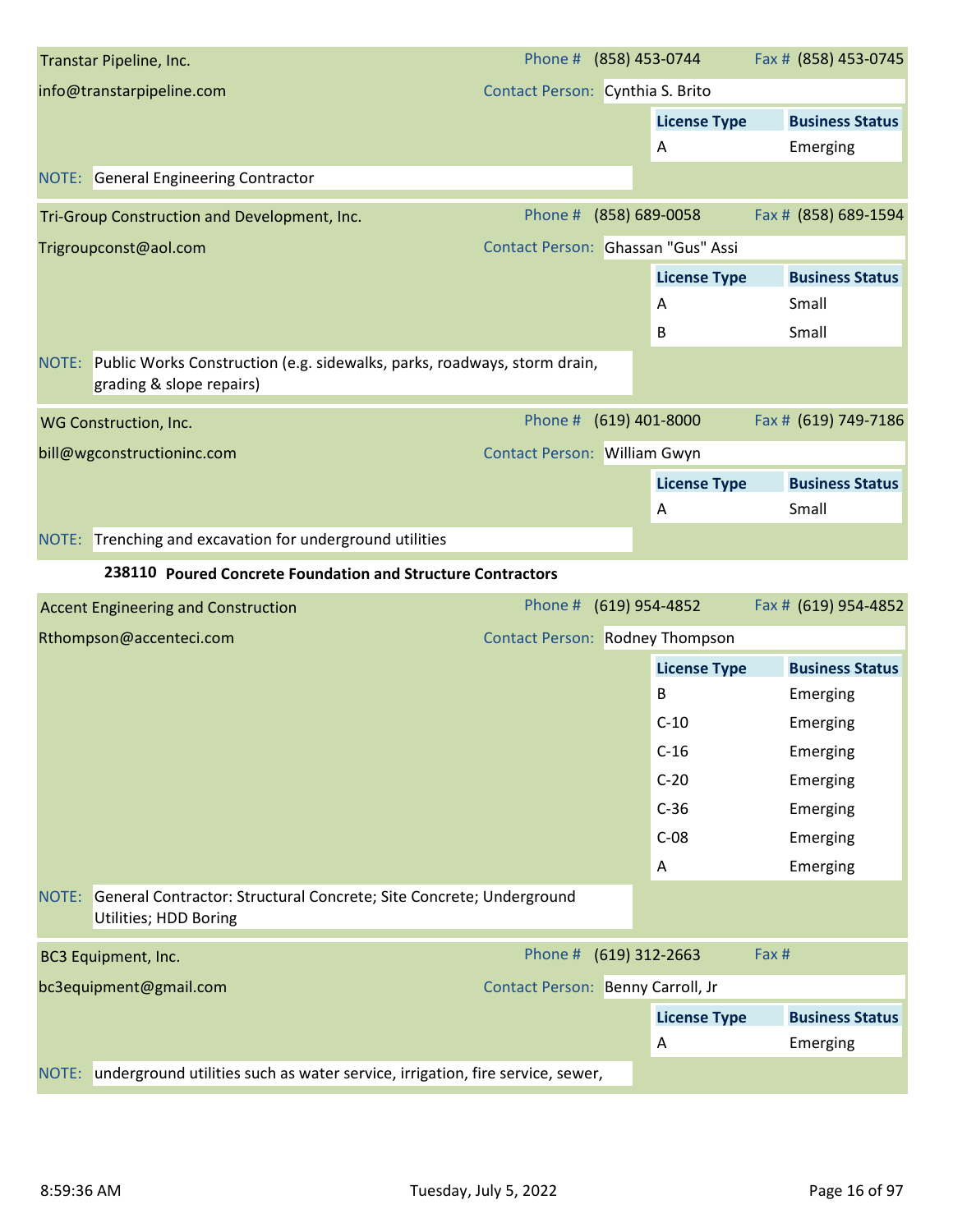| <b>Black IPO</b>                                                                                       | Phone # (619) 527-1668                 |                     | Fax # (619) 527-1698   |
|--------------------------------------------------------------------------------------------------------|----------------------------------------|---------------------|------------------------|
| Wrstemley@aol.com                                                                                      | <b>Contact Person: Wendell Stemley</b> |                     |                        |
|                                                                                                        |                                        | <b>License Type</b> | <b>Business Status</b> |
|                                                                                                        |                                        | Goods/Services      | Small                  |
| NOTE: Construction Manager, concrete and rebar                                                         |                                        |                     |                        |
| Concrete Building Systems Construction Company, Inc.                                                   | Phone #                                | (760) 731-3224      | Fax # (760) 731-1205   |
| Office@concretebuildingsystemsinc.com                                                                  | Contact Person: Karen Chapman-Brown    |                     |                        |
|                                                                                                        |                                        | <b>License Type</b> | <b>Business Status</b> |
|                                                                                                        |                                        | $C-08$              | Small                  |
|                                                                                                        |                                        | В                   | Small                  |
| Concrete Subcontractor<br>NOTE:                                                                        |                                        |                     |                        |
| Crown Concrete Constructors, Inc. dba Cleanline Concrete                                               | Phone # (619) 820-4302                 |                     | Fax #                  |
| mwccoast@aol.com                                                                                       | Contact Person: Melissa W. Cook        |                     |                        |
|                                                                                                        |                                        | <b>License Type</b> | <b>Business Status</b> |
|                                                                                                        |                                        | $C-08$              | Small                  |
| <b>NOTE:</b> Pour and Place Concrete                                                                   |                                        |                     |                        |
| Entenman Development Group, Inc.                                                                       | Phone # (619) 317-2868                 |                     | Fax #                  |
| office@entenmangroup.com                                                                               | <b>Contact Person: Anna Chaney</b>     |                     |                        |
|                                                                                                        |                                        | <b>License Type</b> | <b>Business Status</b> |
|                                                                                                        |                                        | A                   | Emerging               |
|                                                                                                        |                                        | B                   | Emerging               |
| NOTE:                                                                                                  |                                        |                     |                        |
| HSCC, Inc.                                                                                             | Phone # (619) 631-7983                 |                     | Fax #                  |
| estimating@hsccbuilders.com                                                                            | Contact Person: Monique Hostetler      |                     |                        |
|                                                                                                        |                                        | <b>License Type</b> | <b>Business Status</b> |
|                                                                                                        |                                        | Α                   | Small                  |
|                                                                                                        |                                        | B                   | Small                  |
|                                                                                                        |                                        | $C-08$              | Small                  |
| NOTE: Structural concrete and building services                                                        |                                        |                     |                        |
| Montgomery Construction Services, Inc.                                                                 | Phone #                                | $(619) 578 - 2538$  | Fax # (619) 546-8482   |
| patriciaa@montcsi.com                                                                                  | Contact Person: Clifford K. Montgomery |                     |                        |
|                                                                                                        |                                        | <b>License Type</b> | <b>Business Status</b> |
|                                                                                                        |                                        | Α                   | Small                  |
|                                                                                                        |                                        | B                   | Small                  |
|                                                                                                        |                                        | $C-12$              | Small                  |
| Site demolition, Earthwork, Structural and Site Concrete, Site Grading,<br>NOTE:<br>Masonry, Carpentry |                                        |                     |                        |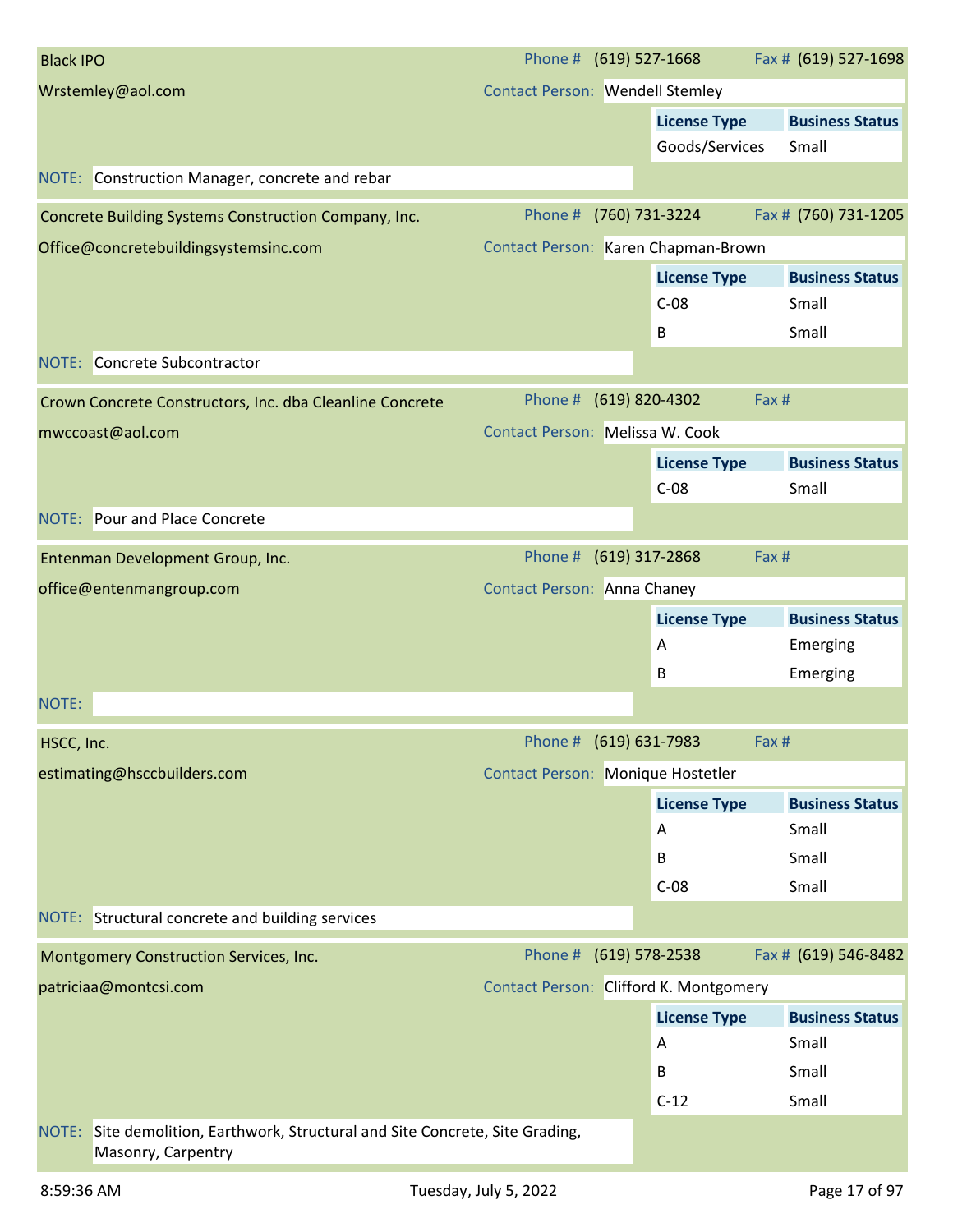|       | <b>QSB Construction</b>                                                                                 | Phone # (888) 600-1748                 |                     | Fax # (760) 432-0300   |
|-------|---------------------------------------------------------------------------------------------------------|----------------------------------------|---------------------|------------------------|
|       | Alicia.lowery@qsbconstruction.com                                                                       | <b>Contact Person: Alicia Lowery</b>   |                     |                        |
|       |                                                                                                         |                                        | <b>License Type</b> | <b>Business Status</b> |
|       |                                                                                                         |                                        | B                   | Small                  |
|       | NOTE: General Contractor/Sub-Contractor, we self perform site concrete and<br>minor structural concrete |                                        |                     |                        |
|       | REC Trucking, Inc. dba AR Concrete                                                                      | Phone #                                | $(619)$ 946-4638    | Fax # (619) 946-4654   |
|       | rectrucking.inc@gmail.com                                                                               | <b>Contact Person: Rafael Teran</b>    |                     |                        |
|       |                                                                                                         |                                        | <b>License Type</b> | <b>Business Status</b> |
|       |                                                                                                         |                                        | $CSD-10$            | Emerging               |
|       |                                                                                                         |                                        | $C-08$              | Emerging               |
|       | NOTE: Concrete, Trucking Material and Delivery Services                                                 |                                        |                     |                        |
|       | RGC General Engineering, Inc. DBA RGC Construction, Inc.                                                | Phone #                                | $(619) 651 - 8368$  | Fax # (619) 651-8352   |
|       | info@rgcge.com                                                                                          | Contact Person: Ricardo Cota           |                     |                        |
|       |                                                                                                         |                                        | <b>License Type</b> | <b>Business Status</b> |
|       |                                                                                                         |                                        | Α                   | Emerging               |
| NOTE: |                                                                                                         |                                        |                     |                        |
|       | <b>YBS Construction Engineering</b>                                                                     | Phone # (619) 271-6122                 |                     | Fax # (619) 207-0008   |
|       | Ybsconcrete@yahoo.com                                                                                   | <b>Contact Person: Rodolfo Sanchez</b> |                     |                        |
|       |                                                                                                         |                                        | <b>License Type</b> | <b>Business Status</b> |
|       |                                                                                                         |                                        | Α                   | Emerging               |
|       |                                                                                                         |                                        | $C-08$              | Emerging               |
|       | NOTE: Concrete work, ped ramps, sidewalk, curb & gutter, demolition, all concrete<br>work               |                                        |                     |                        |
|       | 238120 Structural Steel and Precast Concrete Contractors                                                |                                        |                     |                        |
|       | JT2 Engineering and Construction                                                                        | Phone # (619) 493-2210                 |                     | Fax #                  |
|       | john@jt2cmi.com                                                                                         | <b>Contact Person: John Townzen</b>    |                     |                        |
|       |                                                                                                         |                                        | <b>License Type</b> | <b>Business Status</b> |
|       |                                                                                                         |                                        | B                   | Small                  |
|       | <b>NOTE:</b> General Contractor                                                                         |                                        |                     |                        |
|       | <b>YBS Construction Engineering</b>                                                                     | Phone #                                | (619) 271-6122      | Fax # (619) 207-0008   |
|       | Ybsconcrete@yahoo.com                                                                                   | Contact Person: Rodolfo Sanchez        |                     |                        |
|       |                                                                                                         |                                        | <b>License Type</b> | <b>Business Status</b> |
|       |                                                                                                         |                                        | Α                   | Emerging               |
|       |                                                                                                         |                                        | $C-08$              | Emerging               |
| NOTE: | Concrete work, ped ramps, sidewalk, curb & gutter, demolition, all concrete<br>work                     |                                        |                     |                        |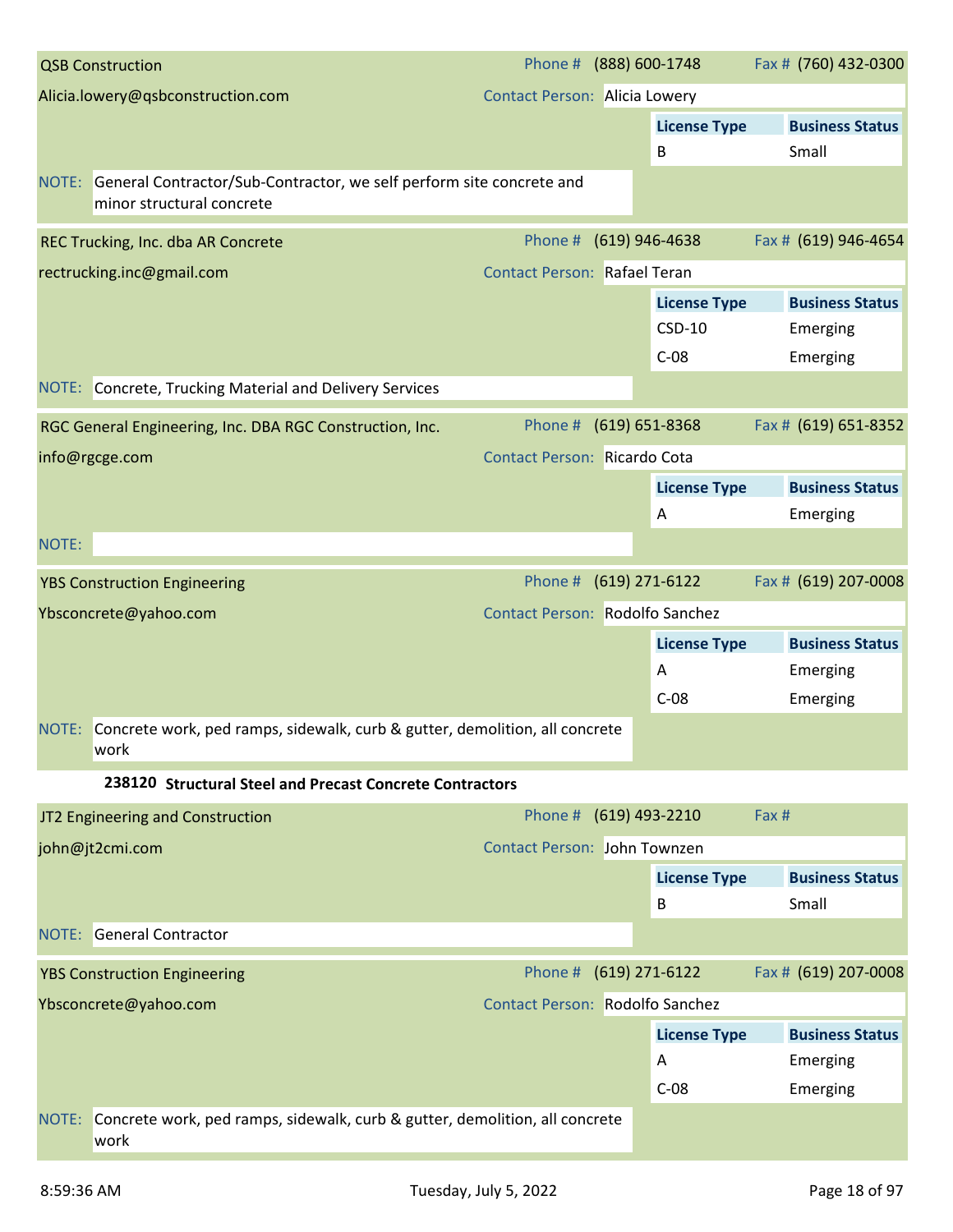# **238130 Framing Contractors**

|       | Bernal Builders, Inc.                                                                                                                                                             | Phone # (619) 540-9618                |                |                          | Fax #                              |
|-------|-----------------------------------------------------------------------------------------------------------------------------------------------------------------------------------|---------------------------------------|----------------|--------------------------|------------------------------------|
|       | Bernalbuildersinc@gmail.com                                                                                                                                                       | <b>Contact Person: Manuel Bernal</b>  |                |                          |                                    |
|       |                                                                                                                                                                                   |                                       |                | <b>License Type</b><br>B | <b>Business Status</b><br>Emerging |
| NOTE: | We specialize in new construction, excavation, concrete, framing, drywall,<br>painting, roofing. Bernal Builders only works with experienced professional<br>license contractors. |                                       |                |                          |                                    |
|       | JT2 Engineering and Construction                                                                                                                                                  | Phone # (619) 493-2210                |                |                          | Fax #                              |
|       | john@jt2cmi.com                                                                                                                                                                   | Contact Person: John Townzen          |                |                          |                                    |
|       |                                                                                                                                                                                   |                                       |                | <b>License Type</b><br>B | <b>Business Status</b><br>Small    |
|       | <b>NOTE:</b> General Contractor                                                                                                                                                   |                                       |                |                          |                                    |
|       | 238140 Masonry Contractors                                                                                                                                                        |                                       |                |                          |                                    |
|       | Homeland Engineering, Inc                                                                                                                                                         | Phone #                               | (760) 877-2391 |                          | Fax #                              |
|       | lavigne@homelandengineeringinc.com                                                                                                                                                | <b>Contact Person: Jack Robertson</b> |                |                          |                                    |
|       |                                                                                                                                                                                   |                                       |                | <b>License Type</b>      | <b>Business Status</b>             |
|       |                                                                                                                                                                                   |                                       |                |                          | Small                              |
|       |                                                                                                                                                                                   |                                       |                | A                        |                                    |
| NOTE: | Design-Build Site Retaining Walls                                                                                                                                                 |                                       |                |                          |                                    |
|       | Rodney J. Ludwig DBA Ludwig Masonry                                                                                                                                               | Phone #                               | (858) 668-3463 |                          | Fax # (858) 668-3144               |
|       | rodney@ludwigmasonry.com                                                                                                                                                          | Contact Person: Rodney J. Ludwig      |                |                          |                                    |
|       |                                                                                                                                                                                   |                                       |                | <b>License Type</b>      | <b>Business Status</b>             |
|       |                                                                                                                                                                                   |                                       |                | $C-29$                   | Emerging                           |
| NOTE: | Construction or Retaining Walls, Seat Walls, Stone Veneer, Concrete<br>Footings, and Brick Paving                                                                                 |                                       |                |                          |                                    |
|       | <b>Truline Masonry, Inc.</b>                                                                                                                                                      | Phone # (619) 207-7569                |                |                          | Fax #                              |
|       | trulinemasonry@yahoo.com                                                                                                                                                          | Contact Person: Daniel Montejano      |                |                          |                                    |
|       |                                                                                                                                                                                   |                                       |                | <b>License Type</b>      | <b>Business Status</b>             |
|       |                                                                                                                                                                                   |                                       |                | $C-29$                   | Emerging                           |
|       | NOTE: Masonry Contractor - Installation of Block, Brick and Stone                                                                                                                 |                                       |                |                          |                                    |
|       | 238150 Glass and Glazing Contractors                                                                                                                                              |                                       |                |                          |                                    |
|       | MEK Enterprises, Inc.                                                                                                                                                             | Phone # (619) 527-0957                |                |                          | Fax#                               |
|       | marc@4mek.com                                                                                                                                                                     | <b>Contact Person: Marc Kranz</b>     |                |                          |                                    |

**238190 Other Foundation, Structure, and Building Exterior Contractors**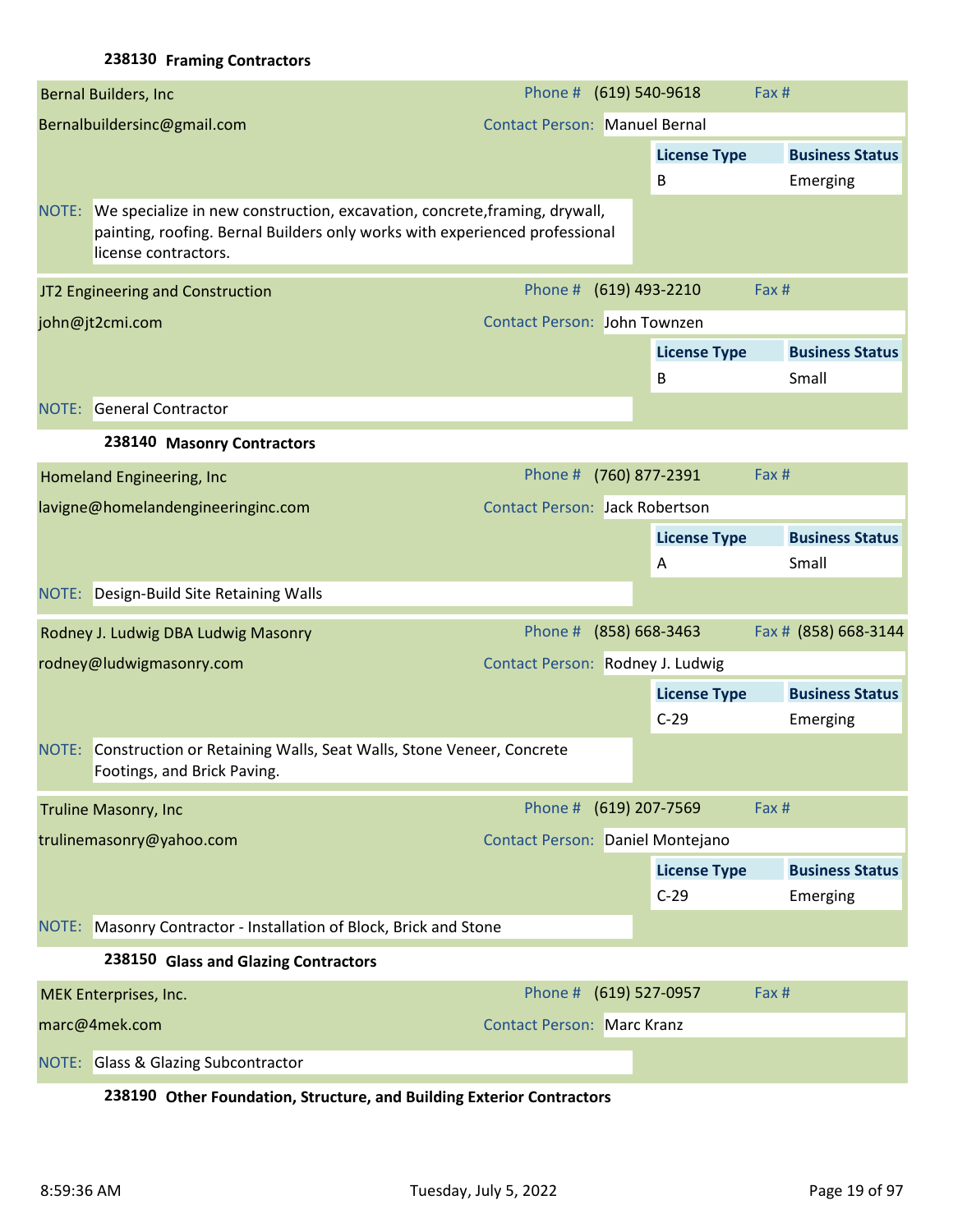|           | Alvarez and Shaw, Inc                                                                                                                                                                   | Phone # (619) 454-2484                 |                |                     | Fax # |                        |
|-----------|-----------------------------------------------------------------------------------------------------------------------------------------------------------------------------------------|----------------------------------------|----------------|---------------------|-------|------------------------|
|           | dshaw@alvarezandshaw.com                                                                                                                                                                | <b>Contact Person: David Shaw</b>      |                |                     |       |                        |
|           |                                                                                                                                                                                         |                                        |                | <b>License Type</b> |       | <b>Business Status</b> |
|           |                                                                                                                                                                                         |                                        |                | A                   |       | Emerging               |
|           | NOTE: General construction, Site work, Concrete, Asphalt, Grading, Excavation,<br>Potholing                                                                                             |                                        |                |                     |       |                        |
|           | Bernal Builders, Inc                                                                                                                                                                    | Phone #                                | (619) 540-9618 |                     | Fax # |                        |
|           | Bernalbuildersinc@gmail.com                                                                                                                                                             | <b>Contact Person: Manuel Bernal</b>   |                |                     |       |                        |
|           |                                                                                                                                                                                         |                                        |                | <b>License Type</b> |       | <b>Business Status</b> |
|           |                                                                                                                                                                                         |                                        |                | В                   |       | Emerging               |
|           | NOTE: We specialize in new construction, excavation, concrete, framing, drywall,<br>painting, roofing. Bernal Builders only works with experienced professional<br>license contractors. |                                        |                |                     |       |                        |
|           | 238210 Electrical Contractors                                                                                                                                                           |                                        |                |                     |       |                        |
|           | <b>Accent Engineering and Construction</b>                                                                                                                                              | Phone #                                |                | (619) 954-4852      |       | Fax # (619) 954-4852   |
|           | Rthompson@accenteci.com                                                                                                                                                                 | <b>Contact Person: Rodney Thompson</b> |                |                     |       |                        |
|           |                                                                                                                                                                                         |                                        |                | <b>License Type</b> |       | <b>Business Status</b> |
|           |                                                                                                                                                                                         |                                        |                | B                   |       | Emerging               |
|           |                                                                                                                                                                                         |                                        |                | $C-10$              |       | Emerging               |
|           |                                                                                                                                                                                         |                                        |                | $C-16$              |       | Emerging               |
|           |                                                                                                                                                                                         |                                        |                | $C-20$              |       | Emerging               |
|           |                                                                                                                                                                                         |                                        |                | $C-36$              |       | Emerging               |
|           |                                                                                                                                                                                         |                                        |                | $C-08$              |       | Emerging               |
|           |                                                                                                                                                                                         |                                        |                | A                   |       | Emerging               |
|           | NOTE: General Contractor: Structural Concrete; Site Concrete; Underground<br>Utilities; HDD Boring                                                                                      |                                        |                |                     |       |                        |
| CTE, Inc. |                                                                                                                                                                                         | Phone #                                |                | (619) 733-6791      |       | Fax # (619) 561-7686   |
|           | reggie@cte-ca.com                                                                                                                                                                       | <b>Contact Person: Reggie Clark</b>    |                |                     |       |                        |
|           |                                                                                                                                                                                         |                                        |                | <b>License Type</b> |       | <b>Business Status</b> |
|           |                                                                                                                                                                                         |                                        |                | $C-10$              |       | Emerging               |
|           |                                                                                                                                                                                         |                                        |                | Α                   |       | Emerging               |
|           | NOTE: All electrical, street lighting, traffic signals                                                                                                                                  |                                        |                |                     |       |                        |
|           | D. Lowen Electric, Inc.                                                                                                                                                                 | Phone #                                |                | (760) 941-8332      |       | Fax # (760) 941-0238   |
|           | D.lowen@cox.net                                                                                                                                                                         | Contact Person: Desi Lowen             |                |                     |       |                        |
|           |                                                                                                                                                                                         |                                        |                | <b>License Type</b> |       | <b>Business Status</b> |
|           |                                                                                                                                                                                         |                                        |                | $C-10$              |       | Emerging               |
|           | NOTE: Electrical work, installation of electrical materials                                                                                                                             |                                        |                |                     |       |                        |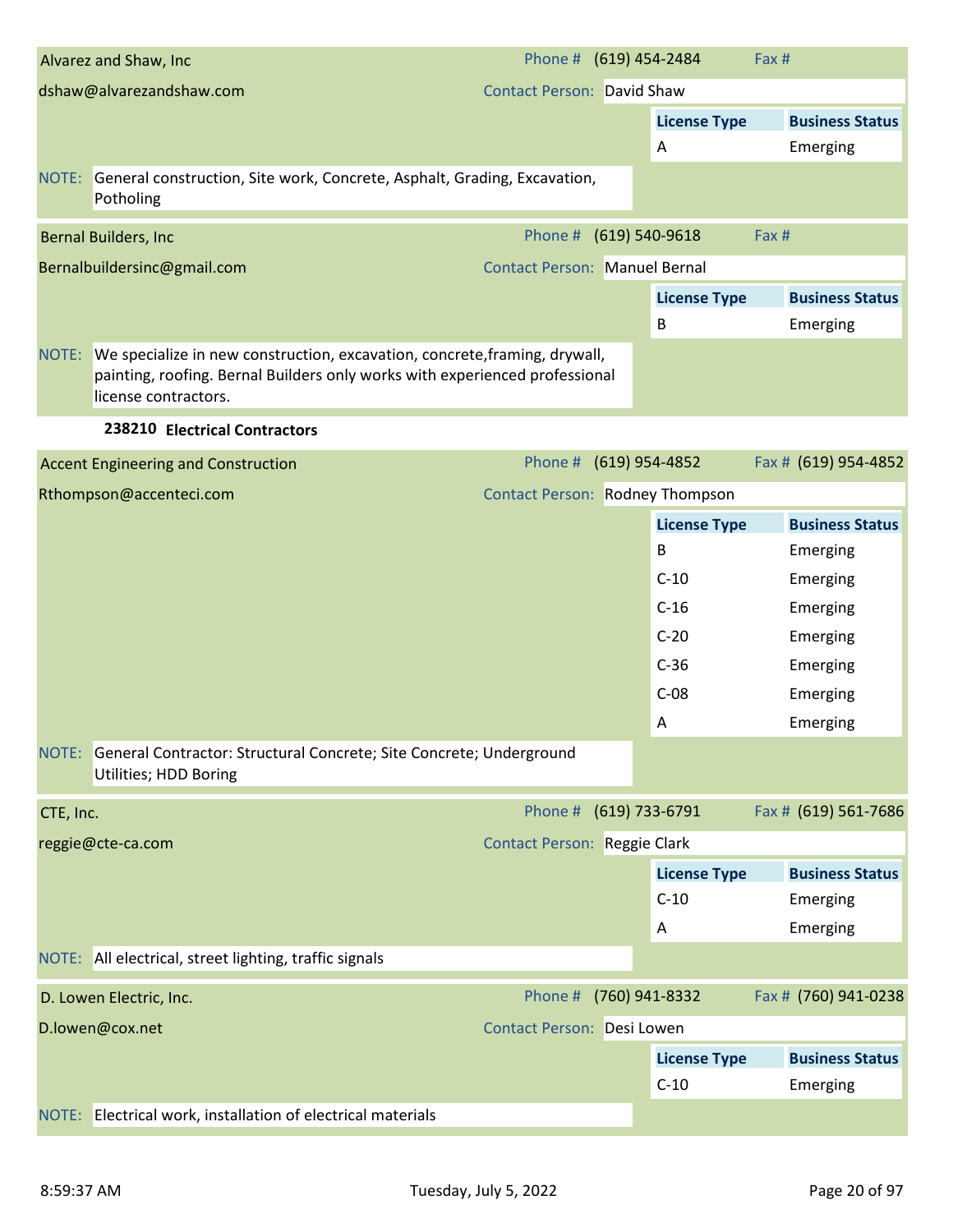|       | <b>E &amp; G Electrical Innovations</b>                                                                                                                                                                                                         | Phone # (619) 750-3206                   |                                  | Fax # |                        |
|-------|-------------------------------------------------------------------------------------------------------------------------------------------------------------------------------------------------------------------------------------------------|------------------------------------------|----------------------------------|-------|------------------------|
|       | gerry@egelectricalinnovations.com                                                                                                                                                                                                               | <b>Contact Person: Gerry Saucedo</b>     |                                  |       |                        |
|       |                                                                                                                                                                                                                                                 |                                          | <b>License Type</b>              |       | <b>Business Status</b> |
|       |                                                                                                                                                                                                                                                 |                                          | $C-10$                           |       | Emerging               |
|       | NOTE: ELECTRICAL CONSTRUCTION INSTALLATION OF ELECTRICAL EQUIPMENT,<br><b>COMPONENTS, AND REPAIR</b>                                                                                                                                            |                                          |                                  |       |                        |
|       | H+W Engineering, Inc.                                                                                                                                                                                                                           | Phone #                                  | (619) 659-8234                   | Fax # |                        |
|       | bryan@hwengr.com                                                                                                                                                                                                                                | Contact Person: Bryan Wayne              |                                  |       |                        |
|       |                                                                                                                                                                                                                                                 |                                          | <b>License Type</b>              |       | <b>Business Status</b> |
|       |                                                                                                                                                                                                                                                 |                                          | E                                |       | Emerging               |
|       |                                                                                                                                                                                                                                                 |                                          | M                                |       | Emerging               |
|       | NOTE: Mechanical, Electrical, Plumbing, and Lighting Consulting Engineers                                                                                                                                                                       |                                          |                                  |       |                        |
|       | Low Voltage Fire, Inc. DBA Low Voltage Integrated Systems, Inc.                                                                                                                                                                                 | Phone #                                  | (760) 598-4110                   |       | Fax # (760) 598-4107   |
|       | info@sdlvis.com                                                                                                                                                                                                                                 | Contact Person: Michael Arguijo          |                                  |       |                        |
|       |                                                                                                                                                                                                                                                 |                                          | <b>License Type</b>              |       | <b>Business Status</b> |
|       |                                                                                                                                                                                                                                                 |                                          | $C-10$                           |       | Small                  |
|       |                                                                                                                                                                                                                                                 |                                          | $C-16$                           |       | Small                  |
|       | NOTE: Fire, Security, Access                                                                                                                                                                                                                    |                                          |                                  |       |                        |
|       | M Carlin Systems, Inc. dba MC Systems                                                                                                                                                                                                           | Phone #                                  | (619) 270-6206                   | Fax # |                        |
|       | mcarlin@m-c-systems.com                                                                                                                                                                                                                         | <b>Contact Person: Michael S. Carlin</b> |                                  |       |                        |
|       |                                                                                                                                                                                                                                                 |                                          | <b>License Type</b>              |       | <b>Business Status</b> |
|       |                                                                                                                                                                                                                                                 |                                          | $C-10$                           |       | Small                  |
|       | NOTE: Low Voltage Contractor - Fire Alarm, Mass Notification, Paging, Security,<br>Intrusion, Emergency Communications                                                                                                                          |                                          |                                  |       |                        |
|       | Mohamad Mahboodi dba M J Builder                                                                                                                                                                                                                | Phone # (858) 453-0030                   |                                  |       | Fax # (858) 453-0030   |
|       | jaym@htwireless.net                                                                                                                                                                                                                             |                                          | Contact Person: Mohamad Mahboodi |       |                        |
|       |                                                                                                                                                                                                                                                 |                                          | <b>License Type</b>              |       | <b>Business Status</b> |
|       |                                                                                                                                                                                                                                                 |                                          | B                                |       | Emerging               |
|       | NOTE: All Trades General Contractor B                                                                                                                                                                                                           |                                          |                                  |       |                        |
|       | Moor Electric, Inc.                                                                                                                                                                                                                             | Phone #                                  | (619) 250-0380                   |       | Fax # (619) 955-5381   |
|       | info@moorelectric-sd.com                                                                                                                                                                                                                        | Contact Person: Dwayne E. Henry          |                                  |       |                        |
|       |                                                                                                                                                                                                                                                 |                                          | <b>License Type</b>              |       | <b>Business Status</b> |
|       |                                                                                                                                                                                                                                                 |                                          | $C-10$                           |       | Emerging               |
| NOTE: | Moor Electric specializes in renewable energy. Our technicians can offer<br>consultations on how to save you money for your home or business. We<br>offer various lighting control panels and tips on how to reduce your energy<br>consumption. |                                          |                                  |       |                        |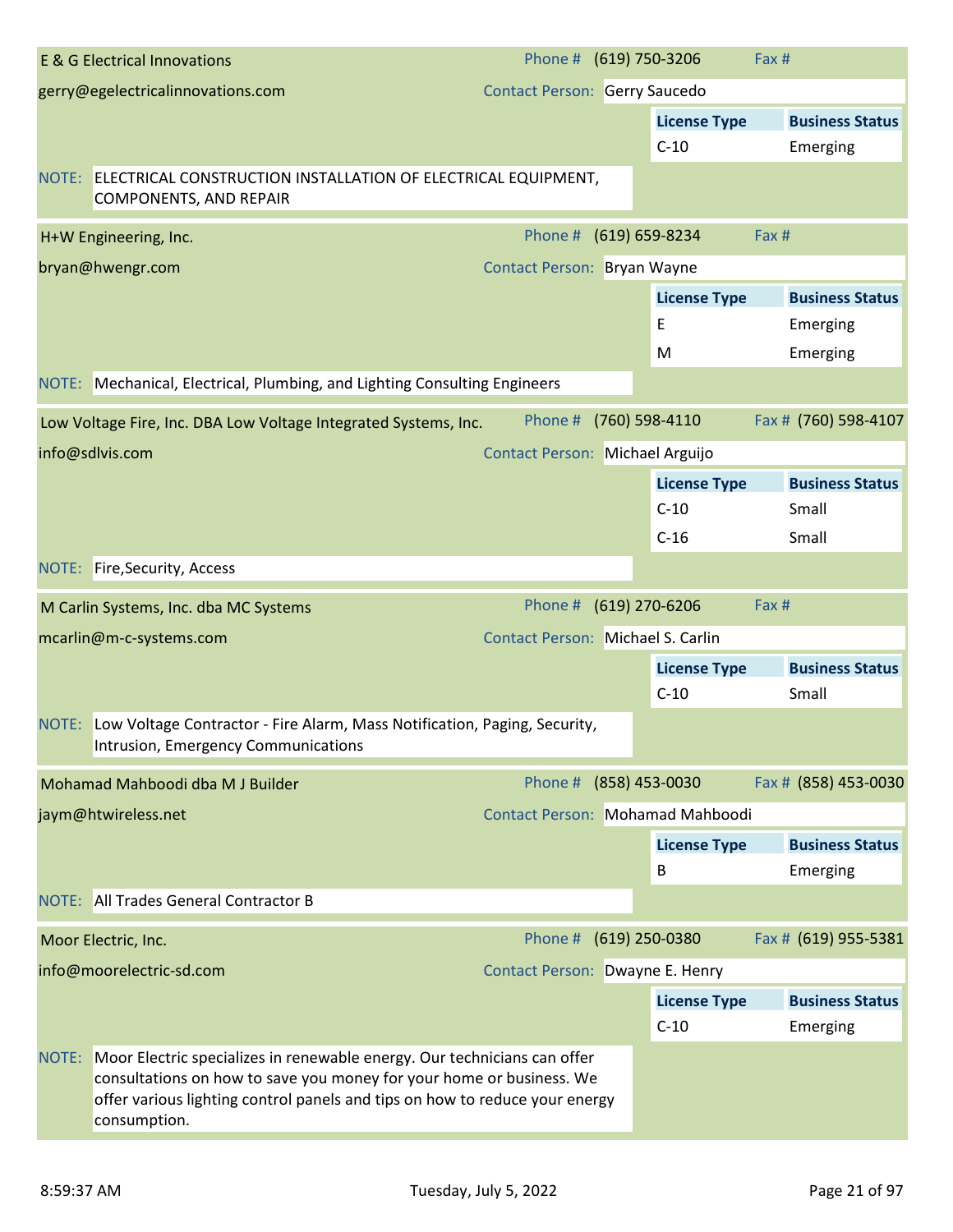| Phoenix Renewable Services, LLC                                                                                                         | Phone # (559) 225-5777                 |                     | Fax #                  |
|-----------------------------------------------------------------------------------------------------------------------------------------|----------------------------------------|---------------------|------------------------|
| info@phoenixrs.com                                                                                                                      | Contact Person: Hassan Yarpezeshkan    |                     |                        |
|                                                                                                                                         |                                        | <b>License Type</b> | <b>Business Status</b> |
|                                                                                                                                         |                                        | $C-10$              | Emerging               |
| NOTE: Commercial Solar Systems Operations and Maintenance                                                                               |                                        |                     |                        |
| Sattler Solar, Inc.                                                                                                                     | Phone #                                | (619) 880-0445      | Fax#                   |
| erik@sattlersolar.com                                                                                                                   | <b>Contact Person: Erik Sattler</b>    |                     |                        |
|                                                                                                                                         |                                        | <b>License Type</b> | <b>Business Status</b> |
|                                                                                                                                         |                                        | Α                   | Emerging               |
|                                                                                                                                         |                                        | $C-10$              | Emerging               |
| NOTE: Electrical Contractor Services specializing in Solar Photovoltaic System<br><b>Installation and Maintenance</b>                   |                                        |                     |                        |
| Saturn Electric, Inc.                                                                                                                   | Phone #                                | (858) 271-4100      | Fax # (858) 271-0230   |
| tim@saturnelectric.com                                                                                                                  | Contact Person: Timothy A. Dudek       |                     |                        |
|                                                                                                                                         |                                        | <b>License Type</b> | <b>Business Status</b> |
|                                                                                                                                         |                                        | A                   | Emerging               |
|                                                                                                                                         |                                        | B                   | Emerging               |
|                                                                                                                                         |                                        | $C-10$              | Emerging               |
| Construction, Full service electrical contractor specializing in<br>NOTE:<br>commercial/industrial work, lighting, and distribution T&M |                                        |                     |                        |
| Siege Electric, Inc.                                                                                                                    | Phone # (619) 631-7471                 |                     | Fax #                  |
| info@siege-electric.com                                                                                                                 | Contact Person: Joshua Middleton       |                     |                        |
|                                                                                                                                         |                                        | <b>License Type</b> | <b>Business Status</b> |
|                                                                                                                                         |                                        | $C-10$              | Emerging               |
| NOTE: Electrical and Controls                                                                                                           |                                        |                     |                        |
| SJ Electric                                                                                                                             | Phone # (619) 328-1305                 |                     | Fax #                  |
| sjelectric@cox.net                                                                                                                      | <b>Contact Person: Samuel Judd III</b> |                     |                        |
|                                                                                                                                         |                                        | <b>License Type</b> | <b>Business Status</b> |
|                                                                                                                                         |                                        | $C-10$              | Emerging               |
| NOTE: Electrical contractor who does residential and commercial                                                                         |                                        |                     |                        |
| <b>Southwest Traffic Signal Service</b>                                                                                                 | Phone #                                | (619) 442-3343      | Fax # (619) 442-4708   |
| dlebeau@southwestsignal.com                                                                                                             | <b>Contact Person: Vernon B. Cress</b> |                     |                        |
|                                                                                                                                         |                                        | <b>License Type</b> | <b>Business Status</b> |
|                                                                                                                                         |                                        | Α                   | Small                  |
|                                                                                                                                         |                                        |                     |                        |
|                                                                                                                                         |                                        | B                   | Small                  |
|                                                                                                                                         |                                        | $C-10$              | Small                  |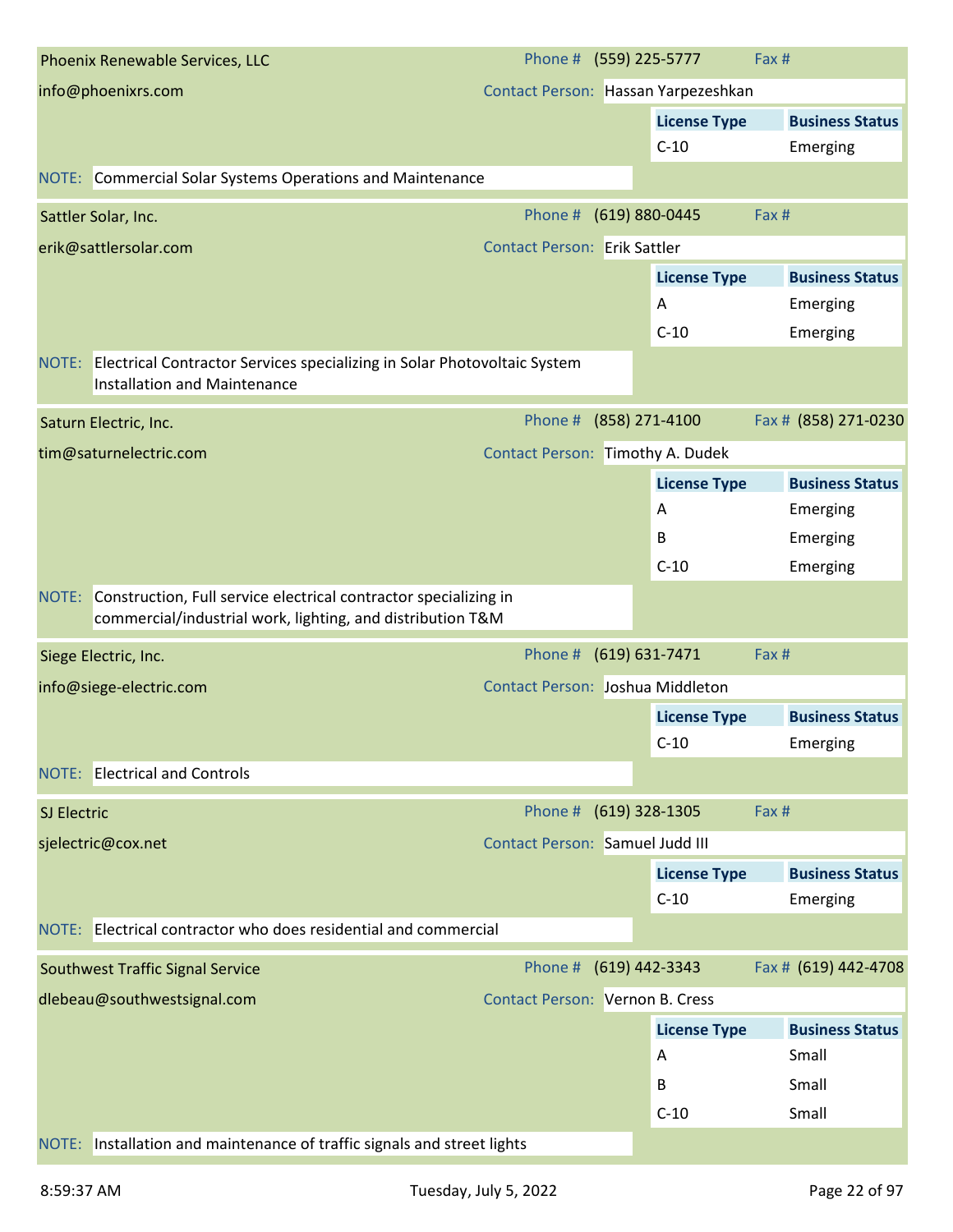|                | Sutherlin Contracting, Inc.                                                                                                  | Phone #                                | (619) 588-8895   |                                    | Fax # (619) 579-1993                     |
|----------------|------------------------------------------------------------------------------------------------------------------------------|----------------------------------------|------------------|------------------------------------|------------------------------------------|
|                | KSuthe4187@aol.com                                                                                                           | Contact Person: Kristi Sutherlin       |                  |                                    |                                          |
|                |                                                                                                                              |                                        |                  | <b>License Type</b><br>B<br>$C-10$ | <b>Business Status</b><br>Small<br>Small |
|                | NOTE: Electrical construction-installation of traffic signals and street lighting, video<br>detection, loops and cameras.    |                                        |                  |                                    |                                          |
|                | Xpedient Communication, Inc.                                                                                                 | Phone #                                | (858) 964-5333   |                                    | Fax # (858) 964-5335                     |
|                | Dougc@xpdcom.com                                                                                                             | <b>Contact Person: Doug Catania</b>    |                  |                                    |                                          |
|                |                                                                                                                              |                                        |                  | <b>License Type</b><br>$C-07$      | <b>Business Status</b><br>Emerging       |
|                | NOTE: Structured Cabling, Access Control, CCTV, Audio Visual, Avaya Phone<br>Systems, Intrusion Detection, Wireless Networks |                                        |                  |                                    |                                          |
|                | 238220 Plumbing, Heating, and Air-Conditioning Contractors                                                                   |                                        |                  |                                    |                                          |
|                | A-1 Fire Protection, Inc.                                                                                                    | Phone #                                | $(858)$ 623-2733 |                                    | Fax # (858) 623-2753                     |
| jill@a1fpi.com |                                                                                                                              | Contact Person: Jill /John McCarty     |                  |                                    |                                          |
|                |                                                                                                                              |                                        |                  | <b>License Type</b>                | <b>Business Status</b>                   |
|                |                                                                                                                              |                                        |                  | $C-16$                             | Emerging                                 |
|                | <b>NOTE:</b> Fire Sprinkler Installation                                                                                     |                                        |                  |                                    |                                          |
|                | <b>Accent Engineering and Construction</b>                                                                                   | Phone #                                | $(619)$ 954-4852 |                                    | Fax # (619) 954-4852                     |
|                | Rthompson@accenteci.com                                                                                                      | <b>Contact Person: Rodney Thompson</b> |                  |                                    |                                          |
|                |                                                                                                                              |                                        |                  | <b>License Type</b>                | <b>Business Status</b>                   |
|                |                                                                                                                              |                                        |                  | B                                  | Emerging                                 |
|                |                                                                                                                              |                                        |                  | $C-10$                             | Emerging                                 |
|                |                                                                                                                              |                                        |                  | $C-16$                             | Emerging                                 |
|                |                                                                                                                              |                                        |                  | $C-20$                             | Emerging                                 |
|                |                                                                                                                              |                                        |                  | $C-36$                             | Emerging                                 |
|                |                                                                                                                              |                                        |                  | $C-08$                             | Emerging                                 |
|                |                                                                                                                              |                                        |                  | A                                  | Emerging                                 |
| NOTE:          | General Contractor: Structural Concrete; Site Concrete; Underground<br>Utilities; HDD Boring                                 |                                        |                  |                                    |                                          |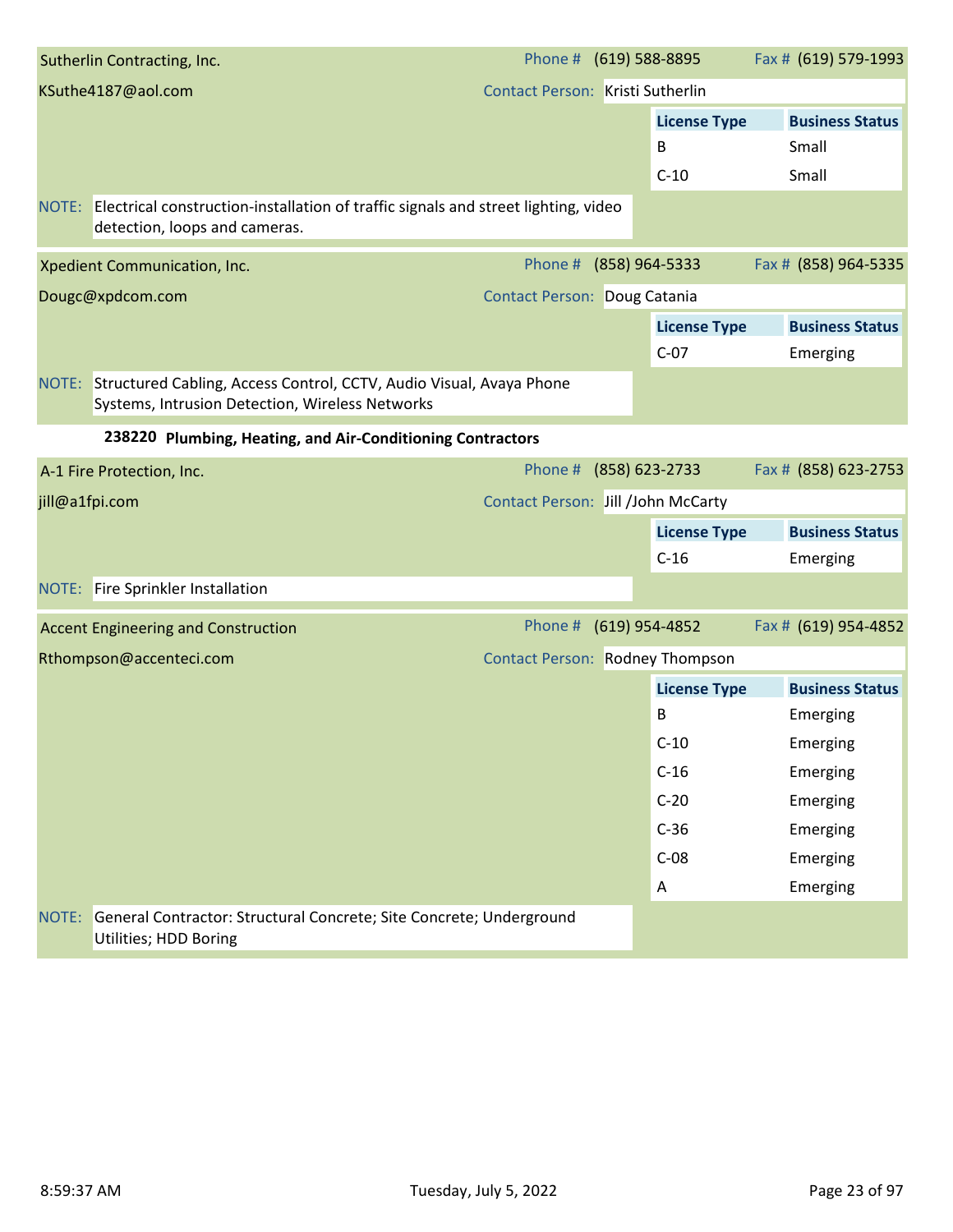| <b>Ahrens Mechanical</b>                                                                         | Phone # (619) 487-9036                  |                     | Fax # (619) 487-9195         |
|--------------------------------------------------------------------------------------------------|-----------------------------------------|---------------------|------------------------------|
| Estimating@ahrensmech.com                                                                        | <b>Contact Person: Greg Ahrens</b>      |                     |                              |
|                                                                                                  |                                         | <b>License Type</b> | <b>Business Status</b>       |
|                                                                                                  |                                         | Α                   | Small                        |
|                                                                                                  |                                         | B                   | Small                        |
|                                                                                                  |                                         | $C-10$              | Small                        |
|                                                                                                  |                                         | $C-16$              | Small                        |
|                                                                                                  |                                         | $C-20$              | Small                        |
|                                                                                                  |                                         | $C-34$              | Small                        |
|                                                                                                  |                                         | $C-46$              | Small                        |
|                                                                                                  |                                         | $C-04$              | Small                        |
|                                                                                                  |                                         | $C-36$              | Small                        |
|                                                                                                  |                                         | M                   | Small                        |
| NOTE: Construction, Water-Pretreatment, Mechanical Engineering and Cost<br>Estimating            |                                         |                     |                              |
| H+W Engineering, Inc.                                                                            | Phone # (619) 659-8234                  |                     | Fax #                        |
| bryan@hwengr.com                                                                                 | Contact Person: Bryan Wayne             |                     |                              |
|                                                                                                  |                                         | <b>License Type</b> | <b>Business Status</b>       |
|                                                                                                  |                                         | E                   | Emerging                     |
|                                                                                                  |                                         | M                   | Emerging                     |
| NOTE: Mechanical, Electrical, Plumbing, and Lighting Consulting Engineers                        |                                         |                     |                              |
| <b>JDS Plumbing &amp; Mechanical</b>                                                             | Phone # (760) 477-7967                  |                     | Fax # (760) 512-1664         |
| jeffshaposhnick@cox.net                                                                          | <b>Contact Person: Jeff Shaposhnick</b> |                     |                              |
|                                                                                                  |                                         |                     | License Type Business Status |
|                                                                                                  |                                         | Α                   | Small                        |
|                                                                                                  |                                         | B                   | Small                        |
|                                                                                                  |                                         | $C-20$              | Small                        |
|                                                                                                  |                                         | $C-36$              | Small                        |
|                                                                                                  |                                         | $C-46$              | Small                        |
| NOTE: Plumbing, Mechanical, Site Utilities                                                       |                                         |                     |                              |
| <b>McKinney Contracting, Inc.</b>                                                                | Phone #                                 | $(619) 606 - 2009$  | Fax #                        |
| jason@mckinneycontracting.com                                                                    | <b>Contact Person: Jason McKinney</b>   |                     |                              |
|                                                                                                  |                                         | <b>License Type</b> | <b>Business Status</b>       |
|                                                                                                  |                                         | В                   | Emerging                     |
|                                                                                                  |                                         | $C-33$              | Emerging                     |
|                                                                                                  |                                         | $D-38$              | Emerging                     |
| GENERAL BUILDING CONTRACTOR, SAND AND WATER BLASTING, PAINTING<br>NOTE:<br><b>AND DECORATING</b> |                                         |                     |                              |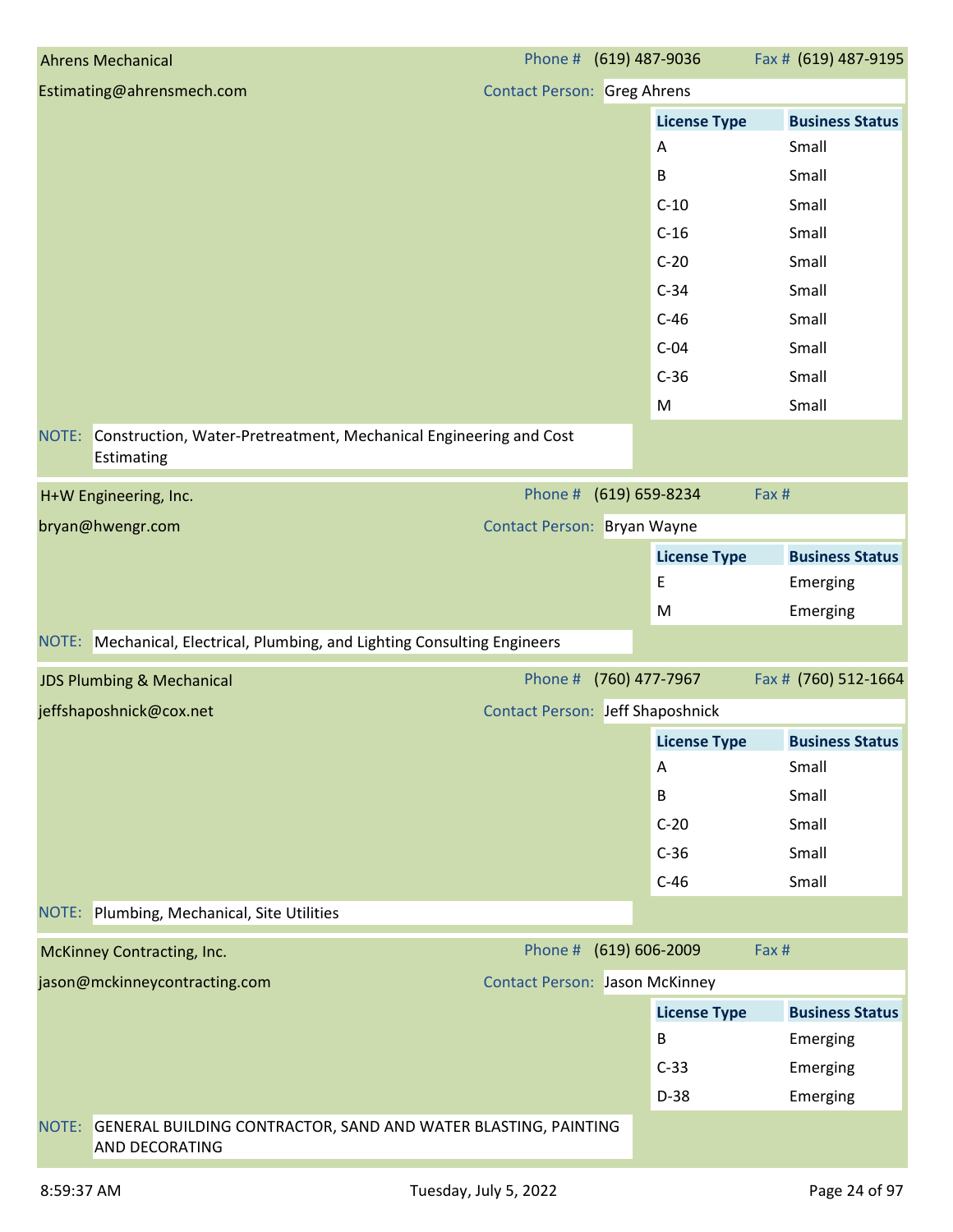| Pro Link Engineering, Inc. DBA Pro Link Back Flow Services      | Phone # (619) 659-8995              |                     | Fax # (619) 659-5761   |
|-----------------------------------------------------------------|-------------------------------------|---------------------|------------------------|
| office@prolinkenginnering.net                                   | <b>Contact Person: Jed Spicer</b>   |                     |                        |
|                                                                 |                                     | <b>License Type</b> | <b>Business Status</b> |
|                                                                 |                                     | Α                   | Small                  |
| NOTE: Pipe Trade                                                |                                     |                     |                        |
| <b>Ranbar Plumbing Contractors, Inc.</b>                        | Phone #                             | $(619) 561 - 3337$  | Fax #                  |
| MEGAN@RANBAR.NET                                                | <b>Contact Person: Megan Willis</b> |                     |                        |
|                                                                 |                                     | <b>License Type</b> | <b>Business Status</b> |
|                                                                 |                                     | A                   | Small                  |
|                                                                 |                                     | $C-36$              | Small                  |
| NOTE: Plumbing, Utilities, Mechanical Piping                    |                                     |                     |                        |
| Scott Michael, Inc.                                             | Phone #                             | (760) 744-2807      | Fax # (760) 744-2837   |
| scottmichaelinc@sbcglobal.net                                   | Contact Person: Scott Zytkewicz     |                     |                        |
|                                                                 |                                     | <b>License Type</b> | <b>Business Status</b> |
|                                                                 |                                     | A                   | Emerging               |
|                                                                 |                                     | $C-36$              | Emerging               |
| NOTE: Plumbing and Engineering Construction                     |                                     |                     |                        |
| 238290 Other Building Equipment Contractors                     |                                     |                     |                        |
| DLG Contractors, Inc.                                           | Phone # (619) 456-2992              |                     | Fax # (619) 456-2994   |
| bryan.dlgcontractors@gmail.com                                  | Contact Person: David Lynn Grant    |                     |                        |
|                                                                 |                                     | <b>License Type</b> | <b>Business Status</b> |
|                                                                 |                                     | Α                   | Emerging               |
|                                                                 |                                     | В                   | Emerging               |
|                                                                 |                                     | $C-10$              | Emerging               |
|                                                                 |                                     | $C-33$              | Emerging               |
|                                                                 |                                     | $C-08$              | Emerging               |
|                                                                 |                                     | $C-09$              | Emerging               |
|                                                                 |                                     | $D-12$              | Emerging               |
|                                                                 |                                     | $D-34$              | Emerging               |
|                                                                 |                                     | HAZ                 | Emerging               |
| NOTE: Commercial and Industrial Specialty Construction          |                                     |                     |                        |
| Southwest Entrances, Inc                                        | Phone # (888) 793-6879              |                     | Fax #                  |
| linda@southwestentrances.com                                    | <b>Contact Person: Linda Fritz</b>  |                     |                        |
|                                                                 |                                     | <b>License Type</b> | <b>Business Status</b> |
|                                                                 |                                     | $D-28$              | Emerging               |
| NOTE: Commercial Automatic & Manual Pedestrian Doors & Hardware |                                     |                     |                        |
|                                                                 |                                     |                     |                        |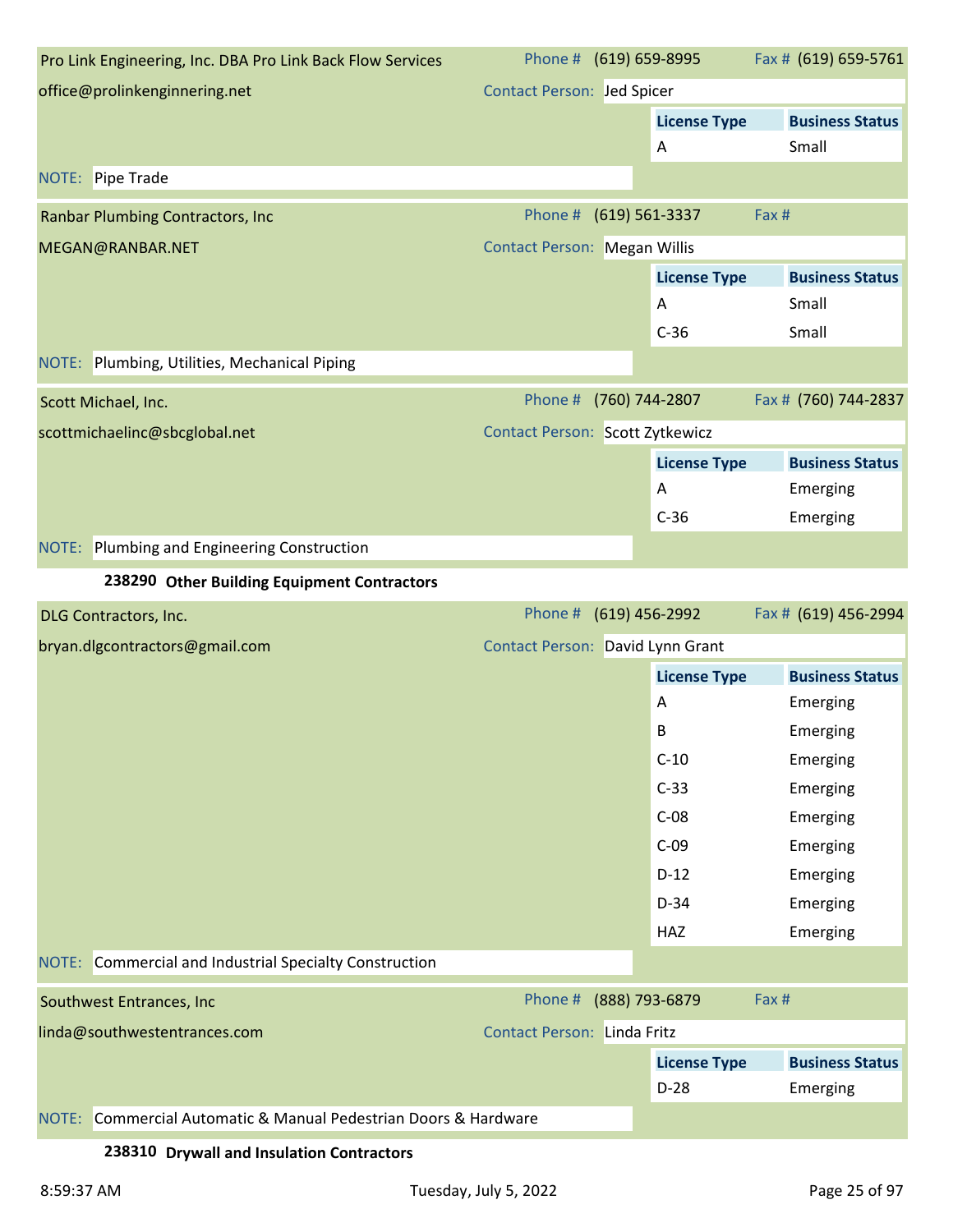| <b>Wesco Construction</b>                                                                 | Phone # (760) 805-4250                |                     | Fax #                  |
|-------------------------------------------------------------------------------------------|---------------------------------------|---------------------|------------------------|
| CONTROLLER@WESCO-CONSTRUCTION.COM                                                         | Contact Person: Welsey James Taitano  |                     |                        |
|                                                                                           |                                       | <b>License Type</b> | <b>Business Status</b> |
|                                                                                           |                                       | B                   | Emerging               |
| <b>NOTE:</b> General Building Contractor                                                  |                                       |                     |                        |
| 238320 Painting and Wall Covering Contractors                                             |                                       |                     |                        |
| California Paint Experts, Inc. DBA San Diego Paint Pros                                   | Phone # (619) 816-1944                |                     | Fax #                  |
| casey@sandiegopaintpros.com                                                               | <b>Contact Person: Casey Ligrano</b>  |                     |                        |
|                                                                                           |                                       | <b>License Type</b> | <b>Business Status</b> |
|                                                                                           |                                       | $C-33$              | Emerging               |
| NOTE: Painting, Wall Coverings, Staining, Maintenance                                     |                                       |                     |                        |
| <b>DLG Contractors, Inc.</b>                                                              | Phone #                               | (619) 456-2992      | Fax # (619) 456-2994   |
| bryan.dlgcontractors@gmail.com                                                            | Contact Person: David Lynn Grant      |                     |                        |
|                                                                                           |                                       | <b>License Type</b> | <b>Business Status</b> |
|                                                                                           |                                       | A                   | Emerging               |
|                                                                                           |                                       | В                   | Emerging               |
|                                                                                           |                                       | $C-10$              | Emerging               |
|                                                                                           |                                       | $C-33$              | Emerging               |
|                                                                                           |                                       | $C-08$              | Emerging               |
|                                                                                           |                                       | $C-09$              | Emerging               |
|                                                                                           |                                       | $D-12$              | Emerging               |
|                                                                                           |                                       | $D-34$              | Emerging               |
|                                                                                           |                                       | <b>HAZ</b>          | Emerging               |
| NOTE: Commercial and Industrial Specialty Construction                                    |                                       |                     |                        |
| McKinney Contracting, Inc.                                                                | Phone # (619) 606-2009                |                     | Fax #                  |
| jason@mckinneycontracting.com                                                             | <b>Contact Person: Jason McKinney</b> |                     |                        |
|                                                                                           |                                       | <b>License Type</b> | <b>Business Status</b> |
|                                                                                           |                                       | B                   | Emerging               |
|                                                                                           |                                       | $C-33$              | Emerging               |
|                                                                                           |                                       | $D-38$              | Emerging               |
| GENERAL BUILDING CONTRACTOR, SAND AND WATER BLASTING, PAINTING<br>NOTE:<br>AND DECORATING |                                       |                     |                        |
| <b>Wesco Construction</b>                                                                 | Phone #                               | (760) 805-4250      | Fax #                  |
| CONTROLLER@WESCO-CONSTRUCTION.COM                                                         | Contact Person: Welsey James Taitano  |                     |                        |
|                                                                                           |                                       | <b>License Type</b> | <b>Business Status</b> |
|                                                                                           |                                       | B                   | Emerging               |
| <b>General Building Contractor</b><br>NOTE:                                               |                                       |                     |                        |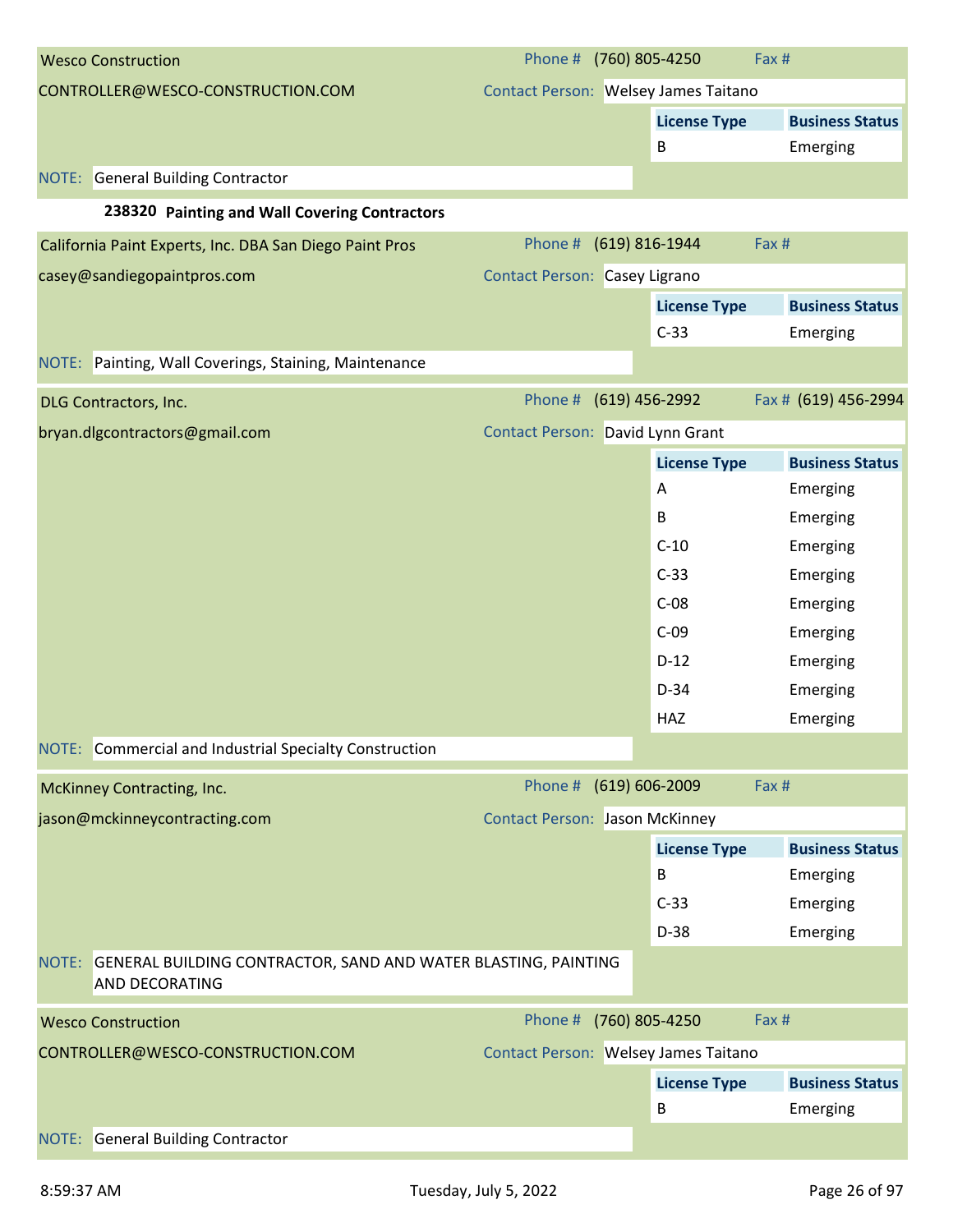# **238330 Flooring Contractors**

|                            | Western Flooring, Inc.                                                                                        | Phone # (858) 560-5557        |                     | Fax # (858) 560-5558   |
|----------------------------|---------------------------------------------------------------------------------------------------------------|-------------------------------|---------------------|------------------------|
| Duane@western-flooring.com |                                                                                                               | Contact Person: Duane Johnson |                     |                        |
|                            |                                                                                                               |                               | <b>License Type</b> | <b>Business Status</b> |
|                            |                                                                                                               |                               | $C-15$              | Emerging               |
| NOTE:                      | Install, sand, finish, coat, screen commercial and residential all types of<br>wood, gym, and dance flooring. |                               |                     |                        |

#### **238350 Finish Carpentry Contractors**

|       | Arce Custom Cabinets, Inc.                                                                                                                                                                   | Phone # (619) 781-8160              |                     | Fax #                  |
|-------|----------------------------------------------------------------------------------------------------------------------------------------------------------------------------------------------|-------------------------------------|---------------------|------------------------|
|       | lili@arcecabinets.com                                                                                                                                                                        | <b>Contact Person: Liliana Arce</b> |                     |                        |
|       |                                                                                                                                                                                              |                                     | <b>License Type</b> | <b>Business Status</b> |
|       |                                                                                                                                                                                              |                                     | $C-06$              | Emerging               |
|       | NOTE: Fabricate & install: cabinets, solid surface, countertops, storage cabinets,<br>plastic laminate, wood doors, wood trims, casework, millwork, architectural<br>woodwork, shower panels |                                     |                     |                        |
|       | 238390 Other Building Finishing Contractors                                                                                                                                                  |                                     |                     |                        |
|       | Ben West DBA So-Cal Development                                                                                                                                                              | Phone #                             | (619) 993-0450      | Fax # (760) 753-6615   |
|       | Benwest@roadrunner.com                                                                                                                                                                       | <b>Contact Person: Ben West</b>     |                     |                        |
|       |                                                                                                                                                                                              |                                     | <b>License Type</b> | <b>Business Status</b> |
|       |                                                                                                                                                                                              |                                     | B                   | Emerging               |
|       | NOTE: general construction, flooring, concrete, flat work                                                                                                                                    |                                     |                     |                        |
|       | Custom Interiors by Yigael, Inc.                                                                                                                                                             | Phone #                             | (760) 635-0369      | Fax # (760) 635-3921   |
|       | Yigaelspiro@sbcglobal.net                                                                                                                                                                    | <b>Contact Person: Yigael Spiro</b> |                     |                        |
|       |                                                                                                                                                                                              |                                     | <b>License Type</b> | <b>Business Status</b> |
|       |                                                                                                                                                                                              |                                     | $D-52$              | Emerging               |
| NOTE: | Window Coverings: Shades, Blinds, Draperies, as well as Cubical Draperies<br>and Tracks (motorized and manual)                                                                               |                                     |                     |                        |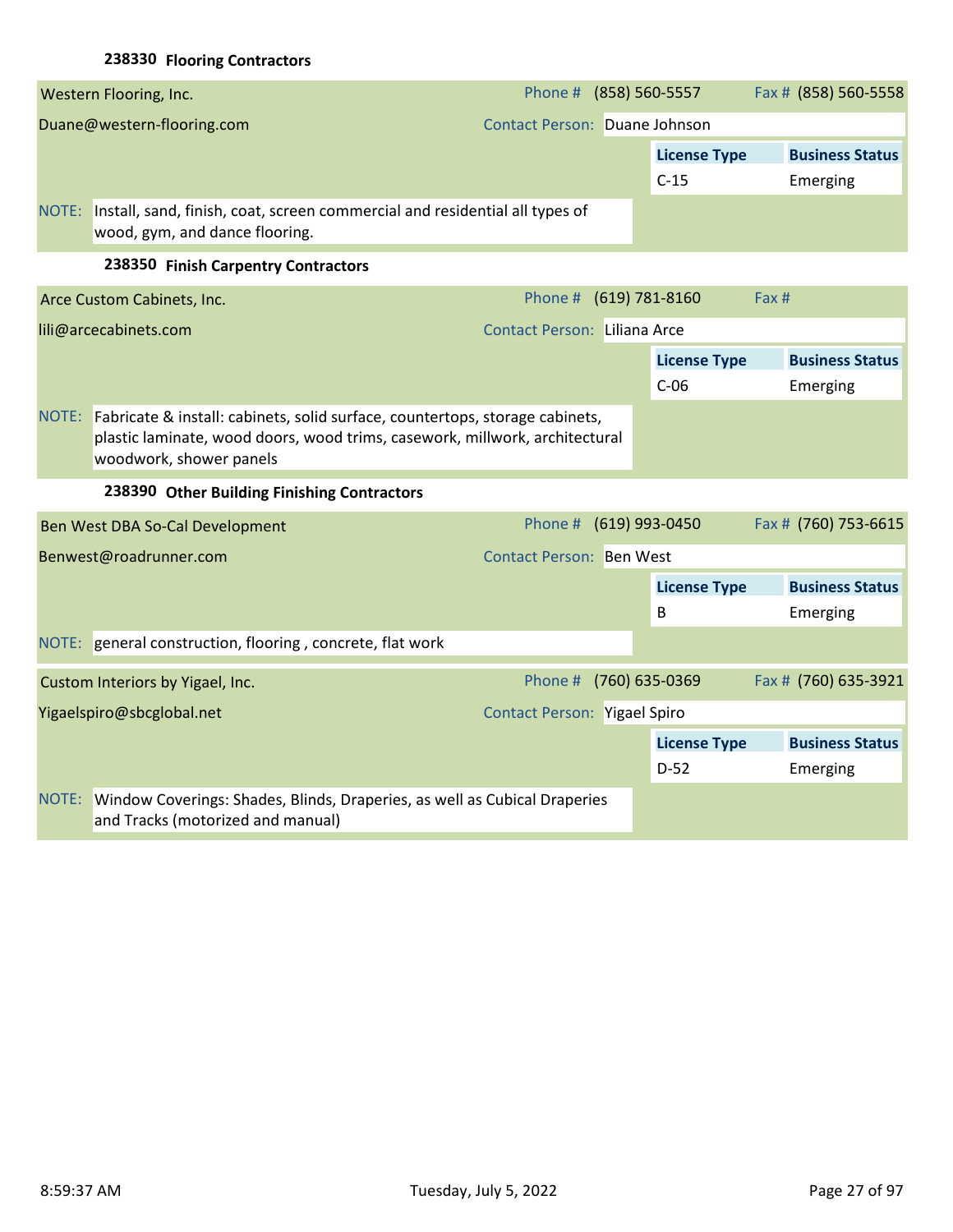| DLG Contractors, Inc.                                  | Phone # (619) 456-2992           |                     | Fax # (619) 456-2994   |
|--------------------------------------------------------|----------------------------------|---------------------|------------------------|
| bryan.dlgcontractors@gmail.com                         | Contact Person: David Lynn Grant |                     |                        |
|                                                        |                                  | <b>License Type</b> | <b>Business Status</b> |
|                                                        |                                  | A                   | Emerging               |
|                                                        |                                  | B                   | Emerging               |
|                                                        |                                  | $C-10$              | Emerging               |
|                                                        |                                  | $C-33$              | Emerging               |
|                                                        |                                  | $C-08$              | Emerging               |
|                                                        |                                  | $C-09$              | Emerging               |
|                                                        |                                  | $D-12$              | Emerging               |
|                                                        |                                  | $D-34$              | Emerging               |
|                                                        |                                  | HAZ                 | Emerging               |
| NOTE: Commercial and Industrial Specialty Construction |                                  |                     |                        |
| 238910 Site Preparation Contractors                    |                                  |                     |                        |

| A.B. Hashmi, Inc.                                                                                                                   | Phone #                              | (760) 672-8059      |       | Fax # (858) 433-7215   |
|-------------------------------------------------------------------------------------------------------------------------------------|--------------------------------------|---------------------|-------|------------------------|
| info@abhashmi.com                                                                                                                   | Contact Person: Ahmad B. Hashmi      |                     |       |                        |
|                                                                                                                                     |                                      | <b>License Type</b> |       | <b>Business Status</b> |
|                                                                                                                                     |                                      | A                   |       | Emerging               |
|                                                                                                                                     |                                      | $C-27$              |       | Emerging               |
| NOTE: Engineering & Landscaping Contractor. Concrete flatwork, underground<br>utilities, paving, drainage, landscaping & irrigation |                                      |                     |       |                        |
| Bert W. Salas, Inc.                                                                                                                 | Phone # (619) 562-7711               |                     |       | Fax # (619) 258-3515   |
| bsalaz@bertsalasinc.com                                                                                                             | Contact Person: Bob E. Salaz         |                     |       |                        |
|                                                                                                                                     |                                      | <b>License Type</b> |       | <b>Business Status</b> |
|                                                                                                                                     |                                      | A                   |       | Small                  |
| NOTE: Grading, flood control, water, sewer and storm drain construction.                                                            |                                      |                     |       |                        |
| Carroll General Engineering, Inc.                                                                                                   | Phone # (916) 955-5916               |                     | Fax # |                        |
| derekc@carrollge.com                                                                                                                | <b>Contact Person: Derek Carroll</b> |                     |       |                        |
|                                                                                                                                     |                                      | <b>License Type</b> |       | <b>Business Status</b> |
|                                                                                                                                     |                                      | A                   |       | Small                  |
| NOTE: Engineering contractor that specializes in SWPPP, Erosion Control, and<br>environmental construction                          |                                      |                     |       |                        |
| Cats Excavating, Inc.                                                                                                               | Phone #                              | (619) 264-4125      |       | Fax # (619) 264-7566   |
| catsexcavatinginc@yahoo.com                                                                                                         | Contact Person: Stephen H. Groves    |                     |       |                        |
|                                                                                                                                     |                                      | <b>License Type</b> |       | <b>Business Status</b> |
|                                                                                                                                     |                                      | $C-12$              |       | Emerging               |
| NOTE: Grading                                                                                                                       |                                      |                     |       |                        |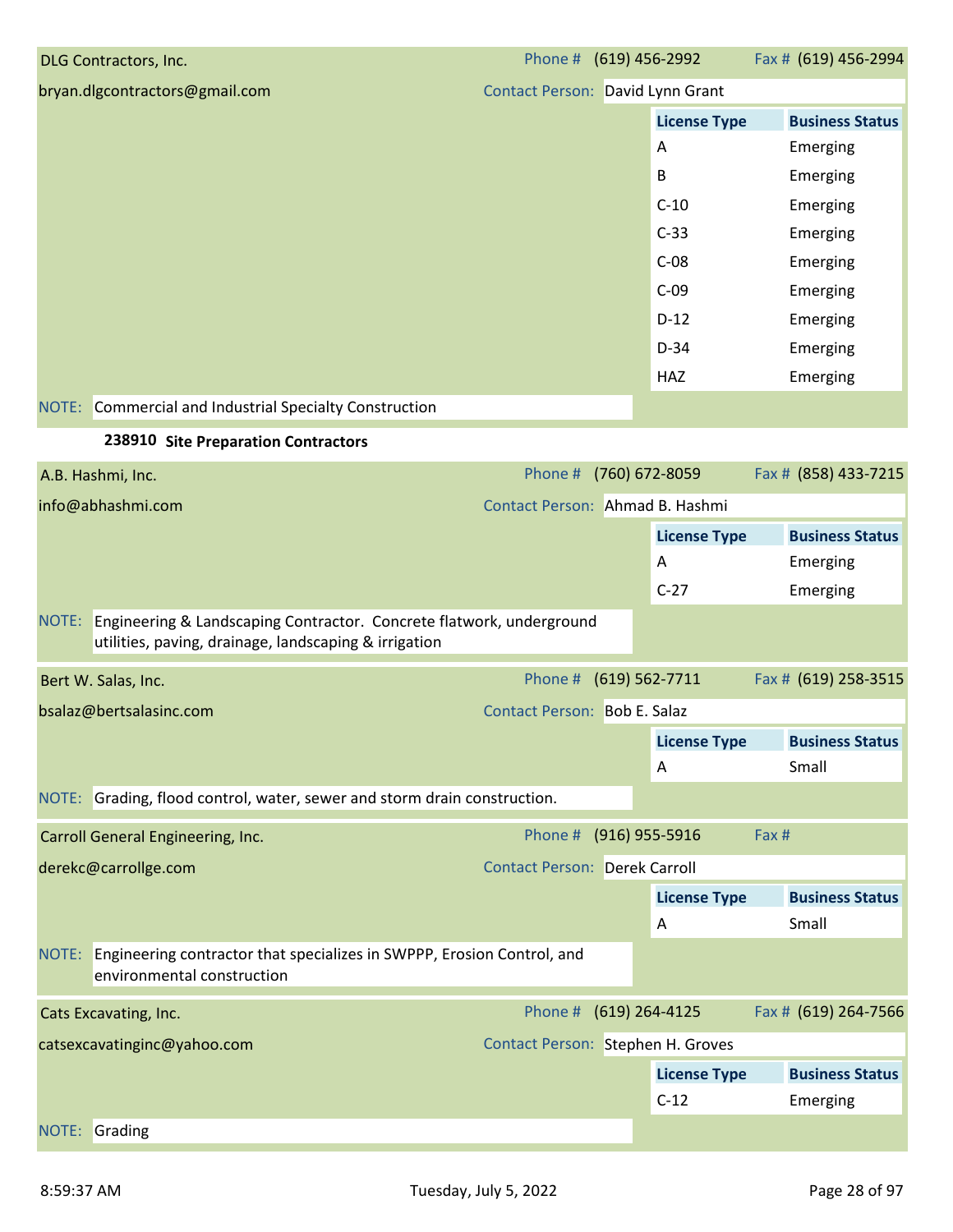| Entenman Development Group, Inc.                                               |                                     | Phone # (619) 317-2868                  | Fax #                  |
|--------------------------------------------------------------------------------|-------------------------------------|-----------------------------------------|------------------------|
| office@entenmangroup.com                                                       | <b>Contact Person: Anna Chaney</b>  |                                         |                        |
|                                                                                |                                     | <b>License Type</b>                     | <b>Business Status</b> |
|                                                                                |                                     | A                                       | Emerging               |
|                                                                                |                                     | B                                       | Emerging               |
| NOTE:                                                                          |                                     |                                         |                        |
| Hankins Construction, Inc.                                                     | Phone #                             | (760) 789-4343                          | Fax #                  |
| pavnldy@hankinsconstruction.com                                                |                                     | Contact Person: Deborah A. Hankins      |                        |
|                                                                                |                                     | <b>License Type</b>                     | <b>Business Status</b> |
|                                                                                |                                     | A                                       | Emerging               |
| Grading, Paving, Seal Coating, Concrete - New, repairs or maintenance<br>NOTE: |                                     |                                         |                        |
| Johnston Tractor, Inc.                                                         | Phone #                             | (619) 722-7505                          | Fax # (619) 722-1880   |
| johnstontractorinc@gmail.com                                                   |                                     | <b>Contact Person: William Johnston</b> |                        |
|                                                                                |                                     | <b>License Type</b>                     | <b>Business Status</b> |
|                                                                                |                                     | $C-12$                                  | Emerging               |
|                                                                                |                                     | A                                       | Emerging               |
| NOTE: Erath Moving, Excavating, and Grading                                    |                                     |                                         |                        |
|                                                                                |                                     |                                         |                        |
| Jose Rolon dba DeRollo Pipeline                                                | Phone #                             | (760) 623-8725                          | Fax #                  |
| jose@derollopipeline.com                                                       | <b>Contact Person: Jose Rolon</b>   |                                         |                        |
|                                                                                |                                     | <b>License Type</b>                     | <b>Business Status</b> |
|                                                                                |                                     | A                                       | Emerging               |
| NOTE: Sewer & Storm Drain, utilities installation.                             |                                     |                                         |                        |
| Kendrick Excavating, Inc.                                                      |                                     | Phone # (619) 922-9185                  | Fax # (619) 566-4306   |
| audrey@kendrick-sd.com                                                         |                                     | <b>Contact Person: Audrey Kendrick</b>  |                        |
|                                                                                |                                     | <b>License Type</b>                     | <b>Business Status</b> |
|                                                                                |                                     | A                                       | Small                  |
| NOTE: Grading, excavating, land clearing, trenches for under ground utilities  |                                     |                                         |                        |
| Montano Pipeline, Inc.                                                         |                                     | Phone # (619) 838-6848                  | Fax #                  |
| marketing@montanopipeline.com                                                  | <b>Contact Person: Jose Montano</b> |                                         |                        |
|                                                                                |                                     | <b>License Type</b>                     | <b>Business Status</b> |
|                                                                                |                                     | A                                       | Emerging               |
|                                                                                |                                     | $C-34$                                  | Emerging               |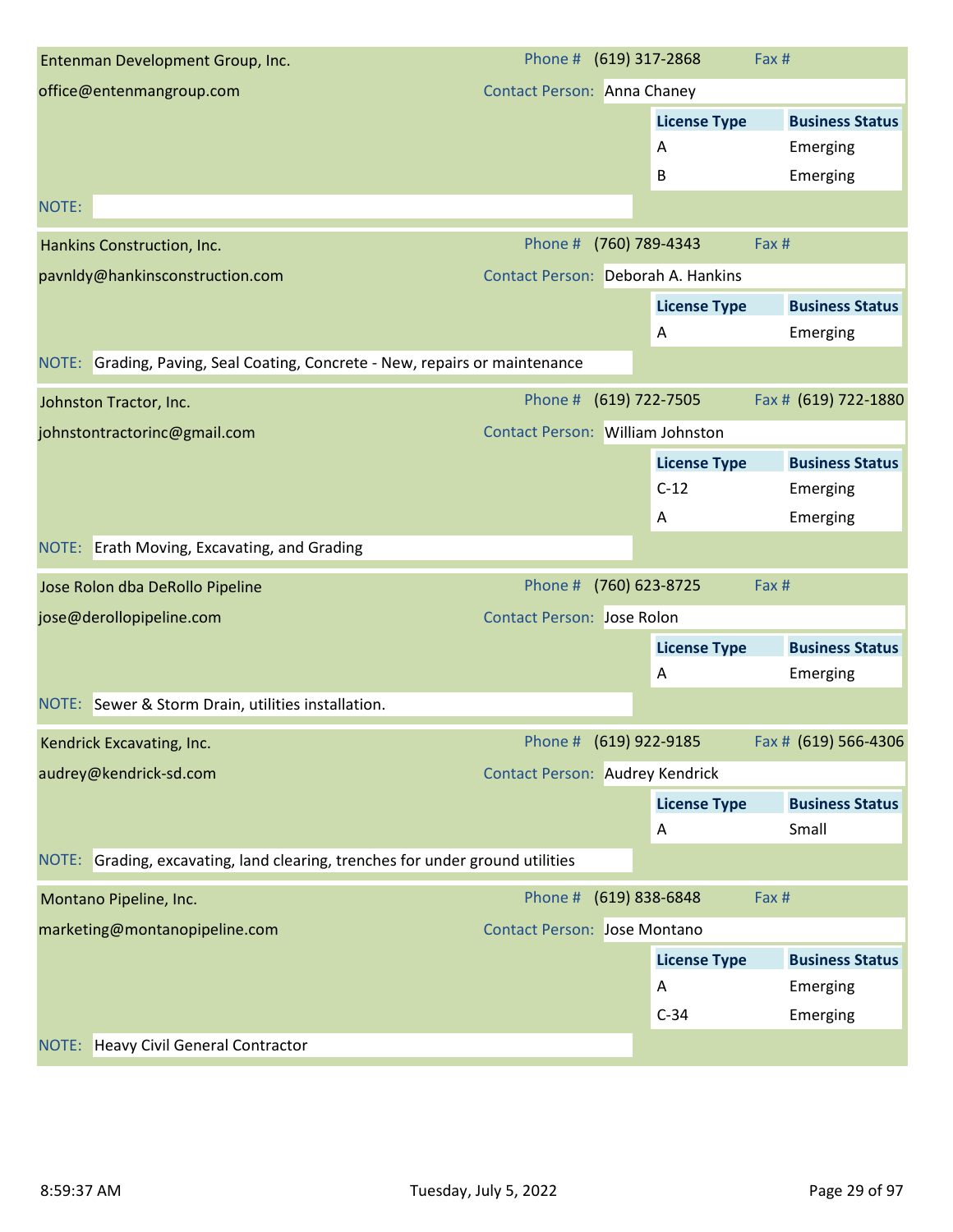| P. Teixeira Construction, Inc.                                                                                               | Phone # (619) 443-3703                    |                     | Fax # (619) 443-3352   |
|------------------------------------------------------------------------------------------------------------------------------|-------------------------------------------|---------------------|------------------------|
| jmp@teixeira.sdcoxmail.com                                                                                                   | Contact Person: Philip Teixeira           |                     |                        |
|                                                                                                                              |                                           | <b>License Type</b> | <b>Business Status</b> |
|                                                                                                                              |                                           | Α                   | Emerging               |
|                                                                                                                              |                                           | B                   | Emerging               |
| NOTE: Demolition and earthwork subcontractor.                                                                                |                                           |                     |                        |
| Pratt Equipment Corp.                                                                                                        | Phone #                                   | (760) 310-9095      | Fax #                  |
| prattequipcorp@aol.com                                                                                                       | <b>Contact Person: Brian Pratt</b>        |                     |                        |
|                                                                                                                              |                                           | <b>License Type</b> | <b>Business Status</b> |
|                                                                                                                              |                                           | A                   | Small                  |
| NOTE:<br>Grading                                                                                                             |                                           |                     |                        |
| WG Construction, Inc.                                                                                                        | Phone #                                   | $(619)$ 401-8000    | Fax # (619) 749-7186   |
| bill@wgconstructioninc.com                                                                                                   | Contact Person: William Gwyn              |                     |                        |
|                                                                                                                              |                                           | <b>License Type</b> | <b>Business Status</b> |
|                                                                                                                              |                                           | Α                   | Small                  |
| NOTE: Trenching and excavation for underground utilities                                                                     |                                           |                     |                        |
| 238990 All Other Specialty Trade Contractors                                                                                 |                                           |                     |                        |
| Accurate Asphalt & Concrete, Inc.                                                                                            | Phone #                                   | $(619)$ 303-1829    | Fax #                  |
| admin@Accurate-ac.com                                                                                                        | <b>Contact Person: Deacon Markey</b>      |                     |                        |
|                                                                                                                              |                                           | <b>License Type</b> | <b>Business Status</b> |
|                                                                                                                              |                                           | A                   | Emerging               |
| NOTE: Cast-In-Place Concrete, Asphaltic Paving, Striping                                                                     |                                           |                     |                        |
| Alvand Constuction, Inc.                                                                                                     | Phone # (858) 668-2830                    |                     | Fax # (858) 668-2832   |
| Alvand77@gmail.com                                                                                                           | Contact Person: Chris Ashtari             |                     |                        |
|                                                                                                                              |                                           | <b>License Type</b> | <b>Business Status</b> |
|                                                                                                                              |                                           | Α                   | Emerging               |
|                                                                                                                              |                                           | B                   | Emerging               |
| <b>NOTE:</b> General Contractor                                                                                              |                                           |                     |                        |
| Cecilia's Safety Services, Inc.                                                                                              | Phone #                                   | (858) 793-4465      | Fax # (858) 793-4495   |
| accounting@ceciliassafetyservice.com                                                                                         | Contact Person: Cecilia Katheleen Ostlund |                     |                        |
|                                                                                                                              |                                           | <b>License Type</b> | <b>Business Status</b> |
|                                                                                                                              |                                           | $C-31$              | Small                  |
|                                                                                                                              |                                           | $D-42$              | Small                  |
| Traffic Control company providing traffic control plans, rental equipment<br>NOTE:<br>and labor throughout San Diego County. |                                           |                     |                        |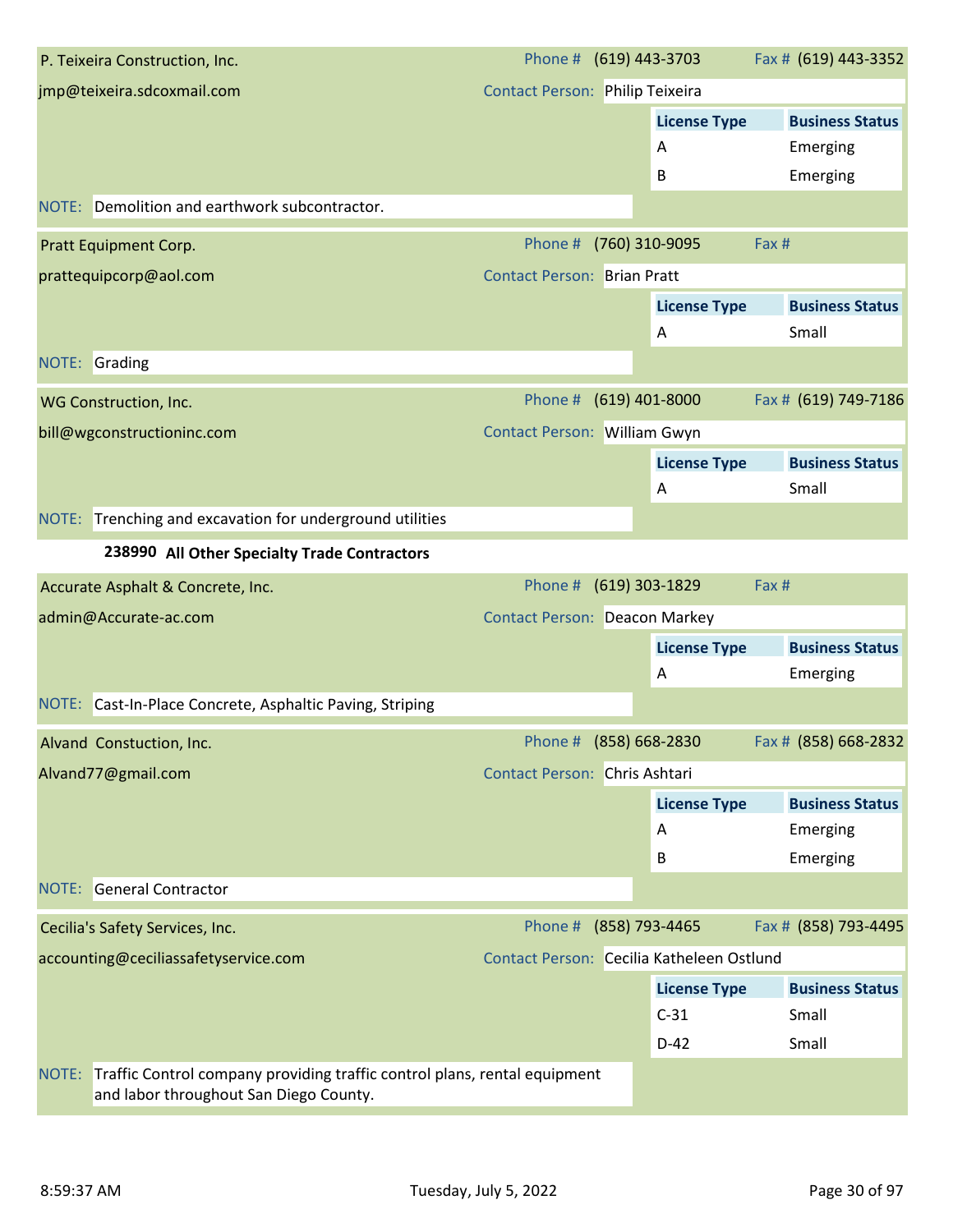| Chris Marquart DBA Code 3 Media                                                                   | Phone # (760) 621-3930                |                     | Fax #                  |
|---------------------------------------------------------------------------------------------------|---------------------------------------|---------------------|------------------------|
| chris@mediamarq.com                                                                               | <b>Contact Person: Chris Marquart</b> |                     |                        |
|                                                                                                   |                                       | <b>License Type</b> | <b>Business Status</b> |
|                                                                                                   |                                       | Goods/Services      | Emerging               |
| NOTE: Aerial and Ground Photo, Video, Data, Reconnaissance, 2D/3D mapping                         |                                       |                     |                        |
| DLG Contractors, Inc.                                                                             | Phone # (619) 456-2992                |                     | Fax # (619) 456-2994   |
| bryan.dlgcontractors@gmail.com                                                                    | Contact Person: David Lynn Grant      |                     |                        |
|                                                                                                   |                                       | <b>License Type</b> | <b>Business Status</b> |
|                                                                                                   |                                       | A                   | Emerging               |
|                                                                                                   |                                       | B                   | Emerging               |
|                                                                                                   |                                       | $C-10$              | Emerging               |
|                                                                                                   |                                       | $C-33$              | Emerging               |
|                                                                                                   |                                       | $C-08$              | Emerging               |
|                                                                                                   |                                       | $C-09$              | Emerging               |
|                                                                                                   |                                       | $D-12$              | Emerging               |
|                                                                                                   |                                       | $D-34$              | Emerging               |
|                                                                                                   |                                       | HAZ                 | Emerging               |
| Commercial and Industrial Specialty Construction<br>NOTE:                                         |                                       |                     |                        |
| Entenman Development Group, Inc.                                                                  | Phone # (619) 317-2868                |                     | Fax #                  |
| office@entenmangroup.com                                                                          | <b>Contact Person: Anna Chaney</b>    |                     |                        |
|                                                                                                   |                                       | <b>License Type</b> | <b>Business Status</b> |
|                                                                                                   |                                       | A                   | Emerging               |
|                                                                                                   |                                       | В                   | Emerging               |
| NOTE:                                                                                             |                                       |                     |                        |
| G. Scott Asphalt, Inc.                                                                            | Phone # (619) 420-1854                |                     | Fax # (619) 420-1859   |
| Danc@asphaltrepairs.com                                                                           | Contact Person: Daniel C. Wemple      |                     |                        |
|                                                                                                   |                                       | <b>License Type</b> | <b>Business Status</b> |
|                                                                                                   |                                       | $C-12$              | Small                  |
| NOTE: Asphalt repair and maintenance, convetional and rubberized slurry seal,<br>parking lot seal |                                       |                     |                        |
| <b>Graphic Solutions dba Fabrication Arts</b>                                                     | Phone # (619) 239-1335                |                     | Fax # (619) 235-6018   |
| Simon@graphicsolutions.com                                                                        | <b>Contact Person: Simon Andrews</b>  |                     |                        |
|                                                                                                   |                                       | <b>License Type</b> | <b>Business Status</b> |
|                                                                                                   |                                       | $D-42$              | Small                  |
|                                                                                                   |                                       | $C-45$              | Small                  |
|                                                                                                   |                                       |                     |                        |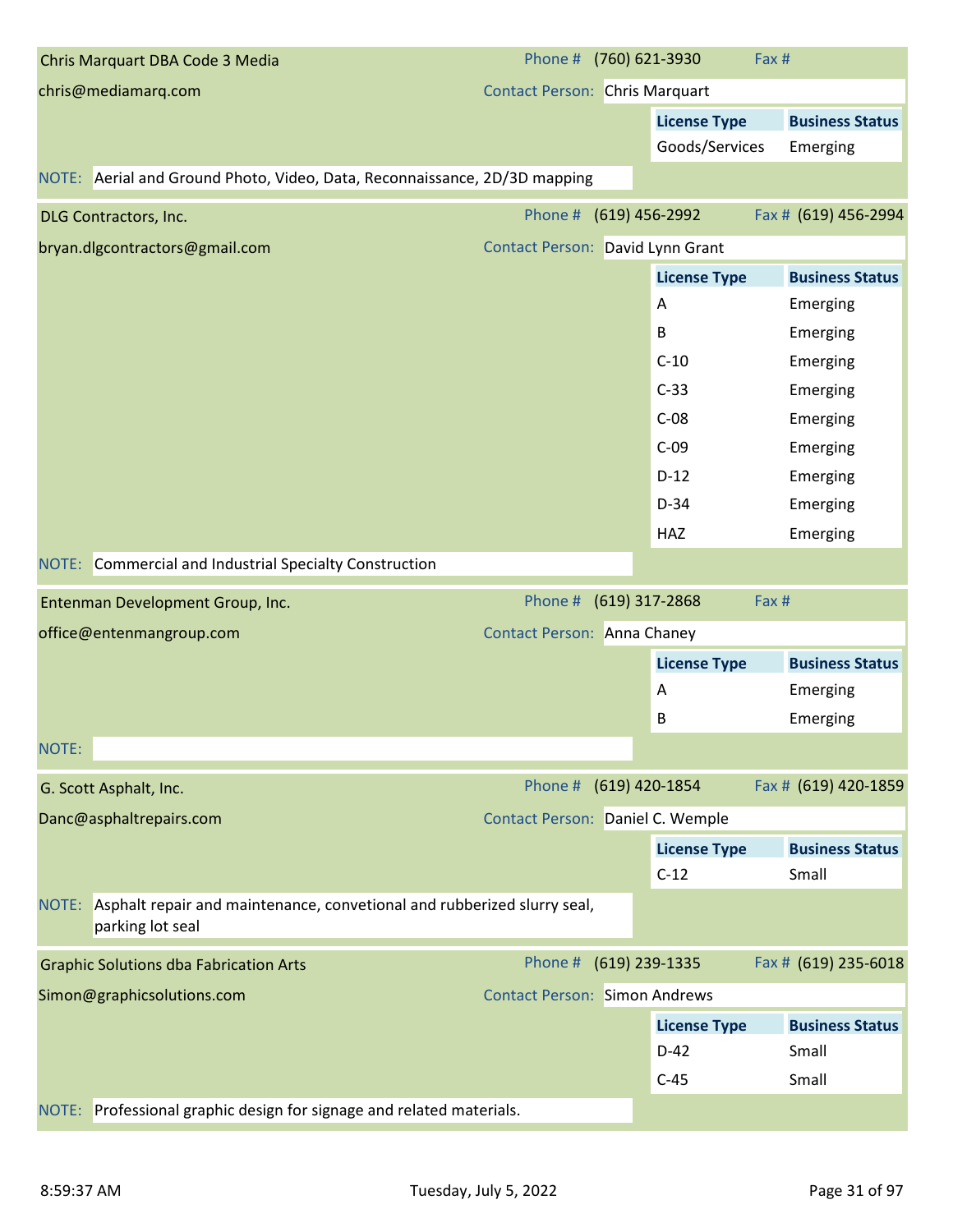| Hankins Construction, Inc.                                                  | Phone # (760) 789-4343              |                     | Fax #                         |
|-----------------------------------------------------------------------------|-------------------------------------|---------------------|-------------------------------|
| pavnldy@hankinsconstruction.com                                             | Contact Person: Deborah A. Hankins  |                     |                               |
|                                                                             |                                     | <b>License Type</b> | <b>Business Status</b>        |
|                                                                             |                                     | Α                   | Emerging                      |
| NOTE: Grading, Paving, Seal Coating, Concrete - New, repairs or maintenance |                                     |                     |                               |
| Hurricane and Poway Fence Co, Inc.                                          | Phone #                             | (760) 789-4142      | Fax # (760) 788-1537          |
| Laurann@usa.net                                                             | Contact Person: Laurann M. Volk     |                     |                               |
|                                                                             |                                     | <b>License Type</b> | <b>Business Status</b>        |
|                                                                             |                                     | $C-13$              | Emerging                      |
| NOTE: Fencing and all related construction                                  |                                     |                     |                               |
| In-Line Fence & Railing Company, Inc DBA In-Line Construction, Inc          | Phone #                             | (760) 789-0282      | Fax # (760) 789-1915          |
| gary@inlinerail.com                                                         | <b>Contact Person: David Ortiz</b>  |                     |                               |
|                                                                             |                                     | <b>License Type</b> | <b>Business Status</b>        |
|                                                                             |                                     | $C-13$              | Small                         |
|                                                                             |                                     | $C-31$              | Small                         |
|                                                                             |                                     | $C-51$              | Small                         |
| NOTE: All types of Fencing, Handrails, Guardrails                           |                                     |                     |                               |
|                                                                             |                                     |                     |                               |
| Jose Rolon dba DeRollo Pipeline                                             | Phone #                             | (760) 623-8725      | Fax #                         |
| jose@derollopipeline.com                                                    | <b>Contact Person: Jose Rolon</b>   |                     |                               |
|                                                                             |                                     | <b>License Type</b> | <b>Business Status</b>        |
|                                                                             |                                     | Α                   | Emerging                      |
| NOTE: Sewer & Storm Drain, utilities installation.                          |                                     |                     |                               |
| Montano Pipeline, Inc.                                                      | Phone # (619) 838-6848              |                     | Fax #                         |
| marketing@montanopipeline.com                                               | <b>Contact Person: Jose Montano</b> |                     |                               |
|                                                                             |                                     | <b>License Type</b> | <b>Business Status</b>        |
|                                                                             |                                     | A                   | Emerging                      |
|                                                                             |                                     | $C-34$              | Emerging                      |
| NOTE: Heavy Civil General Contractor                                        |                                     |                     |                               |
| Quality Construction & Engineering, Inc.                                    | Phone #                             | (858) 215-2692      |                               |
| qualitycengineering@gmail.com                                               | Contact Person: Mohammad Qahoush    |                     |                               |
|                                                                             |                                     | <b>License Type</b> | <b>Business Status</b>        |
|                                                                             |                                     | A                   | Small                         |
|                                                                             |                                     | B                   | Fax # (858) 408-2882<br>Small |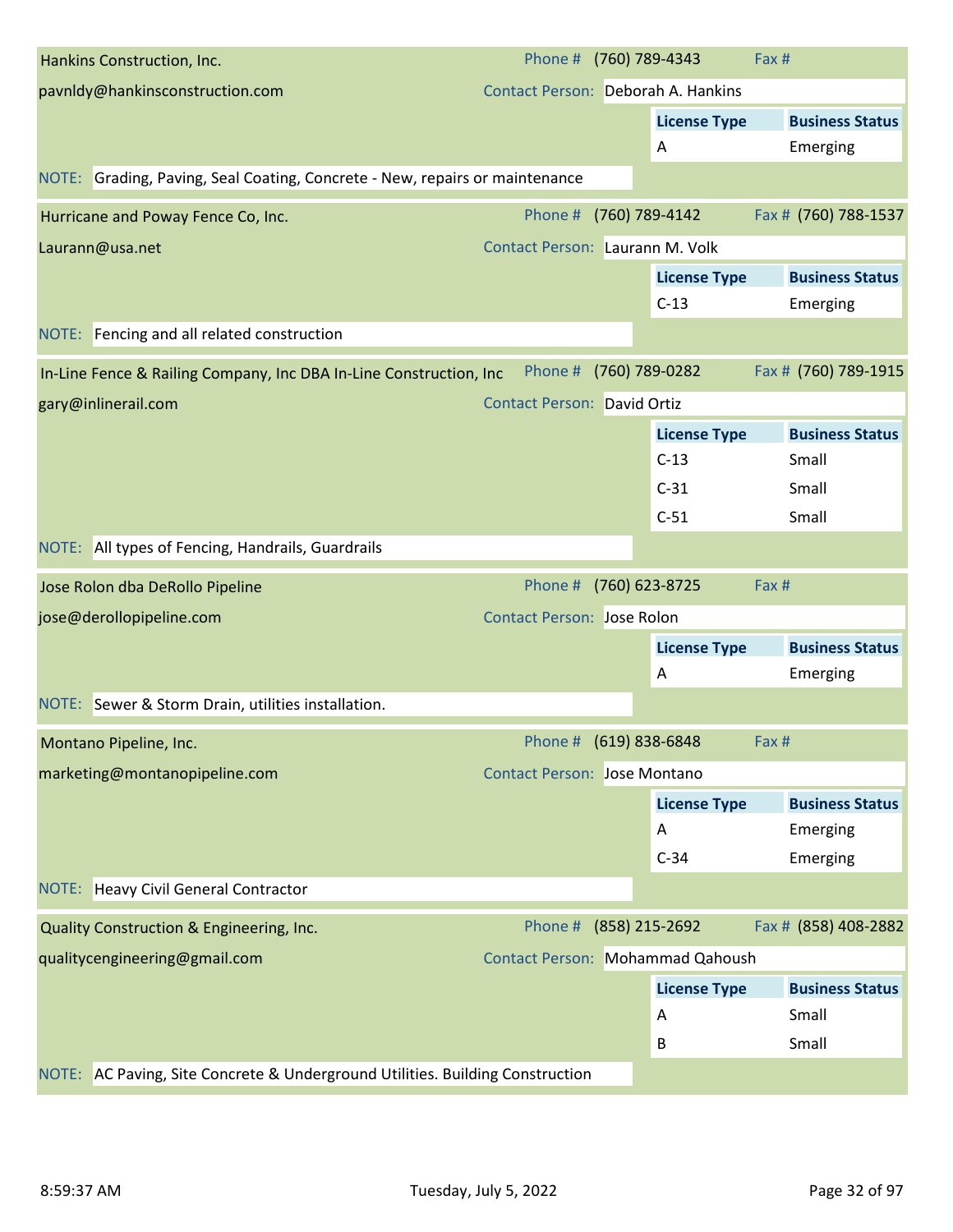| R. Montanez Contracting, Inc. DBA Dr. Demo                                                             | Phone # (619) 420-3366             |                    |                     | Fax # (619) 422-7564   |
|--------------------------------------------------------------------------------------------------------|------------------------------------|--------------------|---------------------|------------------------|
| Drdemo@att.net                                                                                         | Contact Person: Ricky D. Montanez  |                    |                     |                        |
|                                                                                                        |                                    |                    | <b>License Type</b> | <b>Business Status</b> |
|                                                                                                        |                                    |                    | $C-21$              | Emerging               |
| <b>NOTE:</b> Specialty Construction                                                                    |                                    |                    |                     |                        |
| RGC General Engineering, Inc. DBA RGC Construction, Inc.                                               | Phone #                            | $(619) 651 - 8368$ |                     | Fax # (619) 651-8352   |
| info@rgcge.com                                                                                         | Contact Person: Ricardo Cota       |                    |                     |                        |
|                                                                                                        |                                    |                    | <b>License Type</b> | <b>Business Status</b> |
|                                                                                                        |                                    |                    | Α                   | Emerging               |
| NOTE:                                                                                                  |                                    |                    |                     |                        |
| Tri-Group Construction and Development, Inc.                                                           | Phone # (858) 689-0058             |                    |                     | Fax # (858) 689-1594   |
| Trigroupconst@aol.com                                                                                  | Contact Person: Ghassan "Gus" Assi |                    |                     |                        |
|                                                                                                        |                                    |                    | <b>License Type</b> | <b>Business Status</b> |
|                                                                                                        |                                    |                    | Α                   | Small                  |
|                                                                                                        |                                    |                    | B                   | Small                  |
| NOTE: Public Works Construction (e.g. sidewalks, parks, roadways, storm drain,                         |                                    |                    |                     |                        |
| grading & slope repairs)                                                                               |                                    |                    |                     |                        |
| Western State Builders, Inc.                                                                           | Phone # (760) 270-8639             |                    |                     | Fax #                  |
| julian@westernstatebuilder.com                                                                         | <b>Contact Person: Julian Moen</b> |                    |                     |                        |
|                                                                                                        |                                    |                    | <b>License Type</b> | <b>Business Status</b> |
|                                                                                                        |                                    |                    | Α                   | Emerging               |
|                                                                                                        |                                    |                    | B                   | Emerging               |
|                                                                                                        |                                    |                    | $D-34$              | Emerging               |
| NOTE: Playground and Fitness Installation, Park and Rec                                                |                                    |                    |                     |                        |
| Zasueta Contracting, Inc.                                                                              | Phone # (619) 589-0609             |                    |                     | Fax # (619) 697-6031   |
| azplaygrounds@cox.net                                                                                  | Contact Person: Andrew E. Zasueta  |                    |                     |                        |
|                                                                                                        |                                    |                    | <b>License Type</b> | <b>Business Status</b> |
|                                                                                                        |                                    |                    | A                   | Small                  |
|                                                                                                        |                                    |                    | $D-34$              | Small                  |
|                                                                                                        |                                    |                    | В                   | Small                  |
| Playground equipment installation, shade structure installation, and all<br>NOTE:<br>related site work |                                    |                    |                     |                        |
| $214120$ Current and Hann Mills                                                                        |                                    |                    |                     |                        |

#### **314120 Curtain and Linen Mills**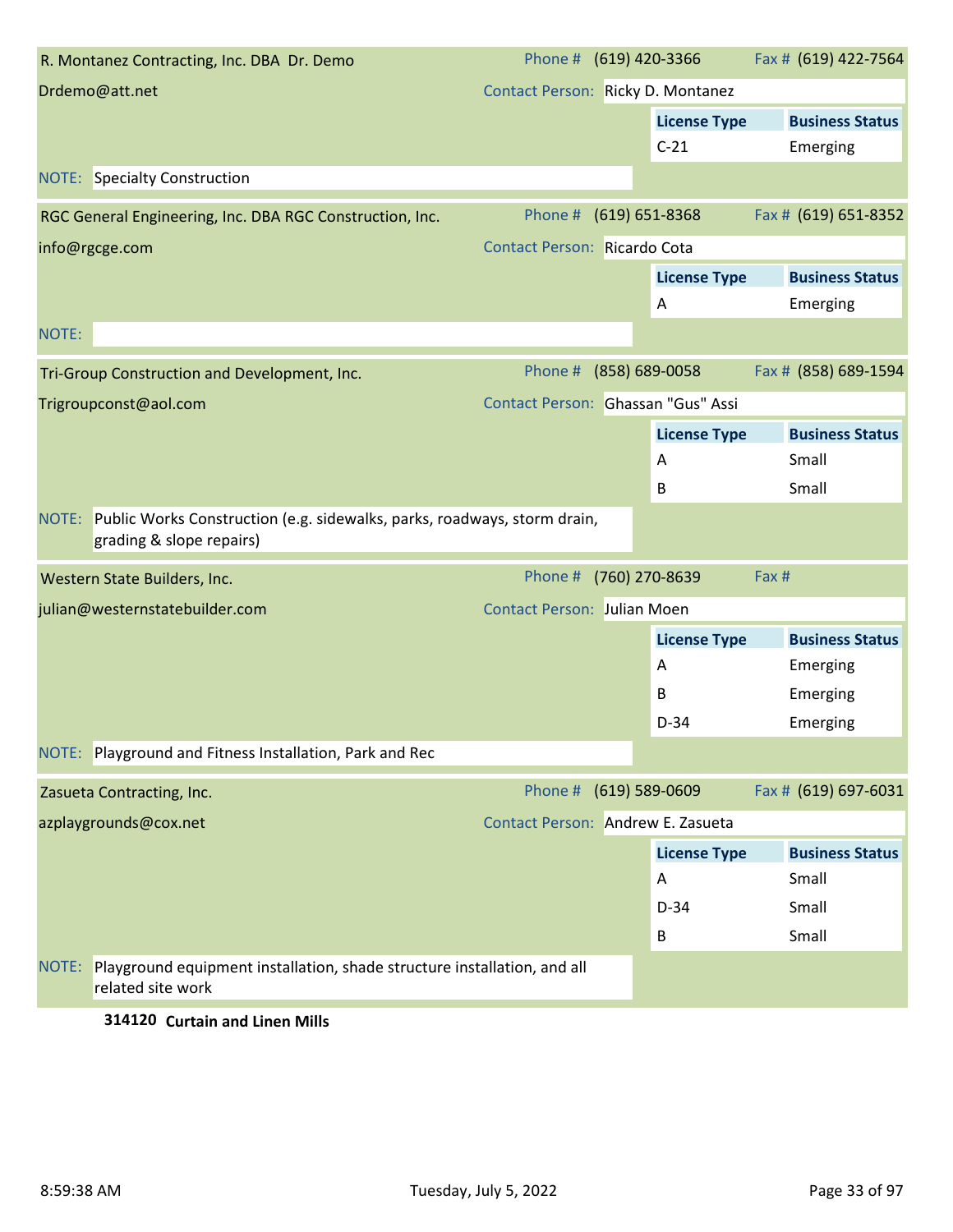| Yigaelspiro@sbcglobal.net<br><b>Contact Person: Yigael Spiro</b>                                                              |  |
|-------------------------------------------------------------------------------------------------------------------------------|--|
| <b>License Type</b><br><b>Business Status</b>                                                                                 |  |
| $D-52$<br>Emerging                                                                                                            |  |
| NOTE: Window Coverings: Shades, Blinds, Draperies, as well as Cubical Draperies<br>and Tracks (motorized and manual)          |  |
| 323111 Commercial Gravure Printing                                                                                            |  |
| Fax # (858) 549-5379<br>Phone #<br>(858) 549-5380<br>Control C, Inc. DBA Replica Printing Services                            |  |
| Ryan@replicaprinting.com<br><b>Contact Person: Ryan Stevens</b>                                                               |  |
| <b>License Type</b><br><b>Business Status</b>                                                                                 |  |
| Goods/Services<br>Emerging                                                                                                    |  |
| Digital printing, copying, scanning, reprographic and finishing services (i.e.<br>NOTE:<br>binding, lamination, and mounting) |  |
| Phone #<br>(619) 253-4222<br>Fax # (858) 486-1410<br>Linh Phan Wong DBA Phantastic Design                                     |  |
| Contact Person: Linh Phan Wong<br>Lwong@phantasticdesign.com                                                                  |  |
| <b>License Type</b><br><b>Business Status</b>                                                                                 |  |
| Goods/Services<br>Emerging                                                                                                    |  |
| <b>NOTE:</b> Graphic Design and printing                                                                                      |  |
| 323115 Digital Printing                                                                                                       |  |
| (858) 549-5380<br>Fax # (858) 549-5379<br>Phone #<br>Control C, Inc. DBA Replica Printing Services                            |  |
| <b>Contact Person: Ryan Stevens</b><br>Ryan@replicaprinting.com                                                               |  |
| <b>License Type</b><br><b>Business Status</b>                                                                                 |  |
| Goods/Services<br>Emerging                                                                                                    |  |
| NOTE: Digital printing, copying, scanning, reprographic and finishing services (i.e.<br>binding, lamination, and mounting)    |  |
| 323122 Prepress Services                                                                                                      |  |
| Fax # (858) 549-5379<br>Phone # (858) 549-5380<br>Control C, Inc. DBA Replica Printing Services                               |  |
| Ryan@replicaprinting.com<br><b>Contact Person: Ryan Stevens</b>                                                               |  |
| <b>License Type</b><br><b>Business Status</b>                                                                                 |  |
| Goods/Services<br>Emerging                                                                                                    |  |
| Digital printing, copying, scanning, reprographic and finishing services (i.e.<br>NOTE:<br>binding, lamination, and mounting) |  |
| 332322 Sheet Metal Work Manufacturing                                                                                         |  |
| Phone # (619) 777-8757<br>Fax #<br>San Diego Sheet Metal, Inc                                                                 |  |
| boris@sandiegosheetmetal.net<br><b>Contact Person: Boris Uralets</b>                                                          |  |
| <b>Business Status</b><br><b>License Type</b>                                                                                 |  |
| $C-43$<br>Emerging                                                                                                            |  |
| NOTE: Architectural sheet metal fabrication and installation                                                                  |  |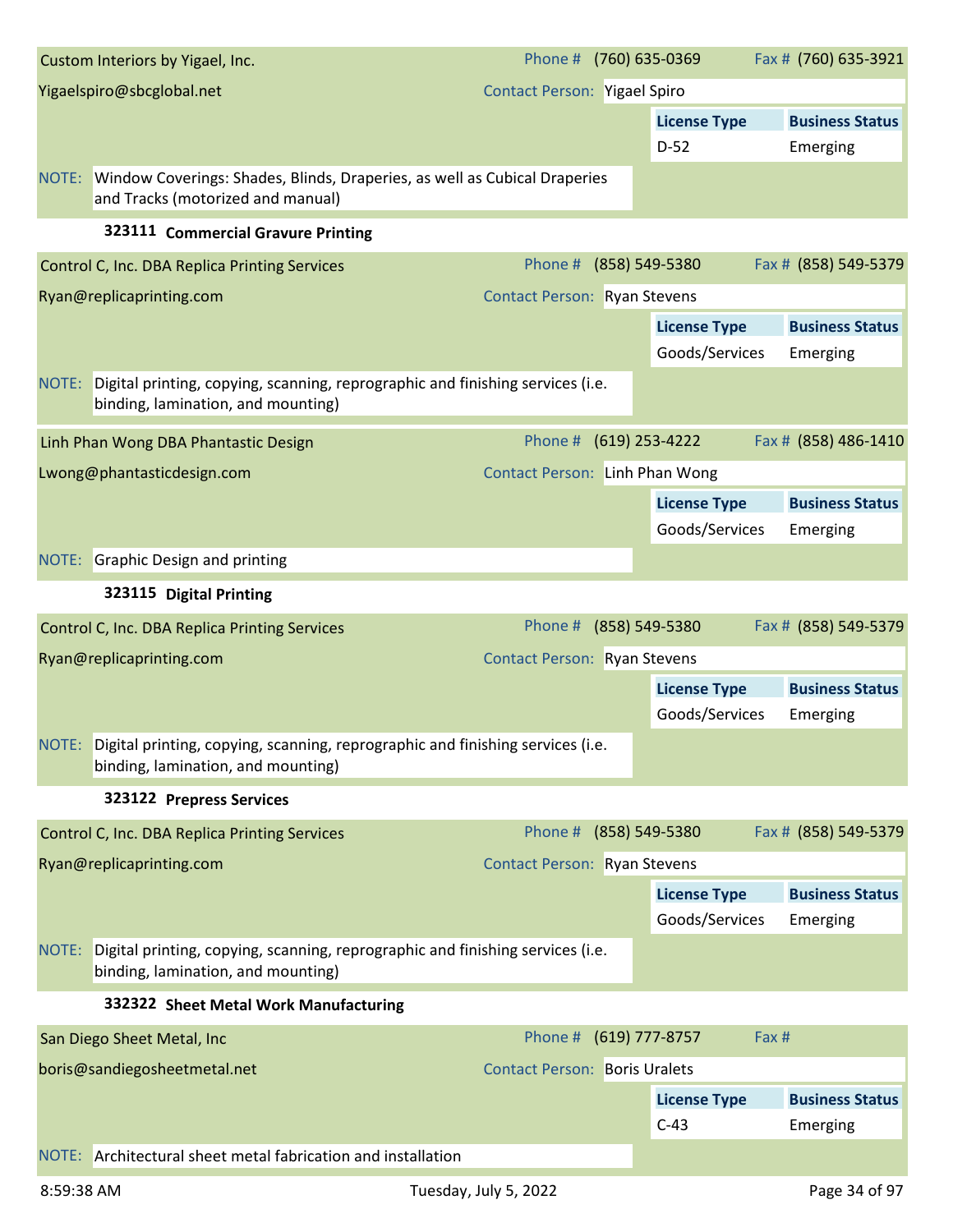| In-Line Fence & Railing Company, Inc DBA In-Line Construction, Inc | Phone #                            | (760) 789-0282      | Fax # (760) 789-1915   |  |
|--------------------------------------------------------------------|------------------------------------|---------------------|------------------------|--|
| gary@inlinerail.com                                                | <b>Contact Person: David Ortiz</b> |                     |                        |  |
|                                                                    |                                    | <b>License Type</b> | <b>Business Status</b> |  |
|                                                                    |                                    | $C-13$              | Small                  |  |
|                                                                    |                                    | $C-31$              | Small                  |  |
|                                                                    |                                    | $C-51$              | Small                  |  |
| NOTE: All types of Fencing, Handrails, Guardrails                  |                                    |                     |                        |  |

### **337110 Wood Kitchen Cabinet and Countertop Manufacturing**

| Arce Custom Cabinets, Inc.                                                                                                                                                                   | Phone # (619) 781-8160       |                               | Fax# |                                    |
|----------------------------------------------------------------------------------------------------------------------------------------------------------------------------------------------|------------------------------|-------------------------------|------|------------------------------------|
| lili@arcecabinets.com                                                                                                                                                                        | Contact Person: Liliana Arce |                               |      |                                    |
|                                                                                                                                                                                              |                              | <b>License Type</b><br>$C-06$ |      | <b>Business Status</b><br>Emerging |
| NOTE: Fabricate & install: cabinets, solid surface, countertops, storage cabinets,<br>plastic laminate, wood doors, wood trims, casework, millwork, architectural<br>woodwork, shower panels |                              |                               |      |                                    |

#### **337212 Custom Architectural Woodwork and Millwork Manufacturing**

|                       | Arce Custom Cabinets, Inc.                                                                                                                                                             | Phone # (619) 781-8160                  |                     | Fax#                   |  |
|-----------------------|----------------------------------------------------------------------------------------------------------------------------------------------------------------------------------------|-----------------------------------------|---------------------|------------------------|--|
| lili@arcecabinets.com |                                                                                                                                                                                        | <b>Contact Person: Liliana Arce</b>     |                     |                        |  |
|                       |                                                                                                                                                                                        |                                         | <b>License Type</b> | <b>Business Status</b> |  |
|                       |                                                                                                                                                                                        |                                         | $C-06$              | Emerging               |  |
| NOTE:                 | Fabricate & install: cabinets, solid surface, countertops, storage cabinets,<br>plastic laminate, wood doors, wood trims, casework, millwork, architectural<br>woodwork, shower panels |                                         |                     |                        |  |
|                       | 423210 Furniture Merchant Wholesalers                                                                                                                                                  |                                         |                     |                        |  |
|                       | B & C Furniture Solutions DBA B & C Office Interiors                                                                                                                                   | Phone # (858) 549-3735                  |                     | Fax # (619) 330-2670   |  |
| carlos@bcfurn.com     |                                                                                                                                                                                        | <b>Contact Person: Carlos Arzola</b>    |                     |                        |  |
|                       |                                                                                                                                                                                        |                                         | <b>License Type</b> | <b>Business Status</b> |  |
|                       |                                                                                                                                                                                        |                                         | Goods/Services      | Small                  |  |
| NOTE:                 | BROKER - ELIGIBLE FOR FEES ONLY. Commercial furniture dealership with<br>services, labor, design, move, project management, space planning, full-<br>service dealership.               |                                         |                     |                        |  |
|                       | 423390 Other Construction Material Merchant Wholesalers                                                                                                                                |                                         |                     |                        |  |
|                       | $C[N$ Composed $\Gamma$                                                                                                                                                                | $Dh$ <sub>nn</sub> $H$ $(610)$ 500-1107 |                     | $\sqrt{2}vH$           |  |

| <b>CLN Services, LLC</b> |                                                                         | Phone # (619) 520-1197              |                     | Fax#                   |
|--------------------------|-------------------------------------------------------------------------|-------------------------------------|---------------------|------------------------|
| pstevens.nhasf@cox.net   |                                                                         | <b>Contact Person: Paul Stevens</b> |                     |                        |
|                          |                                                                         |                                     | <b>License Type</b> | <b>Business Status</b> |
|                          |                                                                         |                                     | Goods/Services      | Small                  |
|                          | NOTE: BROKER CREDIT ONLY - Supply construction materials and consulting |                                     |                     |                        |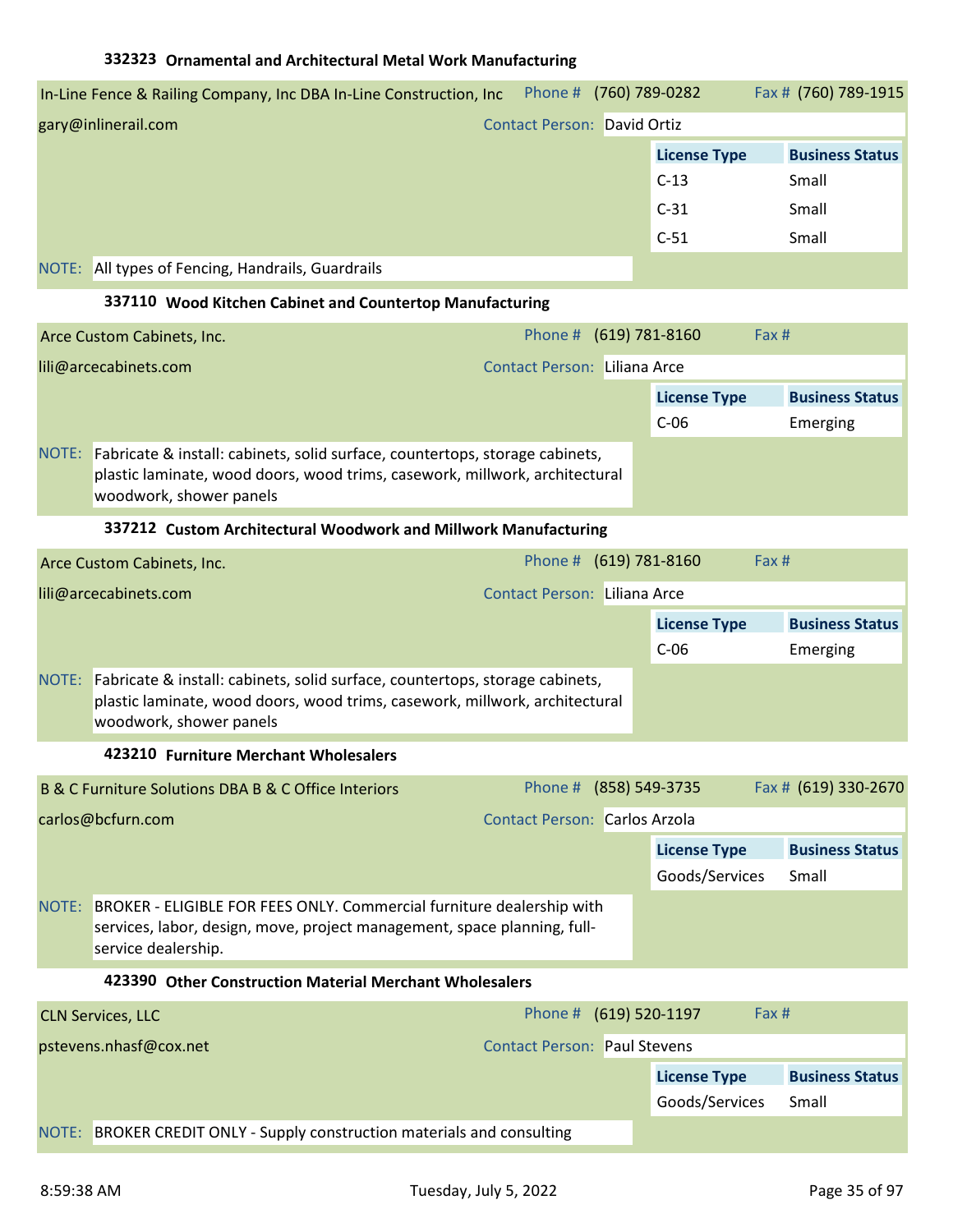### **423410 Photographic Equipment and Supplies Merchant Wholesalers**

|                               | Paul Astwood DBA PRA International                                                                                                                                                                                                                                     | Phone # (619) 229-1990                  |                                       | Fax # (425) 920-8960               |
|-------------------------------|------------------------------------------------------------------------------------------------------------------------------------------------------------------------------------------------------------------------------------------------------------------------|-----------------------------------------|---------------------------------------|------------------------------------|
|                               | paul@pratech.com                                                                                                                                                                                                                                                       | <b>Contact Person: Paul Astwood</b>     |                                       |                                    |
|                               |                                                                                                                                                                                                                                                                        |                                         | <b>License Type</b><br>No License     | <b>Business Status</b><br>Small    |
|                               | NOTE: In business since 1992 PRA International is a small Value Added Reseller<br>serving the SMB, corporate, education, and public sectors.                                                                                                                           |                                         |                                       |                                    |
|                               | 423420 Office Equipment Merchant Wholesalers                                                                                                                                                                                                                           |                                         |                                       |                                    |
|                               | Paul Astwood DBA PRA International                                                                                                                                                                                                                                     | Phone #                                 | (619) 229-1990                        | Fax # (425) 920-8960               |
|                               | paul@pratech.com                                                                                                                                                                                                                                                       | <b>Contact Person: Paul Astwood</b>     |                                       |                                    |
|                               |                                                                                                                                                                                                                                                                        |                                         | <b>License Type</b><br>No License     | <b>Business Status</b><br>Small    |
|                               | NOTE: In business since 1992 PRA International is a small Value Added Reseller<br>serving the SMB, corporate, education, and public sectors.                                                                                                                           |                                         |                                       |                                    |
|                               | 423430 Computer and Computer Peripheral Equipment and Software Merchant Wholesalers                                                                                                                                                                                    |                                         |                                       |                                    |
|                               | Worksters, Inc.                                                                                                                                                                                                                                                        | Phone #                                 | (800) 525-0558                        | Fax#                               |
|                               | ania@worksters.com                                                                                                                                                                                                                                                     | Contact Person: Ania Kaminska           |                                       |                                    |
|                               |                                                                                                                                                                                                                                                                        |                                         | <b>License Type</b>                   | <b>Business Status</b>             |
|                               |                                                                                                                                                                                                                                                                        |                                         | No License                            | Emerging                           |
| NOTE:                         | Worksters was founded in 2011 to provide superior technology and<br>products to the United States government. Our competencies are centered<br>in three areas: data collection and analytics, enterprise IT, and software<br>engineering.                              |                                         |                                       |                                    |
|                               | 423510 Metal Service Centers and Other Metal Merchant Wholesalers                                                                                                                                                                                                      |                                         |                                       |                                    |
|                               | <b>SPECS Civil Solutions, Inc DBA SPECS</b>                                                                                                                                                                                                                            | Phone # (858) 790-1445                  |                                       | Fax # (858) 724-1198               |
|                               | aernst@specscivilsolutions.com                                                                                                                                                                                                                                         | Contact Person: Amanda Ernst            |                                       |                                    |
|                               |                                                                                                                                                                                                                                                                        |                                         | <b>License Type</b><br>Goods/Services | <b>Business Status</b><br>Emerging |
| NOTE:                         | Structural design of bridges, large culverts, tunnels and retaining walls.<br>BROKER CREDIT ONLY for SUPPLIES: SPECS also supplies prefabricated bridge<br>components, such as precast concrete three-sided arch structures,<br>prefabricated steel truss bridges, cor |                                         |                                       |                                    |
|                               | 423720 Plumbing and Heating Equipment and Supplies (Hydronics) Merchant Wholesalers                                                                                                                                                                                    |                                         |                                       |                                    |
|                               | California Environmental Consulting, LLC dba Municipal Sewer Tools Phone # (442) 224-8726                                                                                                                                                                              |                                         |                                       | Fax #                              |
| sales@municipalsewertools.com |                                                                                                                                                                                                                                                                        | Contact Person: Victoria Fellows Rebozo |                                       |                                    |
|                               |                                                                                                                                                                                                                                                                        |                                         | <b>License Type</b>                   | <b>Business Status</b>             |
|                               |                                                                                                                                                                                                                                                                        |                                         | No License                            | Emerging                           |
| NOTE:                         | Supply sewer & stormwater pipe cleaning supplies                                                                                                                                                                                                                       |                                         |                                       |                                    |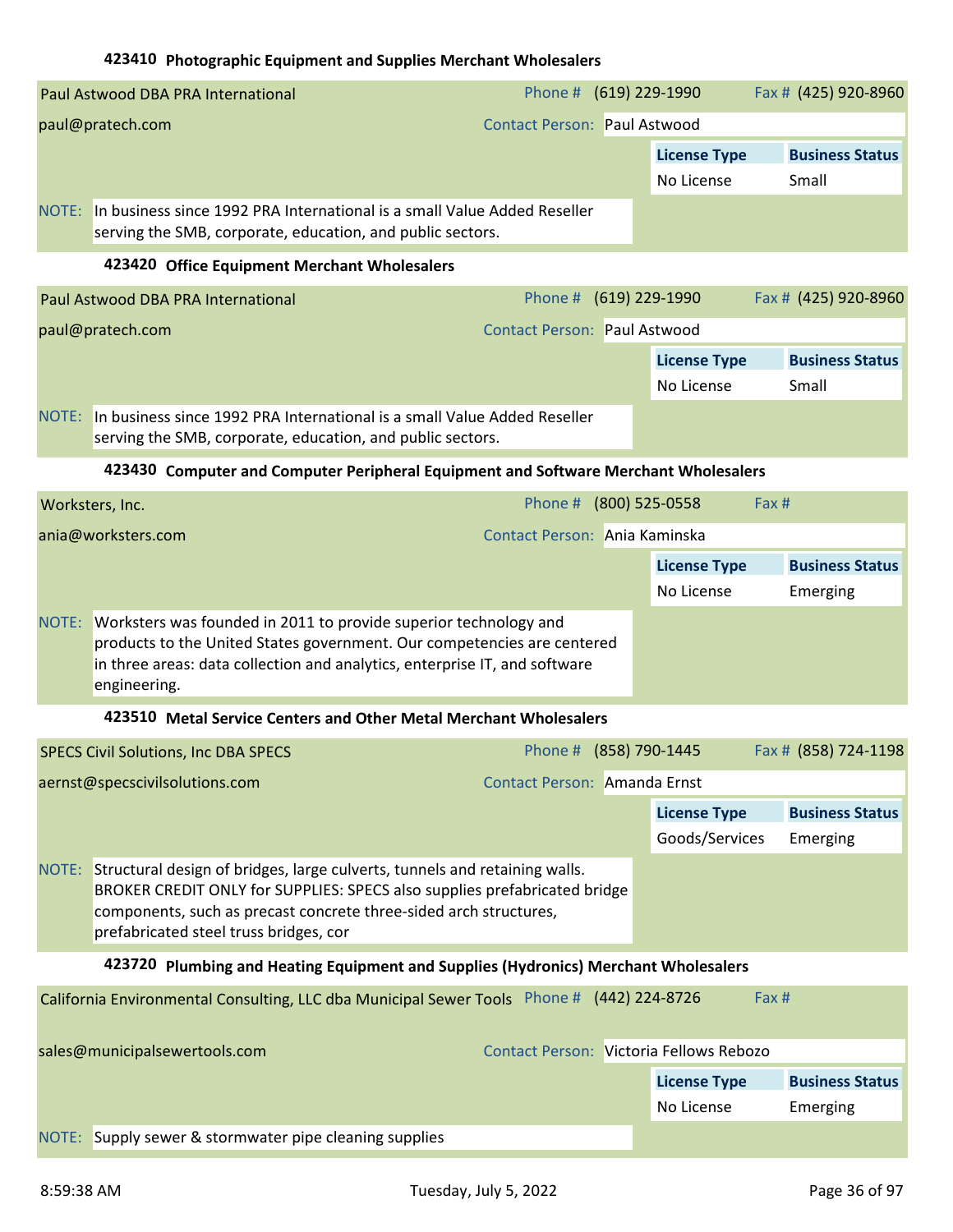|                          | Clarvan, Inc DBA Industrial Maintenance Supply                                                                                                                                                                                                                       | Phone # (760) 929-0418               |                     | Fax# |                        |
|--------------------------|----------------------------------------------------------------------------------------------------------------------------------------------------------------------------------------------------------------------------------------------------------------------|--------------------------------------|---------------------|------|------------------------|
| clarkecaines@imsbolt.com |                                                                                                                                                                                                                                                                      | <b>Contact Person: Clarke Caines</b> |                     |      |                        |
|                          |                                                                                                                                                                                                                                                                      |                                      | <b>License Type</b> |      | <b>Business Status</b> |
|                          |                                                                                                                                                                                                                                                                      |                                      | No License          |      | Emerging               |
| NOTE:                    | BROKER CREDIT ONLYIndustrial Maintenance Supply was established in<br>1999 and is a leading distributor of industrial supplies, maintenance, repair<br>and operations (MRO) equipment, tools and materials. With access to over<br>900,000 industrial supply product |                                      |                     |      |                        |

# **423860 Transportation Equipment and Supplies (except Motor Vehicle) Merchant Wholesalers**

|       | <b>MEK Enterprises, Inc.</b>                                                                                                                                                                                                                                             |                                   | Phone # (619) 527-0957 | Fax # |
|-------|--------------------------------------------------------------------------------------------------------------------------------------------------------------------------------------------------------------------------------------------------------------------------|-----------------------------------|------------------------|-------|
|       | marc@4mek.com                                                                                                                                                                                                                                                            | <b>Contact Person: Marc Kranz</b> |                        |       |
|       | NOTE: Goods, Material and Services                                                                                                                                                                                                                                       |                                   |                        |       |
|       | MEK Enterprises, Inc.                                                                                                                                                                                                                                                    |                                   | Phone # (619) 527-0957 | Fax#  |
|       | marc@4mek.com                                                                                                                                                                                                                                                            | <b>Contact Person: Marc Kranz</b> |                        |       |
| NOTE: | This industry comprises establishments primarily responsible for the<br>construction (including new work, additions, alterations, maintenance, and<br>repairs) of commercial and institutional buildings and related structures,<br>such as stadiums, and indoor swimmin |                                   |                        |       |

#### **423990 Other Miscellaneous Durable Goods Merchant Wholesalers**

|       | <b>SPECS Civil Solutions, Inc DBA SPECS</b>                                                                                                                                                                                                                            | Phone # (858) 790-1445 |                     | Fax # (858) 724-1198   |
|-------|------------------------------------------------------------------------------------------------------------------------------------------------------------------------------------------------------------------------------------------------------------------------|------------------------|---------------------|------------------------|
|       | Contact Person: Amanda Ernst<br>aernst@specscivilsolutions.com                                                                                                                                                                                                         |                        |                     |                        |
|       |                                                                                                                                                                                                                                                                        |                        | <b>License Type</b> | <b>Business Status</b> |
|       |                                                                                                                                                                                                                                                                        |                        | Goods/Services      | Emerging               |
| NOTE: | Structural design of bridges, large culverts, tunnels and retaining walls.<br>BROKER CREDIT ONLY for SUPPLIES: SPECS also supplies prefabricated bridge<br>components, such as precast concrete three-sided arch structures,<br>prefabricated steel truss bridges, cor |                        |                     |                        |

## **425120 Wholesale Trade Agents and Brokers**

|       | B & C Furniture Solutions DBA B & C Office Interiors                                                                                                                     | Phone # (858) 549-3735               |                     | Fax # (619) 330-2670   |
|-------|--------------------------------------------------------------------------------------------------------------------------------------------------------------------------|--------------------------------------|---------------------|------------------------|
|       | carlos@bcfurn.com                                                                                                                                                        | <b>Contact Person: Carlos Arzola</b> |                     |                        |
|       |                                                                                                                                                                          |                                      | <b>License Type</b> | <b>Business Status</b> |
|       |                                                                                                                                                                          |                                      | Goods/Services      | Small                  |
| NOTE: | BROKER - ELIGIBLE FOR FEES ONLY. Commercial furniture dealership with<br>services, labor, design, move, project management, space planning, full-<br>service dealership. |                                      |                     |                        |

#### **444110 Home Centers**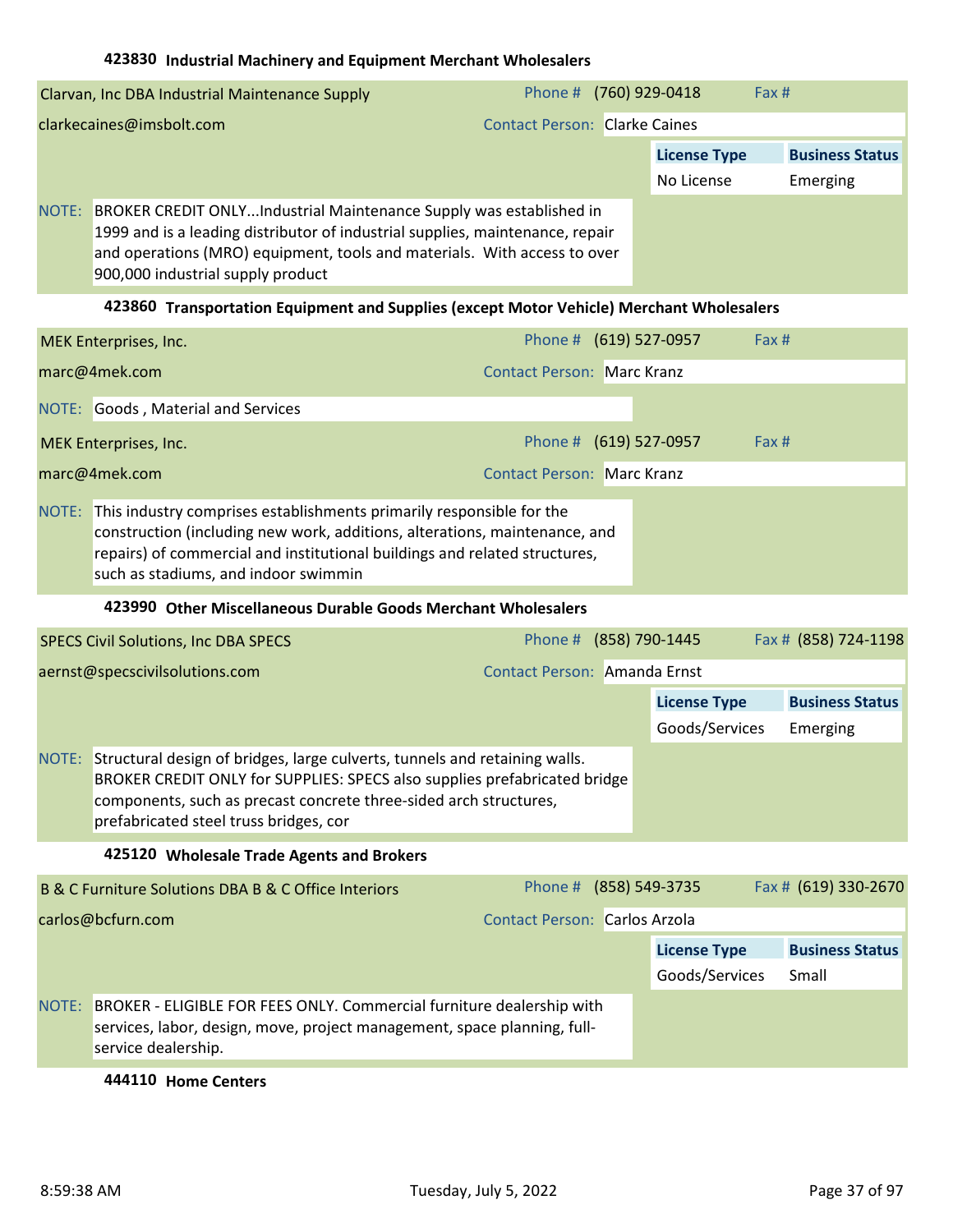|                                                                  | Clarvan, Inc DBA Industrial Maintenance Supply                                                                                                                                                                                                                          | Phone # (760) 929-0418 |                     | Fax # |                        |
|------------------------------------------------------------------|-------------------------------------------------------------------------------------------------------------------------------------------------------------------------------------------------------------------------------------------------------------------------|------------------------|---------------------|-------|------------------------|
| <b>Contact Person: Clarke Caines</b><br>clarkecaines@imsbolt.com |                                                                                                                                                                                                                                                                         |                        |                     |       |                        |
|                                                                  |                                                                                                                                                                                                                                                                         |                        | <b>License Type</b> |       | <b>Business Status</b> |
|                                                                  |                                                                                                                                                                                                                                                                         |                        | No License          |       | Emerging               |
| NOTE:                                                            | Industrial Maintenance Supply was established in 1999 and is a leading<br>distributor of industrial supplies, maintenance, repair and operations (MRO)<br>equipment, tools and materials. With access to over 900,000 industrial<br>supply products we provide maintena |                        |                     |       |                        |
|                                                                  |                                                                                                                                                                                                                                                                         |                        |                     |       |                        |

#### **444190 Other Building Material Dealers**

| Clarvan, Inc DBA Industrial Maintenance Supply                                                                                                                                                                                                                                | Phone # (760) 929-0418                | Fax #                   |                        |
|-------------------------------------------------------------------------------------------------------------------------------------------------------------------------------------------------------------------------------------------------------------------------------|---------------------------------------|-------------------------|------------------------|
| clarkecaines@imsbolt.com                                                                                                                                                                                                                                                      | <b>Contact Person: Clarke Caines</b>  |                         |                        |
|                                                                                                                                                                                                                                                                               |                                       | <b>License Type</b>     | <b>Business Status</b> |
|                                                                                                                                                                                                                                                                               |                                       | No License              | Emerging               |
| NOTE: Industrial Maintenance Supply was established in 1999 and is a leading<br>distributor of industrial supplies, maintenance, repair and operations (MRO)<br>equipment, tools and materials. With access to over 900,000 industrial<br>supply products we provide maintena |                                       |                         |                        |
| J&E SoCAL Supply, Inc                                                                                                                                                                                                                                                         | Phone # (858) 451-4661                | Fax #                   |                        |
| jmitchell@jesocalsupply.com                                                                                                                                                                                                                                                   | Contact Person: John-Paul Mitchell    |                         |                        |
|                                                                                                                                                                                                                                                                               |                                       | <b>License Type</b>     | <b>Business Status</b> |
|                                                                                                                                                                                                                                                                               |                                       | Goods/Services          | Small                  |
| NOTE: BROKER CREDIT ONLYWe are a DVBE certified online reseller of<br>construction material, supplies and equipment.                                                                                                                                                          |                                       |                         |                        |
| 451110 Sporting Goods Stores                                                                                                                                                                                                                                                  |                                       |                         |                        |
| House of Scuba, Inc.                                                                                                                                                                                                                                                          | Phone #                               | (858) 581-2800<br>Fax # |                        |
| HOSGovSales@gmail.com                                                                                                                                                                                                                                                         | <b>Contact Person: Jason Bradshaw</b> |                         |                        |
|                                                                                                                                                                                                                                                                               |                                       | <b>License Type</b>     | <b>Business Status</b> |
|                                                                                                                                                                                                                                                                               |                                       | No License              | Small                  |
| NOTE: Scuba Diving and Camping related equipment                                                                                                                                                                                                                              |                                       |                         |                        |
| 453920 Art Dealers                                                                                                                                                                                                                                                            |                                       |                         |                        |
| McClean Photography, LLC                                                                                                                                                                                                                                                      | Phone #                               | (907) 738-6789<br>Fax # |                        |
| brian@mccleanphotography.com                                                                                                                                                                                                                                                  | <b>Contact Person: Brian McClean</b>  |                         |                        |
|                                                                                                                                                                                                                                                                               |                                       | <b>License Type</b>     | <b>Business Status</b> |
|                                                                                                                                                                                                                                                                               |                                       | Goods/Services          | Emerging               |
| <b>NOTE:</b> Fine Art Gallery                                                                                                                                                                                                                                                 |                                       |                         |                        |

# **484110 General Freight Trucking, Local**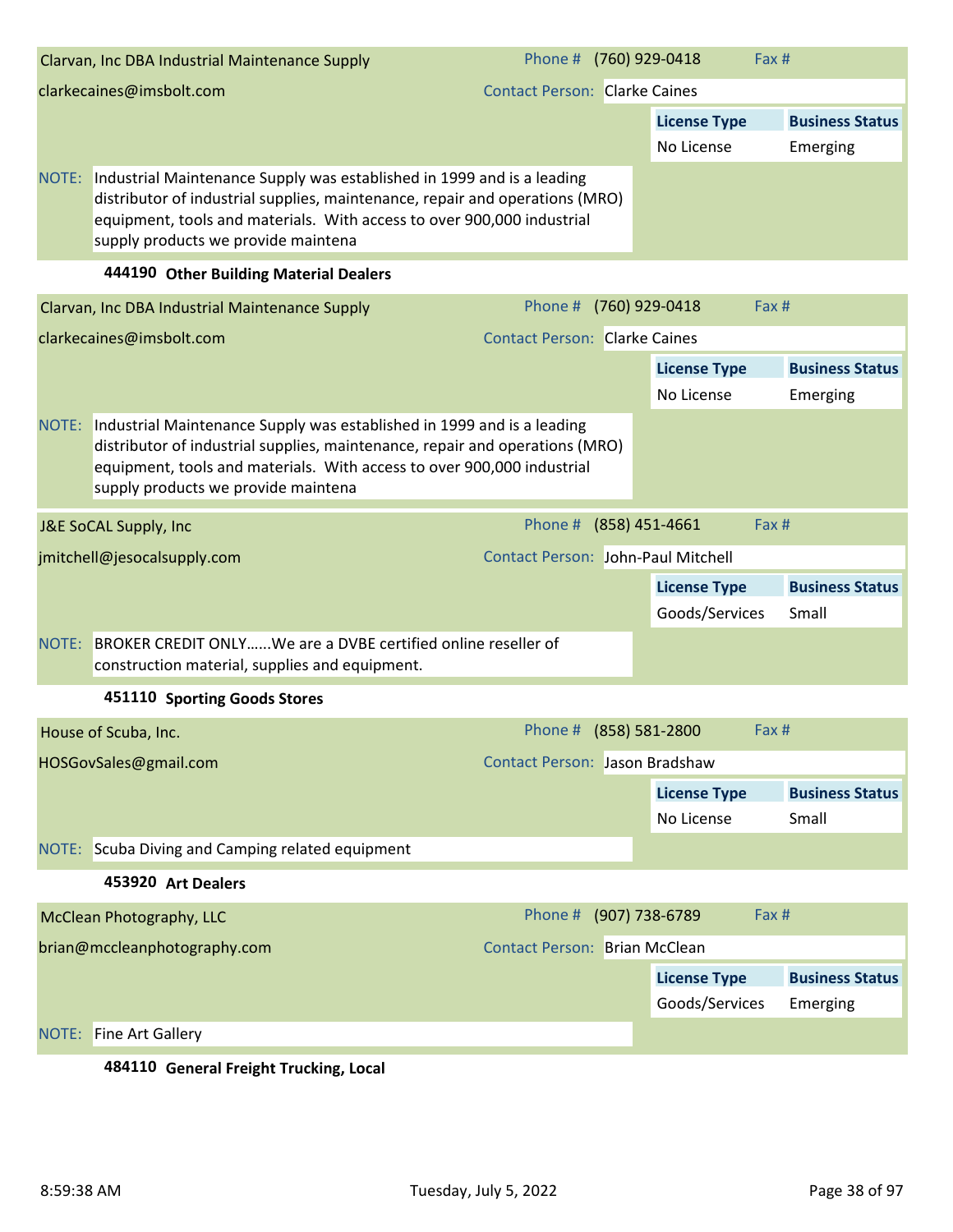| <b>Alvarez Trucking, LLC</b>                                                                                      | Phone # (619) 921-9330                    |                     | Fax #                  |
|-------------------------------------------------------------------------------------------------------------------|-------------------------------------------|---------------------|------------------------|
| alvareztruckingllc@yahoo.com                                                                                      | <b>Contact Person: Daniel Alvarez</b>     |                     |                        |
|                                                                                                                   |                                           | <b>License Type</b> | <b>Business Status</b> |
|                                                                                                                   |                                           | Goods/Services      | Emerging               |
| NOTE: Gravel hauling and Sand hauling                                                                             |                                           |                     |                        |
| <b>Cavlina Trucking, LLC</b>                                                                                      | Phone #                                   | (619) 820-9778      | Fax #                  |
| cavlinatrucking@yahoo.com                                                                                         | Contact Person: Ante Cavlina              |                     |                        |
|                                                                                                                   |                                           | <b>License Type</b> | <b>Business Status</b> |
|                                                                                                                   |                                           | Goods/Services      | Emerging               |
| NOTE: Super 10 dump trucks, hauling construction debris, aggregate, and material                                  |                                           |                     |                        |
| J. McBride Trucking Services, Inc.                                                                                | Phone # (619) 258-9778                    |                     | Fax #                  |
| jmtsi@cox.net                                                                                                     | <b>Contact Person: Jacqueline McBride</b> |                     |                        |
|                                                                                                                   |                                           | <b>License Type</b> | <b>Business Status</b> |
|                                                                                                                   |                                           | Goods/Services      | Small                  |
| NOTE: Rental of Construction Dump Trucks, water trucks, flat bed trucks                                           |                                           |                     |                        |
| <b>McLeod Trucking, LLC</b>                                                                                       | Phone #                                   | (619) 442-9328      | Fax #                  |
| mcleodtrucking@gmail.com                                                                                          | <b>Contact Person: Michael Johnson</b>    |                     |                        |
|                                                                                                                   |                                           | <b>License Type</b> | <b>Business Status</b> |
|                                                                                                                   |                                           | Goods/Services      | Emerging               |
| NOTE: Trucking and hauling of construction related materials including sand, rock,<br>gravel, demo, and equipment |                                           |                     |                        |
| REC Trucking, Inc. dba AR Concrete                                                                                | Phone # (619) 946-4638                    |                     | Fax # (619) 946-4654   |
| rectrucking.inc@gmail.com                                                                                         | Contact Person: Rafael Teran              |                     |                        |
|                                                                                                                   |                                           | <b>License Type</b> | <b>Business Status</b> |
|                                                                                                                   |                                           | $CSD-10$            | Emerging               |
|                                                                                                                   |                                           | $C-08$              | Emerging               |
| NOTE: Concrete, Trucking Material and Delivery Services                                                           |                                           |                     |                        |
| Susanne Ambler DBA RAT Sand and Materials                                                                         | Phone #                                   | (858) 483-4426      | Fax #                  |
| ratsand@gmail.com                                                                                                 | <b>Contact Person: Susanne Ambler</b>     |                     |                        |
|                                                                                                                   |                                           | <b>License Type</b> | <b>Business Status</b> |
|                                                                                                                   |                                           | Goods/Services      | Small                  |
| NOTE: Trucking: Aggregates, Dirt, Demo, Equipment transport                                                       |                                           |                     |                        |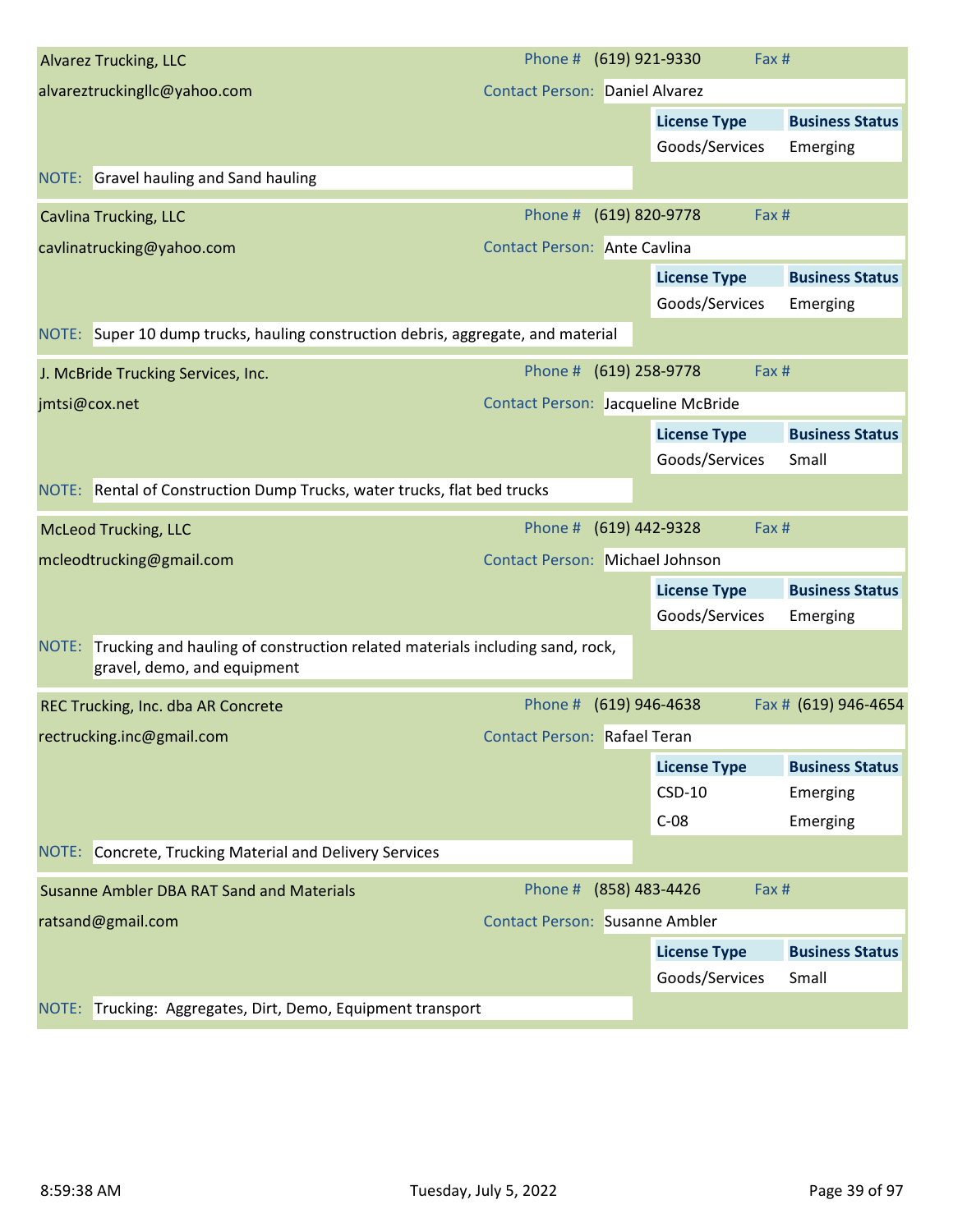| Westruck Services, Inc.                                                                                                                                                   | Phone # (619) 909-1499                    | Fax #                     |                        |
|---------------------------------------------------------------------------------------------------------------------------------------------------------------------------|-------------------------------------------|---------------------------|------------------------|
| jose1718.gon@gmail.com                                                                                                                                                    | <b>Contact Person: Jose Rosario Arias</b> |                           |                        |
|                                                                                                                                                                           |                                           | <b>License Type</b>       | <b>Business Status</b> |
|                                                                                                                                                                           |                                           | Goods/Services            | Emerging               |
| <b>Dump Truck</b><br>NOTE:                                                                                                                                                |                                           |                           |                        |
| <b>YBS Construction Engineering</b>                                                                                                                                       | Phone #                                   | (619) 271-6122            | Fax # (619) 207-0008   |
| Ybsconcrete@yahoo.com                                                                                                                                                     | <b>Contact Person: Rodolfo Sanchez</b>    |                           |                        |
|                                                                                                                                                                           |                                           | <b>License Type</b>       | <b>Business Status</b> |
|                                                                                                                                                                           |                                           | Α                         | Emerging               |
|                                                                                                                                                                           |                                           | $C-08$                    | Emerging               |
| NOTE: Concrete work, ped ramps, sidewalk, curb & gutter, demolition, all concrete<br>work                                                                                 |                                           |                           |                        |
| 484210 Used Household and Office Goods Moving                                                                                                                             |                                           |                           |                        |
| MEK Enterprises, Inc.                                                                                                                                                     | Phone # (619) 527-0957                    | Fax #                     |                        |
| marc@4mek.com                                                                                                                                                             | <b>Contact Person: Marc Kranz</b>         |                           |                        |
| NOTE: Goods, Material and Services                                                                                                                                        |                                           |                           |                        |
| 484220 Specialized Freight (except Used Goods) Trucking, Local                                                                                                            |                                           |                           |                        |
| A.L.A Millas Trucking, Inc.                                                                                                                                               | Phone #                                   | $(619)$ 869-7606<br>Fax # |                        |
| anthony.alamilla@yahoo.com                                                                                                                                                | Contact Person: Anthony Alamilla          |                           |                        |
|                                                                                                                                                                           |                                           | <b>License Type</b>       | <b>Business Status</b> |
|                                                                                                                                                                           |                                           | Goods/Services            | Emerging               |
| NOTE: Local dump trucking (e.g., gravel, sand, top-soil)                                                                                                                  |                                           |                           |                        |
| <b>AP Navarro Transport Corporation</b>                                                                                                                                   | Phone # (619) 616-8668                    | Fax #                     |                        |
| apnavarrotransportcorp@gmail.com                                                                                                                                          | Contact Person: Armando Navarro           |                           |                        |
|                                                                                                                                                                           |                                           | <b>License Type</b>       | <b>Business Status</b> |
|                                                                                                                                                                           |                                           | Goods/Services            | Emerging               |
| NOTE: Hauling fill dirt, sand, gravel, concrete, asphalt, sod and brush to and from<br>your job site. We can deliver your load to a site you own or a local dump<br>site. |                                           |                           |                        |
| <b>K Company</b>                                                                                                                                                          | Phone # (760) 525-8416                    |                           | Fax # (760) 525-8416   |
| daleatkco@gmail.com                                                                                                                                                       | Contact Person: Dale W. Kissinger         |                           |                        |
|                                                                                                                                                                           |                                           | <b>License Type</b>       | <b>Business Status</b> |
|                                                                                                                                                                           |                                           | $C-12$                    | Emerging               |
| NOTE: Haul aggregrate material to job sites and broker construction trucks.                                                                                               |                                           |                           |                        |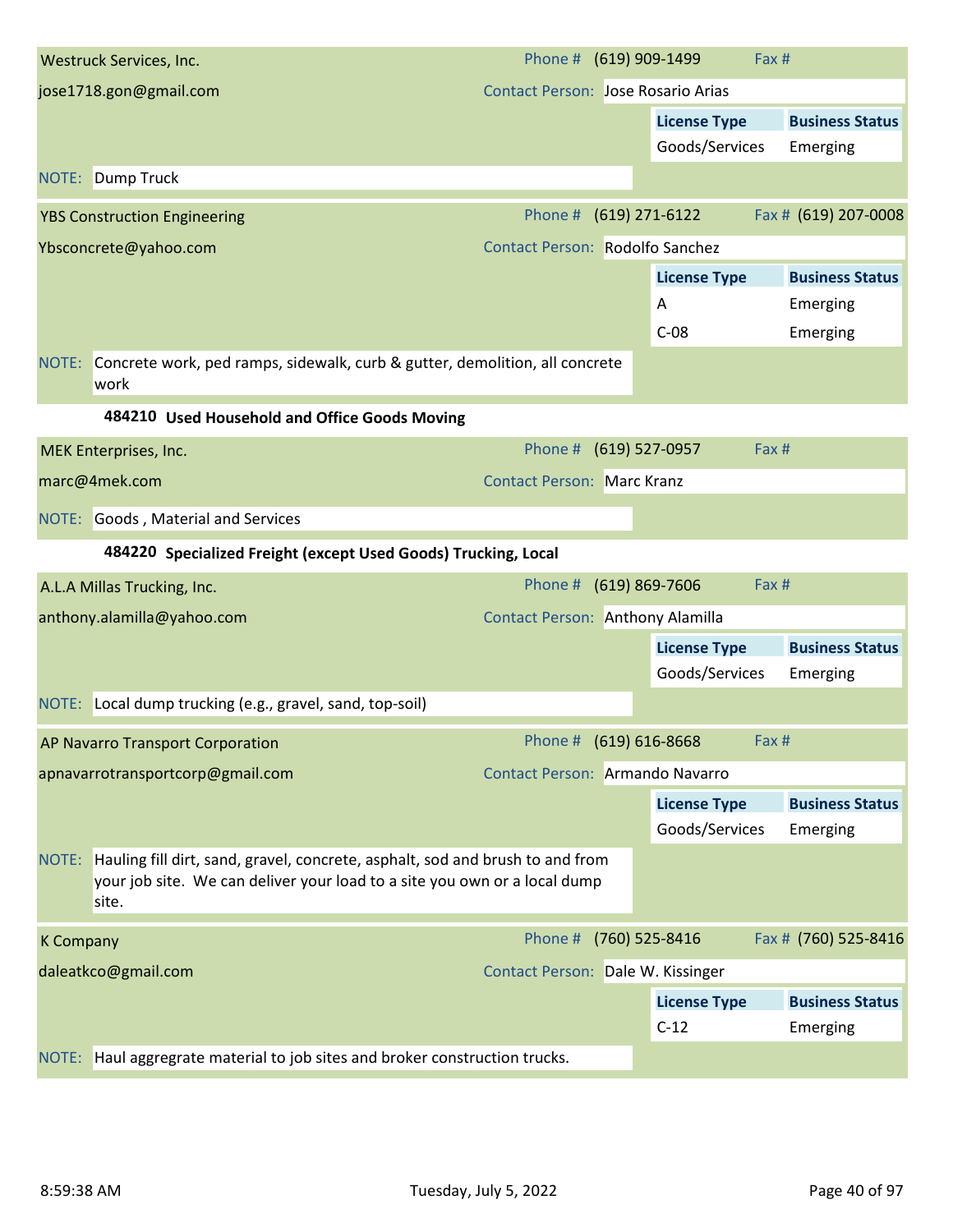| La Ezperanza Trucking, Inc                                                                                                                                                                 | Phone # (619) 471-5179              | Fax #                                      |                        |
|--------------------------------------------------------------------------------------------------------------------------------------------------------------------------------------------|-------------------------------------|--------------------------------------------|------------------------|
| juancarlosguzman1966@gmail.com                                                                                                                                                             | Contact Person: Juan Carlos Guzman  |                                            |                        |
|                                                                                                                                                                                            |                                     | <b>License Type</b>                        | <b>Business Status</b> |
|                                                                                                                                                                                            |                                     | Goods/Services                             | Emerging               |
| NOTE: we specialize in hauling fill dirt, sand, gravel, concrete, asphalt, sod and<br>brush to and from your job site. We can deliver your load to a site you own<br>or a local dump site. |                                     |                                            |                        |
| M.H. Hoffman Trucking, Inc.                                                                                                                                                                | Phone # (619) 559-4559              |                                            | Fax # (619) 656-7913   |
| Mhhoffmantrucking@gmail.com                                                                                                                                                                | Contact Person: Mark H. Hoffman     |                                            |                        |
|                                                                                                                                                                                            |                                     | <b>License Type</b>                        | <b>Business Status</b> |
|                                                                                                                                                                                            |                                     | Goods/Services                             | Emerging               |
| NOTE: TRUCKING ONLY - Dump Truck Service with Operator                                                                                                                                     |                                     |                                            |                        |
| PG & Sons Trucking, Inc.                                                                                                                                                                   | Phone #                             | $(619) 864 - 2013$<br>Fax #                |                        |
| pgnsonstrucking@gmail.com                                                                                                                                                                  | Contact Person: Pedro Guardado, Jr. |                                            |                        |
|                                                                                                                                                                                            |                                     | <b>License Type</b>                        | <b>Business Status</b> |
|                                                                                                                                                                                            |                                     | Goods/Services                             | Emerging               |
| NOTE: Aggregate Material Hauling                                                                                                                                                           |                                     |                                            |                        |
| S. Jauregui Trucking                                                                                                                                                                       | Phone #                             | (619) 990-9106<br>Fax #                    |                        |
| sergiojauregui77@hotmail.com                                                                                                                                                               |                                     | Contact Person: Sergio Jauregui Caravantes |                        |
|                                                                                                                                                                                            |                                     | <b>License Type</b>                        | <b>Business Status</b> |
|                                                                                                                                                                                            |                                     | Goods/Services                             | Emerging               |
| NOTE: Dump Trucking; Aggregate Material Hauling                                                                                                                                            |                                     |                                            |                        |
| 488490 Other Support Activities for Road Transportation                                                                                                                                    |                                     |                                            |                        |
| Two Oaks Sweeping LLC DBA Day & Night Power Sweeping                                                                                                                                       | Phone # (619) 440-6193              |                                            | Fax # (619) 440-5160   |
| warren@sandiegosweeper.com                                                                                                                                                                 | <b>Contact Person: Warren Levy</b>  |                                            |                        |
|                                                                                                                                                                                            |                                     | <b>License Type</b>                        | <b>Business Status</b> |
|                                                                                                                                                                                            |                                     | Goods/Services                             | Emerging               |
| NOTE: Street Sweeping and Pressure Washing                                                                                                                                                 |                                     |                                            |                        |
| 511210 Software Publishers                                                                                                                                                                 |                                     |                                            |                        |
| LiteScape Technologies Inc.                                                                                                                                                                | Phone #                             | (650) 292-0331<br>Fax #                    |                        |
| aleksey.feldman@litescape.com                                                                                                                                                              | Contact Person: Aleksey Feldman     |                                            |                        |
|                                                                                                                                                                                            |                                     | <b>License Type</b>                        | <b>Business Status</b> |
|                                                                                                                                                                                            |                                     | Goods/Services                             | Emerging               |
| NOTE: Enterprise Software for Voice over IP devices and distributor of telephone<br>enclosures, IP speakers, Secure control devices such as RFID/BIO readers.                              |                                     |                                            |                        |

# **518210 Data Processing, Hosting, and Related Services**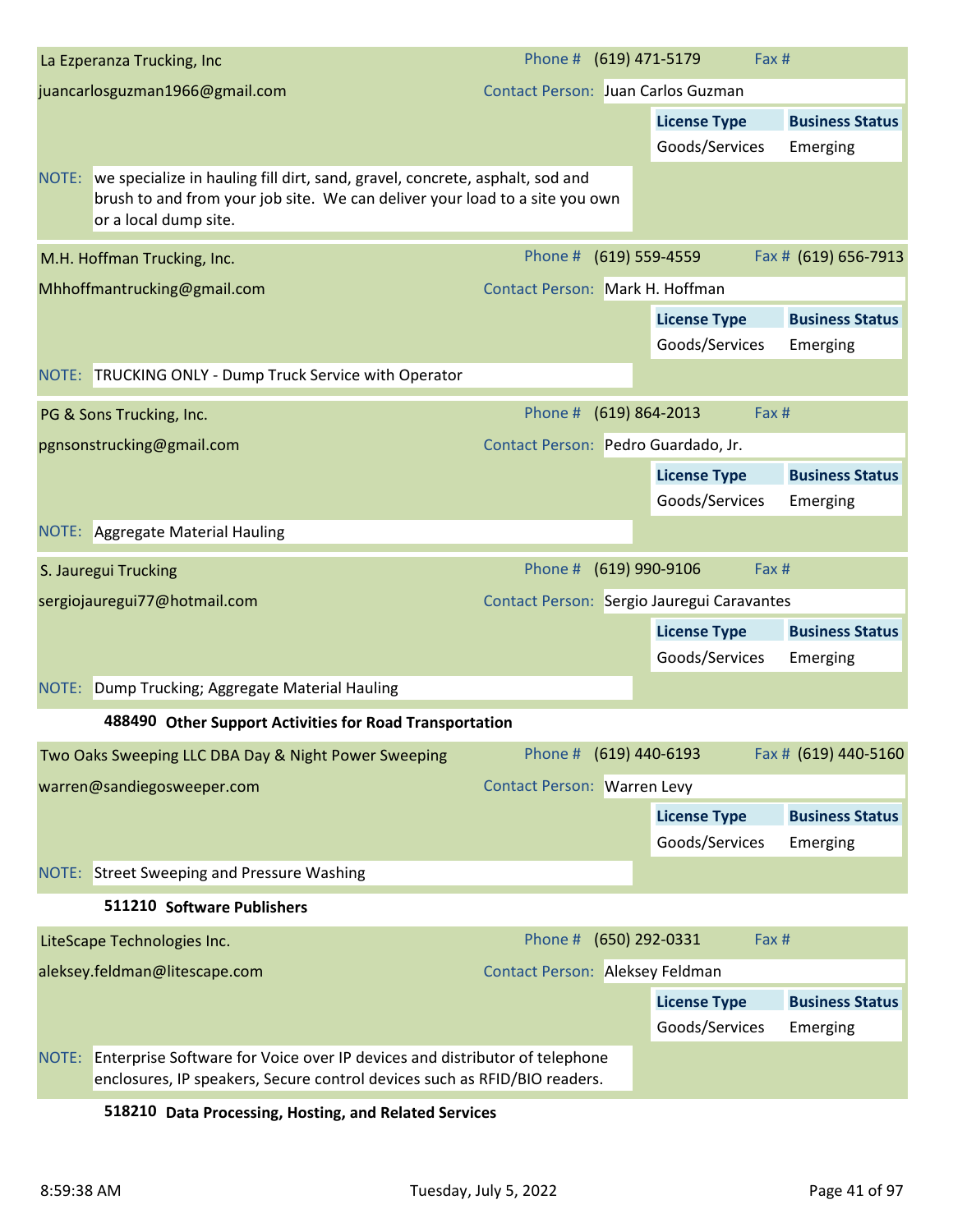| <b>Analytica Consulting, LLC</b>                                                          | Phone # (858) 272-8260                       |                    |                     | Fax #                  |
|-------------------------------------------------------------------------------------------|----------------------------------------------|--------------------|---------------------|------------------------|
| steverimar@analyticaconsulting.com                                                        | <b>Contact Person: Steven Vincent Rimar</b>  |                    |                     |                        |
|                                                                                           |                                              |                    | <b>License Type</b> | <b>Business Status</b> |
|                                                                                           |                                              |                    | Goods/Services      | Small                  |
| NOTE: Data analytics services and training                                                |                                              |                    |                     |                        |
| 524126 Direct Property and Casualty Insurance Carriers                                    |                                              |                    |                     |                        |
| Stewart Surety & Insurance Services, Inc                                                  | Phone #                                      | (760) 230-1182     |                     | Fax # (760) 230-1992   |
| bart@stewartsurety.com                                                                    | <b>Contact Person: Bartley Brent Stewart</b> |                    |                     |                        |
|                                                                                           |                                              |                    | <b>License Type</b> | <b>Business Status</b> |
|                                                                                           |                                              |                    | Goods/Services      | Emerging               |
| NOTE: Contract Performance & Payment Bonds - Surety Bonds                                 |                                              |                    |                     |                        |
| Wrightman, Inc. DBA Surety Associates of Southern California<br><b>Insurance Services</b> | Phone #                                      | (619) 501-1899     |                     | Fax # (619) 270-9833   |
| Anne@sascbonds.com                                                                        | <b>Contact Person: Anne Wright</b>           |                    |                     |                        |
|                                                                                           |                                              |                    | <b>License Type</b> | <b>Business Status</b> |
|                                                                                           |                                              |                    | Goods/Services      | Emerging               |
| NOTE: BROKER CREDIT ONLY: Surety bond agent sales/services                                |                                              |                    |                     |                        |
| 524210 Insurance Agencies and Brokerages                                                  |                                              |                    |                     |                        |
| Wrightman, Inc. DBA Surety Associates of Southern California<br><b>Insurance Services</b> | Phone #                                      | $(619) 501 - 1899$ |                     | Fax # (619) 270-9833   |
| Anne@sascbonds.com                                                                        | <b>Contact Person: Anne Wright</b>           |                    |                     |                        |
|                                                                                           |                                              |                    | <b>License Type</b> | <b>Business Status</b> |
|                                                                                           |                                              |                    | Goods/Services      | Emerging               |
| NOTE: BROKER CREDIT ONLY: Surety bond agent sales/services                                |                                              |                    |                     |                        |
| 524291 Claims Adjusting                                                                   |                                              |                    |                     |                        |
| Drummond Investigations, Inc.                                                             | Phone #                                      | (760) 295-0937     |                     | Fax #                  |
| mike@drummondinvestigations.com                                                           | <b>Contact Person: Michael Drummond</b>      |                    |                     |                        |
|                                                                                           |                                              |                    | <b>License Type</b> | <b>Business Status</b> |
|                                                                                           |                                              |                    | Goods/Services      | Emerging               |
| NOTE:                                                                                     |                                              |                    |                     |                        |
| 541219 Other Accounting Services                                                          |                                              |                    |                     |                        |
| <b>Stormie Petoscia DBA SR Consulting</b>                                                 | Phone #                                      | (858) 837-0353     |                     | Fax # (858) 538-0625   |
| stormierp@gmail.com                                                                       | Contact Person: Stormie Petoscia             |                    |                     |                        |
|                                                                                           |                                              |                    | <b>License Type</b> | <b>Business Status</b> |
|                                                                                           |                                              |                    | Goods/Services      | Emerging               |
| Document management, technical editing, accounting support<br>NOTE:                       |                                              |                    |                     |                        |
|                                                                                           |                                              |                    |                     |                        |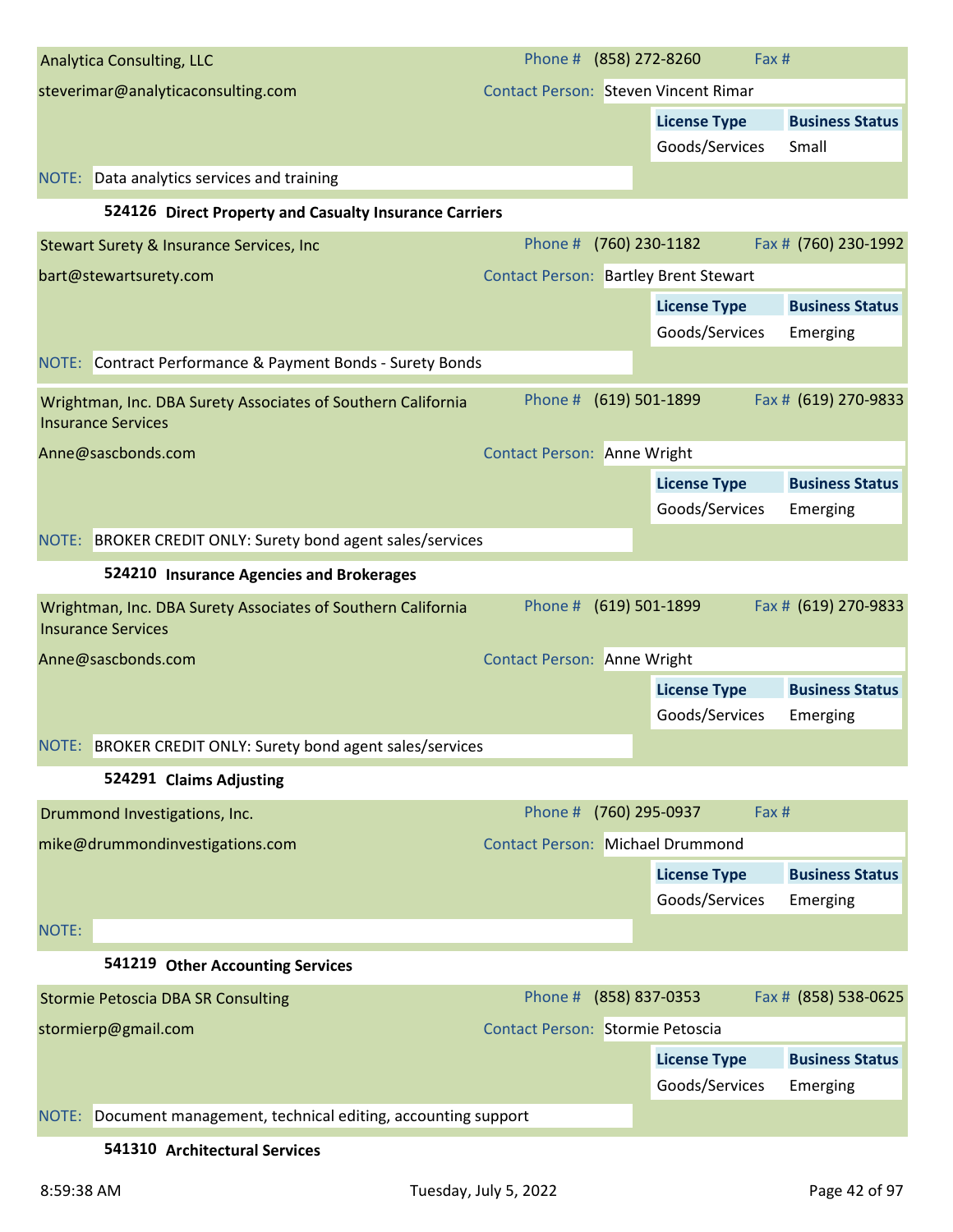| Banning Architects, Inc. dba Banning Architecture                                                                                                         | Phone # (858) 342-3601                 |                  |                     | Fax #                  |
|-----------------------------------------------------------------------------------------------------------------------------------------------------------|----------------------------------------|------------------|---------------------|------------------------|
| pbanning@banningarc.com                                                                                                                                   | <b>Contact Person: Patrick Banning</b> |                  |                     |                        |
|                                                                                                                                                           |                                        |                  | <b>License Type</b> | <b>Business Status</b> |
|                                                                                                                                                           |                                        |                  | <b>ARC</b>          | Emerging               |
| <b>NOTE:</b> Architectural Design Services                                                                                                                |                                        |                  |                     |                        |
| CityWorks People + Places, Inc.                                                                                                                           | Phone #                                | $(619)$ 238-6009 |                     | Fax # (619) 238-6042   |
| lisa.murzic@cityworks.biz                                                                                                                                 | Contact Person: Laura Warner           |                  |                     |                        |
|                                                                                                                                                           |                                        |                  | <b>License Type</b> | <b>Business Status</b> |
|                                                                                                                                                           |                                        |                  | <b>ARC</b>          | Emerging               |
| NOTE: Communications, public outreach, architecture, planning, and graphic design                                                                         |                                        |                  |                     |                        |
| Heritage Architecture & Planning                                                                                                                          | Phone # (619) 239-7888                 |                  |                     | Fax # (619) 234-6286   |
| Heritage@heritagearchitecture.com                                                                                                                         | Contact Person: P. David Marshall      |                  |                     |                        |
|                                                                                                                                                           |                                        |                  | <b>License Type</b> | <b>Business Status</b> |
|                                                                                                                                                           |                                        |                  | <b>ARC</b>          | Small                  |
| NOTE: Architecture, Preservation, Restoration, Rehabilitation, Reconstruction,<br>Adaptive Reuse, Master Planning, Condition Analysis, Design Guidelines, |                                        |                  |                     |                        |
| Conservation, Feasibility Studies, Research, Historical Nominations, Section                                                                              |                                        |                  |                     |                        |
| 106, Programming / Space Planning                                                                                                                         |                                        |                  |                     |                        |
| MBN Group, Inc.                                                                                                                                           | Phone #                                | (858) 678-0150   |                     | Fax # (858) 678-0155   |
| Mnguyen@mbngroup.net                                                                                                                                      | <b>Contact Person: Minh Nguyen</b>     |                  |                     |                        |
|                                                                                                                                                           |                                        |                  | <b>License Type</b> | <b>Business Status</b> |
|                                                                                                                                                           |                                        |                  | <b>ARC</b>          | Emerging               |
| NOTE: ARCHITECTURAL DESIGN, INTERIOR DESIGN, ADA SURVEYS, CONSTRUCTION<br>DOCUMENTS, DRAFTING, CONSTRUCTION ADMINISTRATION                                |                                        |                  |                     |                        |
| Paul Benton Architect, Inc. dba Alcorn & Benton Architects                                                                                                | Phone #                                | (858) 459-0805   |                     | Fax #                  |
| paul@alcornbenton.com                                                                                                                                     | <b>Contact Person: Paul Benton</b>     |                  |                     |                        |
|                                                                                                                                                           |                                        |                  | <b>License Type</b> | <b>Business Status</b> |
|                                                                                                                                                           |                                        |                  | $CSD-12$            | Emerging               |
|                                                                                                                                                           |                                        |                  | <b>ARC</b>          | Emerging               |
| NOTE: Architecture, Engineering, Civil Engineering, Master Planning, Tenant<br>Improvements                                                               |                                        |                  |                     |                        |
| Platt/Whitelaw Architects, Inc.                                                                                                                           | Phone #                                | (619) 546-4326   |                     | Fax # (619) 546-4350   |
| sgramley@plattwhitelaw.com                                                                                                                                | <b>Contact Person: Sandra Gramley</b>  |                  |                     |                        |
|                                                                                                                                                           |                                        |                  | <b>License Type</b> | <b>Business Status</b> |
|                                                                                                                                                           |                                        |                  | <b>ARC</b>          | Small                  |
|                                                                                                                                                           |                                        |                  | <b>ARC</b>          | Small                  |
| NOTE: Full Service architectural firm with emphasis on public & institutional<br>projects                                                                 |                                        |                  |                     |                        |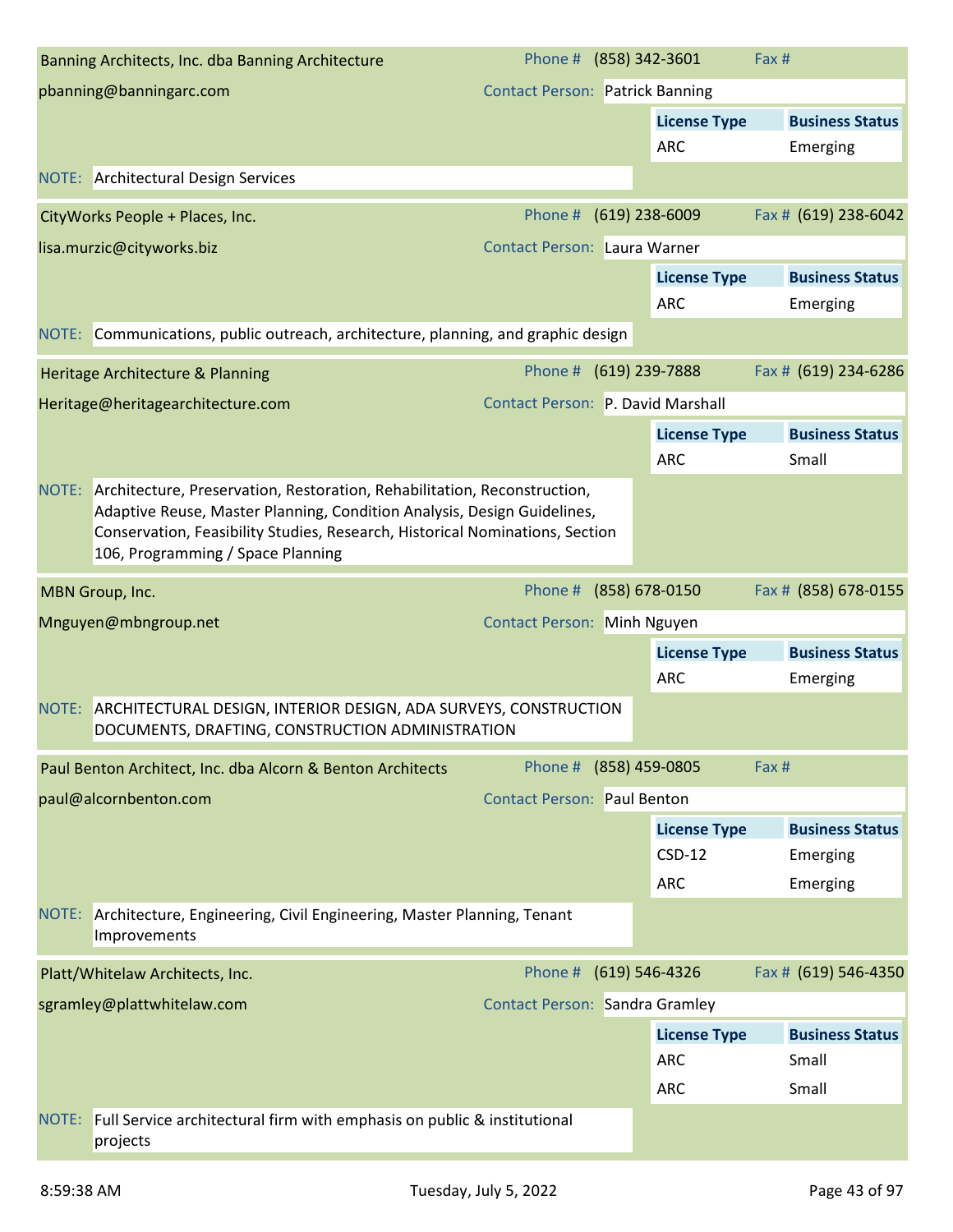|       | Studio Varone Architecture, Inc.                                                                                                                                                    | Phone # (619) 821-8201                 |                                       | Fax #                              |
|-------|-------------------------------------------------------------------------------------------------------------------------------------------------------------------------------------|----------------------------------------|---------------------------------------|------------------------------------|
|       | sasha@studiovarone.com                                                                                                                                                              | Contact Person: Christopher Varone     |                                       |                                    |
|       |                                                                                                                                                                                     |                                        | <b>License Type</b>                   | <b>Business Status</b>             |
|       |                                                                                                                                                                                     |                                        | <b>ARC</b>                            | Emerging                           |
|       |                                                                                                                                                                                     |                                        | <b>ARC</b>                            | Emerging                           |
| NOTE: | STUDIO VARONE ARCHITECTURE, Inc. is a full service architectural firm<br>located in San Diego, California. We provide architecture, interior design,<br>and site planning services. |                                        |                                       |                                    |
|       | <b>Vasquez Marshall Architects</b>                                                                                                                                                  | Phone #                                | (858) 513-2290                        | Fax # (858) 513-2296               |
|       | bennett@vmarch.net                                                                                                                                                                  | <b>Contact Person: Shelley Bennett</b> |                                       |                                    |
|       |                                                                                                                                                                                     |                                        | <b>License Type</b>                   | <b>Business Status</b>             |
|       |                                                                                                                                                                                     |                                        | <b>ARC</b>                            | Emerging                           |
|       | <b>NOTE:</b> Professional Services                                                                                                                                                  |                                        |                                       |                                    |
|       | 541320 Landscape Architectural Services                                                                                                                                             |                                        |                                       |                                    |
|       | <b>Attention Landscape Architecture</b>                                                                                                                                             | Phone #                                | $(619)$ 405-9303                      | Fax #                              |
|       | Laura@attention2.com                                                                                                                                                                | <b>Contact Person: Laura Burnett</b>   |                                       |                                    |
|       |                                                                                                                                                                                     |                                        | <b>License Type</b>                   | <b>Business Status</b>             |
|       |                                                                                                                                                                                     |                                        | LA                                    | Emerging                           |
|       | NOTE: Landscape architecture planning and design                                                                                                                                    |                                        |                                       |                                    |
|       | Deneen Powell Atelier, Inc.                                                                                                                                                         | Phone # (619) 294-9042                 |                                       | Fax #                              |
|       | jon@dpadesign.com                                                                                                                                                                   | Contact Person: Jeri Deneen            |                                       |                                    |
|       |                                                                                                                                                                                     |                                        | <b>License Type</b>                   | <b>Business Status</b>             |
|       |                                                                                                                                                                                     |                                        | LA                                    | Emerging                           |
|       | NOTE: Multidisciplinary outdoor educational design firm, that specialize in master<br>planning, enviromental graphics, interpretive planning, and landscape design.                 |                                        |                                       |                                    |
|       | Diego Velasco dba Citythinkers                                                                                                                                                      | Phone # (619) 602-1699                 |                                       | Fax #                              |
|       | diego@citythinkers.com                                                                                                                                                              | Contact Person: Diego Velasco          |                                       |                                    |
|       |                                                                                                                                                                                     |                                        | <b>License Type</b><br>Goods/Services | <b>Business Status</b><br>Emerging |
|       | NOTE: Urban planning and urban design consulting services                                                                                                                           |                                        |                                       |                                    |
|       | Estrada Land Planning, Inc.                                                                                                                                                         | Phone # (619) 236-0143                 |                                       | Fax # (619) 236-0578               |
|       |                                                                                                                                                                                     |                                        |                                       |                                    |
|       | vestrada@estradalandplan.com                                                                                                                                                        | Contact Person: Vicki Estrada          |                                       |                                    |
|       |                                                                                                                                                                                     |                                        | <b>License Type</b>                   | <b>Business Status</b>             |
|       |                                                                                                                                                                                     |                                        | LA                                    | Emerging                           |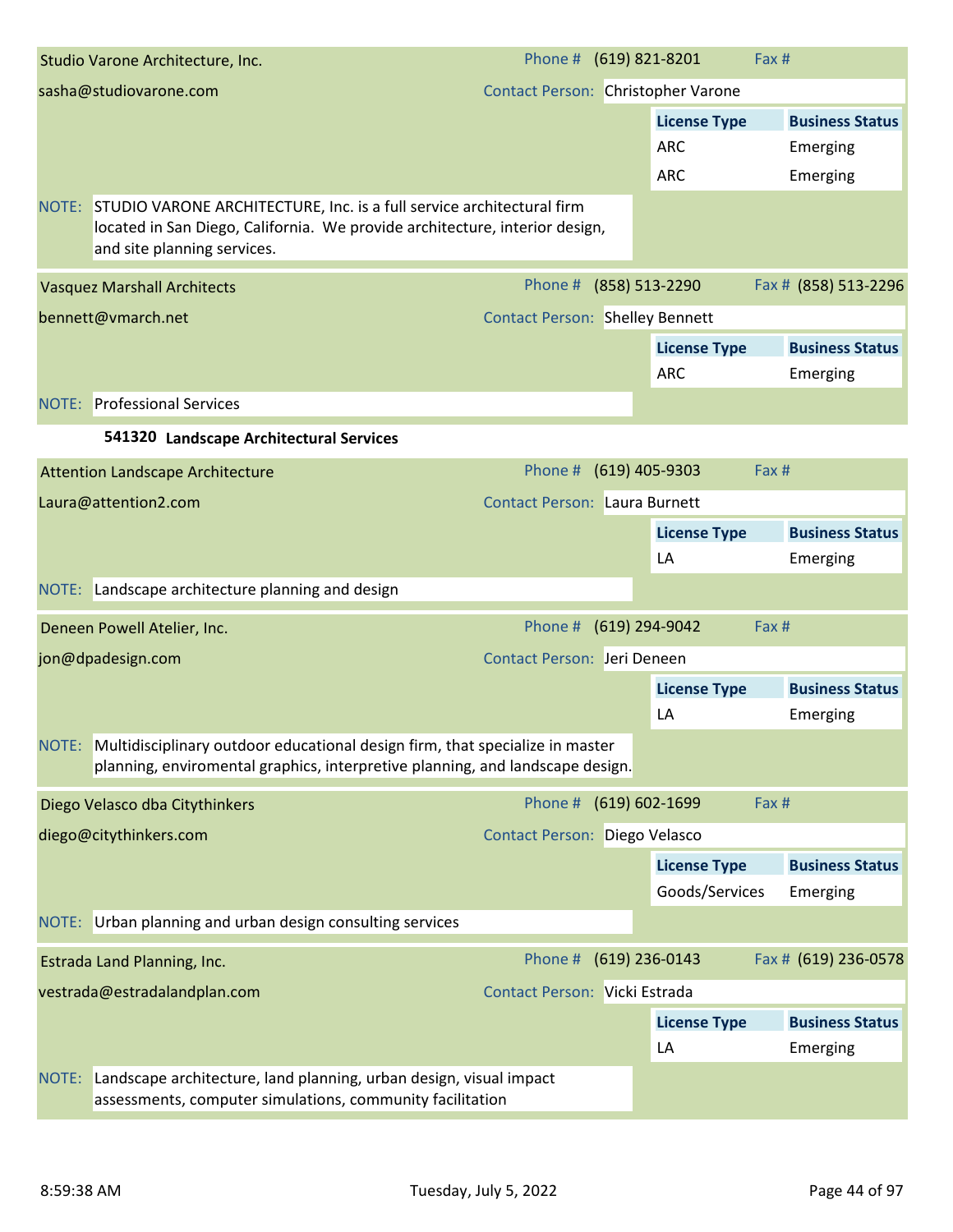|       | Garbini & Garbini Landscape Architecture, Inc.                                                                                                                                                            | Phone # (619) 232-4747                  |                                             | Fax # (619) 232-4510   |
|-------|-----------------------------------------------------------------------------------------------------------------------------------------------------------------------------------------------------------|-----------------------------------------|---------------------------------------------|------------------------|
|       | Ggarbini@garbiniandgarbini.com                                                                                                                                                                            | Contact Person: Gail Decker Garbini     |                                             |                        |
|       |                                                                                                                                                                                                           |                                         | <b>License Type</b>                         | <b>Business Status</b> |
|       |                                                                                                                                                                                                           |                                         | LA                                          | Emerging               |
|       |                                                                                                                                                                                                           |                                         | LA                                          | Emerging               |
| NOTE: | Landscape architectural design and construction documents, site<br>administration services for landscape construction, workshop facilitation,<br>presentations, reports 3D simulations and other graphics |                                         |                                             |                        |
|       | GroundLevel Landscape Architecture, Inc                                                                                                                                                                   | Phone #                                 | (619) 325-1990                              | Fax # (407) 697-5333   |
|       | eerickson@groundlevelsd.com                                                                                                                                                                               | Contact Person: Bradley Lenahan         |                                             |                        |
|       |                                                                                                                                                                                                           |                                         | <b>License Type</b>                         | <b>Business Status</b> |
|       |                                                                                                                                                                                                           |                                         | LA                                          | Small                  |
|       |                                                                                                                                                                                                           |                                         | LA                                          | Small                  |
|       | NOTE: Landscape Architecture                                                                                                                                                                              |                                         |                                             |                        |
|       | Lili O'Connor DBA Parterre                                                                                                                                                                                | Phone #                                 | (619) 296-3713                              | Fax # (619) 296-3702   |
|       | liliparterre@cox.net                                                                                                                                                                                      | Contact Person: Liljana (Lili) O'Connor |                                             |                        |
|       |                                                                                                                                                                                                           |                                         | <b>License Type</b>                         | <b>Business Status</b> |
|       |                                                                                                                                                                                                           |                                         | LA                                          | Emerging               |
| NOTE: | Landscape architectural consulting services to public and private clients,<br>including other design professionals                                                                                        |                                         |                                             |                        |
|       | Marian Marum DBA Marum Partnership                                                                                                                                                                        | Phone #                                 | (619) 992-9533                              | Fax # (858) 578-2820   |
|       | Marian@marumpartnership.com                                                                                                                                                                               | <b>Contact Person: Marian Marum</b>     |                                             |                        |
|       |                                                                                                                                                                                                           |                                         | <b>License Type</b>                         | <b>Business Status</b> |
|       |                                                                                                                                                                                                           |                                         | <b>ARC</b>                                  | Emerging               |
| NOTE: | Landscape Architecture                                                                                                                                                                                    |                                         |                                             |                        |
|       | McCullough Landscape Architecture, Inc.                                                                                                                                                                   | Phone # (619) 296-3150                  |                                             | Fax # (619) 501-7725   |
|       | catherine@mlasd.com                                                                                                                                                                                       |                                         | <b>Contact Person: Catherine McCullough</b> |                        |
|       |                                                                                                                                                                                                           |                                         | <b>License Type</b>                         | <b>Business Status</b> |
|       |                                                                                                                                                                                                           |                                         | LA                                          | Small                  |
|       | NOTE: Professional Services, landscape architecture, urban design and planning                                                                                                                            |                                         |                                             |                        |
|       | MW Peltz & Associates, Inc.                                                                                                                                                                               | Phone # (858) 481-0888                  |                                             | Fax # (858) 481-6808   |
|       | Mpeltz@mwpeltz.com                                                                                                                                                                                        | Contact Person: Michael W. Peltz        |                                             |                        |
|       |                                                                                                                                                                                                           |                                         | <b>License Type</b>                         | <b>Business Status</b> |
|       |                                                                                                                                                                                                           |                                         | LA                                          | Emerging               |
| NOTE: | Landscape Architecture, Park Planning, Urban Design                                                                                                                                                       |                                         |                                             |                        |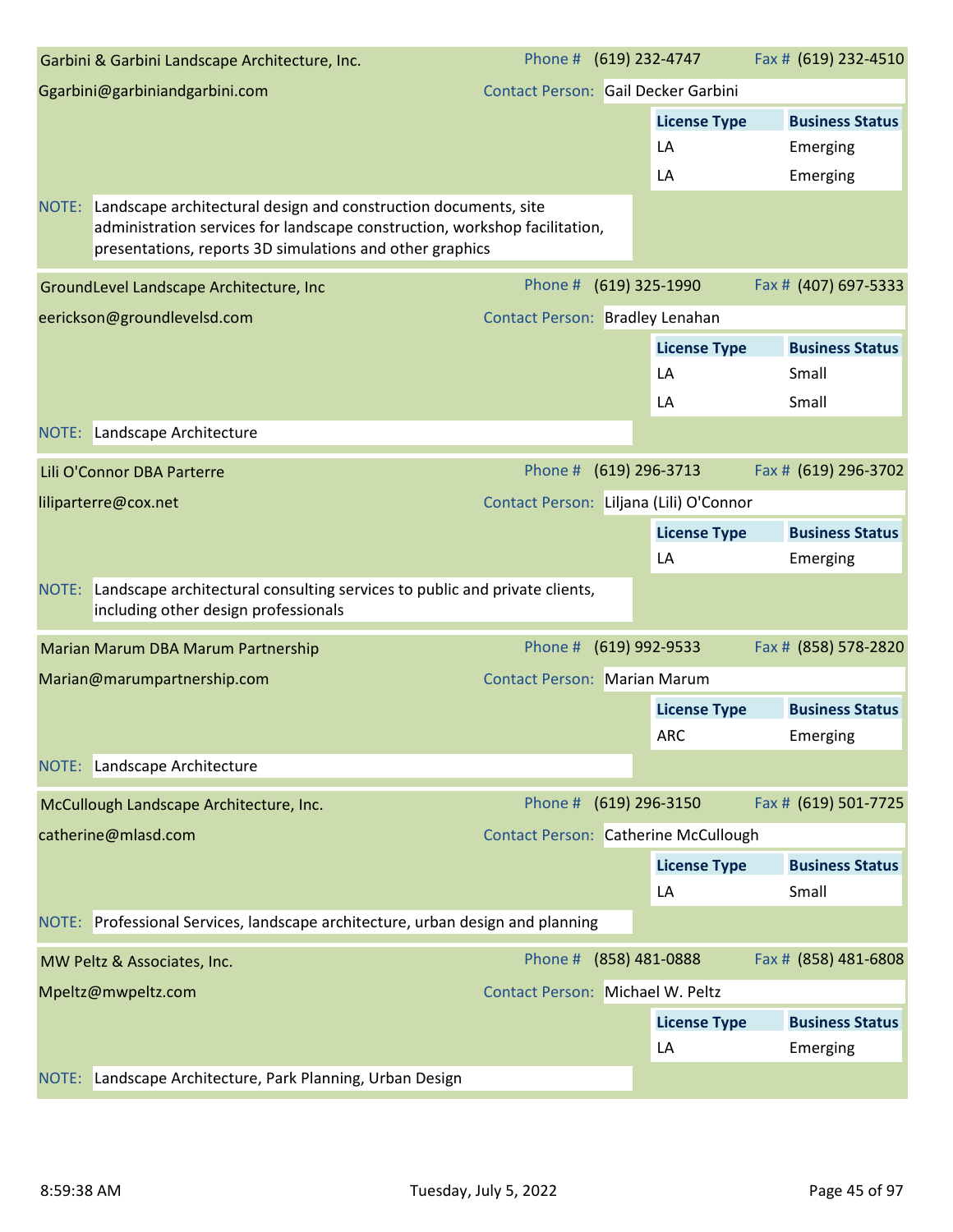| Paul Redvers Brown, Inc.                                                                                                       | Phone #                                      | (619) 520-3928            | Fax #                              |
|--------------------------------------------------------------------------------------------------------------------------------|----------------------------------------------|---------------------------|------------------------------------|
| brownpr@paulredversbrown.com                                                                                                   | <b>Contact Person: Paul R. Brown</b>         |                           |                                    |
|                                                                                                                                |                                              | <b>License Type</b>       | <b>Business Status</b>             |
|                                                                                                                                |                                              | Goods/Services            | Small                              |
| NOTE: Water Resources and Infrastructure Management Consulting                                                                 |                                              |                           |                                    |
| Reddy Engineering Services, Inc DBA RE Services                                                                                | Phone #                                      | (510) 409-2640            | Fax #                              |
| vinay@reddyengineering.com                                                                                                     | Contact Person: Vinay Basi Reddy             |                           |                                    |
|                                                                                                                                |                                              | <b>License Type</b>       | <b>Business Status</b>             |
|                                                                                                                                |                                              | $CSD-12$                  | Emerging                           |
|                                                                                                                                |                                              | LA                        | Emerging                           |
| Construction Management and Design, Landscape Architecture<br>NOTE:                                                            |                                              |                           |                                    |
| Schmidt Design Group, Inc.                                                                                                     | Phone #                                      | $(619)$ 236-1462          | Fax # (619) 236-8792               |
| info@schmidtdesign.com                                                                                                         | <b>Contact Person: Glen Schmidt</b>          |                           |                                    |
|                                                                                                                                |                                              | <b>License Type</b>       | <b>Business Status</b>             |
|                                                                                                                                |                                              | LA                        | Small                              |
| NOTE: Landscape architecture, design and planning services                                                                     |                                              |                           |                                    |
| <b>Spurlock Landscape Architects</b>                                                                                           | Phone # (619) 681-0090                       |                           | Fax # (619) 681-0096               |
| DSather@spurlock-land.com                                                                                                      | Contact Person: Leigh Kyle                   |                           |                                    |
|                                                                                                                                |                                              | <b>License Type</b>       | <b>Business Status</b>             |
|                                                                                                                                |                                              | LA                        | Small                              |
|                                                                                                                                |                                              | LA                        | Small                              |
|                                                                                                                                |                                              | LA                        | Small                              |
| NOTE: Landscape architecture, urban design and planning                                                                        |                                              |                           |                                    |
| Studio West Landscape Architecture & Planning                                                                                  | Phone #                                      | (858) 598-5085            | Fax #                              |
| mlandis@studiowest-land.com                                                                                                    | <b>Contact Person: Michelle Marie Landis</b> |                           |                                    |
|                                                                                                                                |                                              | <b>License Type</b>       | <b>Business Status</b>             |
|                                                                                                                                |                                              | LA                        | Emerging                           |
| Landscape Architecture and Planing . Environmental and Ecological services.<br>NOTE:<br><b>Educational training consultant</b> |                                              |                           |                                    |
| <b>Teshima Design Group</b>                                                                                                    | Phone #                                      | (858) 693-8824            | Fax # (858) 693-1182               |
| Ron@teshimadesign.com                                                                                                          | Contact Person: Ronald S. Teshima            |                           |                                    |
|                                                                                                                                |                                              | <b>License Type</b><br>LA | <b>Business Status</b><br>Emerging |
| Landscape Architectural design<br>NOTE:                                                                                        |                                              |                           |                                    |
|                                                                                                                                |                                              |                           |                                    |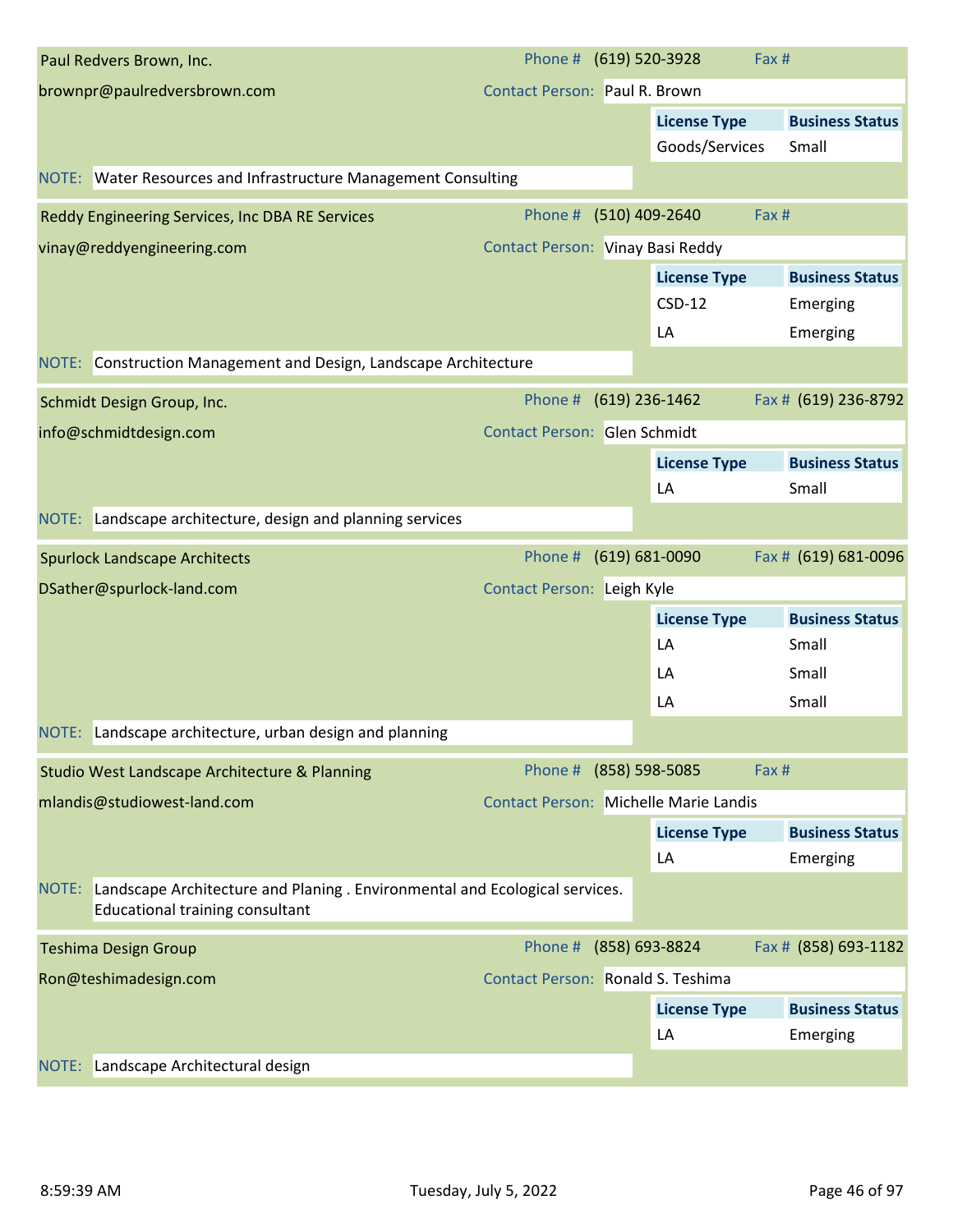|       | Van Dyke Landscape Architects, Inc.                                                                                           | Phone # (619) 294-8484                |                     | Fax # (619) 574-0626   |
|-------|-------------------------------------------------------------------------------------------------------------------------------|---------------------------------------|---------------------|------------------------|
|       | mitch@vdla.us                                                                                                                 | Contact Person: Mitchell S. Phillippe |                     |                        |
|       |                                                                                                                               |                                       | <b>License Type</b> | <b>Business Status</b> |
|       |                                                                                                                               |                                       | <b>ARC</b>          | Small                  |
| NOTE: | Landscape Architecture, Planning, Water Management, Graphic<br>Communication                                                  |                                       |                     |                        |
|       | 541330 Engineering Services                                                                                                   |                                       |                     |                        |
|       | AARK Engineering, Inc.                                                                                                        | Phone #                               | $(619)$ 312-6336    | Fax # (619) 383-6560   |
|       | Vanbibber@aarkengineering.com                                                                                                 | Contact Person: Mark Van Bibber       |                     |                        |
|       |                                                                                                                               |                                       | <b>License Type</b> | <b>Business Status</b> |
|       |                                                                                                                               |                                       | $CSD-12$            | Small                  |
|       |                                                                                                                               |                                       | <b>CSD-30</b>       | Small                  |
|       | NOTE: Consulting structural engineering services                                                                              |                                       |                     |                        |
|       | Allied Geotechnical Engineers, Inc.                                                                                           | Phone # (619) 449-5900                |                     | Fax # (619) 449-5902   |
|       | s_sutanto@alliedgeo.org                                                                                                       | Contact Person: Sani Sutanto          |                     |                        |
|       |                                                                                                                               |                                       | <b>License Type</b> | <b>Business Status</b> |
|       |                                                                                                                               |                                       | $CSD-12$            | Small                  |
|       | NOTE: Geotechnical Engineering Services (soil mechanics, geology, engineering<br>geology, hydrogeology and geo-environmental) |                                       |                     |                        |
|       | ARC Engineers, Inc                                                                                                            | Phone #                               | $(619) 581 - 3113$  | Fax #                  |
|       | info@arc-engineer.com                                                                                                         | <b>Contact Person: Adriel Lara</b>    |                     |                        |
|       |                                                                                                                               |                                       | <b>License Type</b> | <b>Business Status</b> |
|       |                                                                                                                               |                                       | $CSD-12$            | Emerging               |
|       | NOTE: Engineering and Construction Management, Storm Water Practitioner and<br>Developer                                      |                                       |                     |                        |
|       | Balboa Engineering, Inc.                                                                                                      | Phone # (858) 200-5044                |                     | Fax #                  |
|       | matt@balboaengineering.com                                                                                                    | <b>Contact Person: Matt Dorman</b>    |                     |                        |
|       |                                                                                                                               |                                       | <b>License Type</b> | <b>Business Status</b> |
|       |                                                                                                                               |                                       | $CSD-12$            | Emerging               |
| NOTE: | Program and Project Management, Civil Engineering for DB & DBB projects,<br>Planning, Studies                                 |                                       |                     |                        |
|       | <b>BDS Engineering, Inc.</b>                                                                                                  | Phone # (619) 582-4992                |                     | Fax # (619) 582-7428   |
|       | tjones@bdsengineering.com                                                                                                     | <b>Contact Person: Thomas Jones</b>   |                     |                        |
|       |                                                                                                                               |                                       |                     |                        |
|       |                                                                                                                               |                                       | <b>License Type</b> | <b>Business Status</b> |
|       |                                                                                                                               |                                       | $CSD-12$            | Emerging               |
|       |                                                                                                                               |                                       | LS                  | Emerging               |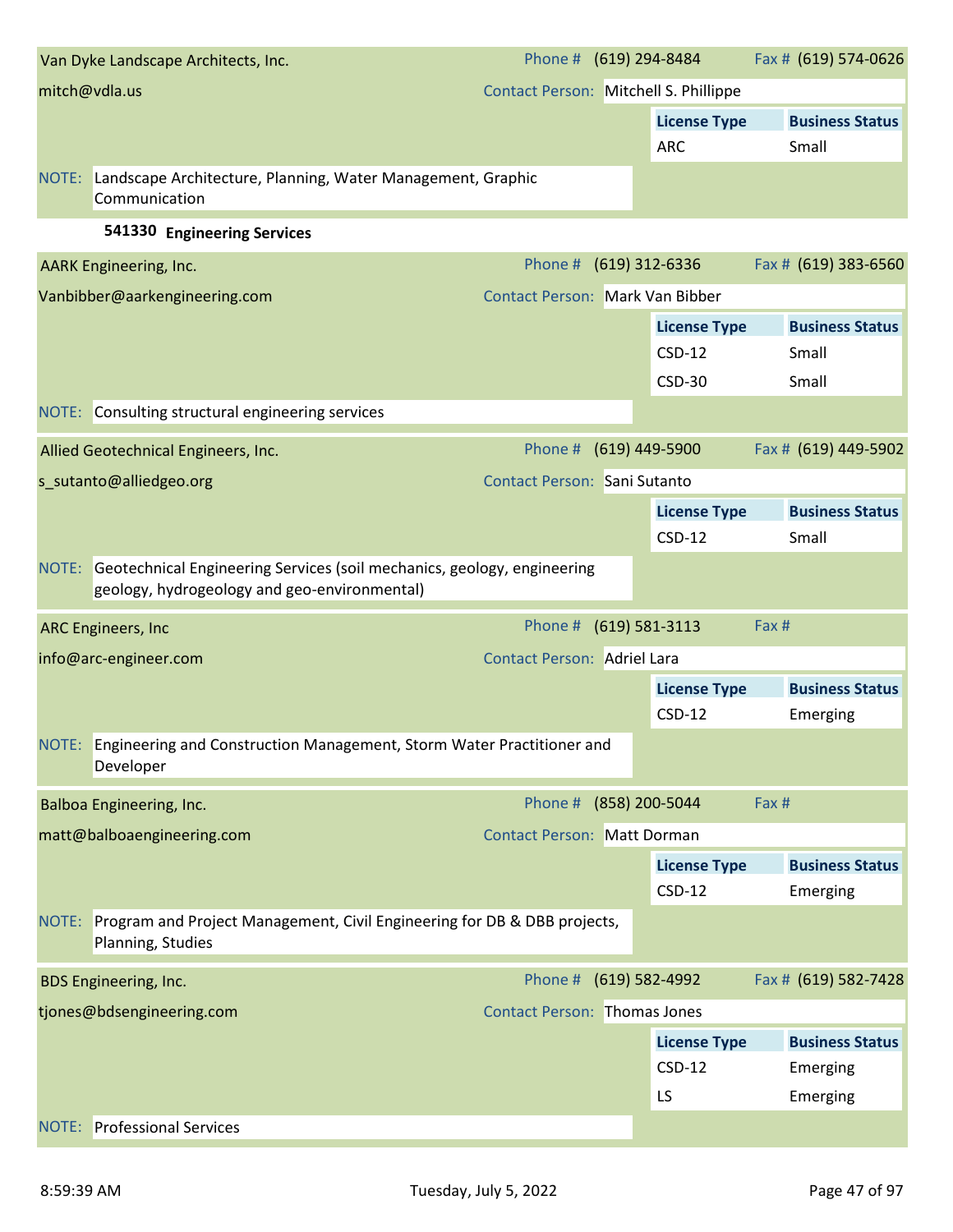| <b>Belcourt Engineering Group, LLC</b>                                                                                                                    | Phone # (858) 837-0749                   |                     | Fax #                  |
|-----------------------------------------------------------------------------------------------------------------------------------------------------------|------------------------------------------|---------------------|------------------------|
| mbelcourtois@aol.com                                                                                                                                      | <b>Contact Person: Mohamed Adjroud</b>   |                     |                        |
|                                                                                                                                                           |                                          | <b>License Type</b> | <b>Business Status</b> |
|                                                                                                                                                           |                                          | Goods/Services      | Small                  |
| NOTE: Professional Technical Services/Construction Management, Quality Control<br>Management, Construction Inspections, Project Management                |                                          |                     |                        |
| Beyaz & Patel, Inc.                                                                                                                                       | Phone #                                  | (858) 451-0374      | Fax # (858) 271-9932   |
| spatel@beyazpatel.com                                                                                                                                     | <b>Contact Person: Subhash Patel</b>     |                     |                        |
|                                                                                                                                                           |                                          | <b>License Type</b> | <b>Business Status</b> |
|                                                                                                                                                           |                                          | <b>CSD-30</b>       | Emerging               |
|                                                                                                                                                           |                                          | $CSD-12$            | Emerging               |
| Design and construction related services of water, wastewater, transit,<br>NOTE:<br>transportation and building projects                                  |                                          |                     |                        |
| BLP Engineers, Inc.                                                                                                                                       | Phone #                                  | (760) 458-1016      | Fax # (619) 839-0346   |
| Blp.eng.inc@gmail.com                                                                                                                                     | <b>Contact Person: Boris Pastushenko</b> |                     |                        |
|                                                                                                                                                           |                                          | <b>License Type</b> | <b>Business Status</b> |
|                                                                                                                                                           |                                          | $CSD-12$            | Small                  |
| Environmental engineering and planning services to municipal, federal and<br>NOTE:<br>industrial clients                                                  |                                          |                     |                        |
| <b>Blue Lake Civil</b>                                                                                                                                    | Phone #                                  | (619) 609-7825      | Fax #                  |
| maggie.witt@bluelakecivil.com                                                                                                                             | <b>Contact Person: Margaret Witt</b>     |                     |                        |
|                                                                                                                                                           |                                          | <b>License Type</b> | <b>Business Status</b> |
|                                                                                                                                                           |                                          | $CSD-12$            | Emerging               |
|                                                                                                                                                           |                                          | $CSD-12$            | Emerging               |
| NOTE: Blue Lake Civil offers a wide array of professional civil engineering services,<br>from planning and design to construction and program management. |                                          |                     |                        |
| <b>Bristlecone Engineering, Inc.</b>                                                                                                                      | Phone #                                  | (619) 204-6099      | Fax #                  |
| don@bristleconeengineering.com                                                                                                                            | <b>Contact Person: Donald Lee Peters</b> |                     |                        |
|                                                                                                                                                           |                                          | <b>License Type</b> | <b>Business Status</b> |
|                                                                                                                                                           |                                          | $CSD-12$            | Emerging               |
| <b>NOTE:</b> Civil and Environmental Consulting Services                                                                                                  |                                          |                     |                        |
| <b>BSE Engineering, Inc.</b>                                                                                                                              | Phone # (858) 800-6025                   |                     | Fax # (858) 279-2626   |
| abrown@bseengineering.com                                                                                                                                 | <b>Contact Person: Alan Brown</b>        |                     |                        |
|                                                                                                                                                           |                                          | <b>License Type</b> | <b>Business Status</b> |
|                                                                                                                                                           |                                          | E                   | Small                  |
|                                                                                                                                                           |                                          |                     |                        |
|                                                                                                                                                           |                                          | M                   | Small                  |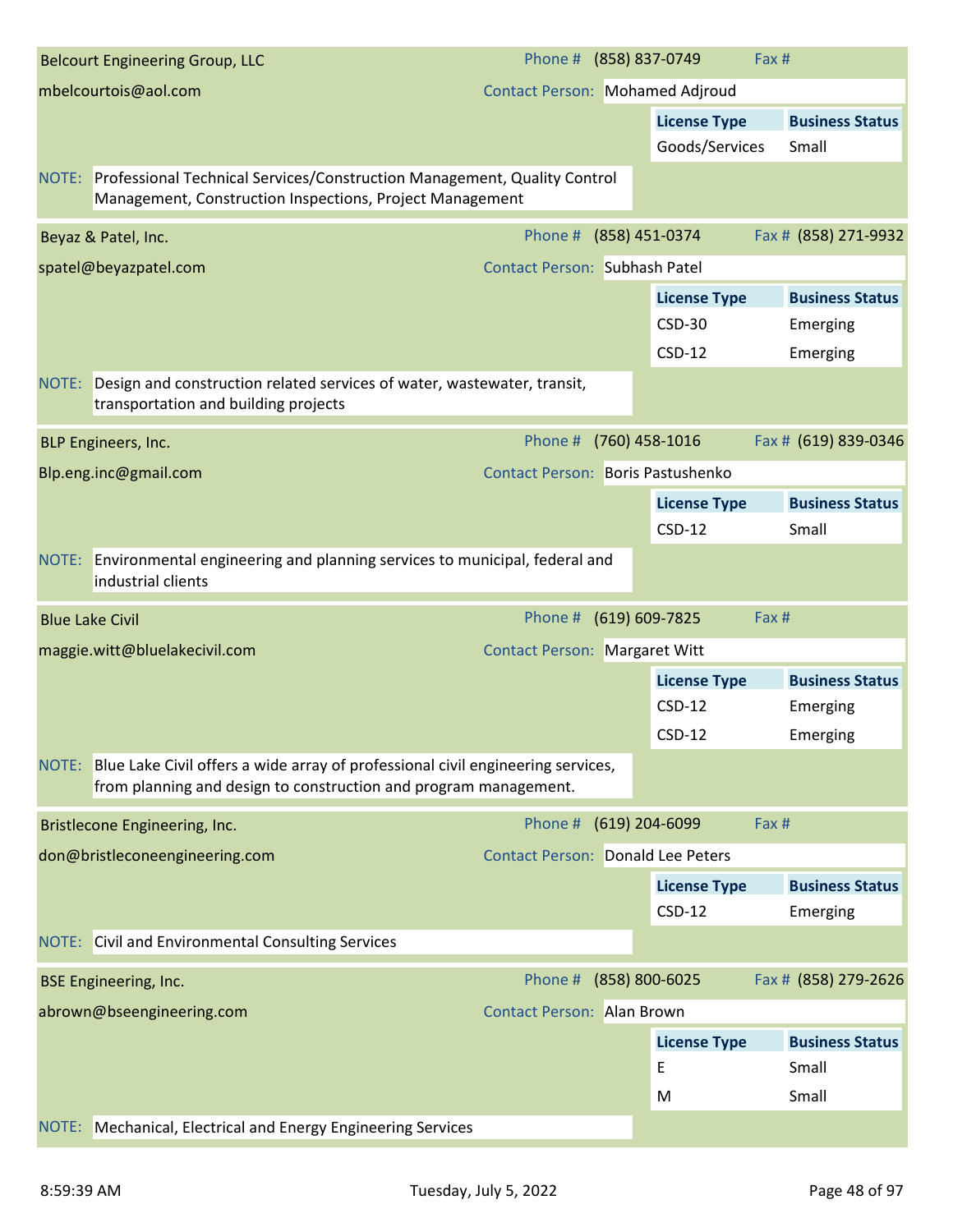|       | Cartier & Associates, LLC DBA Cartier and Associates                                                                                                                                                          | Phone # (858) 888-0265                 |                     | Fax #                  |
|-------|---------------------------------------------------------------------------------------------------------------------------------------------------------------------------------------------------------------|----------------------------------------|---------------------|------------------------|
|       | tomcartier@gmail.com                                                                                                                                                                                          | <b>Contact Person: Tom Cartier</b>     |                     |                        |
|       |                                                                                                                                                                                                               |                                        | <b>License Type</b> | <b>Business Status</b> |
|       |                                                                                                                                                                                                               |                                        | M                   | Emerging               |
|       |                                                                                                                                                                                                               |                                        | Ε                   | Emerging               |
|       | NOTE: Professional Engineering and Project Management Consulting Services                                                                                                                                     |                                        |                     |                        |
|       | Chen Ryan Associates, Inc.                                                                                                                                                                                    | Phone #                                | $(619)$ 795-6086    | Fax #                  |
|       | Mchen@chenryanmobility.com                                                                                                                                                                                    | <b>Contact Person: Monique Chen</b>    |                     |                        |
|       |                                                                                                                                                                                                               |                                        | <b>License Type</b> | <b>Business Status</b> |
|       |                                                                                                                                                                                                               |                                        | Τ                   | Small                  |
|       |                                                                                                                                                                                                               |                                        | Т                   | Small                  |
|       |                                                                                                                                                                                                               |                                        | $CSD-12$            | Small                  |
|       |                                                                                                                                                                                                               |                                        | $CSD-12$            | Small                  |
|       | NOTE: Traffic engineering, design, and transportation planning services                                                                                                                                       |                                        |                     |                        |
|       | CJ Roberts, Inc.                                                                                                                                                                                              | Phone #                                | (858) 228-3655      | Fax # (858) 228-3656   |
|       | lisette@cjrobertsinc.com                                                                                                                                                                                      | <b>Contact Person: Chris Roberts</b>   |                     |                        |
|       |                                                                                                                                                                                                               |                                        | <b>License Type</b> | <b>Business Status</b> |
|       |                                                                                                                                                                                                               |                                        | $CSD-12$            | Small                  |
|       | NOTE: Civil Engineering Design and Construction Management                                                                                                                                                    |                                        |                     |                        |
|       | CPM Partners, Inc.                                                                                                                                                                                            | Phone #                                | (760) 230-8009      | Fax #                  |
|       | Alex@cpm-partners.com                                                                                                                                                                                         | <b>Contact Person: Maribel Janacek</b> |                     |                        |
|       |                                                                                                                                                                                                               |                                        | <b>License Type</b> | <b>Business Status</b> |
|       |                                                                                                                                                                                                               |                                        | $CSD-12$            | Small                  |
|       | NOTE: Construction Project Management, CPM scheduling, construction claims<br>analysis, document control, project control, office engineering, cost<br>estimating, constructability reviews, SWPPP compliance |                                        |                     |                        |
|       | <b>Craftwater Engineering</b>                                                                                                                                                                                 | Phone #                                | (805) 729-0943      | Fax #                  |
|       | chad.helmle@craftwaterinc.com                                                                                                                                                                                 | <b>Contact Person: Chad Helmle</b>     |                     |                        |
|       |                                                                                                                                                                                                               |                                        | <b>License Type</b> | <b>Business Status</b> |
|       |                                                                                                                                                                                                               |                                        | $CSD-12$            | Small                  |
|       |                                                                                                                                                                                                               |                                        | $CSD-12$            | Small                  |
| NOTE: | Craftwater Engineering provides water resources engineering, science, and<br>planning services, including hydrologic, hydraulic, and water quality<br>modeling, engineering design, and strategic planning.   |                                        |                     |                        |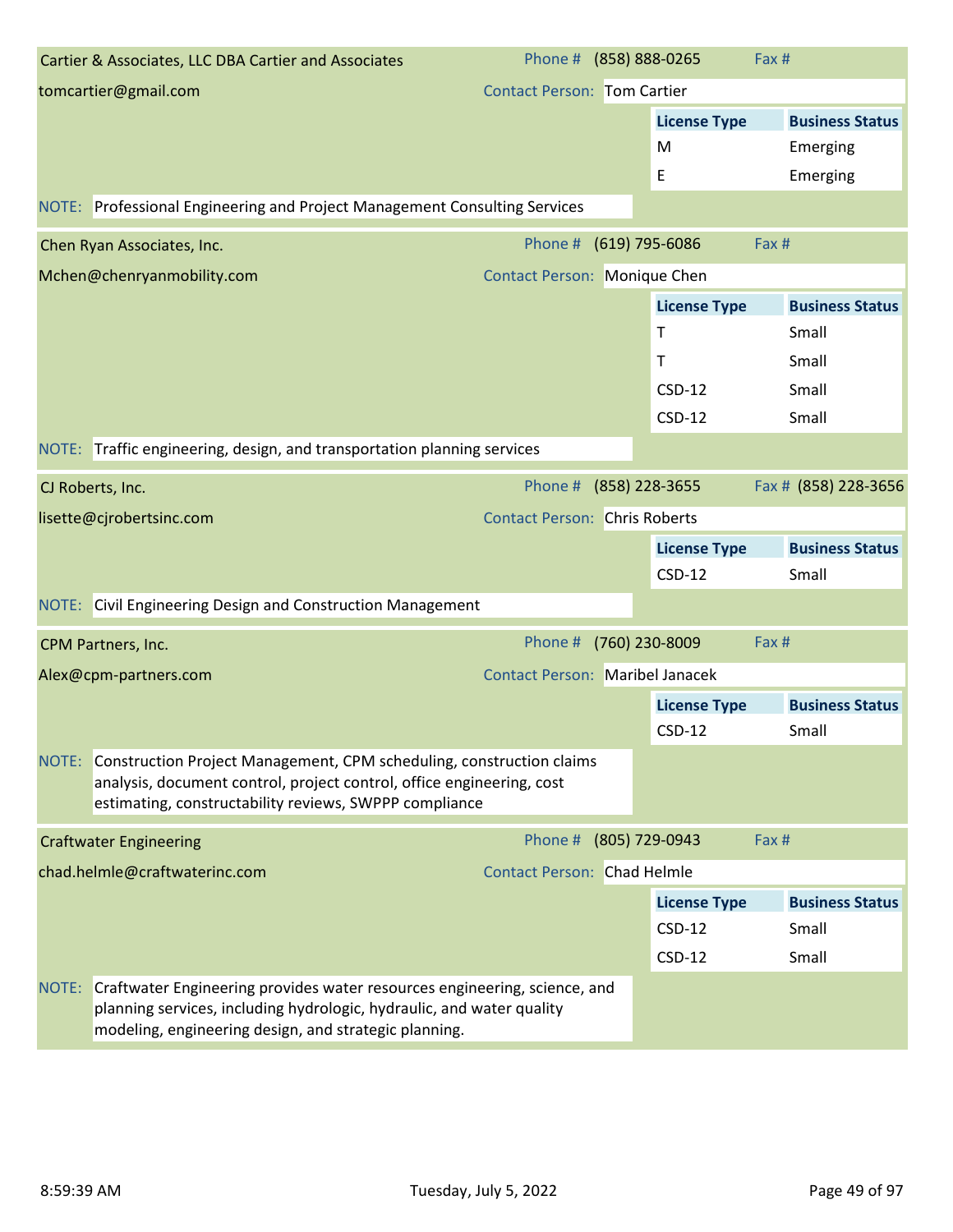|       | <b>Cvaldo Corporation</b>                                                                                                                                                                                      | Phone # (858) 866-0128                         |                |                                 | Fax # (858) 866-0131            |
|-------|----------------------------------------------------------------------------------------------------------------------------------------------------------------------------------------------------------------|------------------------------------------------|----------------|---------------------------------|---------------------------------|
|       | mikec@cvaldo.com                                                                                                                                                                                               | <b>Contact Person: Mike Cairns</b>             |                |                                 |                                 |
|       |                                                                                                                                                                                                                |                                                |                | <b>License Type</b>             | <b>Business Status</b>          |
|       |                                                                                                                                                                                                                |                                                |                | $CSD-12$                        | Emerging                        |
|       | NOTE: general civil engineering and planning, with expertise in site design, drainage<br>and flood control, and storm water science                                                                            |                                                |                |                                 |                                 |
|       | Dersch Design & Engineering, Inc.                                                                                                                                                                              | Phone #                                        | (858) 768-0867 |                                 | Fax #                           |
|       | brian@derschdesign.com                                                                                                                                                                                         | <b>Contact Person: Brian Dersch</b>            |                |                                 |                                 |
|       |                                                                                                                                                                                                                |                                                |                | <b>License Type</b>             | <b>Business Status</b>          |
|       |                                                                                                                                                                                                                |                                                |                | E                               | Emerging                        |
|       | NOTE: Consulting engineering and design project management for construction<br>projects. Primary focus is electrical engineering power, lighting, and<br>communications                                        |                                                |                |                                 |                                 |
|       | D-Max Engineering, Inc.                                                                                                                                                                                        | Phone #                                        | (858) 586-6600 |                                 | Fax # (858) 586-6644            |
|       | Admin@dmaxinc.com                                                                                                                                                                                              | Contact Person: Arsalan Dadkhah                |                |                                 |                                 |
|       |                                                                                                                                                                                                                |                                                |                | <b>License Type</b><br>$CSD-12$ | <b>Business Status</b><br>Small |
|       | <b>NOTE:</b> Professional Services                                                                                                                                                                             |                                                |                |                                 |                                 |
|       | Donald C. Williams DBA Compliance Monitoring Services                                                                                                                                                          | Phone # (619) 276-5470                         |                |                                 | Fax # (000) 000-0000            |
|       | Clint_cms@hotmail.com Clint@san.rr.com                                                                                                                                                                         | <b>Contact Person: Donald Clinton Williams</b> |                |                                 |                                 |
|       |                                                                                                                                                                                                                |                                                |                | <b>License Type</b>             | <b>Business Status</b>          |
|       |                                                                                                                                                                                                                |                                                |                | <b>GEO</b>                      | Emerging                        |
|       | NOTE: Environmental, Groundwater and Geological Consulting and Services                                                                                                                                        |                                                |                |                                 |                                 |
|       | EFS Engineering, Inc.                                                                                                                                                                                          | Phone # (619) 688-1495                         |                |                                 | Fax #                           |
|       | Skip@efs-engineering.com                                                                                                                                                                                       | Contact Person: Eugene F. Shank                |                |                                 |                                 |
|       |                                                                                                                                                                                                                |                                                |                | <b>License Type</b>             | <b>Business Status</b>          |
|       |                                                                                                                                                                                                                |                                                |                | $CSD-12$                        | Emerging                        |
|       | NOTE: Professional engineering consulting services, including: assessment<br>engineering & special district consulting, rate studies & impact fees, planning<br>& feasibility studies, and project management. |                                                |                |                                 |                                 |
|       | Eugene J. Gemperline, Inc.                                                                                                                                                                                     | Phone # (760) 798-2932                         |                |                                 | Fax #                           |
|       | Gene@ejgemperline.com                                                                                                                                                                                          | Contact Person: Eugene J. Gemperline           |                |                                 |                                 |
|       |                                                                                                                                                                                                                |                                                |                | <b>License Type</b>             | <b>Business Status</b>          |
|       |                                                                                                                                                                                                                |                                                |                | $CSD-12$                        | Emerging                        |
| NOTE: | Hydraulic Engineering, Hydraulic Transient/Surge/Waterhammer Analyses,<br>Water Supply and Sewer Facilities                                                                                                    |                                                |                |                                 |                                 |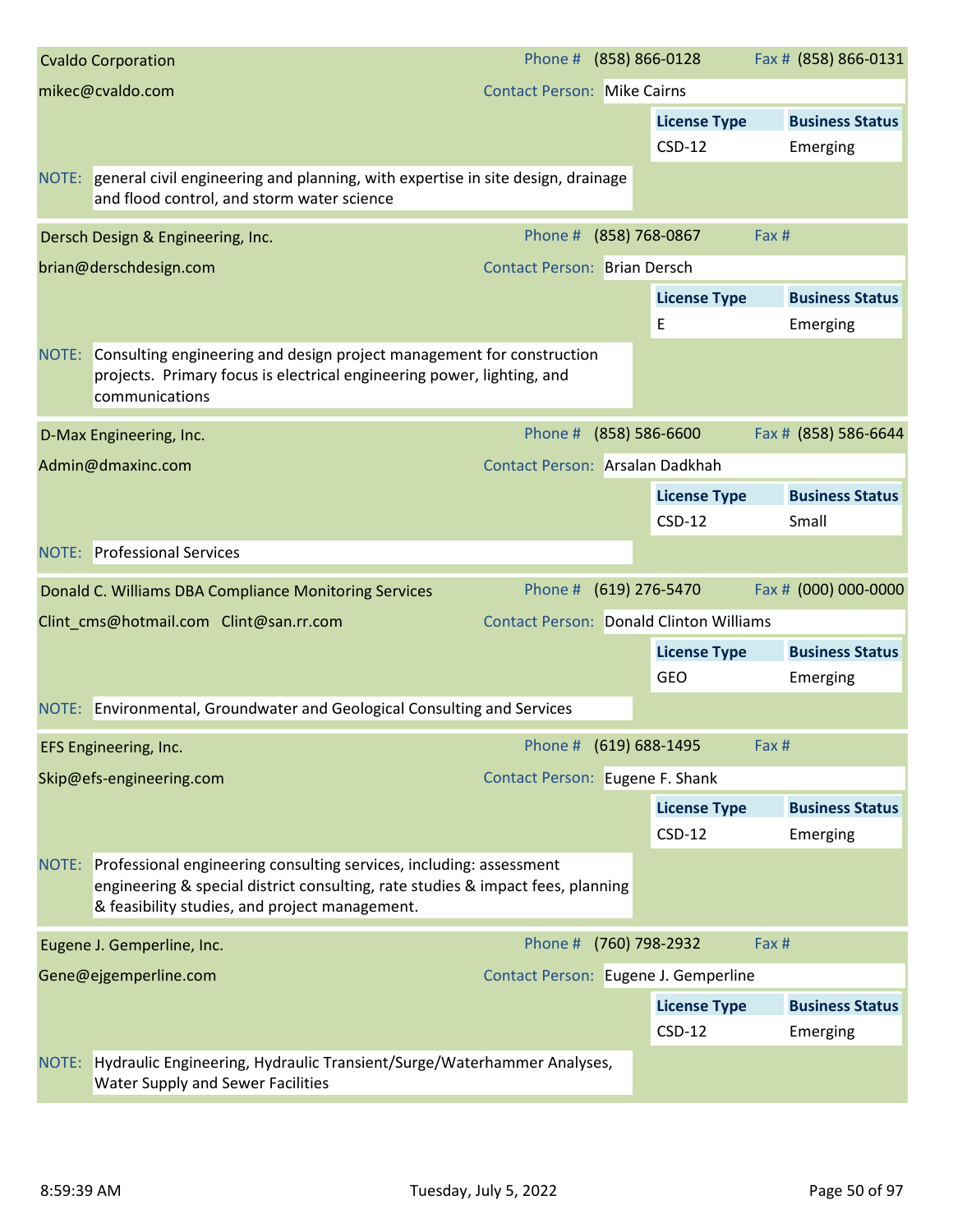| <b>Fusion Engineering and Technology</b>                                                                                                                                                              | Phone # (619) 736-2800                |                                 | Fax #                              |
|-------------------------------------------------------------------------------------------------------------------------------------------------------------------------------------------------------|---------------------------------------|---------------------------------|------------------------------------|
| contactus@fusionengtech.com                                                                                                                                                                           | Contact Person: Chris Schildmeier     |                                 |                                    |
|                                                                                                                                                                                                       |                                       | <b>License Type</b>             | <b>Business Status</b>             |
|                                                                                                                                                                                                       |                                       | $CSD-12$                        | Emerging                           |
| NOTE: Fusion Engineering and Technology provides professional civil engineering<br>services and information technology                                                                                |                                       |                                 |                                    |
| Gateway Pacific Management, Inc.                                                                                                                                                                      | Phone #                               | (916) 798-8629                  | Fax #                              |
| traci.stephens@gpmcivil.com                                                                                                                                                                           | <b>Contact Person: Traci Stephens</b> |                                 |                                    |
|                                                                                                                                                                                                       |                                       | <b>License Type</b><br>$CSD-12$ | <b>Business Status</b><br>Emerging |
| NOTE: Program/Project Management, Construction Management and Civil<br>Engineering.                                                                                                                   |                                       |                                 |                                    |
| <b>GOLD'S Engineering Professional Corporation</b>                                                                                                                                                    | Phone #                               | (858) 230-0355                  | Fax #                              |
| david.gold@goldsengineering.com                                                                                                                                                                       | Contact Person: David Goldgraben      |                                 |                                    |
|                                                                                                                                                                                                       |                                       | <b>License Type</b><br>M        | <b>Business Status</b><br>Small    |
| NOTE: GOLD'S Engineering Professional Corporation is a full-service engineering,<br>program, and project management company.                                                                          |                                       |                                 |                                    |
| H+W Engineering, Inc.                                                                                                                                                                                 | Phone # (619) 659-8234                |                                 | Fax #                              |
| bryan@hwengr.com                                                                                                                                                                                      | Contact Person: Bryan Wayne           |                                 |                                    |
|                                                                                                                                                                                                       |                                       | <b>License Type</b>             | <b>Business Status</b>             |
|                                                                                                                                                                                                       |                                       | E                               | Emerging                           |
|                                                                                                                                                                                                       |                                       | M                               | Emerging                           |
| NOTE: Mechanical, Electrical, Plumbing, and Lighting Consulting Engineers                                                                                                                             |                                       |                                 |                                    |
| Helenschmidt Geotechnical, Inc.                                                                                                                                                                       | Phone #                               | (760) 579-0333                  | Fax # (760) 579-0230               |
| engineering.hgi@sbcglobal.net                                                                                                                                                                         | Contact Person: Stanley Helenschmidt  |                                 |                                    |
|                                                                                                                                                                                                       |                                       | <b>License Type</b>             | <b>Business Status</b>             |
|                                                                                                                                                                                                       |                                       | $CSD-12$                        | Emerging                           |
|                                                                                                                                                                                                       |                                       | $CSD-20$                        | Emerging                           |
| NOTE: Geotechnical hazard mitigation, subsurface investigation, geotechnical<br>observation & testing, soil stabilization, foundation & shoring design,<br>geologic hazard mapping, & seismic design. |                                       |                                 |                                    |
| Hoch Consulting, APC DBA Hoch Consulting                                                                                                                                                              | Phone #                               | (858) 922-4652                  | Fax #                              |
| cvilla@hochconsulting.com                                                                                                                                                                             | <b>Contact Person: Christy Villa</b>  |                                 |                                    |
|                                                                                                                                                                                                       |                                       |                                 |                                    |
|                                                                                                                                                                                                       |                                       | <b>License Type</b>             | <b>Business Status</b>             |
|                                                                                                                                                                                                       |                                       | $CSD-12$                        | Emerging                           |
|                                                                                                                                                                                                       |                                       | $CSD-12$                        | Emerging                           |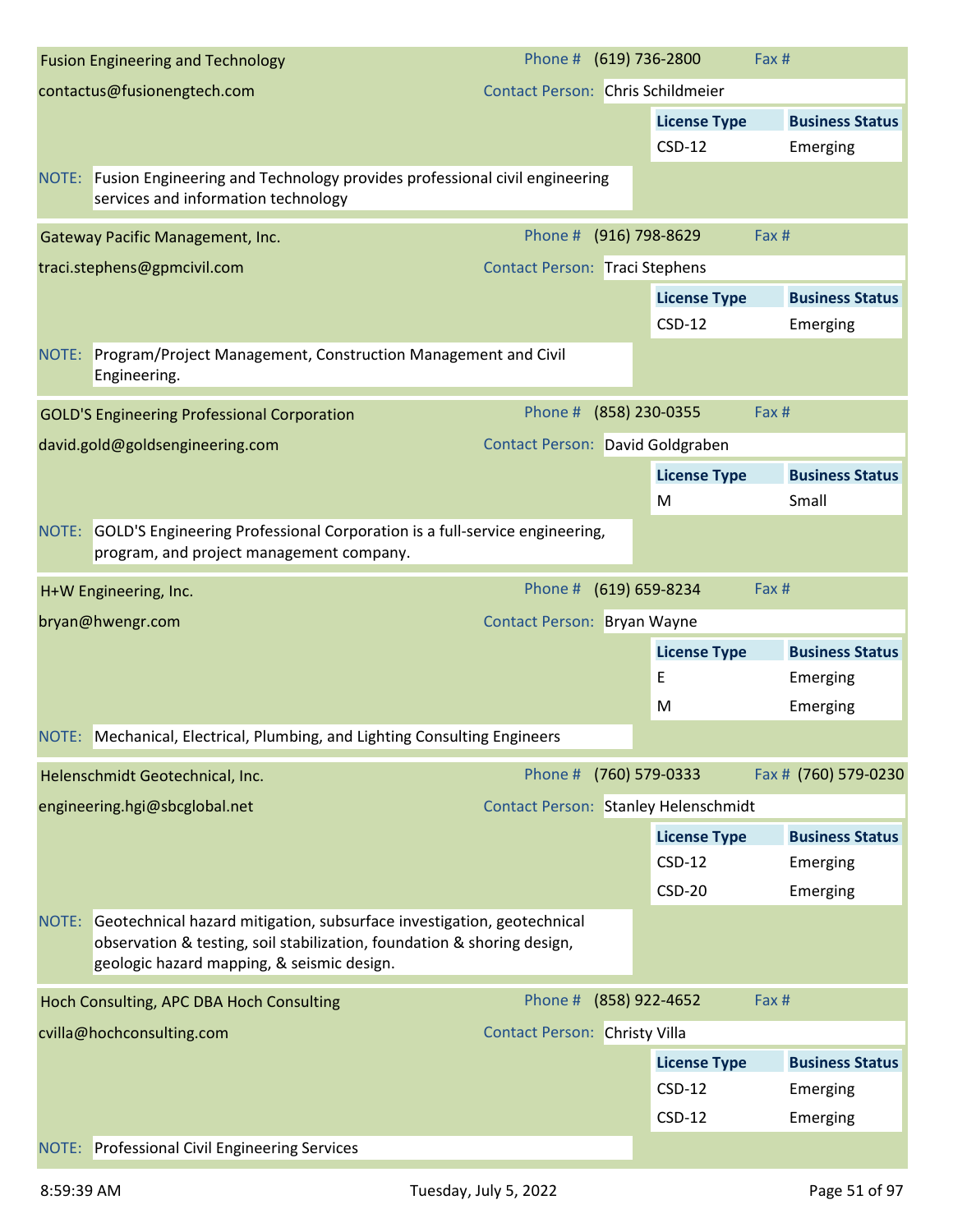|       | Information & Energy Services, Inc.                                                                                                                                                                                   | Phone #                               | (760) 908-6321      | Fax #                  |  |
|-------|-----------------------------------------------------------------------------------------------------------------------------------------------------------------------------------------------------------------------|---------------------------------------|---------------------|------------------------|--|
|       | mrogers@iesenergy.com                                                                                                                                                                                                 | <b>Contact Person: Michael Rogers</b> |                     |                        |  |
|       |                                                                                                                                                                                                                       |                                       | <b>License Type</b> | <b>Business Status</b> |  |
|       |                                                                                                                                                                                                                       |                                       | M                   | Small                  |  |
|       | NOTE: Consulting Services for energy savings performance                                                                                                                                                              |                                       |                     |                        |  |
|       | <b>Intersecting Metric</b>                                                                                                                                                                                            | Phone #                               | (619) 994-5814      | Fax #                  |  |
|       | Steve@intersectingmetrics.com                                                                                                                                                                                         | Contact Person: Stephen Cook          |                     |                        |  |
|       |                                                                                                                                                                                                                       |                                       | <b>License Type</b> | <b>Business Status</b> |  |
|       |                                                                                                                                                                                                                       |                                       | Τ                   | Emerging               |  |
|       | NOTE: Transportation Engineering and Planning                                                                                                                                                                         |                                       |                     |                        |  |
|       | <b>Junker Engineering Group</b>                                                                                                                                                                                       | Phone #                               | $(619) 606 - 5058$  | Fax #                  |  |
|       | dan@junkereng.com                                                                                                                                                                                                     | Contact Person: Daniel Aaron Junker   |                     |                        |  |
|       |                                                                                                                                                                                                                       |                                       | <b>License Type</b> | <b>Business Status</b> |  |
|       |                                                                                                                                                                                                                       |                                       | $CSD-30$            | Small                  |  |
| NOTE: | Full service consulting structural engineering services on a wide range of<br>buildings.                                                                                                                              |                                       |                     |                        |  |
|       | <b>Kelsey Structural APC</b>                                                                                                                                                                                          | Phone #                               | (619) 920-1262      | Fax #                  |  |
|       | gkelsey@kelseystructural.com                                                                                                                                                                                          | <b>Contact Person: Guy Kelsey</b>     |                     |                        |  |
|       |                                                                                                                                                                                                                       |                                       | <b>License Type</b> | <b>Business Status</b> |  |
|       |                                                                                                                                                                                                                       |                                       | <b>CSD-30</b>       | Emerging               |  |
|       |                                                                                                                                                                                                                       |                                       | $CSD-12$            | Emerging               |  |
|       | <b>NOTE:</b> Structural Engineering Design Services                                                                                                                                                                   |                                       |                     |                        |  |
|       | Kettler Leweck Engineering                                                                                                                                                                                            | Phone #                               | (619) 269-3444      | Fax # (619) 269-3459   |  |
|       | Lisa@kettlerleweck.com                                                                                                                                                                                                | <b>Contact Person: Lisa Leweck</b>    |                     |                        |  |
|       |                                                                                                                                                                                                                       |                                       | <b>License Type</b> | <b>Business Status</b> |  |
|       |                                                                                                                                                                                                                       |                                       | $CSD-12$            | Small                  |  |
|       |                                                                                                                                                                                                                       |                                       | $CSD-12$            | Small                  |  |
|       | NOTE: Civil engineering consultant services including but not limited to preparing<br>grading and improvement plans, drainage studies, WQTR, SWPPP, and other<br>land development and public works related documents. |                                       |                     |                        |  |
|       | Libby Engineers Inc. DBA Martin & Libby                                                                                                                                                                               | Phone # (619) 280-9307                |                     | Fax # (619) 284-3533   |  |
|       | jlibby@libby-lei.com                                                                                                                                                                                                  | Contact Person: Jean M. Libby         |                     |                        |  |
|       |                                                                                                                                                                                                                       |                                       | <b>License Type</b> | <b>Business Status</b> |  |
|       |                                                                                                                                                                                                                       |                                       | $CSD-12$            | Emerging               |  |
|       |                                                                                                                                                                                                                       |                                       | LA                  | Emerging               |  |
|       | NOTE: Structural engineering services including, design, analysis, plan preparation,<br>specifications and construction estimating                                                                                    |                                       |                     |                        |  |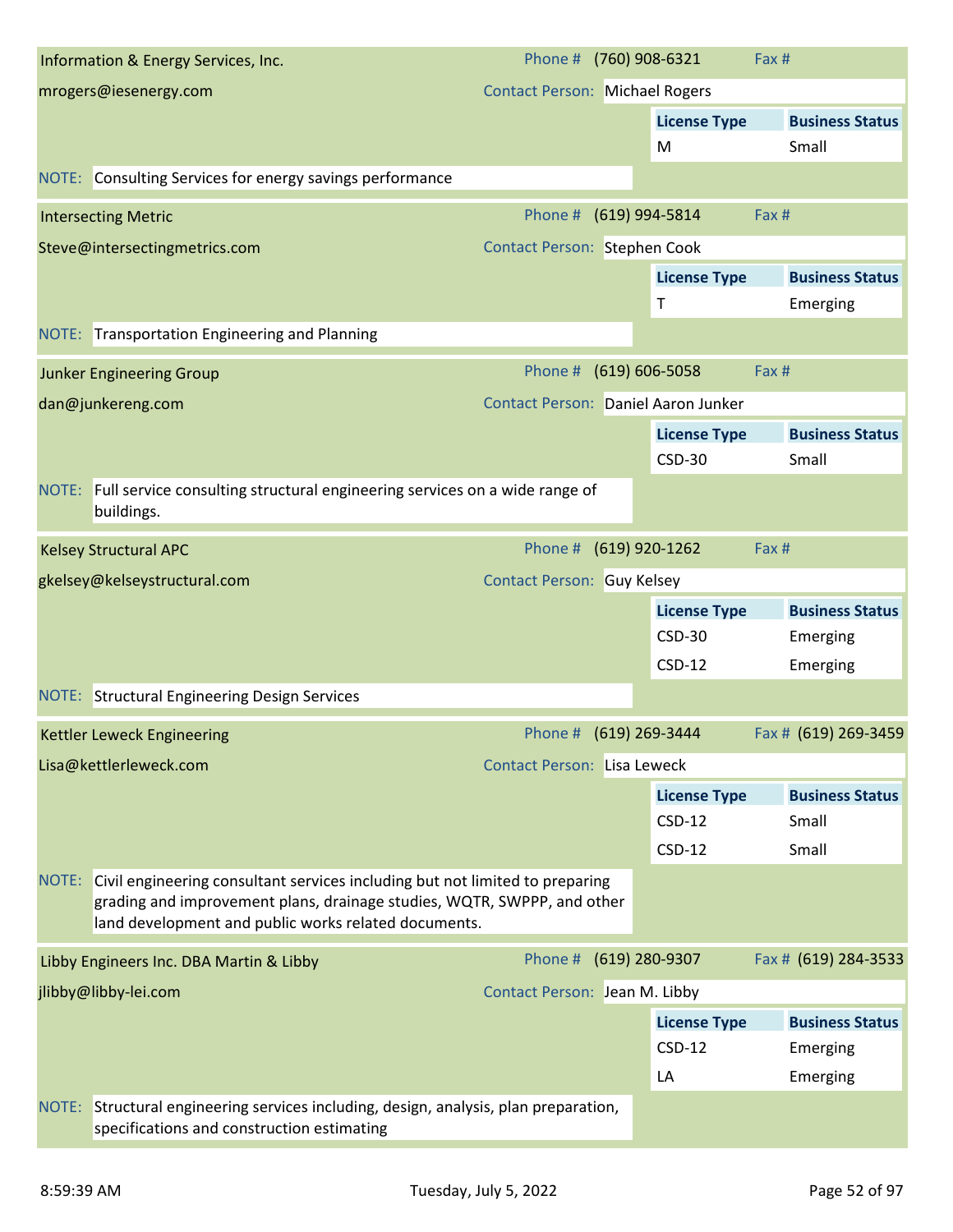|       | Los Engineering, Inc.                                                                                                                                                                                                                                      | Phone # (619) 890-1253                  |                                 | Fax # (619) 374-7247            |
|-------|------------------------------------------------------------------------------------------------------------------------------------------------------------------------------------------------------------------------------------------------------------|-----------------------------------------|---------------------------------|---------------------------------|
|       | Justin@losengineering.com                                                                                                                                                                                                                                  | <b>Contact Person: Justin Rasas</b>     |                                 |                                 |
|       |                                                                                                                                                                                                                                                            |                                         | <b>License Type</b>             | <b>Business Status</b>          |
|       |                                                                                                                                                                                                                                                            |                                         | $CSD-12$                        | Emerging                        |
|       |                                                                                                                                                                                                                                                            |                                         | Τ                               | Emerging                        |
|       | <b>NOTE:</b> Professional Services                                                                                                                                                                                                                         |                                         |                                 |                                 |
|       | Lugo Engineering, Inc.                                                                                                                                                                                                                                     | Phone #                                 | (858) 943-1321                  | Fax #                           |
|       | Lugoengineering@san.rr.com                                                                                                                                                                                                                                 | <b>Contact Person: Adolph Lugo</b>      |                                 |                                 |
|       |                                                                                                                                                                                                                                                            |                                         | <b>License Type</b><br>$CSD-12$ | <b>Business Status</b><br>Small |
|       | NOTE: Civil Engineering, Drainage and Flood control engineering services,<br><b>Professional Services</b>                                                                                                                                                  |                                         |                                 |                                 |
|       | Mann.King: Engineers Inc. DBA DHK Engineers                                                                                                                                                                                                                | Phone #                                 | (760) 747-9553                  | Fax # (760) 747-9553            |
|       | Dhkeng1@sbcglobal.net                                                                                                                                                                                                                                      | Contact Person: Donald H. King          |                                 |                                 |
|       |                                                                                                                                                                                                                                                            |                                         | <b>License Type</b>             | <b>Business Status</b>          |
|       |                                                                                                                                                                                                                                                            |                                         | $CSD-14$                        | Emerging                        |
|       |                                                                                                                                                                                                                                                            |                                         | $CSD-12$                        | Emerging                        |
|       |                                                                                                                                                                                                                                                            |                                         | M                               | Emerging                        |
| NOTE: | Consulting Services: Energy, Odor Control, Air Quality, Mechanical HVAC,<br><b>Noise</b>                                                                                                                                                                   |                                         |                                 |                                 |
|       | Masson and Associates, Inc.                                                                                                                                                                                                                                | Phone #                                 | (760) 741-3570                  | Fax # (760) 741-1786            |
|       | dj@masson-assoc.com                                                                                                                                                                                                                                        | <b>Contact Person: Douglas Masson</b>   |                                 |                                 |
|       |                                                                                                                                                                                                                                                            |                                         | <b>License Type</b>             | <b>Business Status</b>          |
|       |                                                                                                                                                                                                                                                            |                                         | $CSD-12$                        | Small                           |
|       | NOTE: Civil Engineering and Land Surveying                                                                                                                                                                                                                 |                                         |                                 |                                 |
|       | Michael R. Welch DBA Consulting Engineer                                                                                                                                                                                                                   | Phone # (858) 625-0167                  |                                 | Fax # (858) 625-0267            |
|       | mwelch1@san.rr.com                                                                                                                                                                                                                                         | <b>Contact Person: Michael R. Welch</b> |                                 |                                 |
|       |                                                                                                                                                                                                                                                            |                                         | <b>License Type</b>             | <b>Business Status</b>          |
|       |                                                                                                                                                                                                                                                            |                                         | $CSD-12$                        | Emerging                        |
| NOTE: | Wastewater, recycled water & water facilities engineering planning and<br>permitting. Compliance with state/federal wastewater, recycled water,<br>potable water, ground & surface water, & public health regulations.<br>Reservoir & groundwater studies. |                                         |                                 |                                 |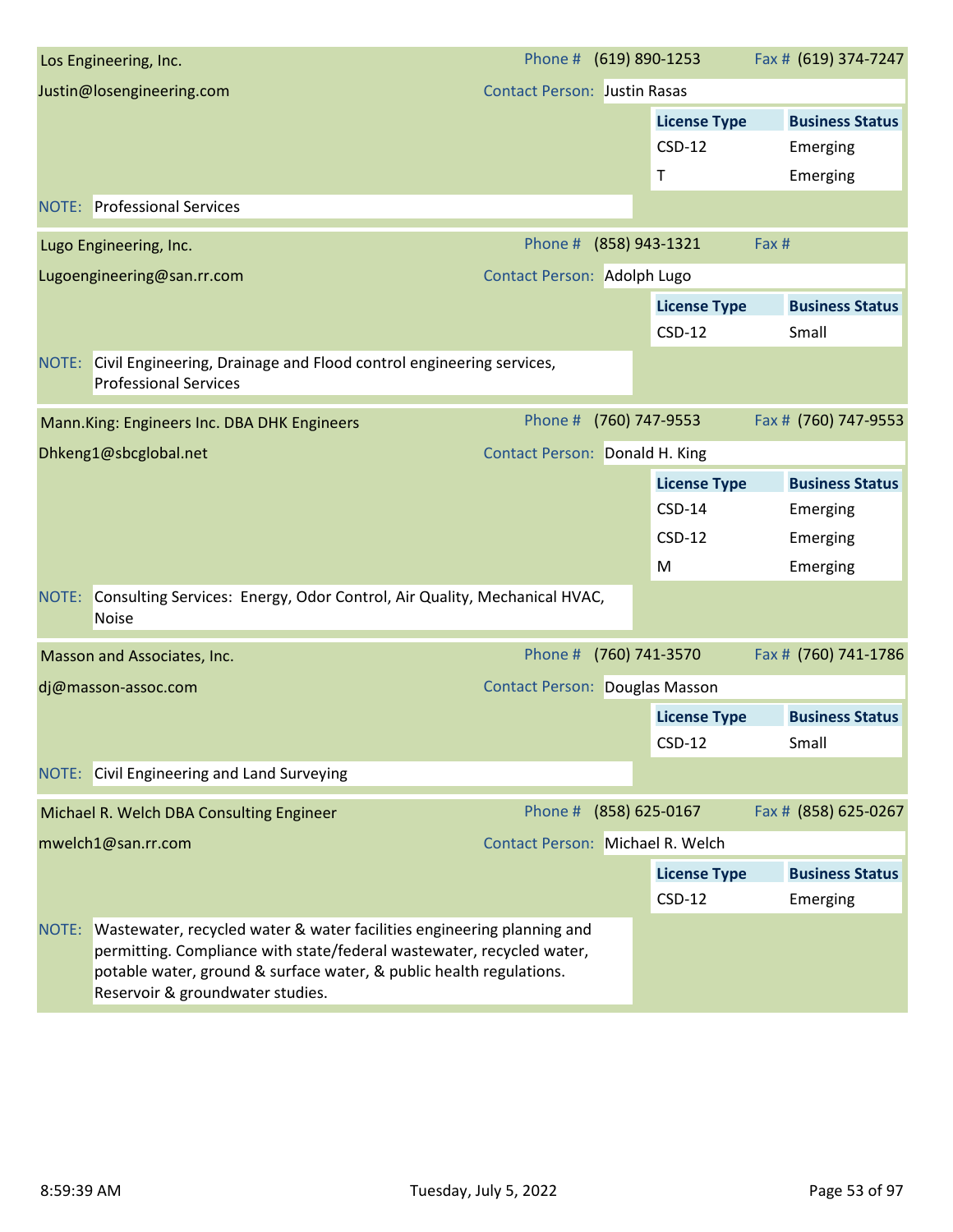| Mikhail Ogawa Engineering, Inc DBA MOE                                                                                                                                                                                                                                        | Phone # (858) 987-4169                |                                       | Fax #                                    |
|-------------------------------------------------------------------------------------------------------------------------------------------------------------------------------------------------------------------------------------------------------------------------------|---------------------------------------|---------------------------------------|------------------------------------------|
| 13@mogawaeng.com                                                                                                                                                                                                                                                              | Contact Person: Mikahail Ogawa        |                                       |                                          |
|                                                                                                                                                                                                                                                                               |                                       | <b>License Type</b><br>$CSD-12$       | <b>Business Status</b><br>Emerging       |
| NOTE: MOE provides a variety of environmental and environmental engineering<br>services for municipalities and utilities. Services focus on fulfillment of<br>stormwater programmatic and regulatory requirements, capital project<br>management and construction management. |                                       |                                       |                                          |
| NOVA Engineering, Inc.                                                                                                                                                                                                                                                        | Phone #                               | $(619)$ 296-1010                      | Fax #                                    |
| mcook@nova-eng.com                                                                                                                                                                                                                                                            | <b>Contact Person: Matthew Cook</b>   |                                       |                                          |
|                                                                                                                                                                                                                                                                               |                                       | <b>License Type</b><br>$CSD-12$<br>LS | <b>Business Status</b><br>Small<br>Small |
| NOTE: Civil Engineering, Construction Survey, Stormwater                                                                                                                                                                                                                      |                                       |                                       |                                          |
|                                                                                                                                                                                                                                                                               |                                       |                                       |                                          |
| O'Day Consultants, Inc.                                                                                                                                                                                                                                                       | Phone #                               | (760) 931-7700                        | Fax # (760) 931-8680                     |
| pato@odayconsultants.com                                                                                                                                                                                                                                                      | Contact Person: Patrick N. O'Day      |                                       |                                          |
|                                                                                                                                                                                                                                                                               |                                       | <b>License Type</b><br>$CSD-12$       | <b>Business Status</b><br>Small          |
| NOTE: Civil engineering, land surveying and mapping                                                                                                                                                                                                                           |                                       |                                       |                                          |
|                                                                                                                                                                                                                                                                               |                                       |                                       |                                          |
| Orie2 Engineering, Inc.                                                                                                                                                                                                                                                       | Phone #                               | (858) 335-7843                        | Fax #                                    |
| doire@orie2.com                                                                                                                                                                                                                                                               | <b>Contact Person: Donald R. Orie</b> |                                       |                                          |
|                                                                                                                                                                                                                                                                               |                                       | <b>License Type</b><br>$CSD-12$       | <b>Business Status</b><br>Emerging       |
|                                                                                                                                                                                                                                                                               |                                       | <b>CSD-30</b>                         | Emerging                                 |
| NOTE: Structural Engineering Design Services                                                                                                                                                                                                                                  |                                       |                                       |                                          |
| Orion Structural Engineering, Inc.                                                                                                                                                                                                                                            | Phone # (858) 679-1974                |                                       | Fax # (858) 679-1975                     |
| ryan@orionse.com                                                                                                                                                                                                                                                              | Contact Person: Ryan Omer             |                                       |                                          |
|                                                                                                                                                                                                                                                                               |                                       | <b>License Type</b>                   | <b>Business Status</b>                   |
|                                                                                                                                                                                                                                                                               |                                       | $CSD-12$                              | Emerging                                 |
|                                                                                                                                                                                                                                                                               |                                       | <b>CSD-30</b>                         | Emerging                                 |
| NOTE: Structural engineering services / consulting                                                                                                                                                                                                                            |                                       |                                       |                                          |
| Paradigm Environmental, Inc                                                                                                                                                                                                                                                   | Phone # (619) 564-6906                |                                       | Fax #                                    |
| steve@paradigmh2o.com                                                                                                                                                                                                                                                         | Contact Person: Stephen Carter        |                                       |                                          |
|                                                                                                                                                                                                                                                                               |                                       | <b>License Type</b>                   | <b>Business Status</b>                   |
|                                                                                                                                                                                                                                                                               |                                       | $CSD-12$                              | Small                                    |
| NOTE: Stormwater and Water Quality Engineering, watershed strategic planning,<br>modeling, and web-based tools.                                                                                                                                                               |                                       |                                       |                                          |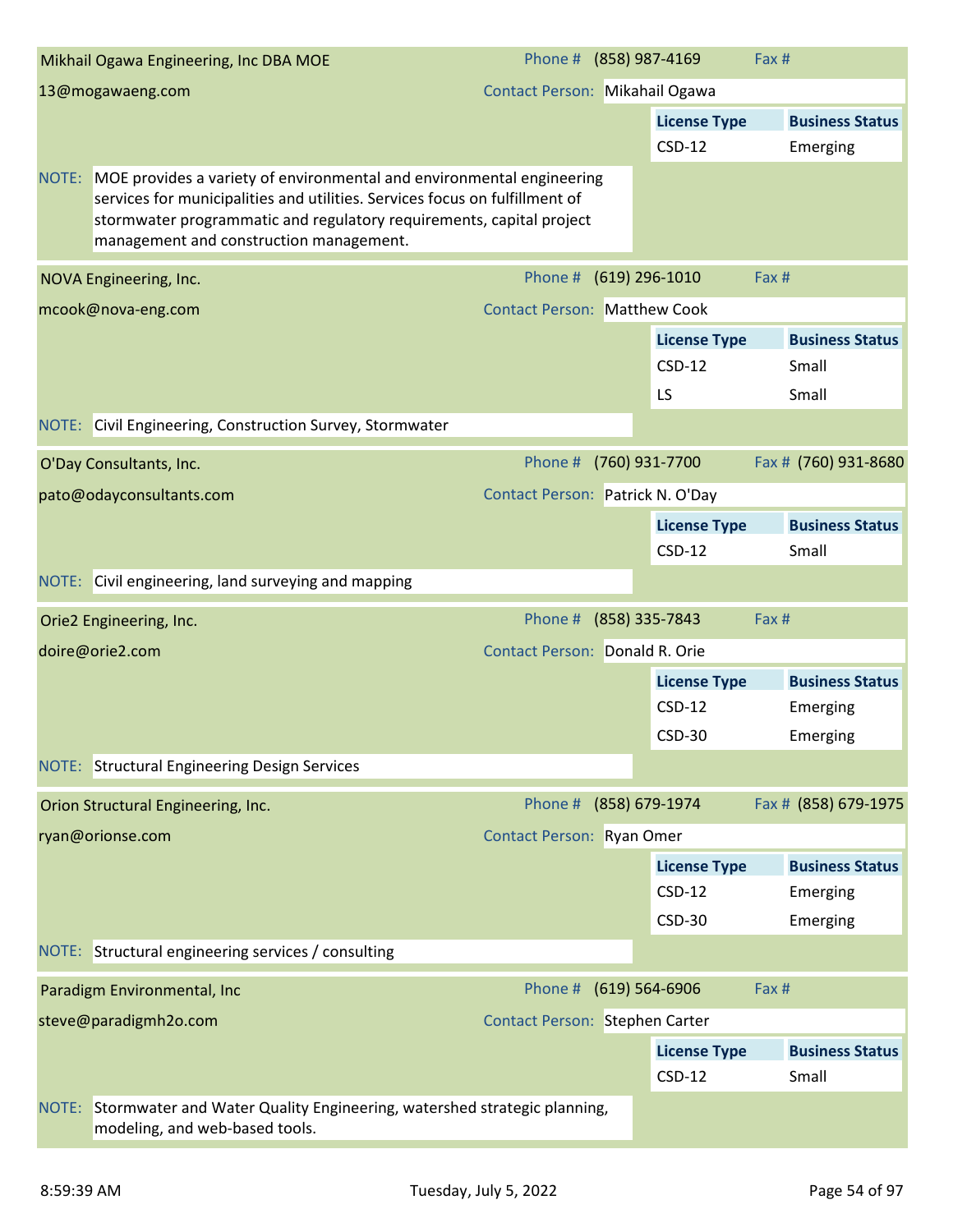| Patterson Engineering, Inc.                                                                                                                                                                  | Phone #                                 | (858) 605-0937      | Fax # (858) 605-1414   |
|----------------------------------------------------------------------------------------------------------------------------------------------------------------------------------------------|-----------------------------------------|---------------------|------------------------|
| Curtis@pattersoneng.com                                                                                                                                                                      | <b>Contact Person: Curtis Patterson</b> |                     |                        |
|                                                                                                                                                                                              |                                         | <b>License Type</b> | <b>Business Status</b> |
|                                                                                                                                                                                              |                                         | $CSD-12$            | Emerging               |
|                                                                                                                                                                                              |                                         | $CSD-30$            | Emerging               |
| <b>NOTE:</b> Structural Engineering Services                                                                                                                                                 |                                         |                     |                        |
| Paul Benton Architect, Inc. dba Alcorn & Benton Architects                                                                                                                                   | Phone #                                 | (858) 459-0805      | Fax #                  |
| paul@alcornbenton.com                                                                                                                                                                        | <b>Contact Person: Paul Benton</b>      |                     |                        |
|                                                                                                                                                                                              |                                         | <b>License Type</b> | <b>Business Status</b> |
|                                                                                                                                                                                              |                                         | $CSD-12$            | Emerging               |
|                                                                                                                                                                                              |                                         | <b>ARC</b>          | Emerging               |
| Architecture, Engineering, Civil Engineering, Master Planning, Tenant<br>NOTE:<br>Improvements                                                                                               |                                         |                     |                        |
| Pedro Orso-Delgado DBA Under Construction                                                                                                                                                    | Phone #                                 | (619) 598-2063      | Fax#                   |
| porso@uconstrucione.com                                                                                                                                                                      | Contact Person: Pedro Orso-Delgado      |                     |                        |
|                                                                                                                                                                                              |                                         | <b>License Type</b> | <b>Business Status</b> |
|                                                                                                                                                                                              |                                         | $CSD-12$            | Emerging               |
| <b>Consulting Engineering Services</b><br>NOTE:                                                                                                                                              |                                         |                     |                        |
| <b>Proteus Consulting</b>                                                                                                                                                                    | Phone #                                 | (858) 353-2805      | Fax # (000) 000-0000   |
| Soma@consult-proteus.com                                                                                                                                                                     | Contact Person: Soma Bhadra             |                     |                        |
|                                                                                                                                                                                              |                                         | <b>License Type</b> | <b>Business Status</b> |
|                                                                                                                                                                                              |                                         | $CSD-12$            | Emerging               |
| NOTE: Engineering and Management Consulting- water, wastewater, and recycled<br>water projects                                                                                               |                                         |                     |                        |
| <b>PW Engineering</b>                                                                                                                                                                        | Phone # (858) 456-0577                  |                     | Fax #                  |
| pwong.pwe@gmail.com                                                                                                                                                                          | <b>Contact Person: Pete Wong</b>        |                     |                        |
|                                                                                                                                                                                              |                                         | <b>License Type</b> | <b>Business Status</b> |
|                                                                                                                                                                                              |                                         | $CSD-12$            | Emerging               |
|                                                                                                                                                                                              |                                         | $CSD-12$            | Emerging               |
| NOTE: Environmental/Civil Engineering Consulting in all aspects of planning,<br>design, condition assessment of water and wastewater treatment,<br>conveyance, disposal and reuse facilities |                                         |                     |                        |
| <b>Quality Infrastructure Corporation</b>                                                                                                                                                    | Phone # (619) 741-9400                  |                     | Fax#                   |
| Kbradbury@qualityinfrastructure.com                                                                                                                                                          | Contact Person: Kirk F. Bradbury        |                     |                        |
|                                                                                                                                                                                              |                                         | <b>License Type</b> | <b>Business Status</b> |
|                                                                                                                                                                                              |                                         | $CSD-12$            | Small                  |
| NOTE: Civil Engineering Services focusing on Transportation Engineering                                                                                                                      |                                         |                     |                        |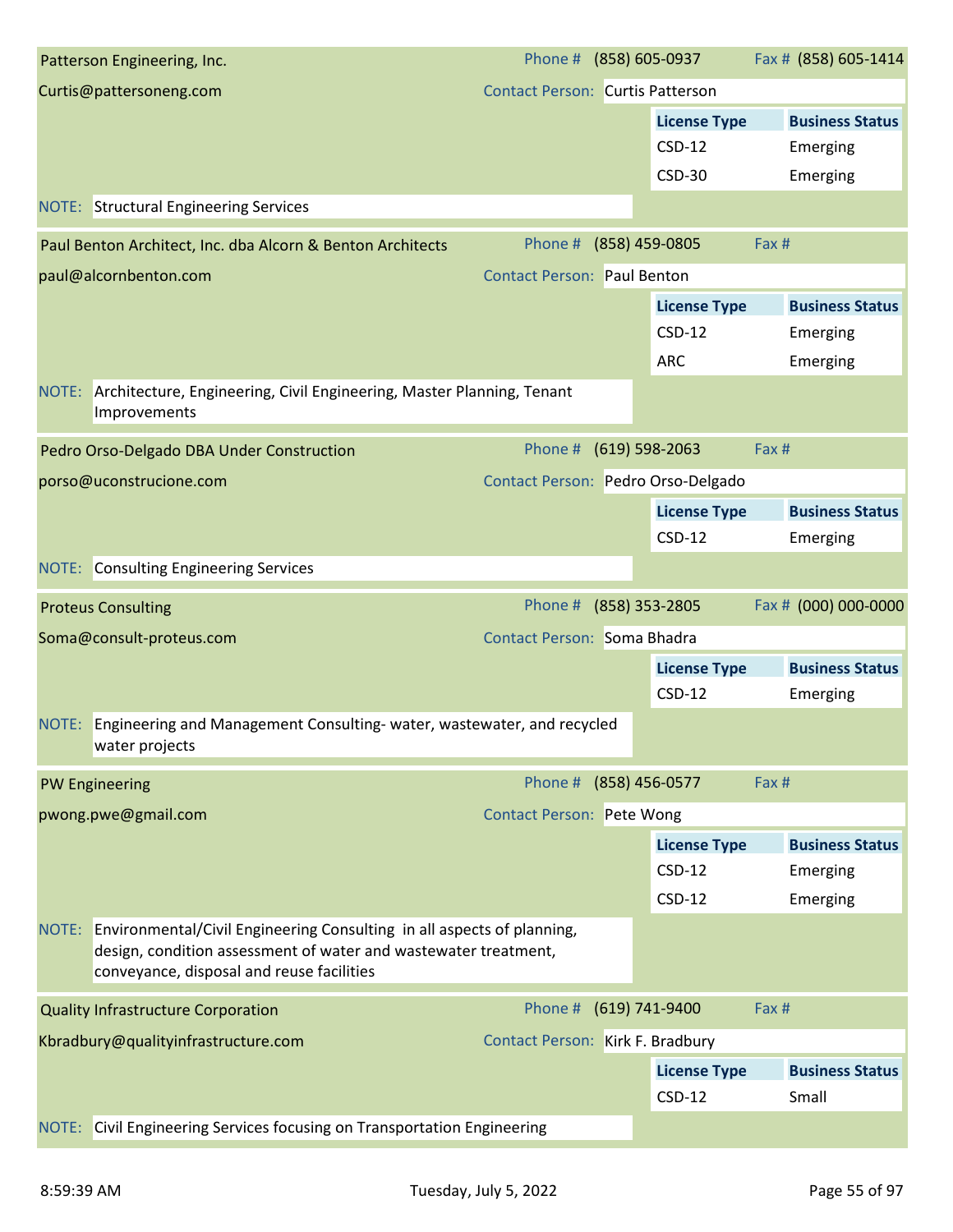|       | Rancho Coastal Engineering & Surveying, Inc.                                                                                                  | Phone # (760) 510-3152                |                     | Fax # (760) 510-3153   |
|-------|-----------------------------------------------------------------------------------------------------------------------------------------------|---------------------------------------|---------------------|------------------------|
|       | Nora@rcesd.com                                                                                                                                | Contact Person: Nora Logan            |                     |                        |
|       |                                                                                                                                               |                                       | <b>License Type</b> | <b>Business Status</b> |
|       |                                                                                                                                               |                                       | $CSD-12$            | Emerging               |
|       |                                                                                                                                               |                                       | LS                  | Emerging               |
|       | NOTE: Civil/Structural Engineering & Land Surveying                                                                                           |                                       |                     |                        |
|       | Reddy Engineering Services, Inc DBA RE Services                                                                                               | Phone # (510) 409-2640                |                     | Fax #                  |
|       | vinay@reddyengineering.com                                                                                                                    | Contact Person: Vinay Basi Reddy      |                     |                        |
|       |                                                                                                                                               |                                       | <b>License Type</b> | <b>Business Status</b> |
|       |                                                                                                                                               |                                       | $CSD-12$            | Emerging               |
|       |                                                                                                                                               |                                       | LA                  | Emerging               |
|       | NOTE: Construction Management and Design                                                                                                      |                                       |                     |                        |
|       | RF Yeager Engineering, Inc.                                                                                                                   | Phone # (619) 647-6265                |                     | Fax # (619) 561-0031   |
|       | RFYeager@RFYeager.com                                                                                                                         | Contact Person: Richard F. Yeager Jr. |                     |                        |
|       |                                                                                                                                               |                                       | <b>License Type</b> | <b>Business Status</b> |
|       |                                                                                                                                               |                                       | $CSD-12$            | Small                  |
|       | <b>NOTE:</b> Corrosion Engineering Services                                                                                                   |                                       |                     |                        |
|       | River Focus, Inc.                                                                                                                             | Phone #                               | (619) 212-7939      | Fax #                  |
|       | jgusman@riverfocus.com                                                                                                                        | <b>Contact Person: Andreas Gusman</b> |                     |                        |
|       |                                                                                                                                               |                                       | <b>License Type</b> | <b>Business Status</b> |
|       |                                                                                                                                               |                                       | $CSD-12$            | Small                  |
|       | NOTE: River Focus is a water resource engineering consulting firm that is a minority-                                                         |                                       |                     |                        |
|       | owned small business that specializes in FEMA map revisions, hydraulic<br>modeling, 2-D floodplain studies, hydrology, bridge scour analysis, |                                       |                     |                        |
|       | streambank protection                                                                                                                         |                                       |                     |                        |
|       | Rizza Engineering, Inc.                                                                                                                       | Phone # (858) 939-9100                |                     | Fax #                  |
|       | michael.rizza@rizzaengineering.com                                                                                                            | <b>Contact Person: Michael Rizza</b>  |                     |                        |
|       |                                                                                                                                               |                                       | <b>License Type</b> | <b>Business Status</b> |
|       |                                                                                                                                               |                                       | E                   | Emerging               |
|       | NOTE: Electrical Engineering and Lighting Design                                                                                              |                                       |                     |                        |
|       | Sampo Engineering, Inc.                                                                                                                       | Phone # (760) 436-0660                |                     | Fax # (760) 436-0659   |
|       | vince@sampoengineering.com                                                                                                                    | <b>Contact Person: Vincent Sampo</b>  |                     |                        |
|       |                                                                                                                                               |                                       | <b>License Type</b> | <b>Business Status</b> |
|       |                                                                                                                                               |                                       | $CSD-12$            | Emerging               |
|       |                                                                                                                                               |                                       | LS                  | Emerging               |
| NOTE: | Civil engineering, surveying, mapping and planning.                                                                                           |                                       |                     |                        |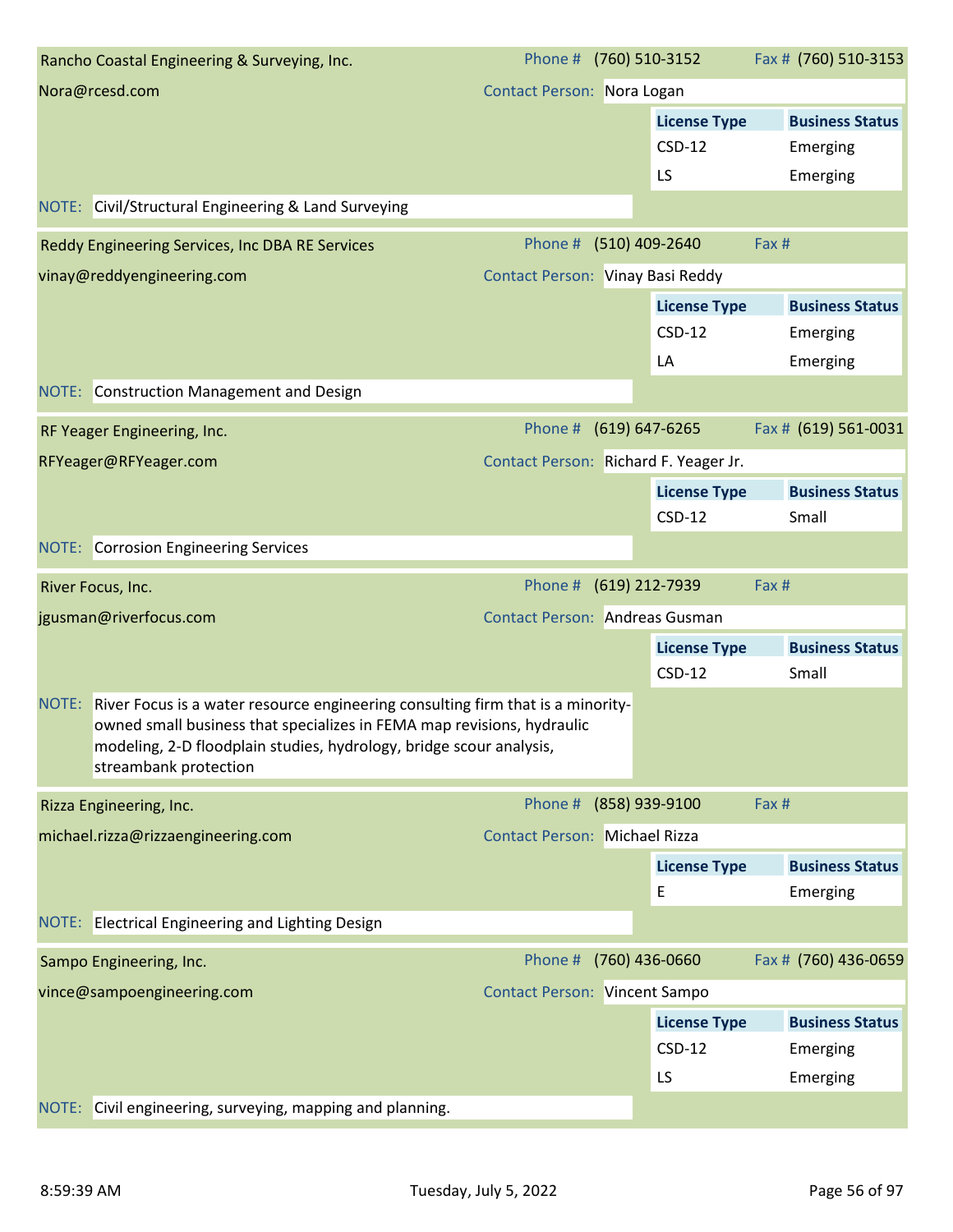| San Dieguito Engineering, Inc.                                                                                                                                                                                                           | Phone # (760) 753-5525               |                     | Fax # (760) 943-8236                           |
|------------------------------------------------------------------------------------------------------------------------------------------------------------------------------------------------------------------------------------------|--------------------------------------|---------------------|------------------------------------------------|
| Aaguilar@sdeinc.com                                                                                                                                                                                                                      | <b>Contact Person: Annie Aguilar</b> |                     |                                                |
|                                                                                                                                                                                                                                          |                                      | <b>License Type</b> | <b>Business Status</b>                         |
|                                                                                                                                                                                                                                          |                                      | $CSD-12$            | Small                                          |
| NOTE: Civil Engineering, Stormwater Preparation, Surveying, Mapping, Land<br>Planning, Subsurface Utility Engineering                                                                                                                    |                                      |                     |                                                |
| <b>Snyder Geologic, Inc</b>                                                                                                                                                                                                              | Phone #                              | (858) 412-9848      | Fax #                                          |
| scott@snydergeologic.com                                                                                                                                                                                                                 | Contact Person: William Scott Snyder |                     |                                                |
|                                                                                                                                                                                                                                          |                                      | <b>License Type</b> | <b>Business Status</b>                         |
|                                                                                                                                                                                                                                          |                                      | <b>GEO</b>          | Small                                          |
|                                                                                                                                                                                                                                          |                                      | $CSD-22$            | Small                                          |
| NOTE: We provide environmental, groundwater, and stormwater consulting<br>services                                                                                                                                                       |                                      |                     |                                                |
| STC Traffic, Inc.                                                                                                                                                                                                                        | Phone #                              | (760) 585-4212      | Fax # (619) 342-8043                           |
| marketing@stacktraffic.com                                                                                                                                                                                                               | <b>Contact Person: Jason Stack</b>   |                     |                                                |
|                                                                                                                                                                                                                                          |                                      | <b>License Type</b> | <b>Business Status</b>                         |
|                                                                                                                                                                                                                                          |                                      | Τ                   | Small                                          |
|                                                                                                                                                                                                                                          |                                      |                     |                                                |
| NOTE: Traffic Engineering, Intelligent Transportation Systems, Rail Grade Crossings,<br>Construction Management, Traffic Signal Design, Signing and Striping, Traffic<br>Control, Communication Systems and Networks, Traffic Operations |                                      |                     |                                                |
| Stevens Cresto Engineering, Inc.                                                                                                                                                                                                         | Phone #                              | (858) 694-5660      | Fax # (858) 694-5661                           |
| llk@scengr.com                                                                                                                                                                                                                           | <b>Contact Person: Mark Stevens</b>  |                     |                                                |
|                                                                                                                                                                                                                                          |                                      | <b>License Type</b> | <b>Business Status</b>                         |
|                                                                                                                                                                                                                                          |                                      | $CSD-12$            | Small                                          |
|                                                                                                                                                                                                                                          |                                      | $CSD-12$            | Small                                          |
|                                                                                                                                                                                                                                          |                                      | LS                  | Small                                          |
| NOTE: Civil Engineering, Land Planning, Land Surveying                                                                                                                                                                                   |                                      |                     |                                                |
| The Bodhi Group, Inc.                                                                                                                                                                                                                    | Phone #                              | (858) 513-1469      |                                                |
| Sree@thebodhigroup.com                                                                                                                                                                                                                   | Contact Person: Sreekumar Gopinath   |                     |                                                |
|                                                                                                                                                                                                                                          |                                      | <b>License Type</b> | Fax # (858) 513-1609<br><b>Business Status</b> |
|                                                                                                                                                                                                                                          |                                      | $CSD-12$            | Emerging                                       |
|                                                                                                                                                                                                                                          |                                      | Α                   | Emerging                                       |
|                                                                                                                                                                                                                                          |                                      | HAZ                 | Emerging                                       |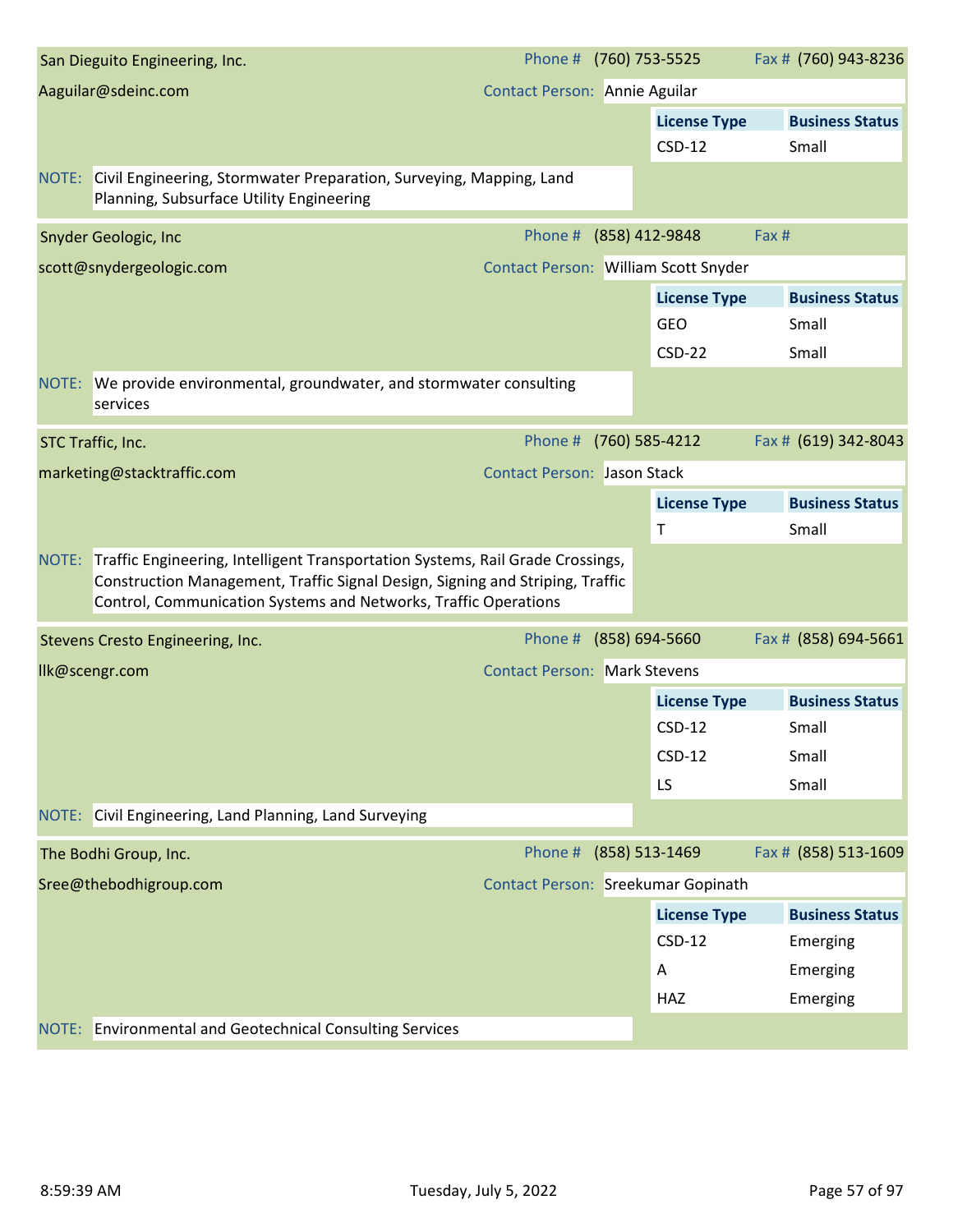|                  | Tory R. Walker Engineering, Inc.                                                                                                                                                                                    | Phone # (760) 414-9212                  |                |                     | Fax #                  |
|------------------|---------------------------------------------------------------------------------------------------------------------------------------------------------------------------------------------------------------------|-----------------------------------------|----------------|---------------------|------------------------|
|                  | tory@trwengineering.com                                                                                                                                                                                             | Contact Person: Tory R. Walker          |                |                     |                        |
|                  |                                                                                                                                                                                                                     |                                         |                | <b>License Type</b> | <b>Business Status</b> |
|                  |                                                                                                                                                                                                                     |                                         |                | $CSD-12$            | Small                  |
|                  | NOTE: Water resources engineering services: watershed management, floodplain<br>management, river restoration, storm water management, flood facilities<br>design, sedimentation and erosion, and permit compliance |                                         |                |                     |                        |
|                  | <b>Turrell Engineering, LLC</b>                                                                                                                                                                                     | Phone #                                 | (760) 877-4192 |                     | Fax #                  |
|                  | TELLCmail@gmail.com                                                                                                                                                                                                 | <b>Contact Person: John Turrell</b>     |                |                     |                        |
|                  |                                                                                                                                                                                                                     |                                         |                | <b>License Type</b> | <b>Business Status</b> |
|                  |                                                                                                                                                                                                                     |                                         |                | $CSD-12$            | Small                  |
|                  | NOTE: Construction Management, Project Management, Civil Engineering                                                                                                                                                |                                         |                |                     |                        |
| Villa Civil, APC |                                                                                                                                                                                                                     | Phone #                                 | (858) 922-4652 |                     | Fax #                  |
|                  | christy@villacivil.com                                                                                                                                                                                              | <b>Contact Person: Christy Villa</b>    |                |                     |                        |
|                  |                                                                                                                                                                                                                     |                                         |                | <b>License Type</b> | <b>Business Status</b> |
|                  |                                                                                                                                                                                                                     |                                         |                | $CSD-12$            | Small                  |
| NOTE:            | Civil engineering, planning, design, construction management, asset<br>management and funding support for water resources and transportation<br>projects.                                                           |                                         |                |                     |                        |
|                  | West Coast Civil, Inc.                                                                                                                                                                                              | Phone #                                 | (858) 869-1332 |                     | Fax # (858) 761-0001   |
|                  | anthony@westcoastcivil.com                                                                                                                                                                                          | <b>Contact Person: Anthony Gonzalez</b> |                |                     |                        |
|                  |                                                                                                                                                                                                                     |                                         |                | <b>License Type</b> | <b>Business Status</b> |
|                  |                                                                                                                                                                                                                     |                                         |                | $CSD-12$            | Small                  |
|                  |                                                                                                                                                                                                                     |                                         |                | $CSD-12$            | Small                  |
|                  |                                                                                                                                                                                                                     |                                         |                | $CSD-12$            | Small                  |
|                  |                                                                                                                                                                                                                     |                                         |                | $CSD-12$            | Small                  |
|                  | NOTE: Civil Engineering services specializing in Land Development, Land Planning,<br>Water-Waste Water Development, Public Improvements                                                                             |                                         |                |                     |                        |
|                  | Wise Home Ventures DBA Mizuta Traffic Consulting                                                                                                                                                                    | Phone #                                 | (858) 752-8212 |                     | Fax #                  |
|                  | mizutatrafficconsulting@gmail.com                                                                                                                                                                                   | <b>Contact Person: Marc Mizuta</b>      |                |                     |                        |
|                  |                                                                                                                                                                                                                     |                                         |                | <b>License Type</b> | <b>Business Status</b> |
|                  |                                                                                                                                                                                                                     |                                         |                | $CSD-12$            | Small                  |
|                  |                                                                                                                                                                                                                     |                                         |                | Τ                   | Small                  |
|                  | NOTE: Transportation Planning and Traffic Engineering                                                                                                                                                               |                                         |                |                     |                        |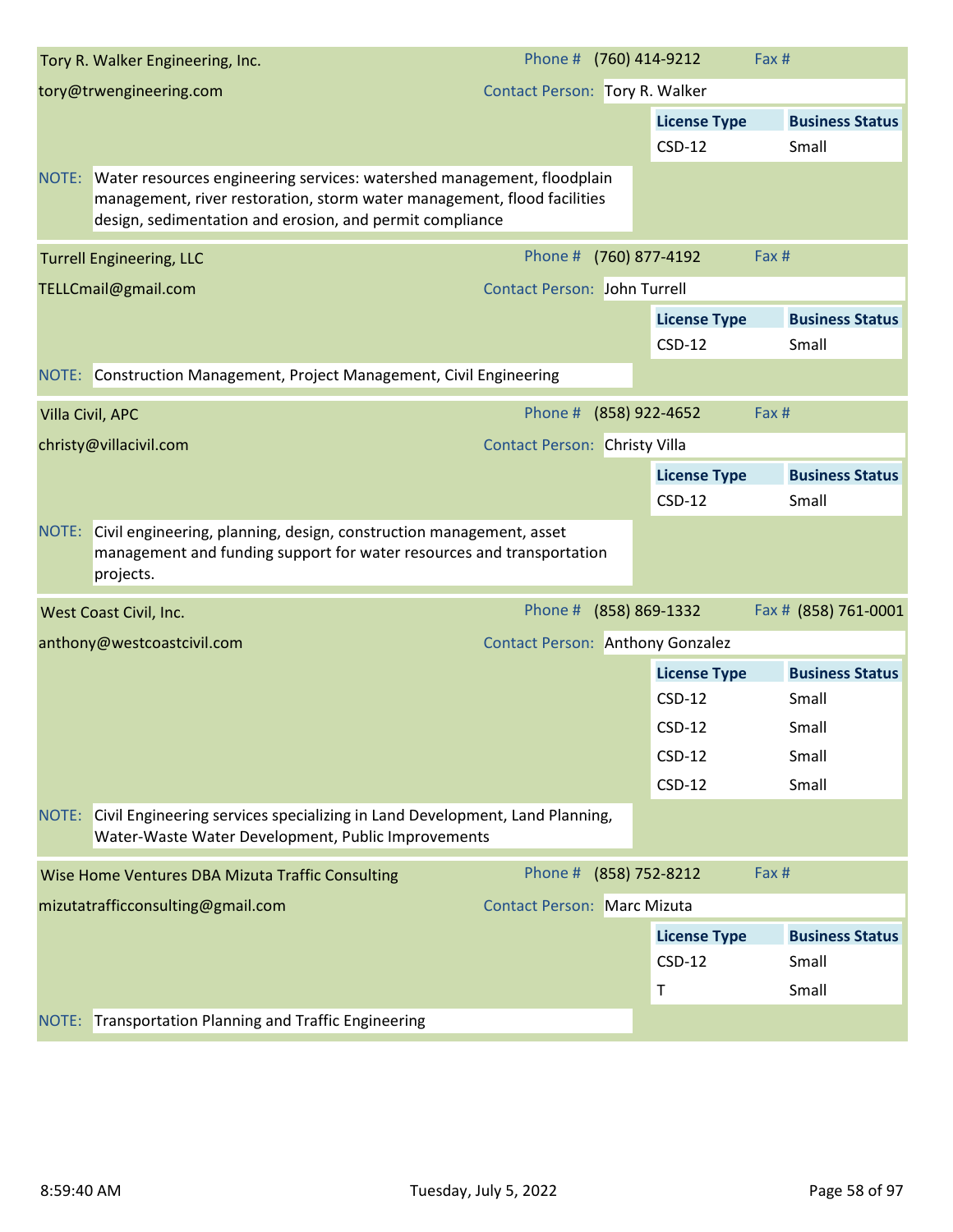| <b>Zentih Consultants</b>                                                                                     | Phone # (619) 528-2240               |                     | Fax #                  |
|---------------------------------------------------------------------------------------------------------------|--------------------------------------|---------------------|------------------------|
| alagha@zenith-consultants.com                                                                                 | Contact Person: Sohaib Alagha        |                     |                        |
|                                                                                                               |                                      | <b>License Type</b> | <b>Business Status</b> |
|                                                                                                               |                                      | $CSD-12$            | Emerging               |
|                                                                                                               |                                      | LS                  | Emerging               |
| NOTE: Professional engineering services, real estate development services and<br>project management services. |                                      |                     |                        |
| 541340 Drafting Services                                                                                      |                                      |                     |                        |
| Beyaz & Patel, Inc.                                                                                           | Phone # (858) 451-0374               |                     | Fax # (858) 271-9932   |
| spatel@beyazpatel.com                                                                                         | <b>Contact Person: Subhash Patel</b> |                     |                        |
|                                                                                                               |                                      | <b>License Type</b> | <b>Business Status</b> |
|                                                                                                               |                                      | $CSD-30$            | Emerging               |
|                                                                                                               |                                      | $CSD-12$            | Emerging               |
| Design and construction related services of water, wastewater, transit,<br>NOTE:                              |                                      |                     |                        |

| transportation and building projects                                         |                                      |                     |                        |
|------------------------------------------------------------------------------|--------------------------------------|---------------------|------------------------|
| Chen Ryan Associates, Inc.                                                   | Phone # (619) 795-6086               |                     | Fax#                   |
| Mchen@chenryanmobility.com                                                   | <b>Contact Person: Monique Chen</b>  |                     |                        |
|                                                                              |                                      | <b>License Type</b> | <b>Business Status</b> |
|                                                                              |                                      | Τ                   | Small                  |
|                                                                              |                                      | т                   | Small                  |
|                                                                              |                                      | $CSD-12$            | Small                  |
|                                                                              |                                      | $CSD-12$            | Small                  |
| NOTE: Traffic engineering, design, and transportation planning services      |                                      |                     |                        |
| Helenschmidt Geotechnical, Inc.                                              | Phone #                              | (760) 579-0333      | Fax # (760) 579-0230   |
| engineering.hgi@sbcglobal.net                                                | Contact Person: Stanley Helenschmidt |                     |                        |
|                                                                              |                                      | <b>License Type</b> | <b>Business Status</b> |
|                                                                              |                                      | $CSD-12$            | Emerging               |
|                                                                              |                                      | $CSD-20$            | Emerging               |
| NOTE: Geotechnical hazard mitigation, subsurface investigation, geotechnical |                                      |                     |                        |

observation & testing, soil stabilization, foundation & shoring design, geologic hazard mapping, & seismic design.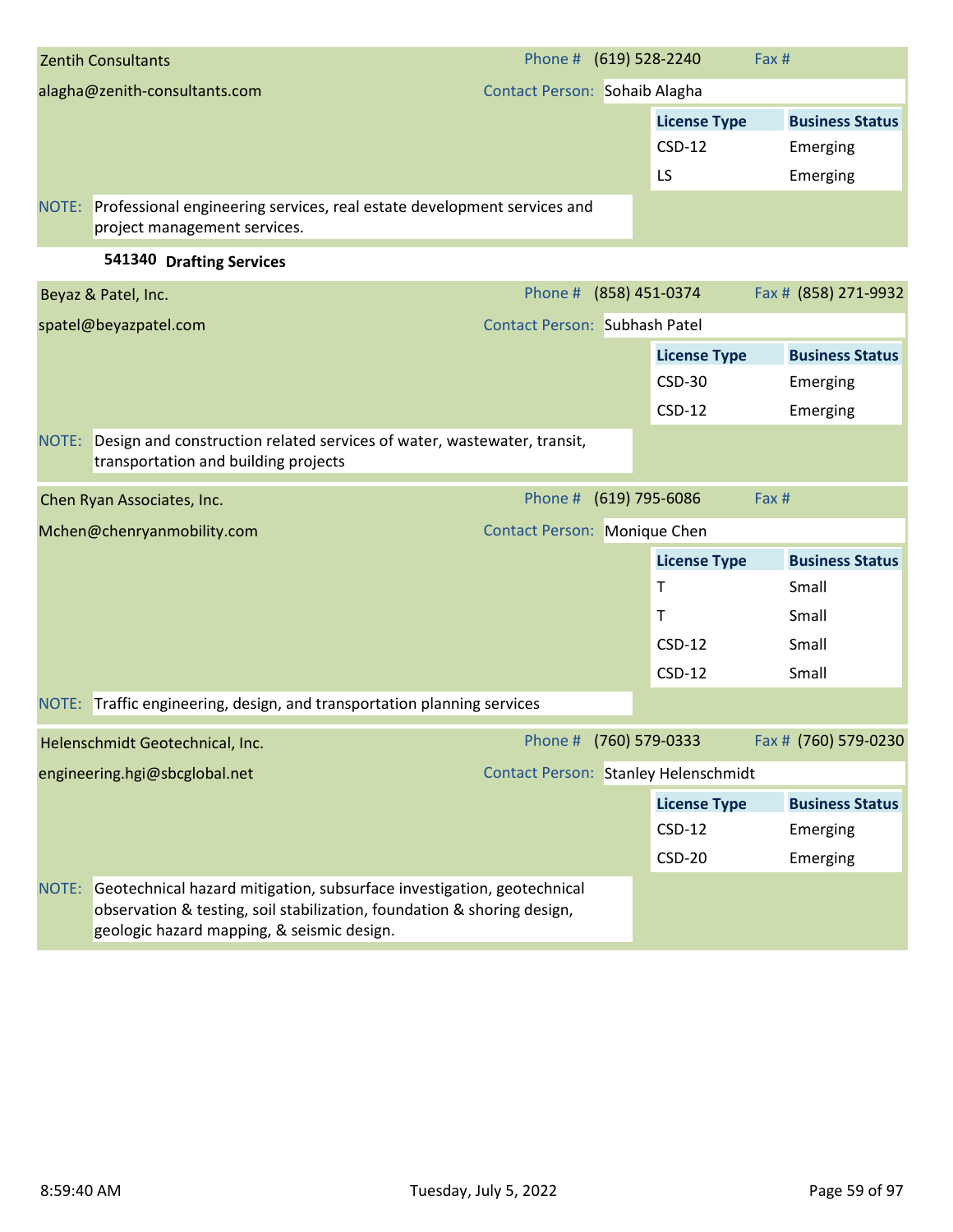| Kettler Leweck Engineering                                                                                                                                                                                                                                       |                                         | Phone # (619) 269-3444 |                     | Fax # (619) 269-3459   |
|------------------------------------------------------------------------------------------------------------------------------------------------------------------------------------------------------------------------------------------------------------------|-----------------------------------------|------------------------|---------------------|------------------------|
| Lisa@kettlerleweck.com                                                                                                                                                                                                                                           | <b>Contact Person: Lisa Leweck</b>      |                        |                     |                        |
|                                                                                                                                                                                                                                                                  |                                         |                        | <b>License Type</b> | <b>Business Status</b> |
|                                                                                                                                                                                                                                                                  |                                         |                        | $CSD-12$            | Small                  |
|                                                                                                                                                                                                                                                                  |                                         |                        | $CSD-12$            | Small                  |
| Civil engineering consultant services including but not limited to preparing<br>NOTE:                                                                                                                                                                            |                                         |                        |                     |                        |
| grading and improvement plans, drainage studies, WQTR, SWPPP, and other<br>land development and public works related documents.                                                                                                                                  |                                         |                        |                     |                        |
| MBN Group, Inc.                                                                                                                                                                                                                                                  | Phone #                                 | (858) 678-0150         |                     | Fax # (858) 678-0155   |
| Mnguyen@mbngroup.net                                                                                                                                                                                                                                             | Contact Person: Minh Nguyen             |                        |                     |                        |
|                                                                                                                                                                                                                                                                  |                                         |                        | <b>License Type</b> | <b>Business Status</b> |
|                                                                                                                                                                                                                                                                  |                                         | <b>ARC</b>             |                     | Emerging               |
| NOTE: ARCHITECTURAL DESIGN, INTERIOR DESIGN, ADA SURVEYS, CONSTRUCTION<br>DOCUMENTS, DRAFTING, CONSTRUCTION ADMINISTRATION                                                                                                                                       |                                         |                        |                     |                        |
| Patterson Engineering, Inc.                                                                                                                                                                                                                                      | Phone #                                 | (858) 605-0937         |                     | Fax # (858) 605-1414   |
| Curtis@pattersoneng.com                                                                                                                                                                                                                                          | <b>Contact Person: Curtis Patterson</b> |                        |                     |                        |
|                                                                                                                                                                                                                                                                  |                                         |                        | <b>License Type</b> | <b>Business Status</b> |
|                                                                                                                                                                                                                                                                  |                                         |                        | $CSD-12$            | Emerging               |
|                                                                                                                                                                                                                                                                  |                                         |                        | <b>CSD-30</b>       | Emerging               |
| <b>NOTE:</b> Professional Services                                                                                                                                                                                                                               |                                         |                        |                     |                        |
| Terra West, Inc.                                                                                                                                                                                                                                                 | Phone #                                 | $(619)$ 488-3000       |                     | Fax # (619) 568-3475   |
| roberto@terrawestinc.com                                                                                                                                                                                                                                         | Contact Person: Roberto Tessada         |                        |                     |                        |
|                                                                                                                                                                                                                                                                  |                                         |                        | <b>License Type</b> | <b>Business Status</b> |
|                                                                                                                                                                                                                                                                  |                                         |                        | Goods/Services      | Emerging               |
| NOTE:<br>Consulting services for compliance with the Construction General Permit<br>and regional water pollution control regulations for construction sites.<br>Services include development of Water Pollution Control Documentation<br>(SWPP, WPCP, SWMP, etc) |                                         |                        |                     |                        |
| West Coast Civil, Inc.                                                                                                                                                                                                                                           |                                         | Phone # (858) 869-1332 |                     | Fax # (858) 761-0001   |
| anthony@westcoastcivil.com                                                                                                                                                                                                                                       | Contact Person: Anthony Gonzalez        |                        |                     |                        |
|                                                                                                                                                                                                                                                                  |                                         |                        | <b>License Type</b> | <b>Business Status</b> |
|                                                                                                                                                                                                                                                                  |                                         |                        | $CSD-12$            | Small                  |
|                                                                                                                                                                                                                                                                  |                                         |                        | $CSD-12$            | Small                  |
|                                                                                                                                                                                                                                                                  |                                         |                        | $CSD-12$            | Small                  |
|                                                                                                                                                                                                                                                                  |                                         |                        | $CSD-12$            | Small                  |
| Civil Engineering services specializing in Land Development, Land Planning,<br>NOTE:<br>Water-Waste Water Development, Public Improvements                                                                                                                       |                                         |                        |                     |                        |
| 541350 Building Inspection Services                                                                                                                                                                                                                              |                                         |                        |                     |                        |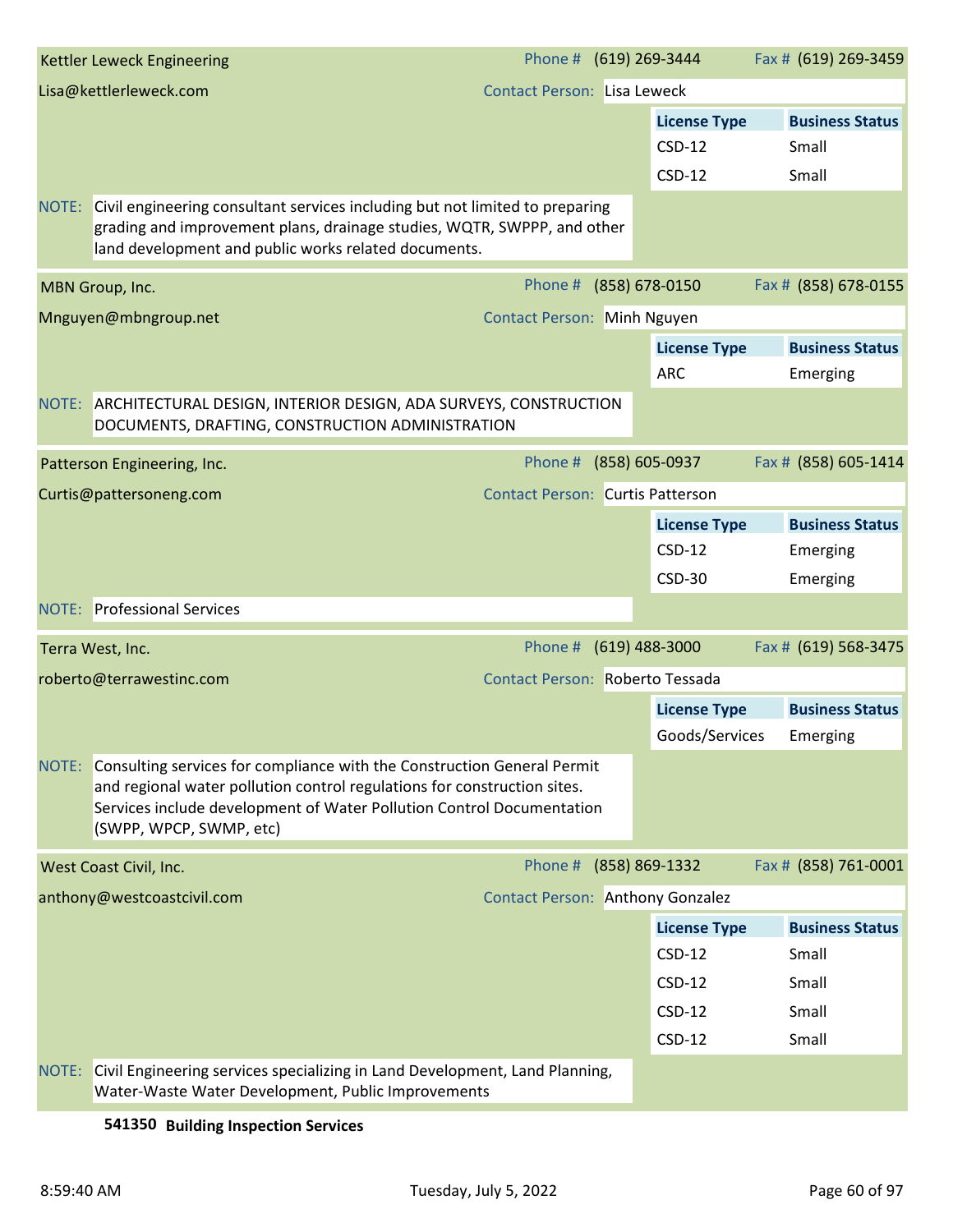| <b>Barnett Quality Control Services DBA Nova Services</b>                                                         | Phone # (816) 289-0131                | Fax #                                 |                                    |
|-------------------------------------------------------------------------------------------------------------------|---------------------------------------|---------------------------------------|------------------------------------|
| djbarnett@usa-nova.com                                                                                            | Contact Person: Danny J. Barnett, Jr. |                                       |                                    |
|                                                                                                                   |                                       | <b>License Type</b><br>Goods/Services | <b>Business Status</b><br>Small    |
| NOTE: Geotechnical engineering, materials testing, and special inspection services                                |                                       |                                       |                                    |
| <b>Kenny Consulting Services</b>                                                                                  | Phone #                               | (760) 845-3286<br>Fax #               |                                    |
| jkenny@kennycs.com                                                                                                | <b>Contact Person: Michael Kenny</b>  |                                       |                                    |
|                                                                                                                   |                                       | <b>License Type</b><br>Goods/Services | <b>Business Status</b><br>Emerging |
| NOTE: Professional Consultation for Various Construction Management Projects<br>and Inspection for Shop and Field |                                       |                                       |                                    |
| Testing Services & Inspections, Inc.                                                                              | Phone # (619) 234-9904                |                                       | Fax # (619) 234-4931               |
| tsi92113@yahoo.com                                                                                                | Contact Person: Juan R. Diaz          |                                       |                                    |
|                                                                                                                   |                                       | <b>License Type</b><br>Goods/Services | <b>Business Status</b><br>Emerging |
| NOTE: Special Inspection Services and Materials Testing                                                           |                                       |                                       |                                    |
| 541360 Geophysical Surveying and Mapping Services                                                                 |                                       |                                       |                                    |
| Diane Murbach DBA Murbach Geotech                                                                                 | Phone #                               | (619) 222-2044<br>Fax #               |                                    |
|                                                                                                                   |                                       |                                       |                                    |
| dianemurbach@gmail.com                                                                                            | <b>Contact Person: Diane Murbach</b>  |                                       |                                    |
|                                                                                                                   |                                       | <b>License Type</b>                   | <b>Business Status</b>             |
|                                                                                                                   |                                       | <b>GEO</b>                            | Emerging                           |
|                                                                                                                   |                                       | <b>GEO</b>                            | Emerging                           |
| NOTE: Geological and Geotechnical Consulting                                                                      |                                       |                                       |                                    |
| Masson and Associates, Inc.                                                                                       | Phone # (760) 741-3570                |                                       | Fax # (760) 741-1786               |
| dj@masson-assoc.com                                                                                               | <b>Contact Person: Douglas Masson</b> |                                       |                                    |
|                                                                                                                   |                                       | <b>License Type</b>                   | <b>Business Status</b>             |
|                                                                                                                   |                                       | $CSD-12$                              | Small                              |
| NOTE: Civil Engineering and Land Surveying                                                                        |                                       |                                       |                                    |
| SubSurface Surveys & Associates, Inc.                                                                             | Phone #                               | (760) 476-0492<br>Fax #               |                                    |
| gherman@subsurfacesurveys.com                                                                                     | Contact Person: George Harmon         |                                       |                                    |
|                                                                                                                   |                                       | <b>License Type</b>                   | <b>Business Status</b>             |
|                                                                                                                   |                                       | $CSD-21$                              | Emerging                           |
| NOTE: SubSurface Surveys provides near-surface geophysical and utility locating<br>services                       |                                       |                                       |                                    |

#### **541370 Surveying and Mapping (except Geophysical) Services**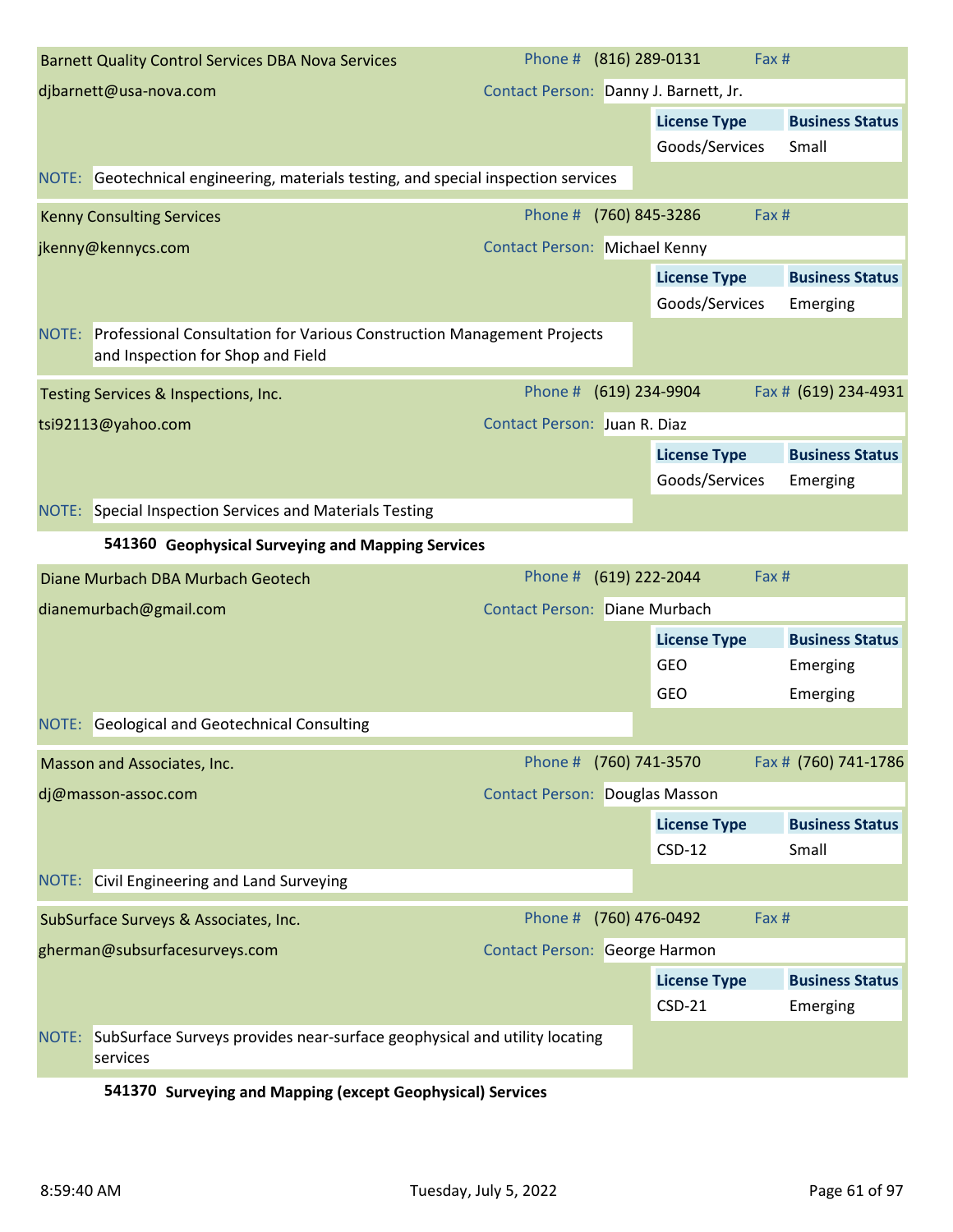| Acculine Survey, Inc.                                                               | Phone # (858) 483-6665                 |                     | Fax # (858) 483-6056   |
|-------------------------------------------------------------------------------------|----------------------------------------|---------------------|------------------------|
| Acculinesurvey@sbcglobal.net                                                        | <b>Contact Person: Rudy Pacheco</b>    |                     |                        |
|                                                                                     |                                        | <b>License Type</b> | <b>Business Status</b> |
|                                                                                     |                                        | LS                  | Small                  |
| <b>NOTE:</b> Professional Land Surveying Services                                   |                                        |                     |                        |
| Alta Land Surveying, Inc.                                                           | Phone #                                | (619) 713-2582      | Fax # (619) 579-2582   |
| Miguel@altalandsurveying.com                                                        | <b>Contact Person: Miguel Martinez</b> |                     |                        |
|                                                                                     |                                        | <b>License Type</b> | <b>Business Status</b> |
|                                                                                     |                                        | LS                  | Emerging               |
| <b>NOTE:</b> Land Surveying                                                         |                                        |                     |                        |
| <b>Alyson Corporation DBA Alyson Consulting</b>                                     | Phone # (619) 373-1676                 |                     | Fax # (000) 000-0000   |
| Melissa@alysonconsulting.com                                                        | Contact Person: Jamie A. Taynor        |                     |                        |
|                                                                                     |                                        | <b>License Type</b> | <b>Business Status</b> |
|                                                                                     |                                        | LS                  | Emerging               |
| NOTE: Professional survey and mapping services                                      |                                        |                     |                        |
| <b>BDS Engineering, Inc.</b>                                                        | Phone #                                | (619) 582-4992      | Fax # (619) 582-7428   |
| tjones@bdsengineering.com                                                           | <b>Contact Person: Thomas Jones</b>    |                     |                        |
|                                                                                     |                                        | <b>License Type</b> | <b>Business Status</b> |
|                                                                                     |                                        | $CSD-12$            | Emerging               |
|                                                                                     |                                        | LS                  | Emerging               |
| <b>NOTE: Professional Services</b>                                                  |                                        |                     |                        |
| Berggren Land Surveying & Mapping, Inc. DBA Berggren &<br>Associates                | Phone #                                | (858) 824-0034      | Fax # (858) 824-0036   |
| J.Berggren@prodigy.net                                                              | Contact Person: John R. Berggren       |                     |                        |
|                                                                                     |                                        | <b>License Type</b> | <b>Business Status</b> |
|                                                                                     |                                        | LS                  | Emerging               |
| NOTE: Land Surveying and Mapping                                                    |                                        |                     |                        |
| Coastal Land Solutions, Inc.                                                        | Phone #                                | (760) 230-6025      | Fax #                  |
| sean@coastal-land-solutions.com                                                     | Contact Person: Sean C. Englert        |                     |                        |
|                                                                                     |                                        | <b>License Type</b> | <b>Business Status</b> |
|                                                                                     |                                        | LS                  | Emerging               |
| Land surveying services and mapping, land planning, engineering consulting<br>NOTE: |                                        |                     |                        |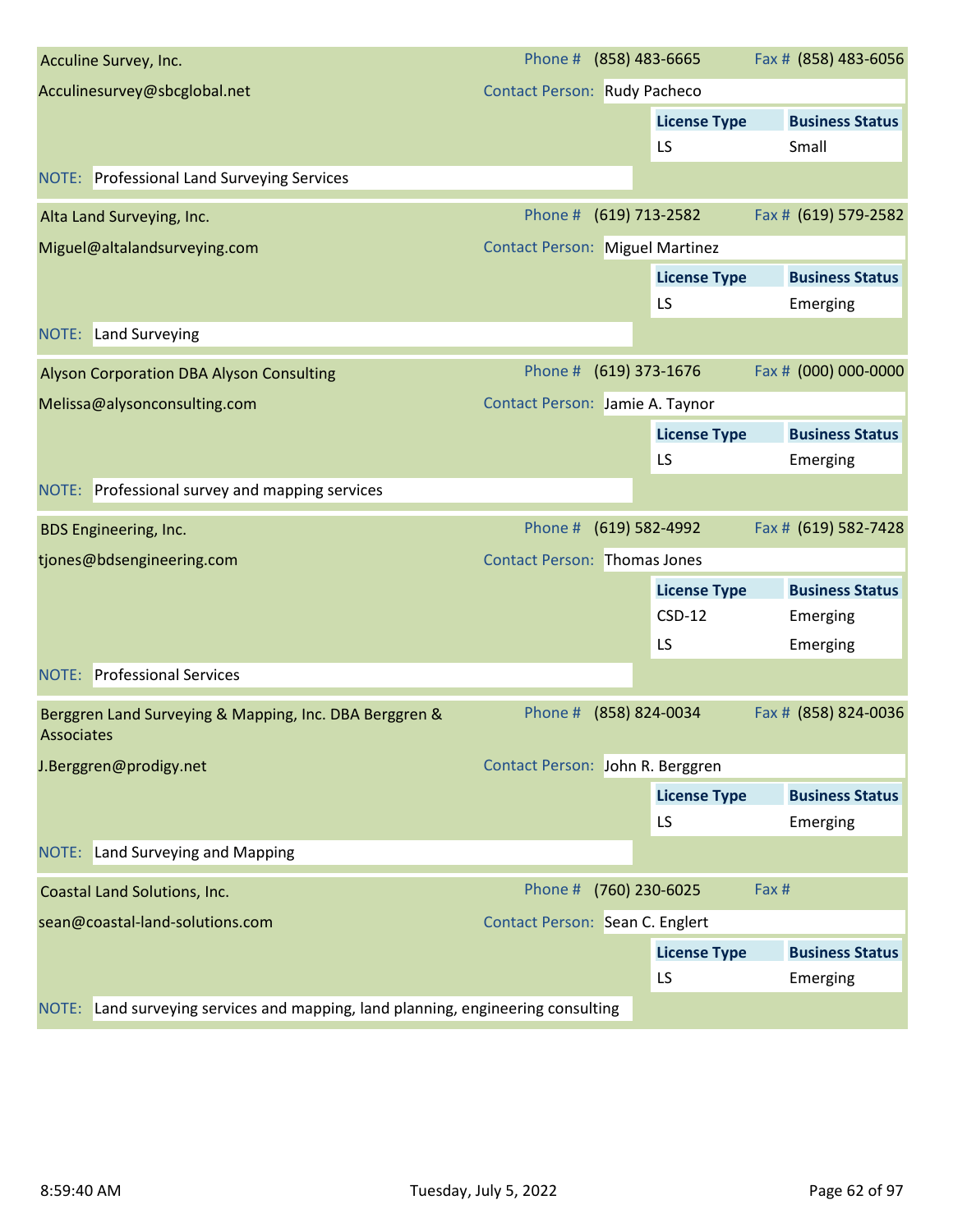|       | Forefront Land Surveying, Inc.                                                                                                                                                                                  | Phone #                                  | (760) 738-8804            | Fax # (760) 519-3158            |
|-------|-----------------------------------------------------------------------------------------------------------------------------------------------------------------------------------------------------------------|------------------------------------------|---------------------------|---------------------------------|
|       | lleger.fls@gmail.com                                                                                                                                                                                            | Contact Person: Arlene Patricia Brewer   |                           |                                 |
|       |                                                                                                                                                                                                                 |                                          | <b>License Type</b>       | <b>Business Status</b>          |
|       |                                                                                                                                                                                                                 |                                          | LS                        | Emerging                        |
| NOTE: | Consulting land surveying services.                                                                                                                                                                             |                                          |                           |                                 |
|       | <b>Fusion Engineering and Technology</b>                                                                                                                                                                        | Phone #                                  | $(619)$ 736-2800          | Fax #                           |
|       | contactus@fusionengtech.com                                                                                                                                                                                     | <b>Contact Person: Chris Schildmeier</b> |                           |                                 |
|       |                                                                                                                                                                                                                 |                                          | <b>License Type</b>       | <b>Business Status</b>          |
|       |                                                                                                                                                                                                                 |                                          | $CSD-12$                  | Emerging                        |
|       | NOTE: Fusion Engineering and Technology provides professional civil engineering<br>services and information technology                                                                                          |                                          |                           |                                 |
|       | GIS Surveyors, Inc.                                                                                                                                                                                             | Phone #                                  | (858) 679-1732            | Fax # (858) 679-1733            |
|       | ploska@gissurveyors.com                                                                                                                                                                                         | <b>Contact Person: Paul Loska</b>        |                           |                                 |
|       |                                                                                                                                                                                                                 |                                          | <b>License Type</b><br>LS | <b>Business Status</b><br>Small |
|       | NOTE: Land Surveying/GIS Mapping/Analyst Services                                                                                                                                                               |                                          |                           |                                 |
|       | Golden Triangle Land Surveying, Inc.                                                                                                                                                                            | Phone #                                  | (760) 758-7725            | Fax # (760) 758-7726            |
|       |                                                                                                                                                                                                                 |                                          |                           |                                 |
|       | willardbh@att.net                                                                                                                                                                                               | <b>Contact Person: William Hall</b>      |                           |                                 |
|       |                                                                                                                                                                                                                 |                                          | <b>License Type</b>       | <b>Business Status</b>          |
|       |                                                                                                                                                                                                                 |                                          | LS                        | Emerging                        |
|       | <b>NOTE:</b> Land Surveying                                                                                                                                                                                     |                                          |                           |                                 |
|       | <b>Kettler Leweck Engineering</b>                                                                                                                                                                               | Phone #                                  | (619) 269-3444            | Fax # (619) 269-3459            |
|       | Lisa@kettlerleweck.com                                                                                                                                                                                          | <b>Contact Person: Lisa Leweck</b>       |                           |                                 |
|       |                                                                                                                                                                                                                 |                                          | <b>License Type</b>       | <b>Business Status</b>          |
|       |                                                                                                                                                                                                                 |                                          | $CSD-12$                  | Small                           |
|       |                                                                                                                                                                                                                 |                                          | $CSD-12$                  | Small                           |
| NOTE: | Civil engineering consultant services including but not limited to preparing<br>grading and improvement plans, drainage studies, WQTR, SWPPP, and other<br>land development and public works related documents. |                                          |                           |                                 |
|       | NOVA Engineering, Inc.                                                                                                                                                                                          | Phone #                                  | $(619)$ 296-1010          | Fax #                           |
|       | mcook@nova-eng.com                                                                                                                                                                                              | <b>Contact Person: Matthew Cook</b>      |                           |                                 |
|       |                                                                                                                                                                                                                 |                                          | <b>License Type</b>       | <b>Business Status</b>          |
|       |                                                                                                                                                                                                                 |                                          | $CSD-12$                  | Small                           |
|       |                                                                                                                                                                                                                 |                                          | LS                        | Small                           |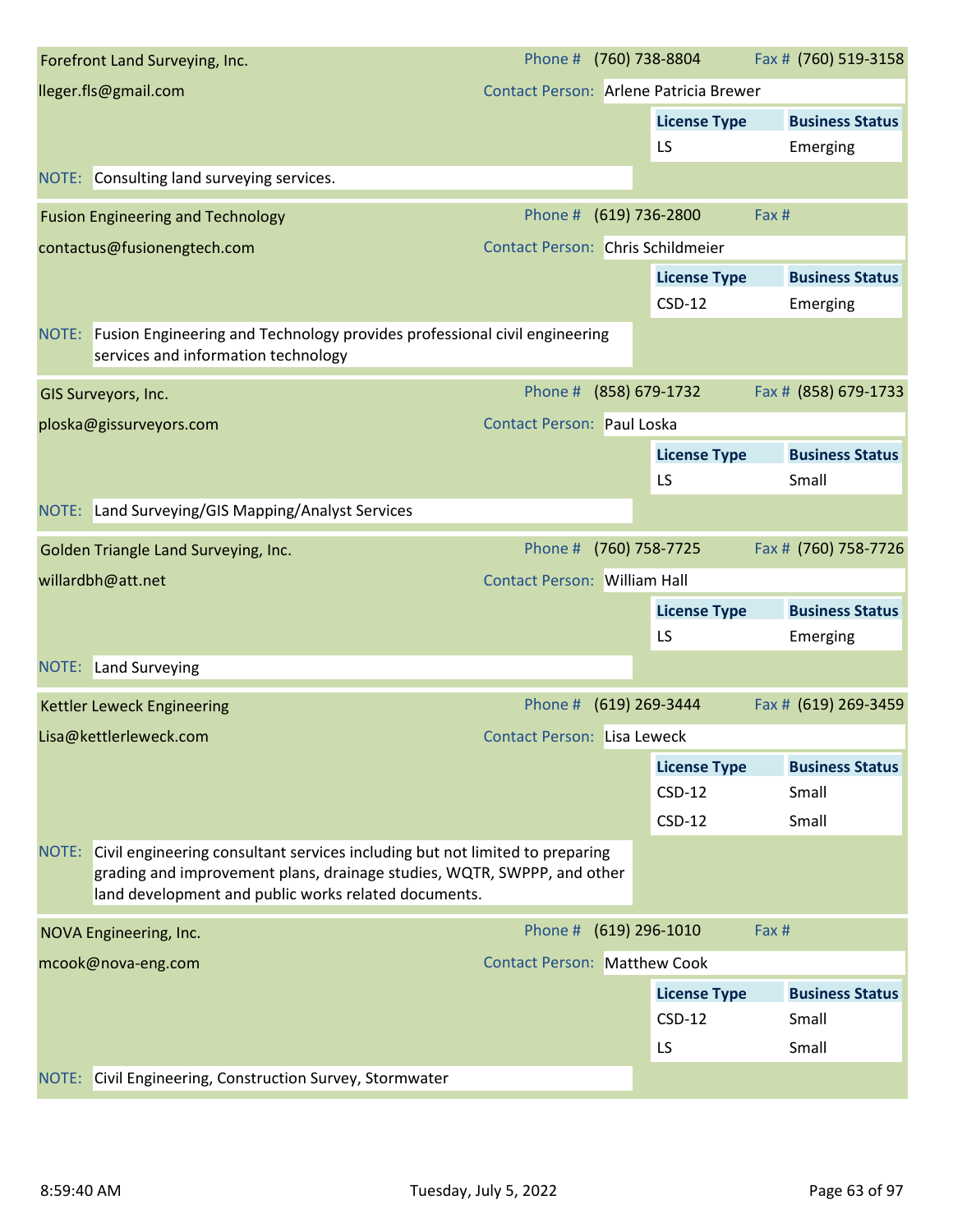| O'Day Consultants, Inc.                                                                                                                               | Phone # (760) 931-7700               |                                       | Fax # (760) 931-8680               |
|-------------------------------------------------------------------------------------------------------------------------------------------------------|--------------------------------------|---------------------------------------|------------------------------------|
| pato@odayconsultants.com                                                                                                                              | Contact Person: Patrick N. O'Day     |                                       |                                    |
|                                                                                                                                                       |                                      | <b>License Type</b><br>$CSD-12$       | <b>Business Status</b><br>Small    |
| NOTE: Civil engineering, land surveying and mapping                                                                                                   |                                      |                                       |                                    |
| <b>Quartic Solutions, LLC.</b>                                                                                                                        | Phone #                              | (858) 272-7075                        | Fax # (858) 272-3491               |
| Timo@quarticsolutions.com                                                                                                                             | Contact Person: Jodi Luostarinen     |                                       |                                    |
|                                                                                                                                                       |                                      | <b>License Type</b><br>Goods/Services | <b>Business Status</b><br>Emerging |
| <b>NOTE:</b> General Services                                                                                                                         |                                      |                                       |                                    |
| Rancho Coastal Engineering & Surveying, Inc.                                                                                                          | Phone # (760) 510-3152               |                                       | Fax # (760) 510-3153               |
| Nora@rcesd.com                                                                                                                                        | Contact Person: Nora Logan           |                                       |                                    |
|                                                                                                                                                       |                                      | <b>License Type</b>                   | <b>Business Status</b>             |
|                                                                                                                                                       |                                      | $CSD-12$                              | Emerging                           |
|                                                                                                                                                       |                                      | LS                                    | Emerging                           |
| NOTE: Civil/Structural Engineering & Land Surveying                                                                                                   |                                      |                                       |                                    |
| Red Tail Monitoring & Research, Inc.                                                                                                                  | Phone #                              | (760) 803-5694                        | Fax #                              |
| info@redtailenvironmental.com                                                                                                                         | <b>Contact Person: Clint Linton</b>  |                                       |                                    |
|                                                                                                                                                       |                                      | <b>License Type</b>                   | <b>Business Status</b>             |
|                                                                                                                                                       |                                      | Goods/Services                        | Emerging                           |
| NOTE: SLBE CERTIFICATION CREDIT WILL BE APPLIED TO NATIVE AMERICAN,<br>ARCHAEOLOGICAL AND PALEONTOLOGICAL MONITORING, AND GIS<br><b>SERVICES ONLY</b> |                                      |                                       |                                    |
| Sampo Engineering, Inc.                                                                                                                               | Phone # (760) 436-0660               |                                       | Fax # (760) 436-0659               |
| vince@sampoengineering.com                                                                                                                            | <b>Contact Person: Vincent Sampo</b> |                                       |                                    |
|                                                                                                                                                       |                                      | <b>License Type</b>                   | <b>Business Status</b>             |
|                                                                                                                                                       |                                      | $CSD-12$                              | Emerging                           |
|                                                                                                                                                       |                                      | LS                                    | Emerging                           |
| NOTE: Civil engineering, surveying, mapping and planning.                                                                                             |                                      |                                       |                                    |
| San Dieguito Engineering, Inc.                                                                                                                        | Phone #                              | (760) 753-5525                        | Fax # (760) 943-8236               |
| Aaguilar@sdeinc.com                                                                                                                                   | <b>Contact Person: Annie Aguilar</b> |                                       |                                    |
|                                                                                                                                                       |                                      | <b>License Type</b>                   | <b>Business Status</b>             |
| NOTE:<br>Civil Engineering, Stormwater Preparation, Surveying, Mapping, Land<br>Planning, Subsurface Utility Engineering                              |                                      | $CSD-12$                              | Small                              |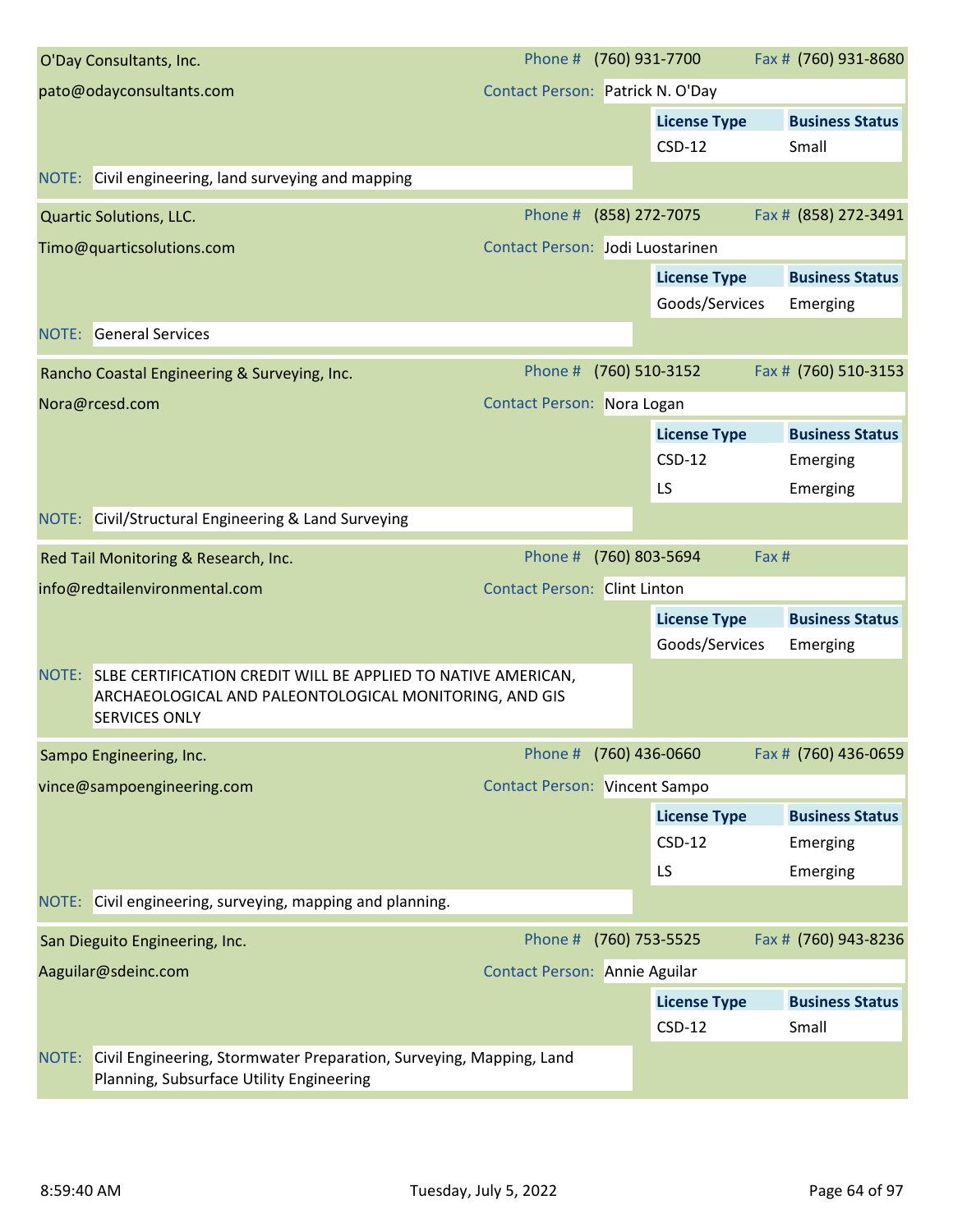|       | Southland Surveying, Inc.                                                                                                         | Phone # (858) 792-5550                  |                |                     | Fax # (858) 792-5576   |
|-------|-----------------------------------------------------------------------------------------------------------------------------------|-----------------------------------------|----------------|---------------------|------------------------|
|       | company@southlandsurveying.com                                                                                                    | <b>Contact Person: Scott Fitch</b>      |                |                     |                        |
|       |                                                                                                                                   |                                         |                | <b>License Type</b> | <b>Business Status</b> |
|       |                                                                                                                                   |                                         |                | LS                  | Small                  |
|       | NOTE: Land surveying, construction staking, topographic and aerial mapping                                                        |                                         |                |                     |                        |
|       | Stevens Cresto Engineering, Inc.                                                                                                  | Phone #                                 | (858) 694-5660 |                     | Fax # (858) 694-5661   |
|       | Ilk@scengr.com                                                                                                                    | <b>Contact Person: Mark Stevens</b>     |                |                     |                        |
|       |                                                                                                                                   |                                         |                | <b>License Type</b> | <b>Business Status</b> |
|       |                                                                                                                                   |                                         |                | $CSD-12$            | Small                  |
|       |                                                                                                                                   |                                         |                | $CSD-12$            | Small                  |
|       |                                                                                                                                   |                                         |                | LS                  | Small                  |
|       | NOTE: Civil Engineering, Land Planning, Land Surveying                                                                            |                                         |                |                     |                        |
|       | Terramark Surveying, Inc.                                                                                                         | Phone # (619) 719-6835                  |                |                     | Fax #                  |
|       | terramark.surveys@gmail.com                                                                                                       | Contact Person: Robert C. Shellman      |                |                     |                        |
|       |                                                                                                                                   |                                         |                | <b>License Type</b> | <b>Business Status</b> |
|       |                                                                                                                                   |                                         |                | LS                  | Small                  |
|       | NOTE: Land Surveying and Mapping                                                                                                  |                                         |                |                     |                        |
|       | West Coast Civil, Inc.                                                                                                            | Phone #                                 | (858) 869-1332 |                     | Fax # (858) 761-0001   |
|       | anthony@westcoastcivil.com                                                                                                        | <b>Contact Person: Anthony Gonzalez</b> |                |                     |                        |
|       |                                                                                                                                   |                                         |                | <b>License Type</b> | <b>Business Status</b> |
|       |                                                                                                                                   |                                         |                | $CSD-12$            | Small                  |
|       |                                                                                                                                   |                                         |                | $CSD-12$            | Small                  |
|       |                                                                                                                                   |                                         |                | $CSD-12$            | Small                  |
|       |                                                                                                                                   |                                         |                | $CSD-12$            | Small                  |
| NOTE: | Civil Engineering services specializing in Land Development, Land Planning,<br>Water-Waste Water Development, Public Improvements |                                         |                |                     |                        |
|       | <b>Zentih Consultants</b>                                                                                                         | Phone # (619) 528-2240                  |                |                     | Fax #                  |
|       | alagha@zenith-consultants.com                                                                                                     | Contact Person: Sohaib Alagha           |                |                     |                        |
|       |                                                                                                                                   |                                         |                | <b>License Type</b> | <b>Business Status</b> |
|       |                                                                                                                                   |                                         |                | $CSD-12$            | Emerging               |
|       |                                                                                                                                   |                                         |                | LS                  | Emerging               |
| NOTE: | <b>Engineering &amp; Land Surveying Services</b>                                                                                  |                                         |                |                     |                        |
|       |                                                                                                                                   |                                         |                |                     |                        |

### **541380 Testing Laboratories**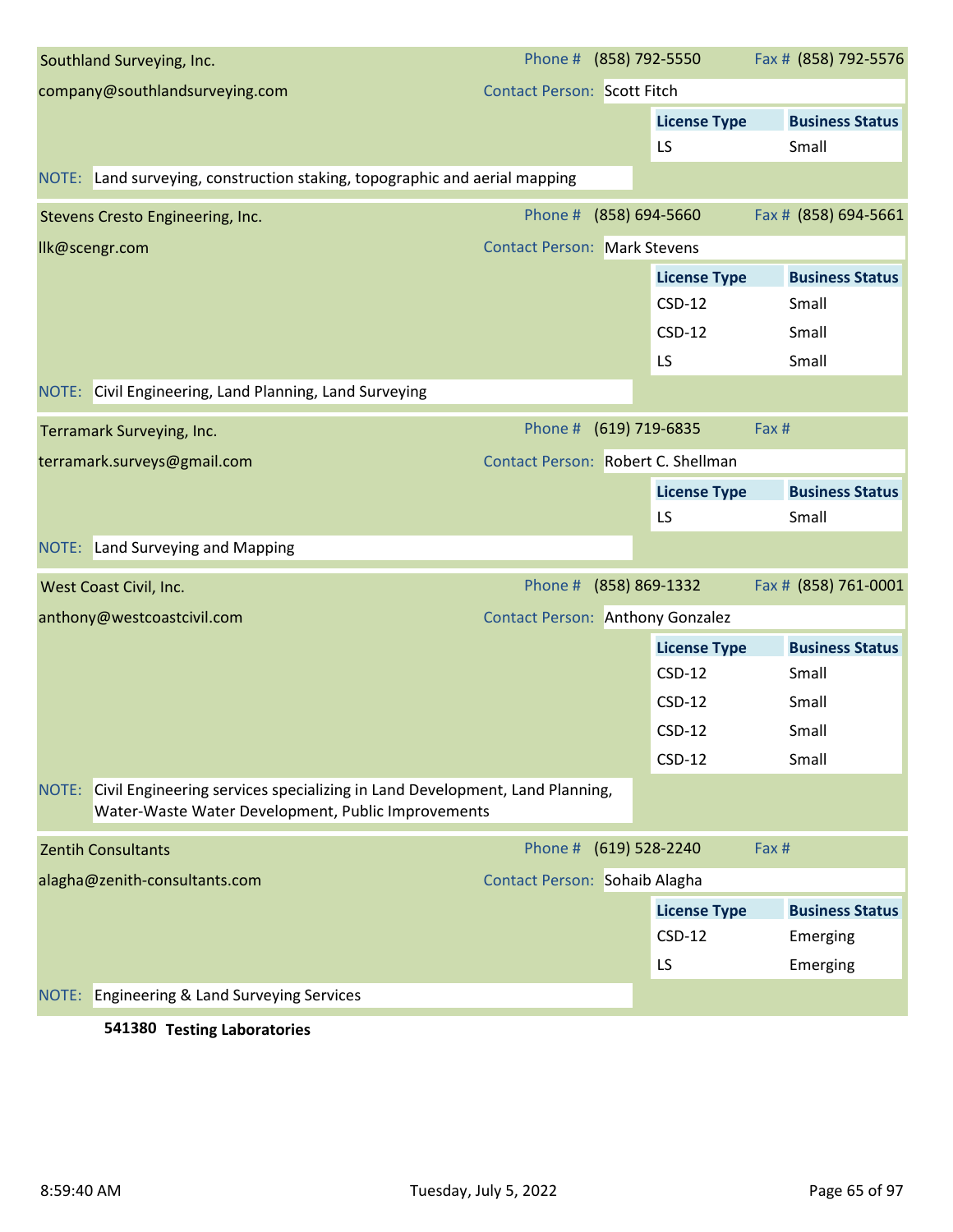|       | Allied Geotechnical Engineers, Inc.                                                                                                                                                                                                                     | Phone # (619) 449-5900                |                |                                 | Fax # (619) 449-5902            |
|-------|---------------------------------------------------------------------------------------------------------------------------------------------------------------------------------------------------------------------------------------------------------|---------------------------------------|----------------|---------------------------------|---------------------------------|
|       | s_sutanto@alliedgeo.org                                                                                                                                                                                                                                 | Contact Person: Sani Sutanto          |                |                                 |                                 |
|       |                                                                                                                                                                                                                                                         |                                       |                | <b>License Type</b><br>$CSD-12$ | <b>Business Status</b><br>Small |
|       | NOTE: Geotechnical Engineering Services (soil mechanics, geology, engineering<br>geology, hydrogeology and geo-environmental)                                                                                                                           |                                       |                |                                 |                                 |
|       | <b>Barnett Quality Control Services DBA Nova Services</b>                                                                                                                                                                                               | Phone #                               | (816) 289-0131 |                                 | Fax #                           |
|       | djbarnett@usa-nova.com                                                                                                                                                                                                                                  | Contact Person: Danny J. Barnett, Jr. |                |                                 |                                 |
|       |                                                                                                                                                                                                                                                         |                                       |                | <b>License Type</b>             | <b>Business Status</b>          |
|       |                                                                                                                                                                                                                                                         |                                       |                | Goods/Services                  | Small                           |
|       | NOTE: Geotechnical engineering, materials testing, and special inspection services                                                                                                                                                                      |                                       |                |                                 |                                 |
|       | Limited Access Unlimited, Inc. DBA Pacific Drilling Co.                                                                                                                                                                                                 | Phone # (619) 294-3682                |                |                                 | Fax # (619) 294-3283            |
|       | Tod@pacdrill.com                                                                                                                                                                                                                                        | <b>Contact Person: Tod W. Clark</b>   |                |                                 |                                 |
|       |                                                                                                                                                                                                                                                         |                                       |                | <b>License Type</b>             | <b>Business Status</b>          |
|       |                                                                                                                                                                                                                                                         |                                       |                | B                               | Small                           |
|       |                                                                                                                                                                                                                                                         |                                       |                | $C-57$                          | Small                           |
|       | NOTE: Drilling for geotechnical/environmental soil/water/vapor sampling                                                                                                                                                                                 |                                       |                |                                 |                                 |
|       | Terra West, Inc.                                                                                                                                                                                                                                        | Phone # (619) 488-3000                |                |                                 | Fax # (619) 568-3475            |
|       | roberto@terrawestinc.com                                                                                                                                                                                                                                | Contact Person: Roberto Tessada       |                |                                 |                                 |
|       |                                                                                                                                                                                                                                                         |                                       |                | <b>License Type</b>             | <b>Business Status</b>          |
|       |                                                                                                                                                                                                                                                         |                                       |                | Goods/Services                  | Emerging                        |
| NOTE: | Consulting services for compliance with the Construction General Permit<br>and regional water pollution control regulations for construction sites.<br>Services include development of Water Pollution Control Documentation<br>(SWPP, WPCP, SWMP, etc) |                                       |                |                                 |                                 |
|       | Testing Services & Inspections, Inc.                                                                                                                                                                                                                    | Phone # (619) 234-9904                |                |                                 | Fax # (619) 234-4931            |
|       | tsi92113@yahoo.com                                                                                                                                                                                                                                      | Contact Person: Juan R. Diaz          |                |                                 |                                 |
|       |                                                                                                                                                                                                                                                         |                                       |                | <b>License Type</b>             | <b>Business Status</b>          |
|       |                                                                                                                                                                                                                                                         |                                       |                | Goods/Services                  | Emerging                        |
|       | NOTE: Special Inspection Services and Materials Testing                                                                                                                                                                                                 |                                       |                |                                 |                                 |
|       | 541410 Interior Design Services                                                                                                                                                                                                                         |                                       |                |                                 |                                 |
|       | MBN Group, Inc.                                                                                                                                                                                                                                         | Phone # (858) 678-0150                |                |                                 | Fax # (858) 678-0155            |
|       | Mnguyen@mbngroup.net                                                                                                                                                                                                                                    | <b>Contact Person: Minh Nguyen</b>    |                |                                 |                                 |
|       |                                                                                                                                                                                                                                                         |                                       |                | <b>License Type</b>             | <b>Business Status</b>          |
|       |                                                                                                                                                                                                                                                         |                                       |                | <b>ARC</b>                      | Emerging                        |
|       | NOTE: ARCHITECTURAL DESIGN, INTERIOR DESIGN, ADA SURVEYS, CONSTRUCTION<br>DOCUMENTS, DRAFTING, CONSTRUCTION ADMINISTRATION                                                                                                                              |                                       |                |                                 |                                 |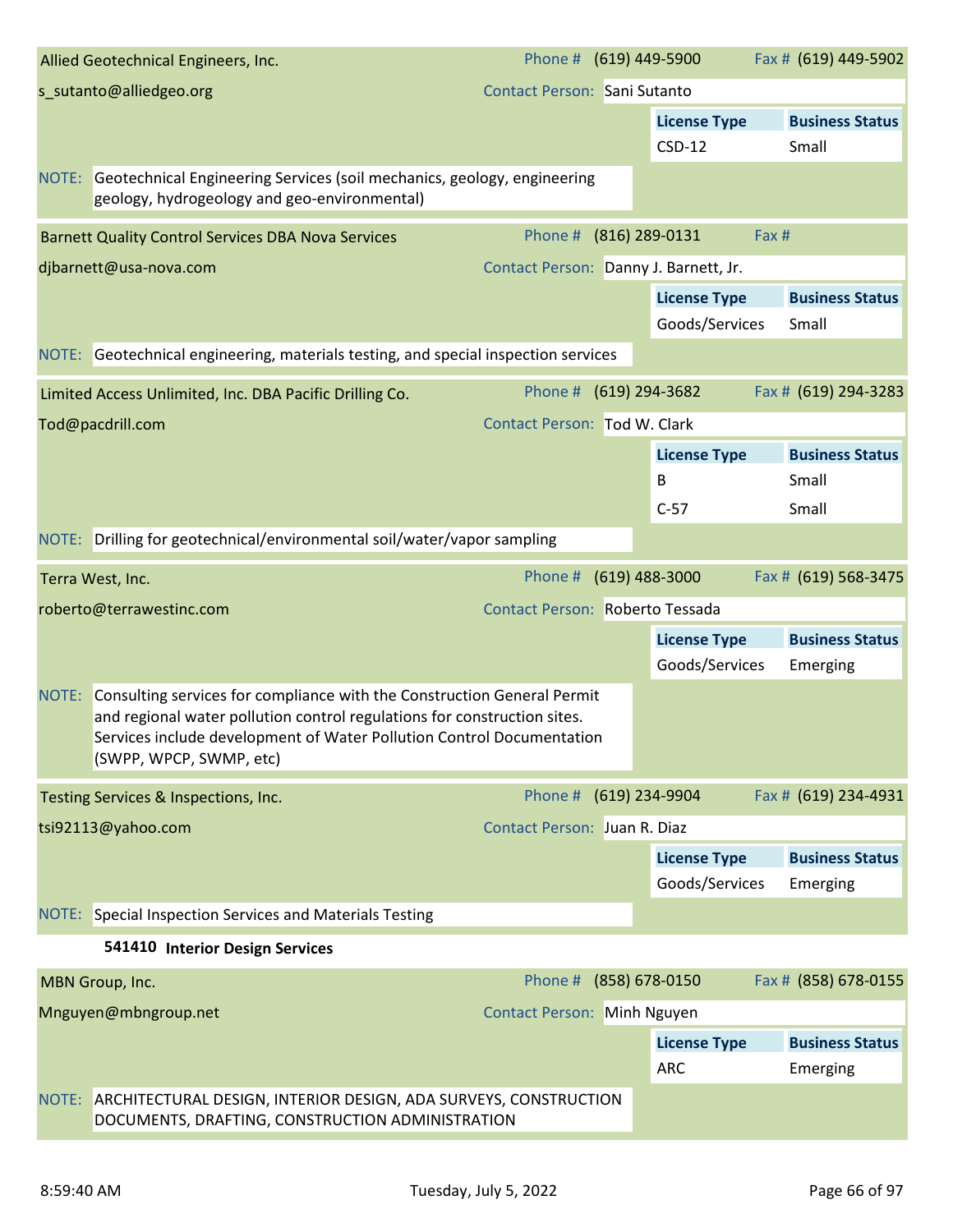|       | <b>Stormie Petoscia DBA SR Consulting</b>                                                                                                                                                                                                                  | Phone # (858) 837-0353                 |                                       | Fax # (858) 538-0625               |
|-------|------------------------------------------------------------------------------------------------------------------------------------------------------------------------------------------------------------------------------------------------------------|----------------------------------------|---------------------------------------|------------------------------------|
|       | stormierp@gmail.com                                                                                                                                                                                                                                        | Contact Person: Stormie Petoscia       |                                       |                                    |
|       |                                                                                                                                                                                                                                                            |                                        | <b>License Type</b><br>Goods/Services | <b>Business Status</b><br>Emerging |
|       | NOTE: Document management, technical editing, accounting support                                                                                                                                                                                           |                                        |                                       |                                    |
|       | <b>Vasquez Marshall Architects</b>                                                                                                                                                                                                                         | Phone #                                | (858) 513-2290                        | Fax # (858) 513-2296               |
|       | bennett@vmarch.net                                                                                                                                                                                                                                         | <b>Contact Person: Shelley Bennett</b> |                                       |                                    |
|       |                                                                                                                                                                                                                                                            |                                        | <b>License Type</b><br>ARC            | <b>Business Status</b><br>Emerging |
|       | <b>NOTE:</b> Professional Services                                                                                                                                                                                                                         |                                        |                                       |                                    |
|       | 541430 Graphic Design Services                                                                                                                                                                                                                             |                                        |                                       |                                    |
|       | CityWorks People + Places, Inc.                                                                                                                                                                                                                            | Phone # (619) 238-6009                 |                                       | Fax # (619) 238-6042               |
|       | lisa.murzic@cityworks.biz                                                                                                                                                                                                                                  | <b>Contact Person: Laura Warner</b>    |                                       |                                    |
|       |                                                                                                                                                                                                                                                            |                                        | <b>License Type</b>                   | <b>Business Status</b>             |
|       |                                                                                                                                                                                                                                                            |                                        | <b>ARC</b>                            | Emerging                           |
|       | NOTE: Communications, public outreach, architecture, planning, and graphic design                                                                                                                                                                          |                                        |                                       |                                    |
|       | Cook & Schmid, LLC                                                                                                                                                                                                                                         | Phone # (619) 814-2370                 |                                       | Fax # (619) 814-2375               |
|       | Jschmid@cookandschmid.com                                                                                                                                                                                                                                  | <b>Contact Person: Jon Schmid</b>      |                                       |                                    |
|       |                                                                                                                                                                                                                                                            |                                        | <b>License Type</b>                   | <b>Business Status</b>             |
|       |                                                                                                                                                                                                                                                            |                                        | Goods/Services                        | Small                              |
| NOTE: | Public relations, marketing, advertising, website, video, social media, app &<br>collateral development, interactive technology, graphic design, branding,<br>writing, presentations & planning, trade show booth development, multi-<br>cultural outreach |                                        |                                       |                                    |
|       | <b>Graphic Solutions dba Fabrication Arts</b>                                                                                                                                                                                                              | Phone # (619) 239-1335                 |                                       | Fax # (619) 235-6018               |
|       | Simon@graphicsolutions.com                                                                                                                                                                                                                                 | <b>Contact Person: Simon Andrews</b>   |                                       |                                    |
|       |                                                                                                                                                                                                                                                            |                                        | <b>License Type</b>                   | <b>Business Status</b>             |
|       |                                                                                                                                                                                                                                                            |                                        | $D-42$                                | Small                              |
|       |                                                                                                                                                                                                                                                            |                                        | $C-45$                                | Small                              |
|       | NOTE: Professional graphic design for signage and related materials.                                                                                                                                                                                       |                                        |                                       |                                    |
|       | Linh Phan Wong DBA Phantastic Design                                                                                                                                                                                                                       | Phone # (619) 253-4222                 |                                       | Fax # (858) 486-1410               |
|       | Lwong@phantasticdesign.com                                                                                                                                                                                                                                 | Contact Person: Linh Phan Wong         |                                       |                                    |
|       |                                                                                                                                                                                                                                                            |                                        | <b>License Type</b>                   | <b>Business Status</b>             |
|       |                                                                                                                                                                                                                                                            |                                        | Goods/Services                        | Emerging                           |
| NOTE: | <b>Graphic Design and printing</b>                                                                                                                                                                                                                         |                                        |                                       |                                    |

**541490 Other Specialized Design Services**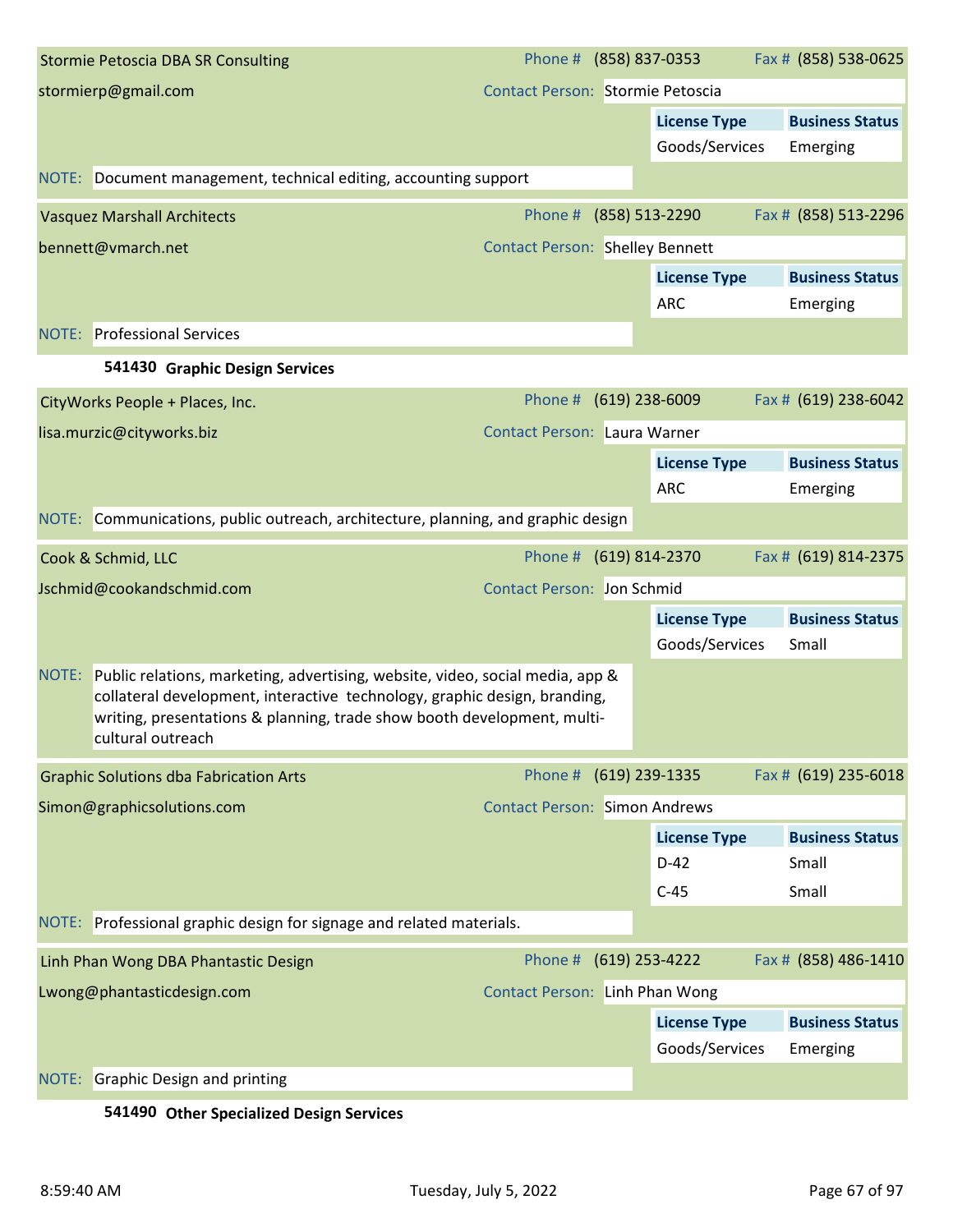|                            | Noctiluca Lighting, LLC                                                                                                                                       | Phone # (858) 531-6813                     | Fax #                                  |                                 |
|----------------------------|---------------------------------------------------------------------------------------------------------------------------------------------------------------|--------------------------------------------|----------------------------------------|---------------------------------|
| info@noctilucalighting.com |                                                                                                                                                               | <b>Contact Person: Diane Borys</b>         |                                        |                                 |
|                            |                                                                                                                                                               |                                            | <b>License Type</b>                    | <b>Business Status</b>          |
|                            |                                                                                                                                                               |                                            | Goods/Services                         | Emerging                        |
|                            | NOTE: Architectural and Landscape Lighting Design and Consulting for Commercial<br>and Residental Projects                                                    |                                            |                                        |                                 |
|                            | Visual Concepts Lighting, Inc.                                                                                                                                | Phone #                                    | (858) 278-4503                         | Fax # (858) 278-4573            |
|                            | lperez@visualconcepts-inc.com                                                                                                                                 | <b>Contact Person: Kenneth M. Perez</b>    |                                        |                                 |
|                            |                                                                                                                                                               |                                            | <b>License Type</b>                    | <b>Business Status</b>          |
|                            |                                                                                                                                                               |                                            | Goods/Services                         | Emerging                        |
|                            | NOTE: Electrical Engineering, Lighting Design and Consultation                                                                                                |                                            |                                        |                                 |
|                            | 541511 Custom Computer Programming Services                                                                                                                   |                                            |                                        |                                 |
| AscendN, LLC               |                                                                                                                                                               | Phone #                                    | (619) 971-3576<br>Fax #                |                                 |
|                            | travis.nault@ascendn.com                                                                                                                                      | <b>Contact Person: Travis Nault</b>        |                                        |                                 |
|                            |                                                                                                                                                               |                                            | <b>License Type</b><br>Goods/Services  | <b>Business Status</b><br>Small |
|                            | NOTE: SAP & IT Consulting Services                                                                                                                            |                                            |                                        |                                 |
| JH Tech, LLC               |                                                                                                                                                               | Phone # (858) 353-5203                     | Fax #                                  |                                 |
|                            | jay@jhtechllc.com                                                                                                                                             | <b>Contact Person: Jayanthy Haripriyan</b> |                                        |                                 |
|                            |                                                                                                                                                               |                                            | <b>License Type</b>                    | <b>Business Status</b>          |
|                            |                                                                                                                                                               |                                            | Goods/Services                         | Emerging                        |
|                            | NOTE: IT Consulting, Software Programming, Cloud Services, ITSM/ITIL, Program<br>Management                                                                   |                                            |                                        |                                 |
|                            | LiteScape Technologies Inc.                                                                                                                                   | Phone # (650) 292-0331                     | Fax #                                  |                                 |
|                            | aleksey.feldman@litescape.com                                                                                                                                 | Contact Person: Aleksey Feldman            |                                        |                                 |
|                            |                                                                                                                                                               |                                            |                                        |                                 |
|                            |                                                                                                                                                               |                                            | <b>License Type</b>                    | <b>Business Status</b>          |
|                            |                                                                                                                                                               |                                            | Goods/Services                         | Emerging                        |
|                            | NOTE: Enterprise Software for Voice over IP devices and distributor of telephone<br>enclosures, IP speakers, Secure control devices such as RFID/BIO readers. |                                            |                                        |                                 |
|                            | Radinnova, Inc.                                                                                                                                               | Phone # (619) 948-4066                     | Fax #                                  |                                 |
|                            | sobhanv@radinnova.com                                                                                                                                         |                                            | Contact Person: Sobhanadri Vemulapalli |                                 |
|                            |                                                                                                                                                               |                                            | <b>License Type</b>                    | <b>Business Status</b>          |
|                            |                                                                                                                                                               |                                            | Goods/Services                         | Emerging                        |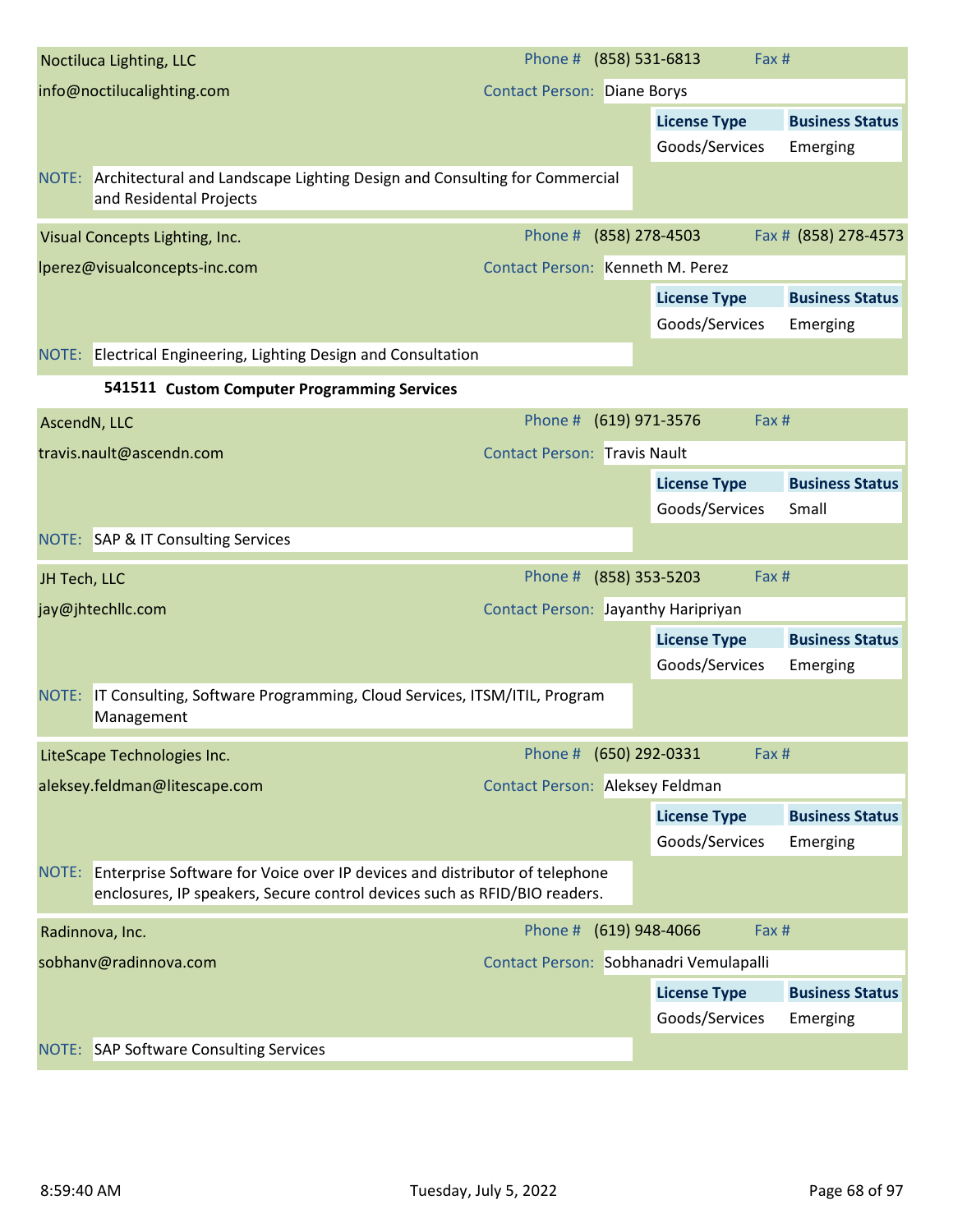| <b>VNuIT, LLC</b>   |                                                                                                                                                                                                  | Phone # (760) 576-6214                   |                                        | Fax #                              |
|---------------------|--------------------------------------------------------------------------------------------------------------------------------------------------------------------------------------------------|------------------------------------------|----------------------------------------|------------------------------------|
| pkakileti@vnuit.com |                                                                                                                                                                                                  | Contact Person: Paramjyoti Kakileti      |                                        |                                    |
|                     |                                                                                                                                                                                                  |                                          | <b>License Type</b>                    | <b>Business Status</b>             |
|                     |                                                                                                                                                                                                  |                                          | Goods/Services                         | Emerging                           |
|                     | NOTE: VNuIT provides dedicated IT Consulting services in Project Management,<br>Quality Assurance, Geographic Information System (GIS), Software Design &<br>Development and System Integration. |                                          |                                        |                                    |
|                     | <b>ZVenture Consulting, LLC</b>                                                                                                                                                                  | Phone # (510) 402-7121                   |                                        | Fax #                              |
|                     | kaviez@gmail.com                                                                                                                                                                                 | Contact Person: Kavitha Sabaapathy       |                                        |                                    |
|                     | NOTE: Software consulting and Staffing services                                                                                                                                                  |                                          |                                        |                                    |
|                     | 541512 Computer Systems Design Services                                                                                                                                                          |                                          |                                        |                                    |
|                     | <b>Fusion Engineering and Technology</b>                                                                                                                                                         | Phone # (619) 736-2800                   |                                        | Fax #                              |
|                     | contactus@fusionengtech.com                                                                                                                                                                      | <b>Contact Person: Chris Schildmeier</b> |                                        |                                    |
|                     |                                                                                                                                                                                                  |                                          | <b>License Type</b><br>$CSD-12$        | <b>Business Status</b><br>Emerging |
|                     | NOTE: Fusion Engineering and Technology provides professional civil engineering<br>services and information technology                                                                           |                                          |                                        |                                    |
|                     | Imagine Media Group, LLC. DBA IMG Networks                                                                                                                                                       | Phone # (619) 407-4180                   |                                        | Fax # (619) 422-1060               |
|                     | info@imaginemediagroup.com                                                                                                                                                                       | <b>Contact Person: Emil Arguelles</b>    |                                        |                                    |
|                     |                                                                                                                                                                                                  |                                          | <b>License Type</b>                    | <b>Business Status</b>             |
|                     |                                                                                                                                                                                                  |                                          | Goods/Services                         | Emerging                           |
|                     | NOTE: IT Services, Network Engineering, Desktop Support, Software Development,<br>Web Development                                                                                                |                                          |                                        |                                    |
|                     | Quartic Solutions, LLC.                                                                                                                                                                          | Phone # (858) 272-7075                   |                                        | Fax # (858) 272-3491               |
|                     | Timo@quarticsolutions.com                                                                                                                                                                        | Contact Person: Jodi Luostarinen         |                                        |                                    |
|                     |                                                                                                                                                                                                  |                                          | <b>License Type</b>                    | <b>Business Status</b>             |
|                     |                                                                                                                                                                                                  |                                          | Goods/Services                         | Emerging                           |
|                     | <b>NOTE:</b> General Services                                                                                                                                                                    |                                          |                                        |                                    |
|                     | Radinnova, Inc.                                                                                                                                                                                  | Phone # (619) 948-4066                   |                                        | Fax #                              |
|                     | sobhanv@radinnova.com                                                                                                                                                                            |                                          | Contact Person: Sobhanadri Vemulapalli |                                    |
|                     |                                                                                                                                                                                                  |                                          | <b>License Type</b>                    | <b>Business Status</b>             |
|                     |                                                                                                                                                                                                  |                                          | Goods/Services                         | Emerging                           |
|                     | NOTE: SAP Software Consulting Services                                                                                                                                                           |                                          |                                        |                                    |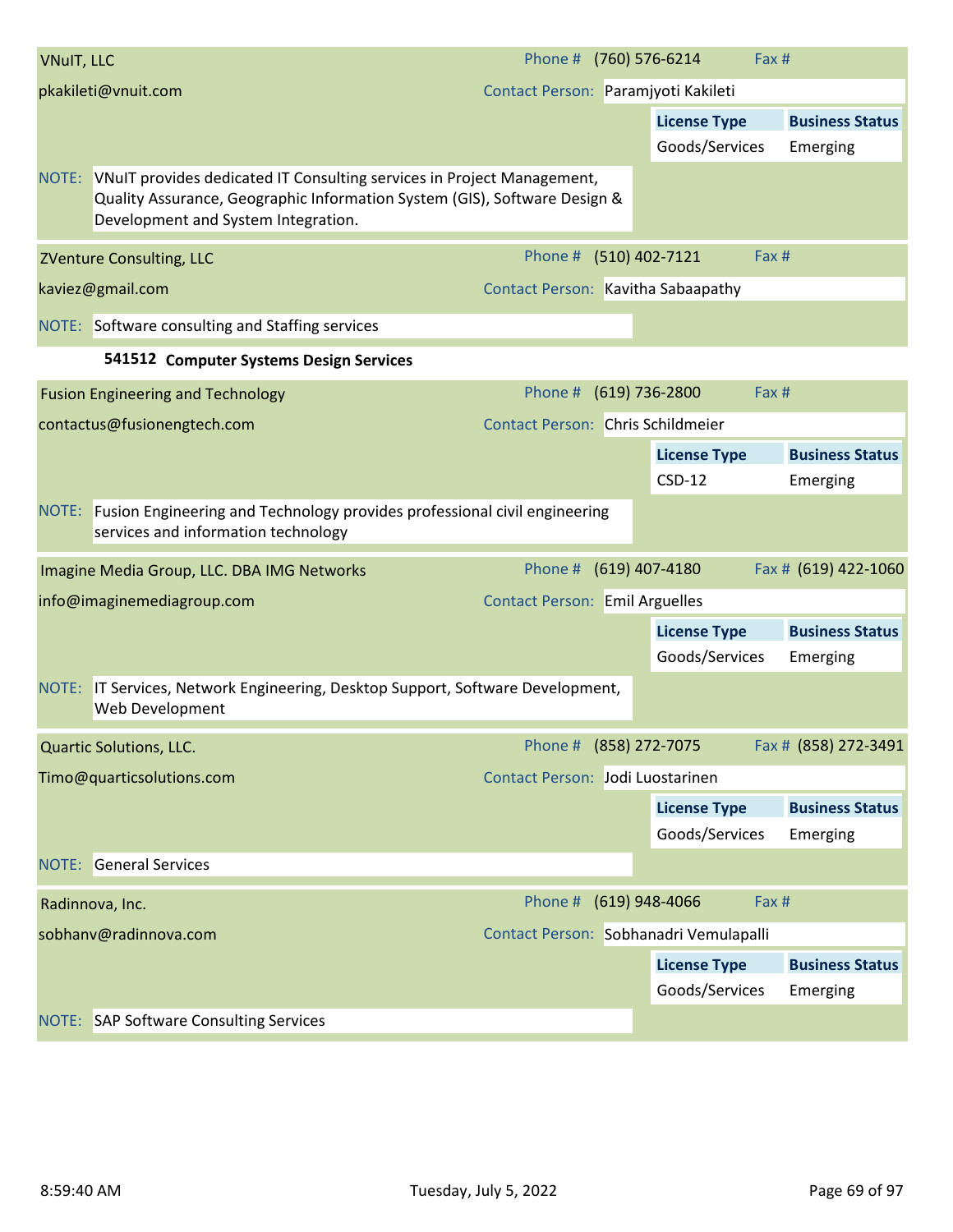| <b>VNuIT, LLC</b>   |                                                                                                                                                                                                                                                                          | Phone # (760) 576-6214                 |                                       | Fax # |                                    |
|---------------------|--------------------------------------------------------------------------------------------------------------------------------------------------------------------------------------------------------------------------------------------------------------------------|----------------------------------------|---------------------------------------|-------|------------------------------------|
| pkakileti@vnuit.com |                                                                                                                                                                                                                                                                          | Contact Person: Paramjyoti Kakileti    |                                       |       |                                    |
|                     |                                                                                                                                                                                                                                                                          |                                        | <b>License Type</b><br>Goods/Services |       | <b>Business Status</b><br>Emerging |
|                     | NOTE: VNuIT provides dedicated IT Consulting services in Project Management,<br>Quality Assurance, Geographic Information System (GIS), Software Design &<br>Development and System Integration.                                                                         |                                        |                                       |       |                                    |
|                     | <b>ZVenture Consulting, LLC</b>                                                                                                                                                                                                                                          | Phone # (510) 402-7121                 |                                       | Fax # |                                    |
|                     | kaviez@gmail.com                                                                                                                                                                                                                                                         | Contact Person: Kavitha Sabaapathy     |                                       |       |                                    |
|                     | NOTE: Software consulting and Staffing services                                                                                                                                                                                                                          |                                        |                                       |       |                                    |
|                     | 541519 Other Computer Related Services                                                                                                                                                                                                                                   |                                        |                                       |       |                                    |
|                     | Radinnova, Inc.                                                                                                                                                                                                                                                          | Phone # (619) 948-4066                 |                                       | Fax # |                                    |
|                     | sobhanv@radinnova.com                                                                                                                                                                                                                                                    | Contact Person: Sobhanadri Vemulapalli |                                       |       |                                    |
|                     |                                                                                                                                                                                                                                                                          |                                        | <b>License Type</b><br>Goods/Services |       | <b>Business Status</b><br>Emerging |
|                     | <b>NOTE:</b> SAP Software Consulting Services                                                                                                                                                                                                                            |                                        |                                       |       |                                    |
| Talosys, Inc.       |                                                                                                                                                                                                                                                                          | Phone # (858) 286-7099                 |                                       | Fax # |                                    |
|                     | ruby@talosys.io                                                                                                                                                                                                                                                          | Contact Person: Ruby Sarda             |                                       |       |                                    |
|                     |                                                                                                                                                                                                                                                                          |                                        | <b>License Type</b><br>No License     |       | <b>Business Status</b><br>Emerging |
| NOTE:               | TALOSYS provides wireless Internet of Things solutions for healthcare, cities,<br>facilities management, industry, and agriculture. The systems are an<br>integration of sensor hardware, embedded software, long-range radio<br>frequency technology, cloud software, a |                                        |                                       |       |                                    |
| <b>VNuIT, LLC</b>   |                                                                                                                                                                                                                                                                          | Phone #                                | (760) 576-6214                        | Fax # |                                    |
| pkakileti@vnuit.com |                                                                                                                                                                                                                                                                          | Contact Person: Paramjyoti Kakileti    |                                       |       |                                    |
|                     |                                                                                                                                                                                                                                                                          |                                        | <b>License Type</b><br>Goods/Services |       | <b>Business Status</b><br>Emerging |
| NOTE:               | VNuIT provides dedicated IT Consulting services in Project Management,<br>Quality Assurance, Geographic Information System (GIS), Software Design &<br>Development and System Integration.                                                                               |                                        |                                       |       |                                    |

**541600 Management, Scientific, and Technical Consulting Services**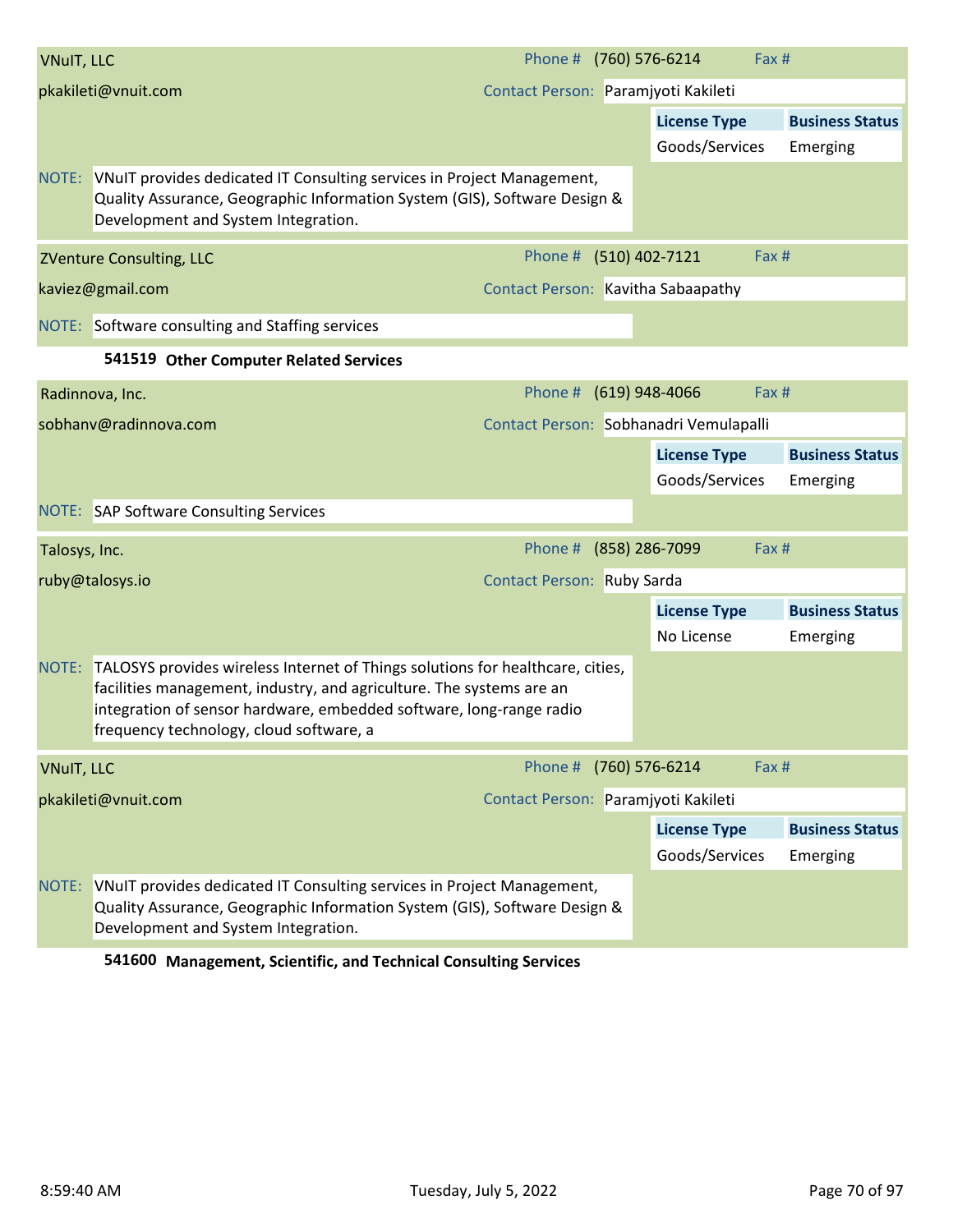|       | <b>TGR Management Consulting, LLC</b>                                                                                                                                                                                                                                           | Phone # (858) 224-2574               |                     | Fax#                   |  |
|-------|---------------------------------------------------------------------------------------------------------------------------------------------------------------------------------------------------------------------------------------------------------------------------------|--------------------------------------|---------------------|------------------------|--|
|       | tiffany@tgrmanagementconsulting.com                                                                                                                                                                                                                                             | Contact Person: Tiffany Gutraj Rosik |                     |                        |  |
|       |                                                                                                                                                                                                                                                                                 |                                      | <b>License Type</b> | <b>Business Status</b> |  |
|       |                                                                                                                                                                                                                                                                                 |                                      | Goods/Services      | Emerging               |  |
| NOTE: | <b>TGR Management Consulting provides strategic planning for technology</b><br>portfolios as well as project management and systems analysis for the full<br>implementation of business-critical systems. This includes technology<br>consulting for CRM implementation, ERP im |                                      |                     |                        |  |

**541611 Administrative Management and General Management Consulting Services**

| Acrostic                     |                                                                                                                                                           | Phone # (619) 229-6090                 |                                 | Fax #                                 |                                    |  |
|------------------------------|-----------------------------------------------------------------------------------------------------------------------------------------------------------|----------------------------------------|---------------------------------|---------------------------------------|------------------------------------|--|
| jwebber@acrosticservices.com |                                                                                                                                                           | <b>Contact Person: Joe Webber</b>      |                                 |                                       |                                    |  |
|                              |                                                                                                                                                           |                                        |                                 | <b>License Type</b><br>Goods/Services | <b>Business Status</b><br>Small    |  |
|                              | NOTE: Construction management, project management, estimating, scheduling,<br>document control, project support, plan review, construction administration |                                        |                                 |                                       |                                    |  |
| Agiletee, Inc                |                                                                                                                                                           | Phone # (619) 537-6219                 |                                 | Fax #                                 |                                    |  |
|                              | phuong@agiletee.com                                                                                                                                       | Contact Person: Phuong T. Zahirovic    |                                 |                                       |                                    |  |
|                              |                                                                                                                                                           |                                        |                                 | <b>License Type</b><br>Goods/Services | <b>Business Status</b><br>Emerging |  |
| NOTE:                        | Agiletee, Inc provides program and project management services. Our<br>expertise includes project controls services, cost estimating, and scheduling      |                                        |                                 |                                       |                                    |  |
|                              | <b>Belcourt Engineering Group, LLC</b>                                                                                                                    | Phone # (858) 837-0749                 |                                 | Fax #                                 |                                    |  |
|                              | mbelcourtois@aol.com                                                                                                                                      |                                        | Contact Person: Mohamed Adjroud |                                       |                                    |  |
|                              |                                                                                                                                                           |                                        |                                 | <b>License Type</b><br>Goods/Services | <b>Business Status</b><br>Small    |  |
|                              | NOTE: Professional Technical Services/Construction Management, Quality Control<br>Management, Construction Inspections, Project Management                |                                        |                                 |                                       |                                    |  |
| <b>Black IPO</b>             |                                                                                                                                                           | Phone # (619) 527-1668                 |                                 |                                       | Fax # (619) 527-1698               |  |
|                              | Wrstemley@aol.com                                                                                                                                         | <b>Contact Person: Wendell Stemley</b> |                                 |                                       |                                    |  |
|                              |                                                                                                                                                           |                                        |                                 | <b>License Type</b>                   | <b>Business Status</b>             |  |
|                              |                                                                                                                                                           |                                        |                                 | Goods/Services                        | Small                              |  |
|                              | NOTE: Construction Manager, concrete and rebar                                                                                                            |                                        |                                 |                                       |                                    |  |
|                              | Civetta Design, LLC                                                                                                                                       | Phone # (858) 243-9928                 |                                 | Fax #                                 |                                    |  |
|                              | gina@civettadesign.com                                                                                                                                    | Contact Person: Regina Fischbach       |                                 |                                       |                                    |  |
|                              |                                                                                                                                                           |                                        |                                 | <b>License Type</b><br>Goods/Services | <b>Business Status</b><br>Emerging |  |
| NOTE:                        | Utility electric distribution design, consulting                                                                                                          |                                        |                                 |                                       |                                    |  |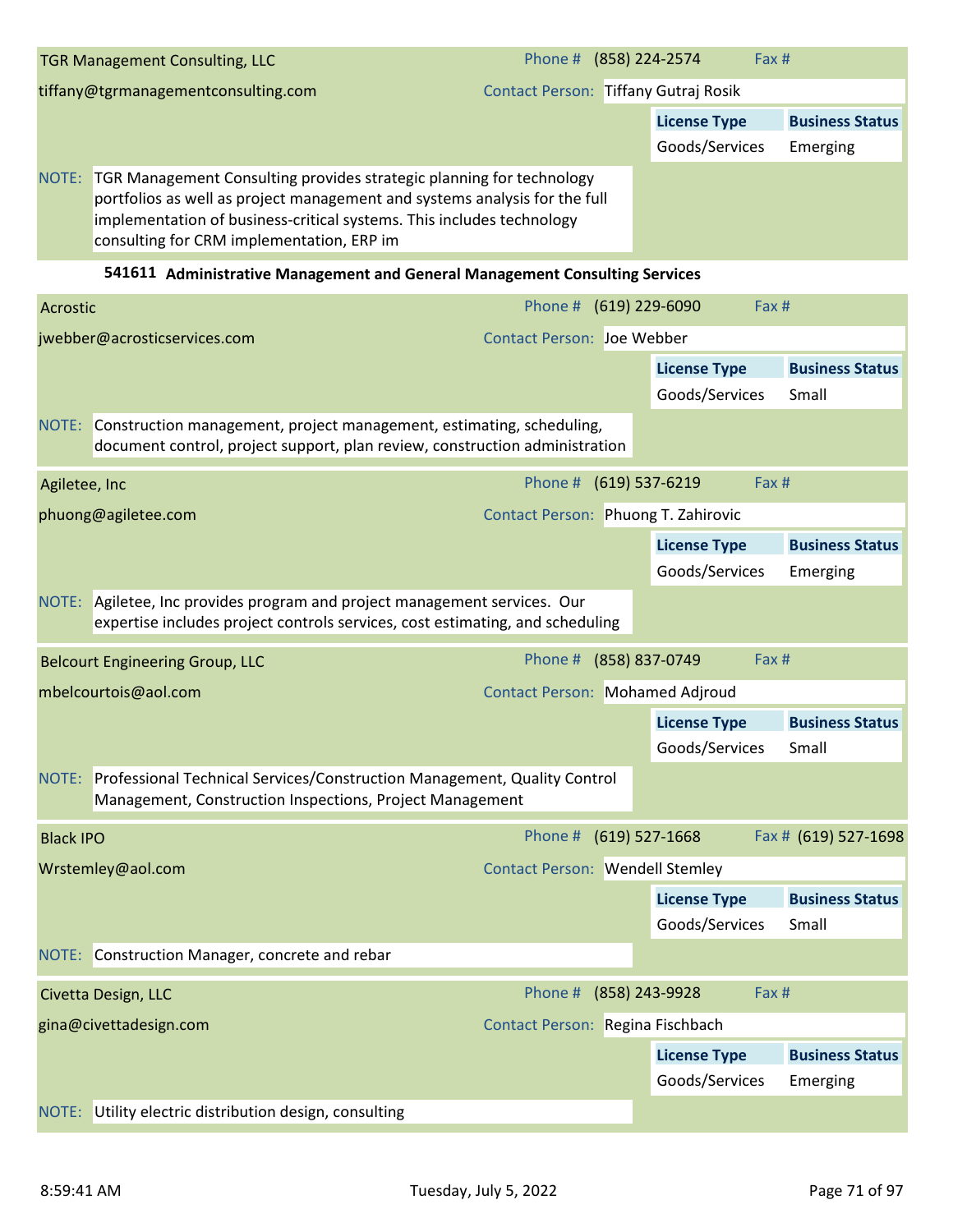|                                                               | <b>Elaine Jennings</b>                                                                                                                                                                                                                                                         | Phone # (619) 405-3364                  | Fax #                                    |                                    |
|---------------------------------------------------------------|--------------------------------------------------------------------------------------------------------------------------------------------------------------------------------------------------------------------------------------------------------------------------------|-----------------------------------------|------------------------------------------|------------------------------------|
|                                                               | elainekjennings@gmail.com                                                                                                                                                                                                                                                      |                                         | Contact Person: Elaine Kathleen Jennings |                                    |
|                                                               |                                                                                                                                                                                                                                                                                |                                         | <b>License Type</b>                      | <b>Business Status</b>             |
|                                                               |                                                                                                                                                                                                                                                                                |                                         | Goods/Services                           | Emerging                           |
|                                                               | NOTE: Safety and Security Consulting, including Public Information and<br>Communication                                                                                                                                                                                        |                                         |                                          |                                    |
|                                                               | Jeffrey Puzzullo dba Puzzullo Consulting                                                                                                                                                                                                                                       | Phone #                                 | (760) 533-3500<br>Fax #                  |                                    |
|                                                               | jpuzzullo@puzzullo.com                                                                                                                                                                                                                                                         | <b>Contact Person: Jeffrey Puzzullo</b> |                                          |                                    |
|                                                               |                                                                                                                                                                                                                                                                                |                                         | <b>License Type</b><br>Goods/Services    | <b>Business Status</b><br>Emerging |
|                                                               | NOTE: Project and Construction Management, Project Controls, CPM Scheduling<br>and Cost Estimating                                                                                                                                                                             |                                         |                                          |                                    |
|                                                               | KDPM Consulting, Inc.                                                                                                                                                                                                                                                          | Phone # (858) 538-8518                  | Fax #                                    |                                    |
|                                                               | kimberly.demartino@kdpmconsulting.com                                                                                                                                                                                                                                          | Contact Person: Kimberly DeMartino      |                                          |                                    |
|                                                               |                                                                                                                                                                                                                                                                                |                                         | <b>License Type</b><br>Goods/Services    | <b>Business Status</b><br>Emerging |
|                                                               | NOTE: KDPM Consulting provide full-service Program/Project Management support<br>services from project initiation to production and deployment. We manage<br>small to large complex technical programs and execution to ensure<br>adherence to budget, schedule, scope and qua |                                         |                                          |                                    |
|                                                               | Krystal L. Merical DBA KLM Project Insights                                                                                                                                                                                                                                    | Phone #                                 | (760) 424-9334<br>Fax #                  |                                    |
|                                                               | Mericalkl@gmail.com                                                                                                                                                                                                                                                            | Contact Person: Krystal L. Merical      |                                          |                                    |
|                                                               |                                                                                                                                                                                                                                                                                |                                         | <b>License Type</b><br>Goods/Services    | <b>Business Status</b><br>Emerging |
|                                                               | NOTE: Project Controls (schedule and cost) services for projects and programs.                                                                                                                                                                                                 |                                         |                                          |                                    |
|                                                               | <b>Nesso Strategies, Inc.</b>                                                                                                                                                                                                                                                  | Phone # (619) 546-7885                  | Fax #                                    |                                    |
|                                                               | judy@nessostrategies.com                                                                                                                                                                                                                                                       | Contact Person: Judith A Hissong        |                                          |                                    |
|                                                               |                                                                                                                                                                                                                                                                                |                                         | <b>License Type</b>                      | <b>Business Status</b>             |
|                                                               |                                                                                                                                                                                                                                                                                |                                         | Goods/Services                           | Emerging                           |
|                                                               | NOTE: We are a speaking, training, consulting and facilitation firm that specializes<br>in communication and conflict management, leadership development,<br>accountability, and diversity and inclusion.                                                                      |                                         |                                          |                                    |
|                                                               | Novus Origo, Inc.                                                                                                                                                                                                                                                              | Phone #                                 | (760) 438-4354                           | Fax # (760) 438-4355               |
| paul.cevolani@novusorigo.com<br>Contact Person: Paul Cevolani |                                                                                                                                                                                                                                                                                |                                         |                                          |                                    |
|                                                               |                                                                                                                                                                                                                                                                                |                                         | <b>License Type</b>                      | <b>Business Status</b>             |
|                                                               |                                                                                                                                                                                                                                                                                |                                         | Goods/Services                           | Emerging                           |
| NOTE:                                                         | Human performance, professional training development, project<br>management, change management and process improvement                                                                                                                                                         |                                         |                                          |                                    |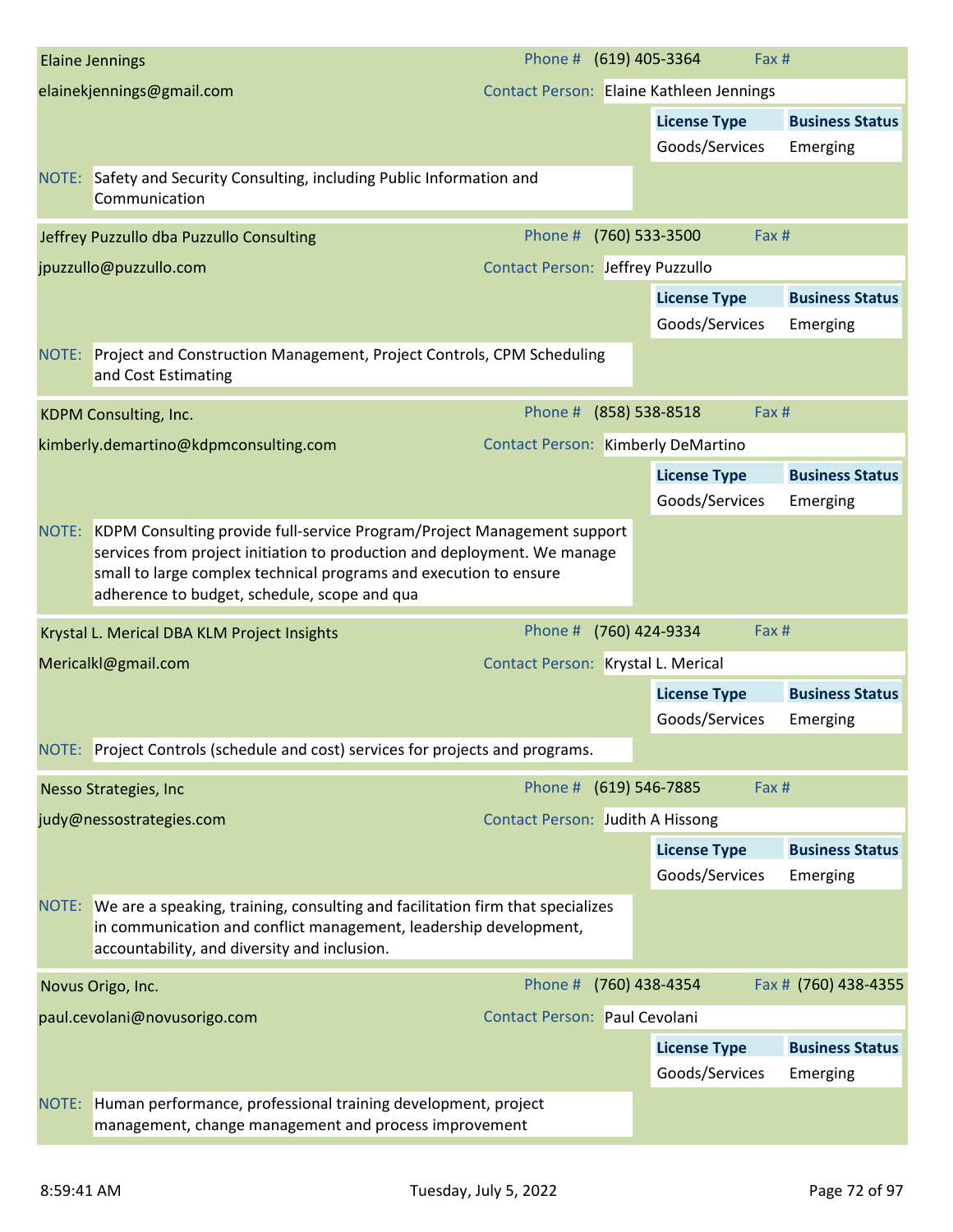| <b>Orbital Project Management, LLC</b>                                                                                                                    | Phone # (559) 750-9340                         |                     | Fax#                   |
|-----------------------------------------------------------------------------------------------------------------------------------------------------------|------------------------------------------------|---------------------|------------------------|
| jheffler@orbitalpm.com                                                                                                                                    | <b>Contact Person: Jennifer Heffler</b>        |                     |                        |
|                                                                                                                                                           |                                                | <b>License Type</b> | <b>Business Status</b> |
|                                                                                                                                                           |                                                | Goods/Services      | Emerging               |
| NOTE: Program and project management, PMO set-up services for engineering<br>firms and utilities infrastructure upgrades.                                 |                                                |                     |                        |
| <b>Overall Consulting, LLC</b>                                                                                                                            | Phone # (951) 258-9265                         |                     | Fax #                  |
| scarrico@overall-consulting.com                                                                                                                           | <b>Contact Person: Scott Carrico</b>           |                     |                        |
|                                                                                                                                                           |                                                | <b>License Type</b> | <b>Business Status</b> |
|                                                                                                                                                           |                                                | Goods/Services      | Small                  |
| NOTE: Scheduling and Planning Consulting Services for General Contractors for<br>construction projects                                                    |                                                |                     |                        |
| Pride Resource Partners, LLC                                                                                                                              | Phone # (619) 255-9257                         |                     | Fax#                   |
| joe.maak@prideresourcepartners.com                                                                                                                        | <b>Contact Person: Joe Maak</b>                |                     |                        |
|                                                                                                                                                           |                                                | <b>License Type</b> | <b>Business Status</b> |
|                                                                                                                                                           |                                                | B                   | Small                  |
|                                                                                                                                                           |                                                | A                   | Small                  |
| NOTE: Providing as needed construction project management, facilities planning<br>and staff augmentation.                                                 |                                                |                     |                        |
| SchneiderCM, Inc.                                                                                                                                         | Phone # (619) 905-5522                         |                     | Fax # (888) 638-1504   |
| carl.schneider@schneidercm.net                                                                                                                            | <b>Contact Person: Carl Schneider</b>          |                     |                        |
|                                                                                                                                                           |                                                | <b>License Type</b> | <b>Business Status</b> |
|                                                                                                                                                           |                                                | Goods/Services      | Small                  |
| NOTE: Construction management, project management, estimating, scheduling,<br>document control, project support, plan review, construction administration |                                                |                     |                        |
| The Cultural Planning Group                                                                                                                               | Phone # (213) 500-6692                         |                     | Fax #                  |
| david@culturalplanning.com                                                                                                                                | <b>Contact Person: David Plettner-Saunders</b> |                     |                        |
|                                                                                                                                                           |                                                | <b>License Type</b> | <b>Business Status</b> |
|                                                                                                                                                           |                                                | No License          | Emerging               |
| NOTE: Administrative Management and General Management Consulting Services                                                                                |                                                |                     |                        |
| US Access Consultants, Inc.                                                                                                                               | Phone # (619) 933-4755                         |                     | Fax # (619) 828-6880   |
| corina@usaccessconsultants.com                                                                                                                            | <b>Contact Person: Corina Wilkes</b>           |                     |                        |
|                                                                                                                                                           |                                                | <b>License Type</b> | <b>Business Status</b> |
|                                                                                                                                                           |                                                | CSD-01              | Emerging               |
| US Access Consultants, Inc., is an accessibility consulting firm located in La<br>NOTE:<br>Mesa, California.                                              |                                                |                     |                        |

**541612 Human Resources and Executive Search Consulting Services**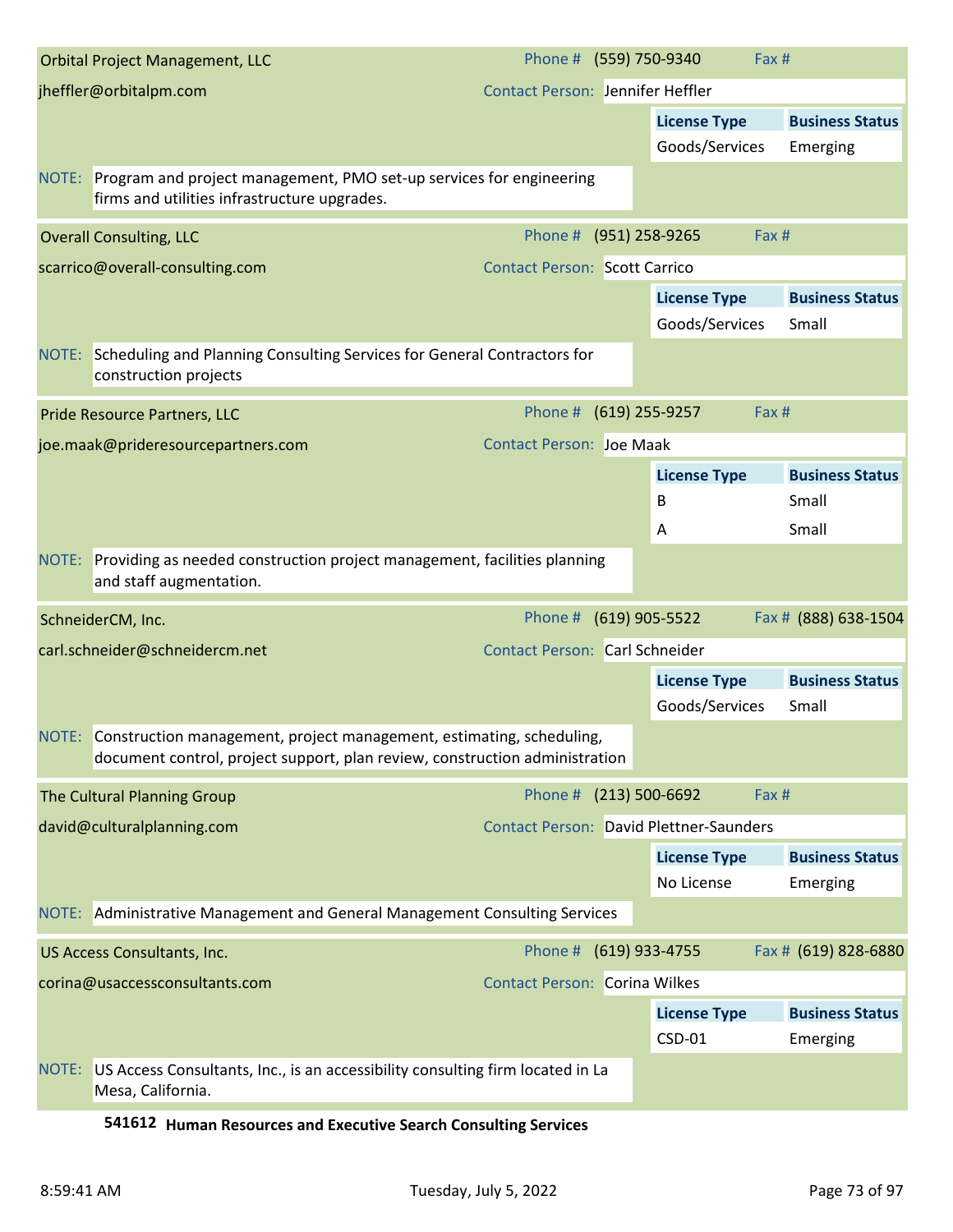|       | Nesso Strategies, Inc.                                                                                                                                                                              | Phone # (619) 546-7885                 |                     | Fax #                  |
|-------|-----------------------------------------------------------------------------------------------------------------------------------------------------------------------------------------------------|----------------------------------------|---------------------|------------------------|
|       | judy@nessostrategies.com                                                                                                                                                                            | Contact Person: Judith A Hissong       |                     |                        |
|       |                                                                                                                                                                                                     |                                        | <b>License Type</b> | <b>Business Status</b> |
|       |                                                                                                                                                                                                     |                                        | Goods/Services      | Emerging               |
| NOTE: | We are a speaking, training, consulting and facilitation firm that specializes<br>in communication and conflict management, leadership development,<br>accountability, and diversity and inclusion. |                                        |                     |                        |
|       | 541613<br><b>Marketing Consulting Services</b>                                                                                                                                                      |                                        |                     |                        |
|       | BrainShine, Inc.                                                                                                                                                                                    | Phone # (858) 635-8900                 |                     | Fax#                   |
|       | blaise@brainshine.com                                                                                                                                                                               | <b>Contact Person: Blaise Nauyokas</b> |                     |                        |
|       |                                                                                                                                                                                                     |                                        | License Type        | <b>Business Status</b> |

|       |                                                                                                                                                                                                                                                                          |                                     | Goods/Services      | Emerging               |
|-------|--------------------------------------------------------------------------------------------------------------------------------------------------------------------------------------------------------------------------------------------------------------------------|-------------------------------------|---------------------|------------------------|
|       | NOTE: Brand Development and Marketing Agency                                                                                                                                                                                                                             |                                     |                     |                        |
|       | CityWorks People + Places, Inc.                                                                                                                                                                                                                                          | Phone # (619) 238-6009              |                     | Fax # (619) 238-6042   |
|       | lisa.murzic@cityworks.biz                                                                                                                                                                                                                                                | <b>Contact Person: Laura Warner</b> |                     |                        |
|       |                                                                                                                                                                                                                                                                          |                                     | <b>License Type</b> | <b>Business Status</b> |
|       |                                                                                                                                                                                                                                                                          |                                     | <b>ARC</b>          | Emerging               |
|       | NOTE: Communications, public outreach, architecture, planning, and graphic design                                                                                                                                                                                        |                                     |                     |                        |
|       | Cook & Schmid, LLC                                                                                                                                                                                                                                                       | Phone # (619) 814-2370              |                     | Fax # (619) 814-2375   |
|       | Jschmid@cookandschmid.com                                                                                                                                                                                                                                                | <b>Contact Person: Jon Schmid</b>   |                     |                        |
|       |                                                                                                                                                                                                                                                                          |                                     | <b>License Type</b> | <b>Business Status</b> |
|       |                                                                                                                                                                                                                                                                          |                                     | Goods/Services      | Small                  |
|       | NOTE: Public relations, marketing, advertising, website, video, social media, app &<br>collateral development, interactive technology, graphic design, branding,<br>writing, presentations & planning, trade show booth development, multi-<br>cultural outreach         |                                     |                     |                        |
|       | <b>Gabriela Dow DBA Mora Dow Consulting</b>                                                                                                                                                                                                                              | Phone # (858) 735-2922              |                     | Fax # (000) 000-0000   |
|       | gabriela@moradowconsulting.com                                                                                                                                                                                                                                           | Contact Person: Gabriela Dow        |                     |                        |
|       |                                                                                                                                                                                                                                                                          |                                     | <b>License Type</b> | <b>Business Status</b> |
|       |                                                                                                                                                                                                                                                                          |                                     | Goods/Services      | Emerging               |
| NOTE: | San Diego-based consulting firm specializing in strategic planning,<br>community relations, public affairs and business outreach. Civil engineering,<br>program management, construction management and project controls also<br>offered as part of comprehensive manage |                                     |                     |                        |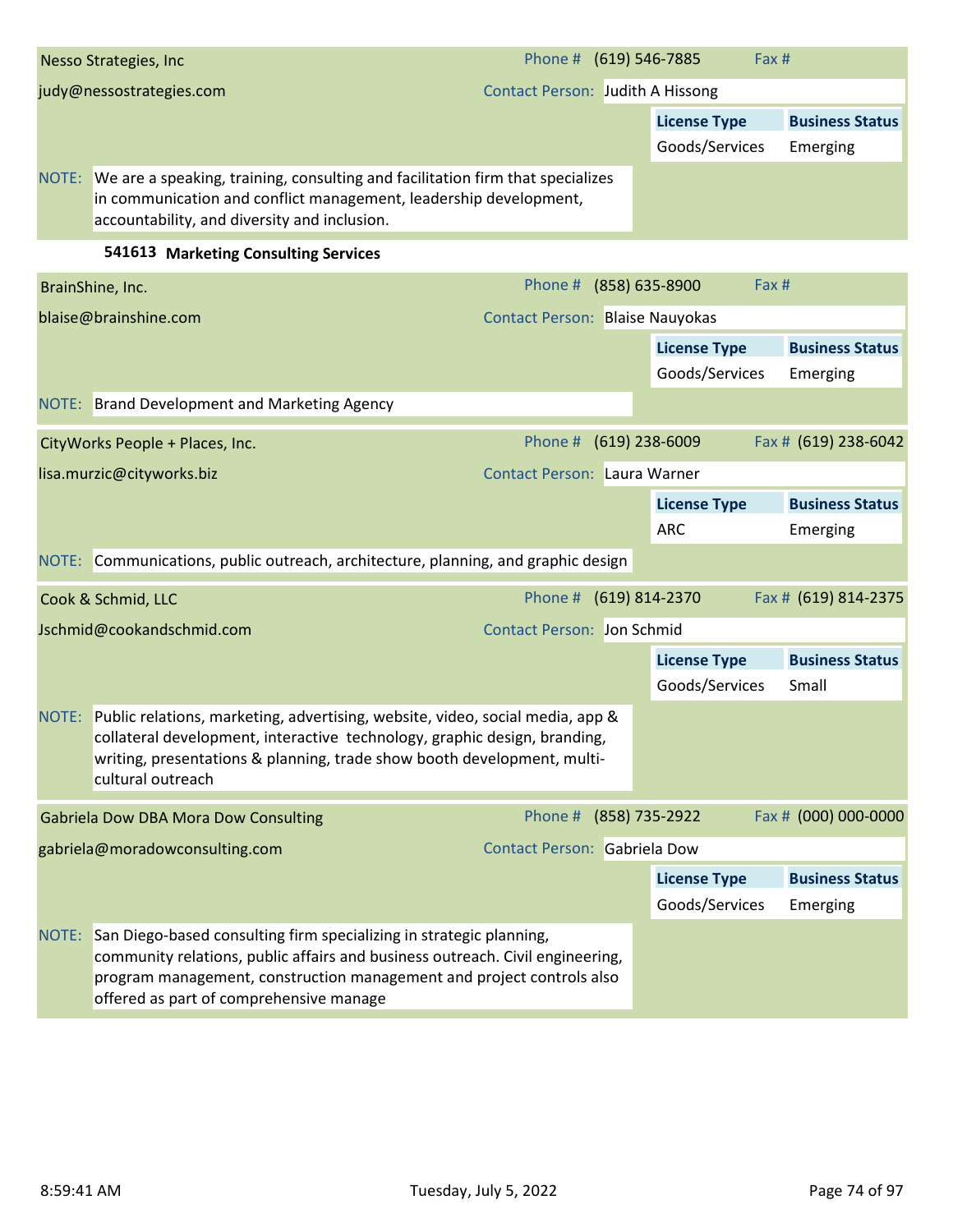|       | Kristen M. Byrne DBA Byrne Communications Consulting                                                                                                                                                                                                                  | Phone # (619) 208-2499               |                                       | Fax #                              |
|-------|-----------------------------------------------------------------------------------------------------------------------------------------------------------------------------------------------------------------------------------------------------------------------|--------------------------------------|---------------------------------------|------------------------------------|
|       | kristen@byrne-comm.com                                                                                                                                                                                                                                                | Contact Person: Kristen M. Byrne     |                                       |                                    |
|       |                                                                                                                                                                                                                                                                       |                                      | <b>License Type</b>                   | <b>Business Status</b>             |
|       |                                                                                                                                                                                                                                                                       |                                      | Goods/Services                        | Emerging                           |
|       | NOTE: Byrne Communications Consulting provides public affairs and strategic<br>communications services, including public outreach and engagement, public<br>relations and communications, government relations, workshop<br>planning/implementation, and facilitation |                                      |                                       |                                    |
|       | Positraction, Inc.                                                                                                                                                                                                                                                    | Phone #                              | (844) 652-4400                        | Fax #                              |
|       | lynne@positraction.com                                                                                                                                                                                                                                                | <b>Contact Person: Lynne Arciero</b> |                                       |                                    |
|       |                                                                                                                                                                                                                                                                       |                                      | <b>License Type</b>                   | <b>Business Status</b>             |
|       |                                                                                                                                                                                                                                                                       |                                      | Goods/Services                        | Emerging                           |
|       | NOTE: Strategic marketing services including design, photo, video, digital<br>marketing, events, public relations, website, social media                                                                                                                              |                                      |                                       |                                    |
|       | Reema Boccia DBA Two Rivers Strategies                                                                                                                                                                                                                                | Phone #                              | (619) 726-2179                        | Fax #                              |
|       | Reema@TwoRiversPR.com                                                                                                                                                                                                                                                 | Contact Person: Reema Makani Boccia  |                                       |                                    |
|       |                                                                                                                                                                                                                                                                       |                                      | <b>License Type</b><br>Goods/Services | <b>Business Status</b><br>Emerging |
|       | NOTE: Public Relations, Community Outreach, Technical and Creative Writing,<br><b>Proposal Writing</b>                                                                                                                                                                |                                      |                                       |                                    |
|       | Team Phun, LLC                                                                                                                                                                                                                                                        | Phone #                              | (858) 598-5563                        | Fax #                              |
|       | sean@teamphun.com                                                                                                                                                                                                                                                     | <b>Contact Person: Sean Burns</b>    |                                       |                                    |
|       |                                                                                                                                                                                                                                                                       |                                      | <b>License Type</b>                   | <b>Business Status</b>             |
|       |                                                                                                                                                                                                                                                                       |                                      | Goods/Services                        | Emerging                           |
|       | NOTE: We are a full service marketing agency combining products and services into<br>wearable, print, and promotional products distributed via digital websites,<br>and fulfilled through our warehouses.                                                             |                                      |                                       |                                    |
|       | 541618 Other Management Consulting Services                                                                                                                                                                                                                           |                                      |                                       |                                    |
|       | EFS Engineering, Inc.                                                                                                                                                                                                                                                 | Phone # (619) 688-1495               |                                       | Fax #                              |
|       | Skip@efs-engineering.com                                                                                                                                                                                                                                              | Contact Person: Eugene F. Shank      |                                       |                                    |
|       |                                                                                                                                                                                                                                                                       |                                      | <b>License Type</b>                   | <b>Business Status</b>             |
|       |                                                                                                                                                                                                                                                                       |                                      | $CSD-12$                              | Emerging                           |
| NOTE: | Professional engineering consulting services, including: assessment<br>engineering & special district consulting, rate studies & impact fees, planning<br>& feasibility studies, and project management.                                                              |                                      |                                       |                                    |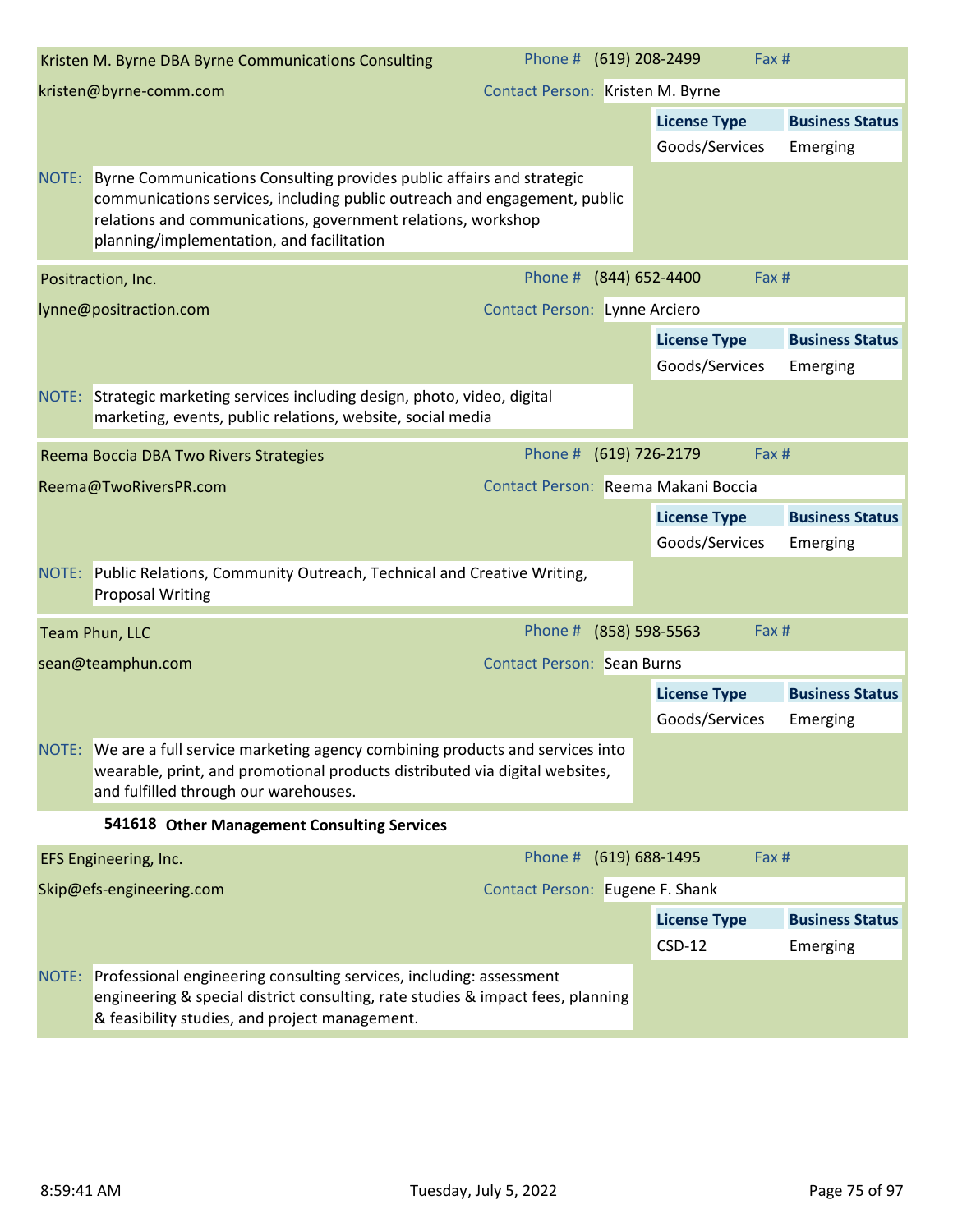| joe.maak@prideresourcepartners.com<br><b>Contact Person: Joe Maak</b><br><b>License Type</b>                                                                                                                                                            |                                    |
|---------------------------------------------------------------------------------------------------------------------------------------------------------------------------------------------------------------------------------------------------------|------------------------------------|
|                                                                                                                                                                                                                                                         |                                    |
|                                                                                                                                                                                                                                                         | <b>Business Status</b>             |
| B<br>Small                                                                                                                                                                                                                                              |                                    |
| Small<br>Α                                                                                                                                                                                                                                              |                                    |
| NOTE: Providing as needed construction project management, facilities planning<br>and staff augmentation.                                                                                                                                               |                                    |
| Phone #<br>(619) 905-5522<br>SchneiderCM, Inc.                                                                                                                                                                                                          | Fax # (888) 638-1504               |
| carl.schneider@schneidercm.net<br><b>Contact Person: Carl Schneider</b>                                                                                                                                                                                 |                                    |
| <b>License Type</b>                                                                                                                                                                                                                                     | <b>Business Status</b>             |
| Goods/Services<br>Small                                                                                                                                                                                                                                 |                                    |
| NOTE: Construction management, project management, estimating, scheduling,<br>document control, project support, plan review, construction administration                                                                                               |                                    |
| 541620 Environmental Consulting Services                                                                                                                                                                                                                |                                    |
| Phone #<br>$(619)$ 449-5900<br>Allied Geotechnical Engineers, Inc.                                                                                                                                                                                      | Fax # (619) 449-5902               |
| <b>Contact Person: Sani Sutanto</b><br>s_sutanto@alliedgeo.org                                                                                                                                                                                          |                                    |
| <b>License Type</b>                                                                                                                                                                                                                                     | <b>Business Status</b>             |
| $CSD-12$<br>Small                                                                                                                                                                                                                                       |                                    |
| NOTE: Geotechnical Engineering Services (soil mechanics, geology, engineering<br>geology, hydrogeology and geo-environmental)                                                                                                                           |                                    |
| Phone #<br>(760) 672-4559<br>Fax #<br>Balk Biological, Inc.                                                                                                                                                                                             |                                    |
| <b>Contact Person: Michelle Balk</b><br>mbalk@balkbiological.com                                                                                                                                                                                        |                                    |
| <b>License Type</b><br>Goods/Services                                                                                                                                                                                                                   | <b>Business Status</b><br>Emerging |
| NOTE:<br>Biological consulting services including vegetation community mapping,<br>special-status plant and wildlife surveys, wetlands delineation and<br>permitting, environmental document preparation, compliance monitoring<br>during construction. |                                    |
| Phone # (858) 922-8604<br><b>Baranek Consulting Group, Inc.</b>                                                                                                                                                                                         | Fax # (858) 564-8893               |
| Contact Person: Kimberly C. Baranek<br>baranekconsulting@san.rr.com                                                                                                                                                                                     |                                    |
| <b>License Type</b>                                                                                                                                                                                                                                     | <b>Business Status</b>             |
| Goods/Services<br>Small                                                                                                                                                                                                                                 |                                    |
| NOTE: CEQA NEPA, Environmental Studies, Technical Studies, Land Use,<br>Aesthetics/Visual Quality, Waste Management Plans, Environmental Permits                                                                                                        |                                    |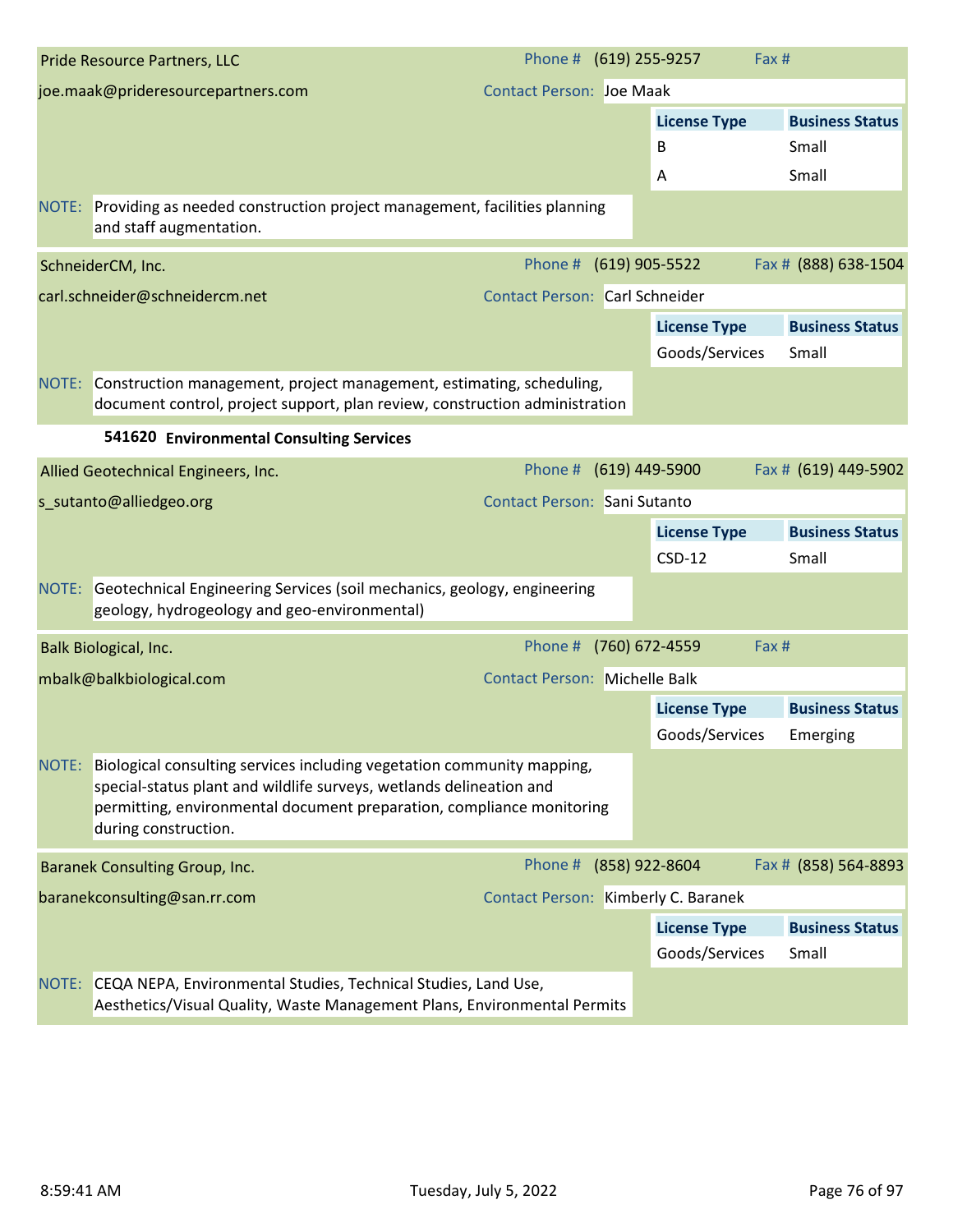|       | <b>Black Sage Environmental, Inc.</b>                                                                                                                                                                                                                              | Phone # (619) 876-0745                   |                |                                       | Fax #                              |
|-------|--------------------------------------------------------------------------------------------------------------------------------------------------------------------------------------------------------------------------------------------------------------------|------------------------------------------|----------------|---------------------------------------|------------------------------------|
|       | jallen@blacksageenvironmental.com                                                                                                                                                                                                                                  | Contact Person: Jason W. Allen           |                |                                       |                                    |
|       |                                                                                                                                                                                                                                                                    |                                          |                | <b>License Type</b>                   | <b>Business Status</b>             |
|       |                                                                                                                                                                                                                                                                    |                                          |                | $C-27$                                | Emerging                           |
|       | NOTE: Natural Resource Management and Environmental Protetction                                                                                                                                                                                                    |                                          |                |                                       |                                    |
|       | Blackhawk Environmental, Inc.                                                                                                                                                                                                                                      | Phone #                                  |                | (619) 972-7932                        | Fax #                              |
|       | Seth@blackhawkenv.com                                                                                                                                                                                                                                              | <b>Contact Person: Seth Reimers</b>      |                |                                       |                                    |
|       |                                                                                                                                                                                                                                                                    |                                          |                | <b>License Type</b>                   | <b>Business Status</b>             |
|       |                                                                                                                                                                                                                                                                    |                                          |                | Goods/Services                        | Small                              |
|       | NOTE: Environmental consulting services                                                                                                                                                                                                                            |                                          |                |                                       |                                    |
|       | BLP Engineers, Inc.                                                                                                                                                                                                                                                | Phone # (760) 458-1016                   |                |                                       | Fax # (619) 839-0346               |
|       | Blp.eng.inc@gmail.com                                                                                                                                                                                                                                              | <b>Contact Person: Boris Pastushenko</b> |                |                                       |                                    |
|       |                                                                                                                                                                                                                                                                    |                                          |                | <b>License Type</b>                   | <b>Business Status</b>             |
|       |                                                                                                                                                                                                                                                                    |                                          |                | $CSD-12$                              | Small                              |
|       | NOTE: Environmental engineering and planning services to municipal, federal and<br>industrial clients                                                                                                                                                              |                                          |                |                                       |                                    |
|       | <b>Busby Biological Services, Inc.</b>                                                                                                                                                                                                                             | Phone #                                  | (858) 999-2021 |                                       | Fax # (000) 000-0000               |
|       | Busbybiological@gmail.com                                                                                                                                                                                                                                          | <b>Contact Person: Melissa Busby</b>     |                |                                       |                                    |
|       |                                                                                                                                                                                                                                                                    |                                          |                | <b>License Type</b>                   | <b>Business Status</b>             |
|       |                                                                                                                                                                                                                                                                    |                                          |                | Goods/Services                        | Emerging                           |
| NOTE: | Busby Biological Services, Inc. (BBS) is a San Diego-based environmental<br>consulting firm that provides high quality, objective natural resource<br>expertise and innovative solutions to complex environmental issues for<br>public- and private-sector clients |                                          |                |                                       |                                    |
|       | Christine L. Harvey DBA Leopold Biological Services                                                                                                                                                                                                                | Phone #                                  | (619) 249-2531 |                                       | Fax #                              |
|       | Charvey@leopoldbiological.com                                                                                                                                                                                                                                      | Contact Person: Christine L. Harvey      |                |                                       |                                    |
|       |                                                                                                                                                                                                                                                                    |                                          |                | <b>License Type</b><br>Goods/Services | <b>Business Status</b><br>Emerging |
| NOTE: | Natural resource management and implementing CEQA/NEPA compliance.<br>We provide endangered and special status species nest monitoring, wetland<br>delineation, environmental permitting, environmental document support<br>and biological monitoring              |                                          |                |                                       |                                    |
|       | CriticalPath Environmental Services, Inc. DBA BlueScape<br>Environmental                                                                                                                                                                                           | Phone # (858) 695-9200                   |                |                                       | Fax # (858) 461-0323               |
|       | Jwestbrook@bluescapeinc.com                                                                                                                                                                                                                                        | Contact Person: James A. Westbrook       |                |                                       |                                    |
|       |                                                                                                                                                                                                                                                                    |                                          |                | <b>License Type</b>                   | <b>Business Status</b>             |
|       |                                                                                                                                                                                                                                                                    |                                          |                | Goods/Services                        | Emerging                           |
| NOTE: |                                                                                                                                                                                                                                                                    |                                          |                |                                       |                                    |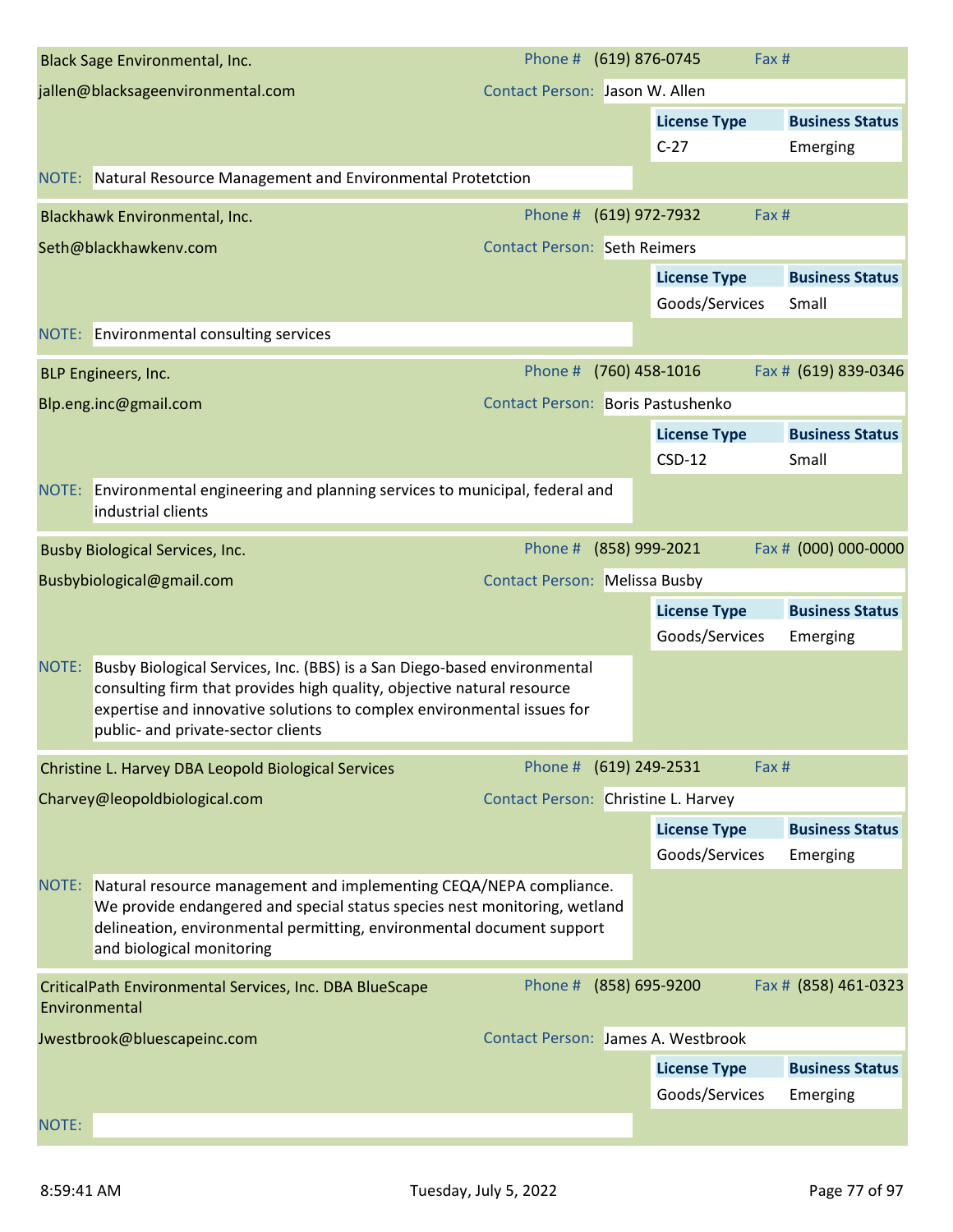| D-Max Engineering, Inc.                                                                                                                                                                                  | Phone #                                        | $(858) 586 - 6600$ |                     | Fax # (858) 586-6644   |
|----------------------------------------------------------------------------------------------------------------------------------------------------------------------------------------------------------|------------------------------------------------|--------------------|---------------------|------------------------|
| Admin@dmaxinc.com                                                                                                                                                                                        | Contact Person: Arsalan Dadkhah                |                    |                     |                        |
|                                                                                                                                                                                                          |                                                |                    | <b>License Type</b> | <b>Business Status</b> |
|                                                                                                                                                                                                          |                                                |                    | $CSD-12$            | Small                  |
| <b>NOTE: Professional Services</b>                                                                                                                                                                       |                                                |                    |                     |                        |
| Donald C. Williams DBA Compliance Monitoring Services                                                                                                                                                    | Phone #                                        |                    | (619) 276-5470      | Fax # (000) 000-0000   |
| Clint_cms@hotmail.com Clint@san.rr.com                                                                                                                                                                   | <b>Contact Person: Donald Clinton Williams</b> |                    |                     |                        |
|                                                                                                                                                                                                          |                                                |                    | <b>License Type</b> | <b>Business Status</b> |
|                                                                                                                                                                                                          |                                                |                    | GEO                 | Emerging               |
| NOTE: Environmental, Groundwater and Geological Consulting and Services                                                                                                                                  |                                                |                    |                     |                        |
| Helenschmidt Geotechnical, Inc.                                                                                                                                                                          | Phone # (760) 579-0333                         |                    |                     | Fax # (760) 579-0230   |
| engineering.hgi@sbcglobal.net                                                                                                                                                                            | <b>Contact Person: Stanley Helenschmidt</b>    |                    |                     |                        |
|                                                                                                                                                                                                          |                                                |                    | <b>License Type</b> | <b>Business Status</b> |
|                                                                                                                                                                                                          |                                                |                    | $CSD-12$            | Emerging               |
|                                                                                                                                                                                                          |                                                |                    | $CSD-20$            | Emerging               |
| Geotechnical hazard mitigation, subsurface investigation, geotechnical<br>NOTE:<br>observation & testing, soil stabilization, foundation & shoring design,<br>geologic hazard mapping, & seismic design. |                                                |                    |                     |                        |
| IO Environmental & Infrastructure, Inc.                                                                                                                                                                  | Phone #                                        |                    | (619) 280-3278      | Fax # (619) 677-5648   |
| kathym@iosdv.com                                                                                                                                                                                         | <b>Contact Person: Kathy Monroe</b>            |                    |                     |                        |
|                                                                                                                                                                                                          |                                                |                    | <b>License Type</b> | <b>Business Status</b> |
|                                                                                                                                                                                                          |                                                |                    | A                   | Small                  |
|                                                                                                                                                                                                          |                                                |                    | $C-27$              | Small                  |
|                                                                                                                                                                                                          |                                                |                    | HAZ                 | Small                  |
|                                                                                                                                                                                                          |                                                |                    | ASB                 | Small                  |
| <b>NOTE:</b> Professional Services                                                                                                                                                                       |                                                |                    |                     |                        |
| iVet Environmental, Inc.                                                                                                                                                                                 | Phone #                                        | $(619) 516 - 8121$ |                     | Fax #                  |
| joseph.fucella@ivetenv.com                                                                                                                                                                               | Contact Person: Joseph Fucella                 |                    |                     |                        |
|                                                                                                                                                                                                          |                                                |                    | <b>License Type</b> | <b>Business Status</b> |
|                                                                                                                                                                                                          |                                                |                    | A                   | Emerging               |
|                                                                                                                                                                                                          |                                                |                    | $C-07$              | Emerging               |
|                                                                                                                                                                                                          |                                                |                    | $C-10$              | Emerging               |
| NOTE: Environmental Services and Remediation.                                                                                                                                                            |                                                |                    |                     |                        |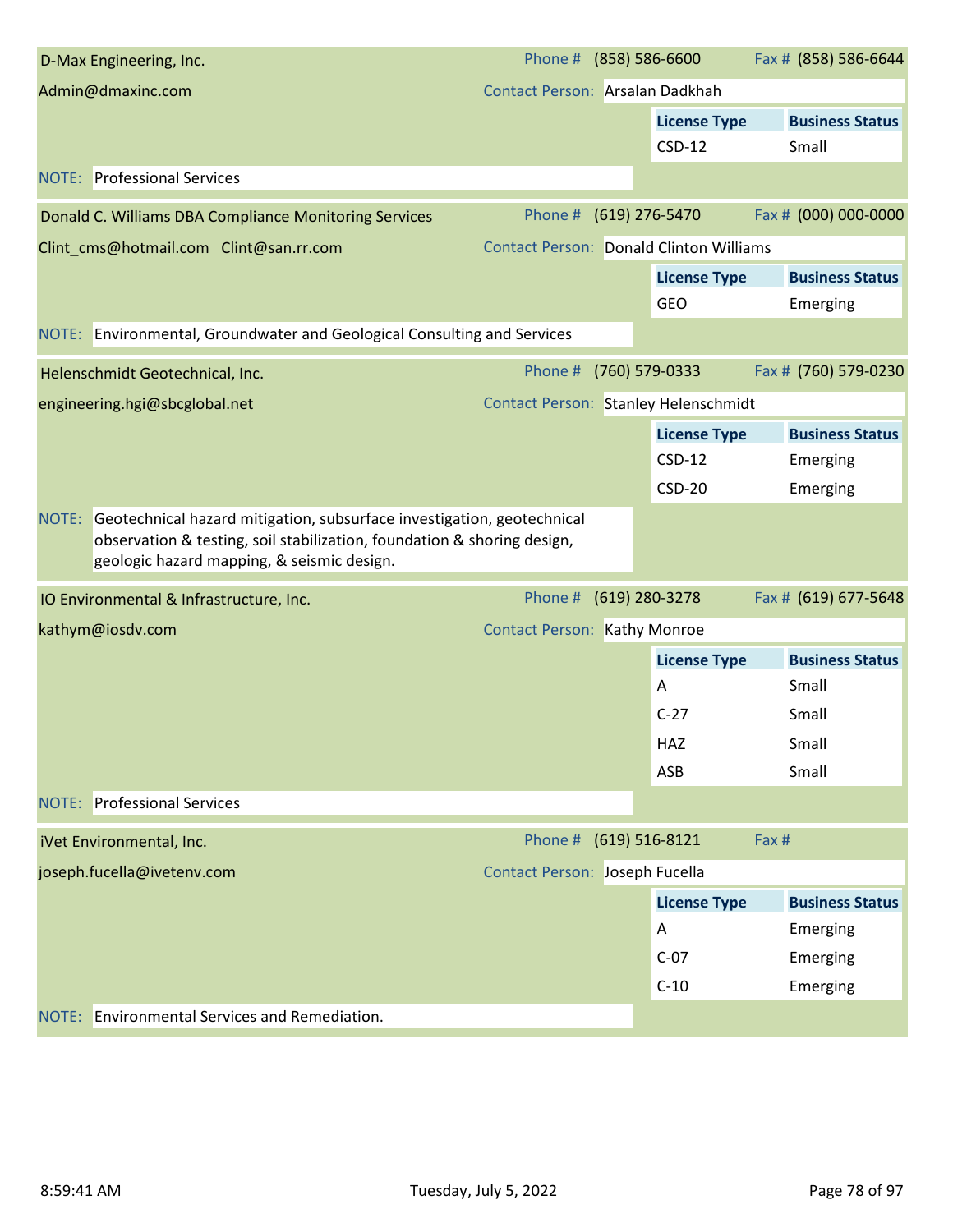|             | JL StormWater Consultants, Inc.                                                                                                                           | Phone # (619) 938-2420                  |                |                                          | Fax # (619) 334-6750   |
|-------------|-----------------------------------------------------------------------------------------------------------------------------------------------------------|-----------------------------------------|----------------|------------------------------------------|------------------------|
|             | office@jlstormwater.com                                                                                                                                   | <b>Contact Person: Jane Ledford</b>     |                |                                          |                        |
|             |                                                                                                                                                           |                                         |                | <b>License Type</b>                      | <b>Business Status</b> |
|             |                                                                                                                                                           |                                         |                | Goods/Services                           | Emerging               |
|             | NOTE: Environmental Consulting Services, SWPPP, WPCP, Lead Compliance Plans,<br>Environmental Protection Plans, Industrial SWPPP Services, SWPPP Training |                                         |                |                                          |                        |
| <b>KMEA</b> |                                                                                                                                                           | Phone # (619) 399-5900                  |                |                                          | Fax # (619) 434-3510   |
|             | proposals@kmea.net                                                                                                                                        |                                         |                | Contact Person: Robert Chuck Forrest III |                        |
|             |                                                                                                                                                           |                                         |                | <b>License Type</b>                      | <b>Business Status</b> |
|             |                                                                                                                                                           |                                         |                | Goods/Services                           | Small                  |
|             | NOTE: Environmental consulting and remediation analysis. Technical staffing.                                                                              |                                         |                |                                          |                        |
|             | Laguna Mountain Environmental, Inc.                                                                                                                       | Phone # (858) 505-8164                  |                |                                          | Fax # (858) 505-9658   |
|             | Andrew@lagunaEnv.com                                                                                                                                      | Contact Person: Andrew R. Pigniolo      |                |                                          |                        |
|             |                                                                                                                                                           |                                         |                | <b>License Type</b>                      | <b>Business Status</b> |
|             |                                                                                                                                                           |                                         |                | Goods/Services                           | Small                  |
|             | NOTE: SLBE CERTIFICATION CREDIT WILL BE APPLIED TO ARCHEOLOGICAL<br><b>MONITORING ONLY</b>                                                                |                                         |                |                                          |                        |
|             | Loveless Linton, Inc DBA Loveless & Linton Consulting -<br>Archaeological, Inc.                                                                           | Phone #                                 | (619) 922-0718 |                                          | Fax #                  |
|             | rebekah@loveless-linton.com                                                                                                                               | <b>Contact Person: Rebekah Loveless</b> |                |                                          |                        |
|             |                                                                                                                                                           |                                         |                | <b>License Type</b>                      | <b>Business Status</b> |
|             |                                                                                                                                                           |                                         |                | Goods/Services                           | Small                  |
| NOTE:       | <b>Environmental mitigation and monitoring, specifically archaeology, human</b><br>osteology and Native American                                          |                                         |                |                                          |                        |
|             | Mann.King: Engineers Inc. DBA DHK Engineers                                                                                                               | Phone #                                 | (760) 747-9553 |                                          | Fax # (760) 747-9553   |
|             | Dhkeng1@sbcglobal.net                                                                                                                                     | Contact Person: Donald H. King          |                |                                          |                        |
|             |                                                                                                                                                           |                                         |                | <b>License Type</b>                      | <b>Business Status</b> |
|             |                                                                                                                                                           |                                         |                | $CSD-14$                                 | Emerging               |
|             |                                                                                                                                                           |                                         |                | $CSD-12$                                 | Emerging               |
|             |                                                                                                                                                           |                                         |                | M                                        | Emerging               |
| NOTE:       | Consulting Services: Energy, Odor Control, Air Quality, Mechanical HVAC,<br><b>Noise</b>                                                                  |                                         |                |                                          |                        |
|             | McGrath Holdings, Inc. DBA McGrath Consulting                                                                                                             | Phone #                                 | (619) 443-3811 |                                          | Fax # (619) 443-3459   |
|             | Mwm@mcswppp.com                                                                                                                                           | <b>Contact Person: Michael McGrath</b>  |                |                                          |                        |
|             |                                                                                                                                                           |                                         |                | <b>License Type</b>                      | <b>Business Status</b> |
|             |                                                                                                                                                           |                                         |                | Goods/Services                           | Emerging               |
| NOTE:       | <b>Water Quality Consulting</b>                                                                                                                           |                                         |                |                                          |                        |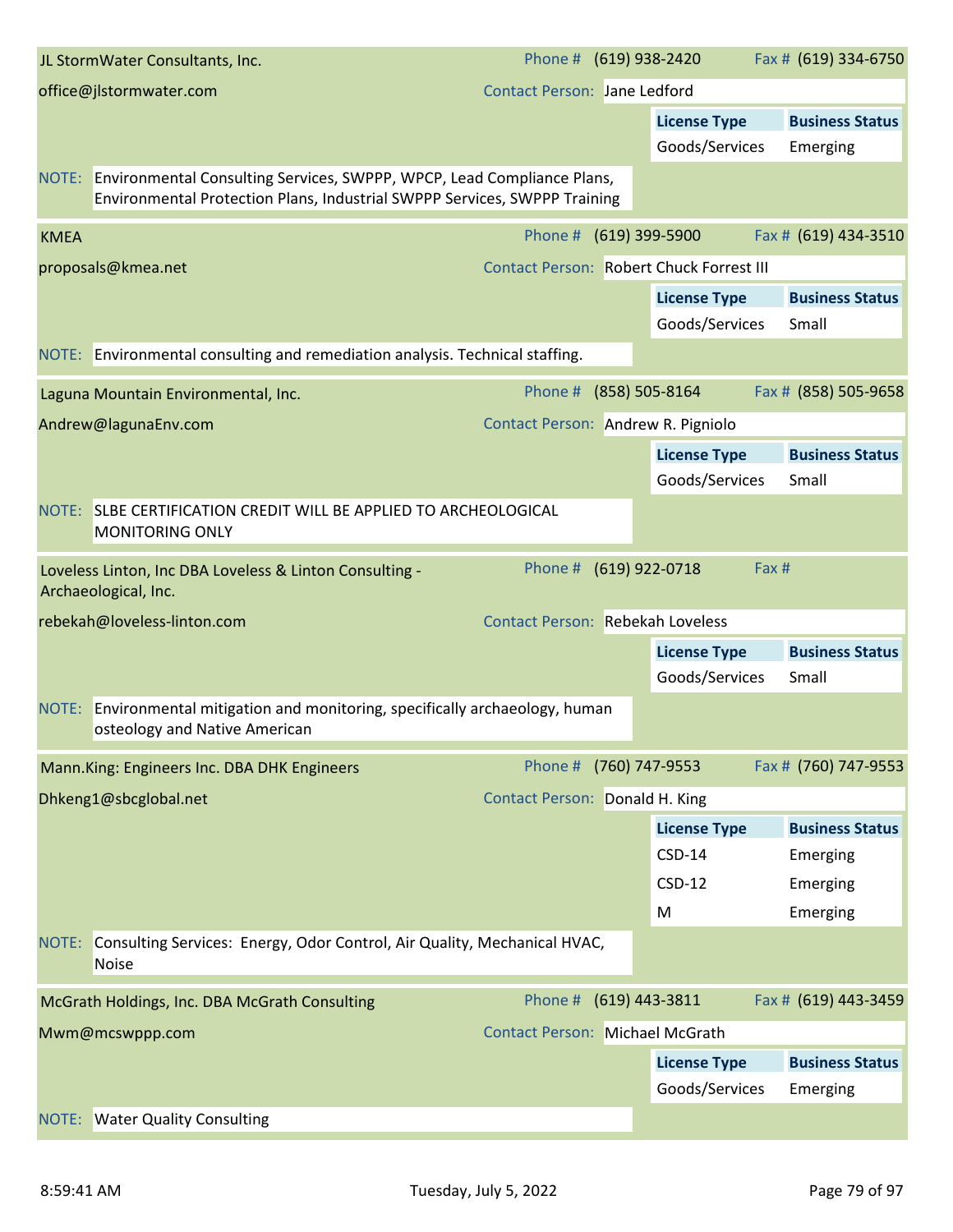|       | Merkel & Associates, Inc.                                                                                                                                                                                                                                                      | Phone # (858) 560-5465              |                     | Fax#  |                        |
|-------|--------------------------------------------------------------------------------------------------------------------------------------------------------------------------------------------------------------------------------------------------------------------------------|-------------------------------------|---------------------|-------|------------------------|
|       | krogers@merkelinc.com                                                                                                                                                                                                                                                          | Contact Person: Barbara Lynn Merkel |                     |       |                        |
|       |                                                                                                                                                                                                                                                                                |                                     | <b>License Type</b> |       | <b>Business Status</b> |
|       |                                                                                                                                                                                                                                                                                |                                     | Goods/Services      |       | Small                  |
|       |                                                                                                                                                                                                                                                                                |                                     | $C-27$              |       | Small                  |
| NOTE: | Biological Consulting, Environmental Permitting, Habitat Restoration,<br><b>Ecological Management</b>                                                                                                                                                                          |                                     |                     |       |                        |
|       | Mikhail Ogawa Engineering, Inc DBA MOE                                                                                                                                                                                                                                         | Phone # (858) 987-4169              |                     | Fax # |                        |
|       | 13@mogawaeng.com                                                                                                                                                                                                                                                               | Contact Person: Mikahail Ogawa      |                     |       |                        |
|       |                                                                                                                                                                                                                                                                                |                                     | <b>License Type</b> |       | <b>Business Status</b> |
|       |                                                                                                                                                                                                                                                                                |                                     | $CSD-12$            |       | Emerging               |
|       | NOTE: MOE provides a variety of environmental and environmental engineering<br>services for municipalities and utilities. Services focus on fulfillment of<br>stormwater programmatic and regulatory requirements, capital project<br>management and construction management.  |                                     |                     |       |                        |
|       | <b>Newport Environmental, LLC</b>                                                                                                                                                                                                                                              | Phone # (425) 502-1920              |                     | Fax # |                        |
|       | acharyap@newportenviron.com                                                                                                                                                                                                                                                    | Contact Person: Parshuram Acharya   |                     |       |                        |
|       |                                                                                                                                                                                                                                                                                |                                     | <b>License Type</b> |       | <b>Business Status</b> |
|       |                                                                                                                                                                                                                                                                                |                                     | Goods/Services      |       | Emerging               |
|       | NOTE: Environmental and Biological Services, Wetland and Streams Assessment,<br>Delineation, Botany and plant survey, Wildlife assessment and survey,<br>Regulatory permitting, Vegetation survey & management, CEQA, NEPA,<br>Nesting bird survey, Tree Assessment and invent |                                     |                     |       |                        |
|       | Paradigm Environmental, Inc                                                                                                                                                                                                                                                    | Phone # (619) 564-6906              |                     | Fax#  |                        |
|       | steve@paradigmh2o.com                                                                                                                                                                                                                                                          | Contact Person: Stephen Carter      |                     |       |                        |
|       |                                                                                                                                                                                                                                                                                |                                     | <b>License Type</b> |       | <b>Business Status</b> |
|       |                                                                                                                                                                                                                                                                                |                                     | $CSD-12$            |       | Small                  |
|       | NOTE: Stormwater and Water Quality Engineering, watershed strategic planning,<br>modeling, and web-based tools.                                                                                                                                                                |                                     |                     |       |                        |
|       | Red Tail Monitoring & Research, Inc.                                                                                                                                                                                                                                           | Phone #                             | (760) 803-5694      | Fax # |                        |
|       | info@redtailenvironmental.com                                                                                                                                                                                                                                                  | <b>Contact Person: Clint Linton</b> |                     |       |                        |
|       |                                                                                                                                                                                                                                                                                |                                     | <b>License Type</b> |       | <b>Business Status</b> |
|       |                                                                                                                                                                                                                                                                                |                                     | Goods/Services      |       | Emerging               |
| NOTE: | SLBE CERTIFICATION CREDIT WILL BE APPLIED TO NATIVE AMERICAN,<br>ARCHAEOLOGICAL AND PALEONTOLOGICAL MONITORING, AND GIS<br>SERVICES ONLY                                                                                                                                       |                                     |                     |       |                        |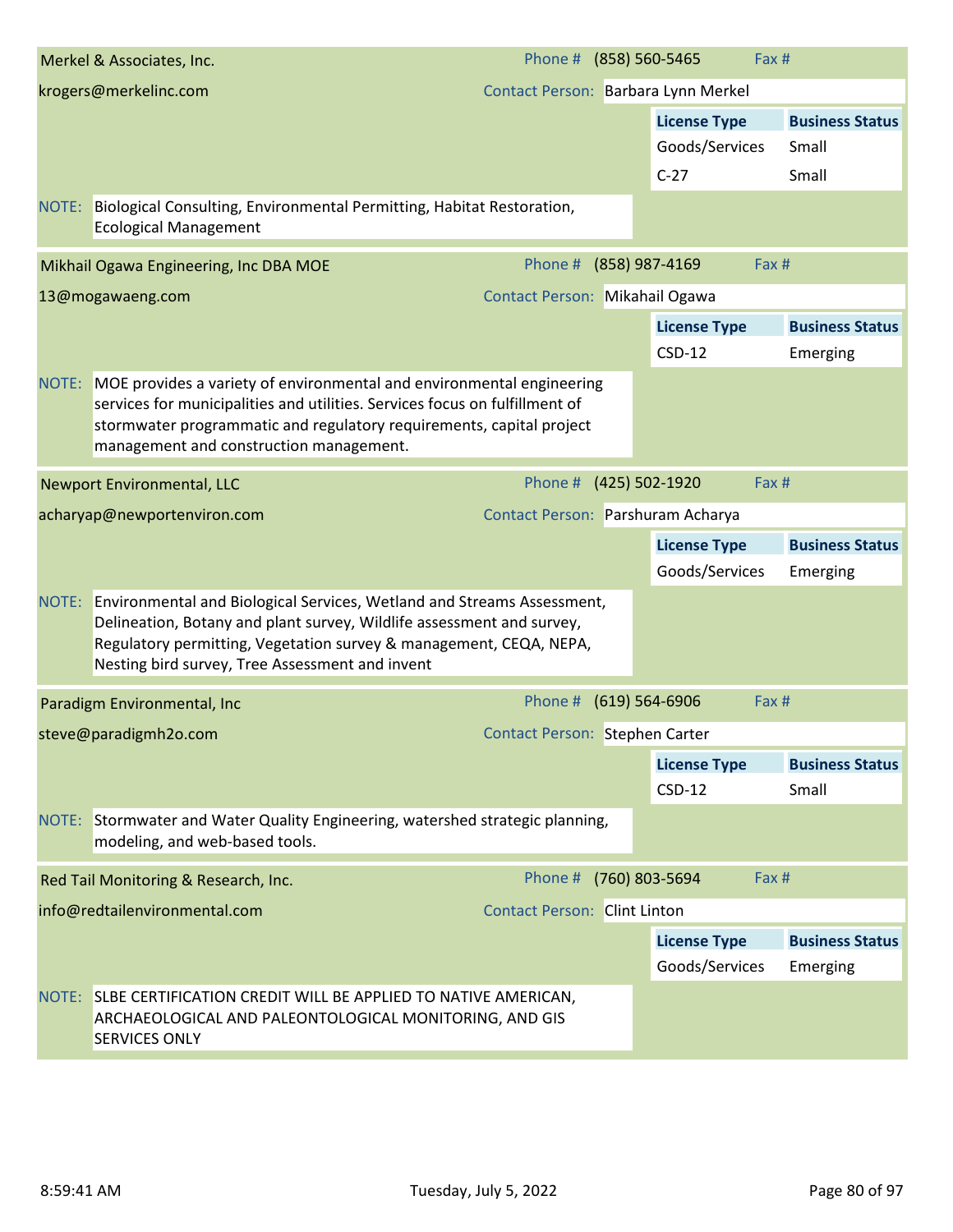|       | <b>Rocks Biological Consulting</b>                                                                                                                                                                                                                                                    | Phone # (619) 701-6798               |                         | Fax # |                        |
|-------|---------------------------------------------------------------------------------------------------------------------------------------------------------------------------------------------------------------------------------------------------------------------------------------|--------------------------------------|-------------------------|-------|------------------------|
|       | Melanie@rocksbio.com                                                                                                                                                                                                                                                                  | <b>Contact Person: Melanie Rocks</b> |                         |       |                        |
|       |                                                                                                                                                                                                                                                                                       |                                      | <b>License Type</b>     |       | <b>Business Status</b> |
|       |                                                                                                                                                                                                                                                                                       |                                      | Goods/Services          |       | Emerging               |
| NOTE: | Biological consulting, including general biological surveys, habitat<br>assessments, special-status species surveys, biological report preparation,<br>wetland delineation, permitting, construction monitoring, restoration<br>planning, etc                                         |                                      |                         |       |                        |
|       | <b>Scout Environmental</b>                                                                                                                                                                                                                                                            | Phone # (760) 239-9611               |                         | Fax # |                        |
|       | ryan.pingree@scoutenv.com                                                                                                                                                                                                                                                             | <b>Contact Person: Ryan Pingree</b>  |                         |       |                        |
|       |                                                                                                                                                                                                                                                                                       |                                      | <b>License Type</b>     |       | <b>Business Status</b> |
|       |                                                                                                                                                                                                                                                                                       |                                      | Goods/Services          |       | Emerging               |
|       | NOTE: Environmental consulting services to include: National Environmental Policy<br>Act (NEPA) compliance, California Environmental Quality Act compliance,<br>Environmental Compliance Assessments, Environmental Engineering,<br><b>Environmental Condition of Property Assess</b> |                                      |                         |       |                        |
|       | <b>Spindrift Archaeological Consulting</b>                                                                                                                                                                                                                                            | Phone #                              | (858) 333-7202          | Fax # |                        |
|       | arleen@spindriftarchaeology.com                                                                                                                                                                                                                                                       | Contact Person: Arleen Garcia-Herbst |                         |       |                        |
|       |                                                                                                                                                                                                                                                                                       |                                      | <b>License Type</b>     |       | <b>Business Status</b> |
|       |                                                                                                                                                                                                                                                                                       |                                      | Goods/Services          |       | Emerging               |
|       | NOTE: Cultural Resources Compliance and Mitigation Monitoring                                                                                                                                                                                                                         |                                      |                         |       |                        |
|       | Terra West, Inc.                                                                                                                                                                                                                                                                      | Phone # (619) 488-3000               |                         |       | Fax # (619) 568-3475   |
|       | roberto@terrawestinc.com                                                                                                                                                                                                                                                              | Contact Person: Roberto Tessada      |                         |       |                        |
|       |                                                                                                                                                                                                                                                                                       |                                      | <b>License Type</b>     |       | <b>Business Status</b> |
|       |                                                                                                                                                                                                                                                                                       |                                      | Goods/Services Emerging |       |                        |
| NOTE: | Consulting services for compliance with the Construction General Permit<br>and regional water pollution control regulations for construction sites.<br>Services include development of Water Pollution Control Documentation<br>(SWPP, WPCP, SWMP, etc)                               |                                      |                         |       |                        |
|       | The Bodhi Group, Inc.                                                                                                                                                                                                                                                                 | Phone #                              | (858) 513-1469          |       | Fax # (858) 513-1609   |
|       | Sree@thebodhigroup.com                                                                                                                                                                                                                                                                | Contact Person: Sreekumar Gopinath   |                         |       |                        |
|       |                                                                                                                                                                                                                                                                                       |                                      | <b>License Type</b>     |       | <b>Business Status</b> |
|       |                                                                                                                                                                                                                                                                                       |                                      | $CSD-12$                |       | Emerging               |
|       |                                                                                                                                                                                                                                                                                       |                                      | Α                       |       | Emerging               |
|       |                                                                                                                                                                                                                                                                                       |                                      | HAZ                     |       | Emerging               |
| NOTE: |                                                                                                                                                                                                                                                                                       |                                      |                         |       |                        |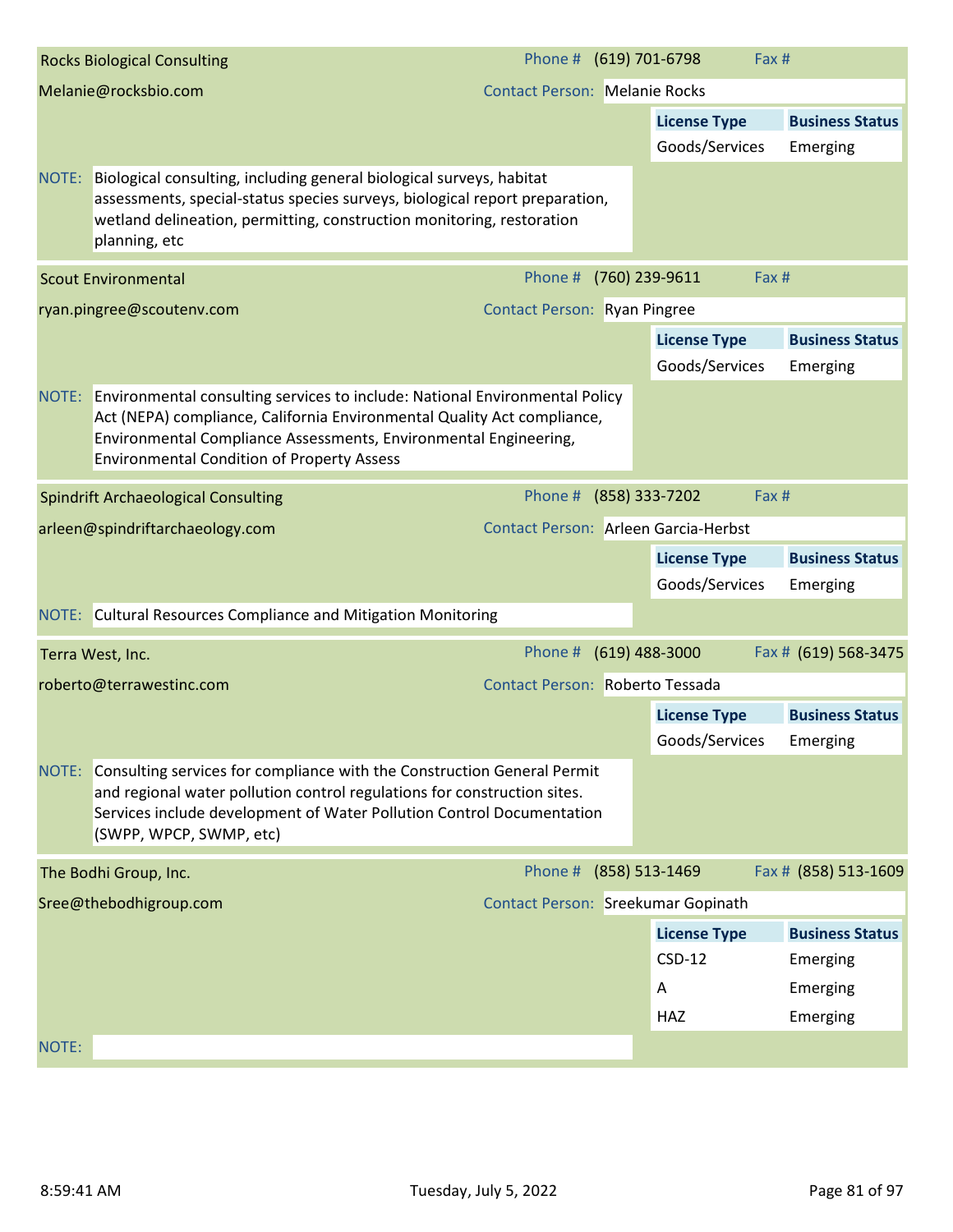|       | Tierra Environmental Services, Inc.                                                                                                                                                                                                                                | Phone # (858) 578-9064                       |                     |          | Fax # (858) 578-3646   |
|-------|--------------------------------------------------------------------------------------------------------------------------------------------------------------------------------------------------------------------------------------------------------------------|----------------------------------------------|---------------------|----------|------------------------|
|       | Tierraenv@aol.com                                                                                                                                                                                                                                                  | Contact Person: Dr. Michael Baksh            |                     |          |                        |
|       |                                                                                                                                                                                                                                                                    |                                              | <b>License Type</b> |          | <b>Business Status</b> |
|       |                                                                                                                                                                                                                                                                    |                                              | Goods/Services      | Emerging |                        |
|       | NOTE: Goods, Materials Services, Cultural Resources, Consulting Services                                                                                                                                                                                           |                                              |                     |          |                        |
|       | TTG Environmental & Associates, Corp.                                                                                                                                                                                                                              | Phone #                                      | (619) 200-1577      |          | Fax # (619) 265-7995   |
|       | ttgenvironmental@gmail.com                                                                                                                                                                                                                                         | Contact Person: Teresa Wilkinson             |                     |          |                        |
|       |                                                                                                                                                                                                                                                                    |                                              | <b>License Type</b> |          | <b>Business Status</b> |
|       |                                                                                                                                                                                                                                                                    |                                              | Goods/Services      | Small    |                        |
|       | NOTE: Environmental consulting services                                                                                                                                                                                                                            |                                              |                     |          |                        |
|       | Urbana Preservation & Planning, LLC                                                                                                                                                                                                                                | Phone #                                      | $(619)$ 543-0693    |          | Fax # (800) 880-4434   |
|       | Wendy@urbanapreservation.com                                                                                                                                                                                                                                       | Contact Person: Wendy L. Tinsley Becker      |                     |          |                        |
|       |                                                                                                                                                                                                                                                                    |                                              | <b>License Type</b> |          | <b>Business Status</b> |
|       |                                                                                                                                                                                                                                                                    |                                              | Goods/Services      | Small    |                        |
| NOTE: | Consulting firm offering specialized urban planning, historic preservation,<br>history and architectural history services throughout the western United<br>States.                                                                                                 |                                              |                     |          |                        |
|       | Whitson Contracting & Management, Inc.                                                                                                                                                                                                                             | Phone #                                      | (858) 673-0966      |          | Fax # (858) 487-8355   |
|       | Mitch@whitsoncm.com                                                                                                                                                                                                                                                | <b>Contact Person: Mitchel James Whitson</b> |                     |          |                        |
|       |                                                                                                                                                                                                                                                                    |                                              | <b>License Type</b> |          | <b>Business Status</b> |
|       |                                                                                                                                                                                                                                                                    |                                              | Α                   | Small    |                        |
| NOTE: | General Contractor approved to provide services for naics codes 237110 and<br>541620 only.                                                                                                                                                                         |                                              |                     |          |                        |
|       | 541690 Other Scientific and Technical Consulting Services                                                                                                                                                                                                          |                                              |                     |          |                        |
|       | Blackhawk Environmental, Inc.                                                                                                                                                                                                                                      | Phone # (619) 972-7932                       |                     | Fax #    |                        |
|       | Seth@blackhawkenv.com                                                                                                                                                                                                                                              | <b>Contact Person: Seth Reimers</b>          |                     |          |                        |
|       |                                                                                                                                                                                                                                                                    |                                              | <b>License Type</b> |          | <b>Business Status</b> |
|       |                                                                                                                                                                                                                                                                    |                                              | Goods/Services      | Small    |                        |
|       | NOTE: Environmental consulting services                                                                                                                                                                                                                            |                                              |                     |          |                        |
|       | <b>Busby Biological Services, Inc.</b>                                                                                                                                                                                                                             | Phone #                                      | (858) 999-2021      |          | Fax # (000) 000-0000   |
|       | Busbybiological@gmail.com                                                                                                                                                                                                                                          | <b>Contact Person: Melissa Busby</b>         |                     |          |                        |
|       |                                                                                                                                                                                                                                                                    |                                              | <b>License Type</b> |          | <b>Business Status</b> |
|       |                                                                                                                                                                                                                                                                    |                                              | Goods/Services      | Emerging |                        |
| NOTE: | Busby Biological Services, Inc. (BBS) is a San Diego-based environmental<br>consulting firm that provides high quality, objective natural resource<br>expertise and innovative solutions to complex environmental issues for<br>public- and private-sector clients |                                              |                     |          |                        |
|       |                                                                                                                                                                                                                                                                    |                                              |                     |          |                        |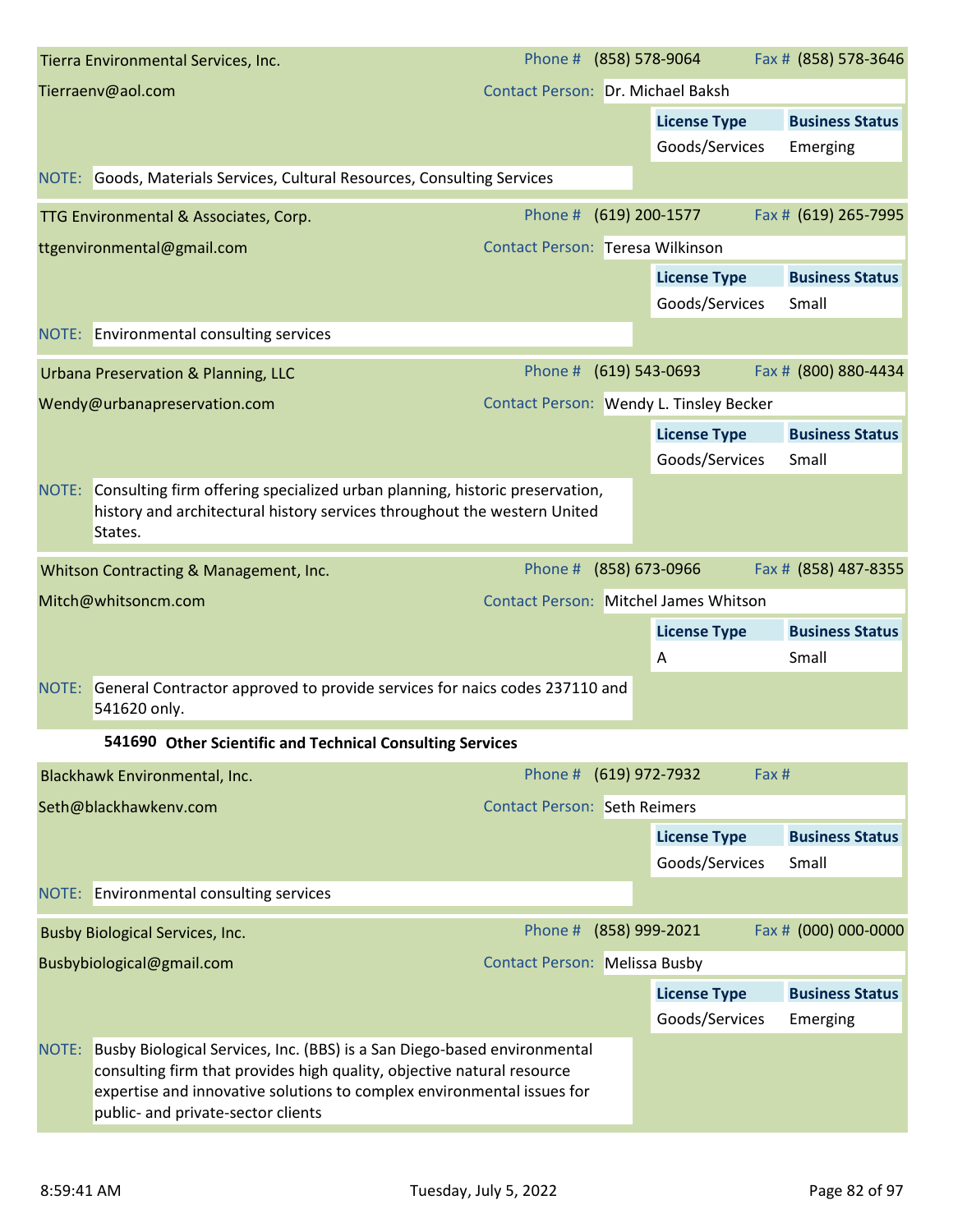| Christine L. Harvey DBA Leopold Biological Services                                                                                                                                                                                                         | Phone # (619) 249-2531                 | Fax #                                 |                                    |
|-------------------------------------------------------------------------------------------------------------------------------------------------------------------------------------------------------------------------------------------------------------|----------------------------------------|---------------------------------------|------------------------------------|
| Charvey@leopoldbiological.com                                                                                                                                                                                                                               | Contact Person: Christine L. Harvey    |                                       |                                    |
|                                                                                                                                                                                                                                                             |                                        | <b>License Type</b>                   | <b>Business Status</b>             |
|                                                                                                                                                                                                                                                             |                                        | Goods/Services                        | Emerging                           |
| NOTE: Natural resource management and implementing CEQA/NEPA compliance.<br>We provide endangered and special status species nest monitoring, wetland<br>delineation, environmental permitting, environmental document support<br>and biological monitoring |                                        |                                       |                                    |
| GC Green, Incorporated                                                                                                                                                                                                                                      | Phone # (855) 424-8387                 | Fax #                                 |                                    |
| Liz@gcgreen.com                                                                                                                                                                                                                                             | <b>Contact Person: Elizabeth Perez</b> |                                       |                                    |
|                                                                                                                                                                                                                                                             |                                        | <b>License Type</b><br>Goods/Services | <b>Business Status</b><br>Small    |
| NOTE: GC Green is a "Veteran-Powered" certified Woman, Native American, and<br>Service-Disabled Veteran owned company. Our consulting services and<br>construction services are focused on clean energy, resiliency and inclusion                           |                                        |                                       |                                    |
| Protection Design and Consulting, Inc                                                                                                                                                                                                                       | Phone # (619) 255-8964                 |                                       | Fax # (619) 255-9547               |
| sonja@protectiondesign.com                                                                                                                                                                                                                                  | Contact Person: Stephen Leyton         |                                       |                                    |
|                                                                                                                                                                                                                                                             |                                        | <b>License Type</b><br>Goods/Services | <b>Business Status</b><br>Emerging |
| NOTE: Fire Protection Design and Consulting Services                                                                                                                                                                                                        |                                        |                                       |                                    |
| <b>Snyder Geologic, Inc</b>                                                                                                                                                                                                                                 | Phone # (858) 412-9848                 | Fax #                                 |                                    |
| scott@snydergeologic.com                                                                                                                                                                                                                                    | Contact Person: William Scott Snyder   |                                       |                                    |
|                                                                                                                                                                                                                                                             |                                        | <b>License Type</b>                   | <b>Business Status</b>             |
|                                                                                                                                                                                                                                                             |                                        | <b>GEO</b>                            | Small                              |
|                                                                                                                                                                                                                                                             |                                        | $CSD-22$                              | Small                              |
| We provide environmental, groundwater, and stormwater consulting<br>NOTE:<br>services                                                                                                                                                                       |                                        |                                       |                                    |
| Southwest Hydro Analytics, Inc.                                                                                                                                                                                                                             | Phone #                                | (619) 606-7176<br>Fax #               |                                    |
| epadilla@shydro.com                                                                                                                                                                                                                                         | Contact Person: Emmanuel Padilla       |                                       |                                    |
|                                                                                                                                                                                                                                                             |                                        | <b>License Type</b>                   | <b>Business Status</b>             |
|                                                                                                                                                                                                                                                             |                                        | Goods/Services                        | Emerging                           |
| <b>Water Resources Consulting Including Stormwater Management and</b><br>NOTE:<br><b>Scientific Services</b>                                                                                                                                                |                                        |                                       |                                    |

**541720 Research and Development in the Social Sciences and Humanities**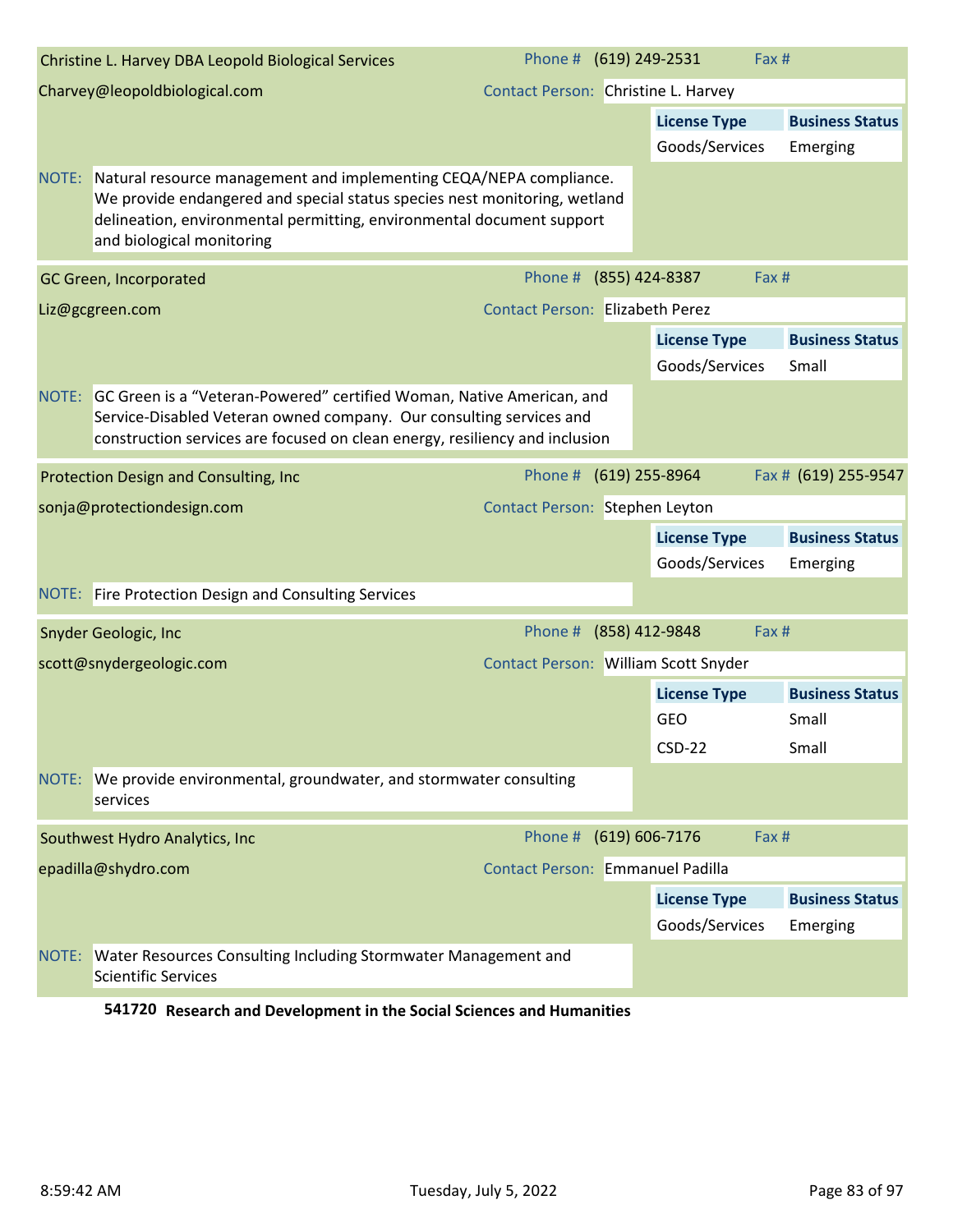| Jose Aguilar DBA Meridian Archeological Services Research                                                                                                                   | Phone # (619) 755-9625                  |                                       | Fax #                              |
|-----------------------------------------------------------------------------------------------------------------------------------------------------------------------------|-----------------------------------------|---------------------------------------|------------------------------------|
| dos_calacas@hotmail.com                                                                                                                                                     | <b>Contact Person: Jose Aguilar</b>     |                                       |                                    |
|                                                                                                                                                                             |                                         | <b>License Type</b>                   | <b>Business Status</b>             |
|                                                                                                                                                                             |                                         | Goods/Services                        | Emerging                           |
| NOTE:<br>SLBE CERTIFICATION CREDIT WILL BE APPLIED TO ARCHAEOLOGICAL<br>MONITORING ONLY Cultural resource management, archaeological surveys,<br>monitoring, and excavation |                                         |                                       |                                    |
| Loveless Linton, Inc DBA Loveless & Linton Consulting -<br>Archaeological, Inc.                                                                                             | Phone # (619) 922-0718                  |                                       | Fax #                              |
| rebekah@loveless-linton.com                                                                                                                                                 | <b>Contact Person: Rebekah Loveless</b> |                                       |                                    |
|                                                                                                                                                                             |                                         | <b>License Type</b><br>Goods/Services | <b>Business Status</b><br>Small    |
| Environmental mitigation and monitoring, specifically archaeology, human<br>NOTE:<br>osteology and Native American                                                          |                                         |                                       |                                    |
| <b>NWB Environmental Services, LLC</b>                                                                                                                                      | Phone # (619) 546-5196                  |                                       | Fax #                              |
| mtaylor@nwbenvironmental.com                                                                                                                                                | <b>Contact Person: Michael Taylor</b>   |                                       |                                    |
|                                                                                                                                                                             |                                         | <b>License Type</b><br>Goods/Services | <b>Business Status</b><br>Small    |
| NOTE:                                                                                                                                                                       |                                         |                                       |                                    |
| Red Tail Monitoring & Research, Inc.                                                                                                                                        | Phone #                                 | (760) 803-5694                        | Fax #                              |
| info@redtailenvironmental.com                                                                                                                                               | <b>Contact Person: Clint Linton</b>     |                                       |                                    |
|                                                                                                                                                                             |                                         | <b>License Type</b>                   | <b>Business Status</b>             |
|                                                                                                                                                                             |                                         | Goods/Services                        | Emerging                           |
| NOTE: SLBE CERTIFICATION CREDIT WILL BE APPLIED TO NATIVE AMERICAN,<br>ARCHAEOLOGICAL AND PALEONTOLOGICAL MONITORING, AND GIS<br><b>SERVICES ONLY</b>                       |                                         |                                       |                                    |
| 541810 Advertising Agencies                                                                                                                                                 |                                         |                                       |                                    |
| BrainShine, Inc.                                                                                                                                                            | Phone #                                 | (858) 635-8900                        | Fax #                              |
| blaise@brainshine.com                                                                                                                                                       | <b>Contact Person: Blaise Nauyokas</b>  |                                       |                                    |
|                                                                                                                                                                             |                                         | <b>License Type</b>                   | <b>Business Status</b>             |
|                                                                                                                                                                             |                                         | Goods/Services                        | Emerging                           |
| NOTE: Brand Development and Marketing Agency                                                                                                                                |                                         |                                       |                                    |
| CityWorks People + Places, Inc.                                                                                                                                             | Phone # (619) 238-6009                  |                                       | Fax # (619) 238-6042               |
| lisa.murzic@cityworks.biz                                                                                                                                                   | Contact Person: Laura Warner            |                                       |                                    |
|                                                                                                                                                                             |                                         |                                       |                                    |
|                                                                                                                                                                             |                                         | <b>License Type</b><br><b>ARC</b>     | <b>Business Status</b><br>Emerging |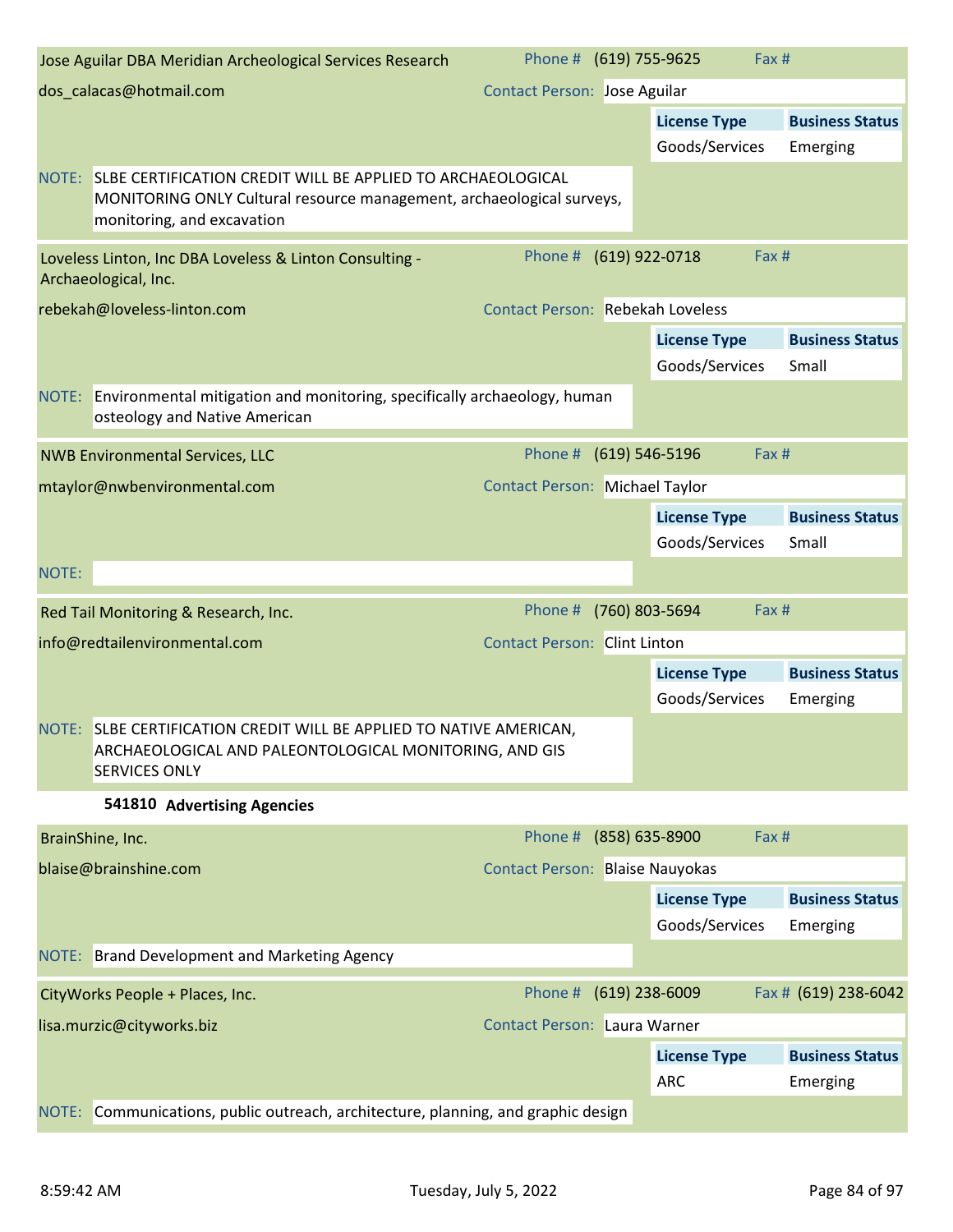|       | Cook & Schmid, LLC                                                                                                                                                                                                                                         | Phone # (619) 814-2370            |                     | Fax # (619) 814-2375   |
|-------|------------------------------------------------------------------------------------------------------------------------------------------------------------------------------------------------------------------------------------------------------------|-----------------------------------|---------------------|------------------------|
|       | Jschmid@cookandschmid.com                                                                                                                                                                                                                                  | <b>Contact Person: Jon Schmid</b> |                     |                        |
|       |                                                                                                                                                                                                                                                            |                                   | <b>License Type</b> | <b>Business Status</b> |
|       |                                                                                                                                                                                                                                                            |                                   | Goods/Services      | Small                  |
| NOTE: | Public relations, marketing, advertising, website, video, social media, app &<br>collateral development, interactive technology, graphic design, branding,<br>writing, presentations & planning, trade show booth development, multi-<br>cultural outreach |                                   |                     |                        |

## **541820 Public Relations Agencies**

|       | <b>Action Research</b>                                                                                                                                                                                                                                     | Phone # (760) 722-4000               |                     | Fax # (760) 722-4005   |
|-------|------------------------------------------------------------------------------------------------------------------------------------------------------------------------------------------------------------------------------------------------------------|--------------------------------------|---------------------|------------------------|
|       | tabanico@actionresearch-inc.com                                                                                                                                                                                                                            | Contact Person: Jennifer J. Tabanico |                     |                        |
|       |                                                                                                                                                                                                                                                            |                                      | <b>License Type</b> | <b>Business Status</b> |
|       |                                                                                                                                                                                                                                                            |                                      | Goods/Services      | Emerging               |
| NOTE: | Survey development, focus groups, outreach campaigns, message<br>development, behavior change strategies, program evaluation, statistical<br>analysis                                                                                                      |                                      |                     |                        |
|       | CityWorks People + Places, Inc.                                                                                                                                                                                                                            | Phone # (619) 238-6009               |                     | Fax # (619) 238-6042   |
|       | lisa.murzic@cityworks.biz                                                                                                                                                                                                                                  | <b>Contact Person: Laura Warner</b>  |                     |                        |
|       |                                                                                                                                                                                                                                                            |                                      | <b>License Type</b> | <b>Business Status</b> |
|       |                                                                                                                                                                                                                                                            |                                      | <b>ARC</b>          | Emerging               |
| NOTE: | Communications, public outreach, architecture, planning, and graphic design                                                                                                                                                                                |                                      |                     |                        |
|       | Cook & Schmid, LLC                                                                                                                                                                                                                                         | Phone # (619) 814-2370               |                     | Fax # (619) 814-2375   |
|       | Jschmid@cookandschmid.com                                                                                                                                                                                                                                  | <b>Contact Person: Jon Schmid</b>    |                     |                        |
|       |                                                                                                                                                                                                                                                            |                                      | <b>License Type</b> | <b>Business Status</b> |
|       |                                                                                                                                                                                                                                                            |                                      | Goods/Services      | Small                  |
| NOTE: | Public relations, marketing, advertising, website, video, social media, app &<br>collateral development, interactive technology, graphic design, branding,<br>writing, presentations & planning, trade show booth development, multi-<br>cultural outreach |                                      |                     |                        |
|       | Douglas Matheson DBA Douglas Matheson & Co                                                                                                                                                                                                                 | Phone # (760) 431-0652               | Fax #               |                        |
|       | dm@mathesonco.com                                                                                                                                                                                                                                          | Contact Person: Douglas Matheson     |                     |                        |
|       |                                                                                                                                                                                                                                                            |                                      | <b>License Type</b> | <b>Business Status</b> |
|       |                                                                                                                                                                                                                                                            |                                      | Goods/Services      | Emerging               |
|       | NOTE: Public Relations, Real Estate                                                                                                                                                                                                                        |                                      |                     |                        |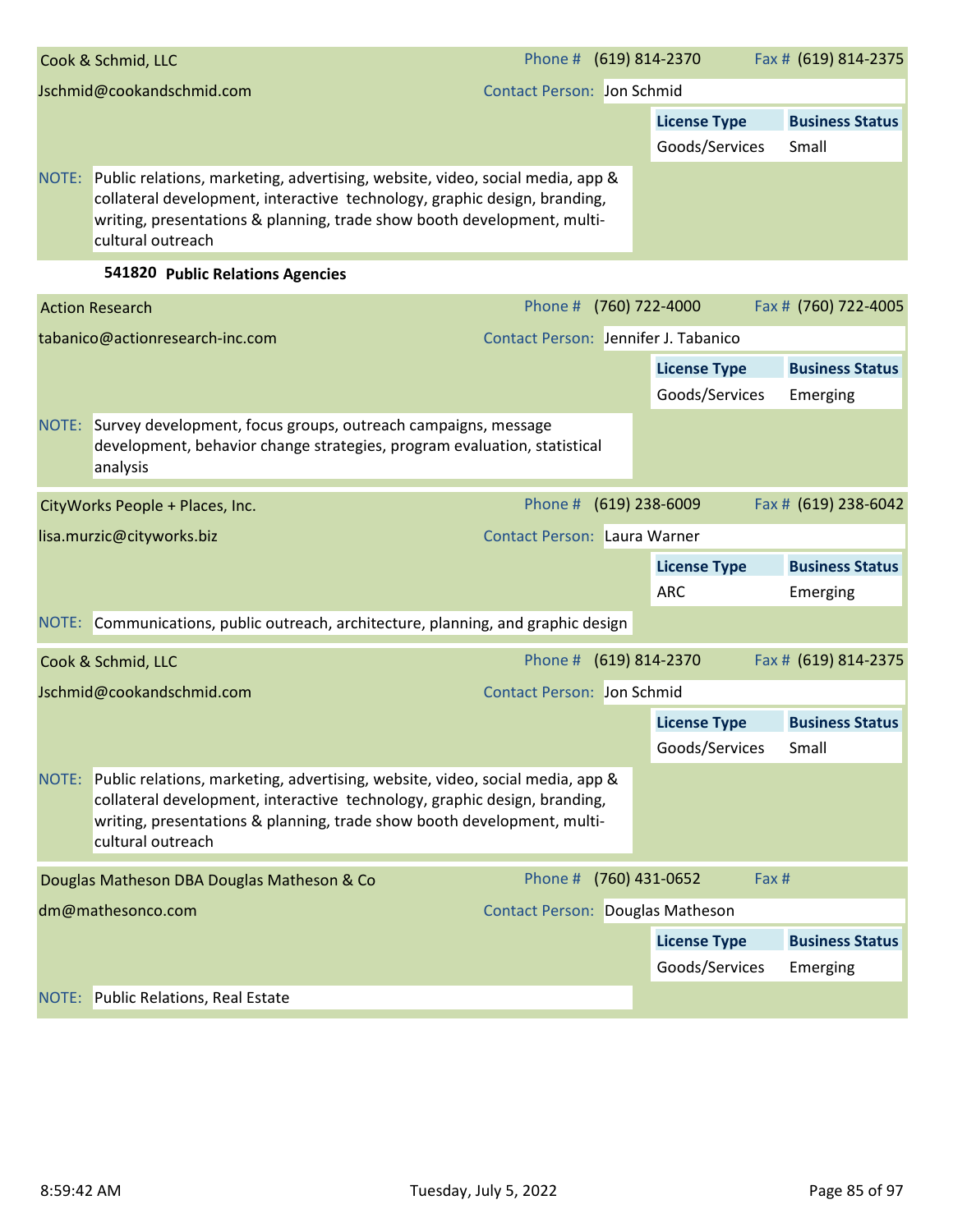|       | <b>Gabriela Dow DBA Mora Dow Consulting</b>                                                                                                                                                                                                                     | Phone # (858) 735-2922                |                                       | Fax # (000) 000-0000            |
|-------|-----------------------------------------------------------------------------------------------------------------------------------------------------------------------------------------------------------------------------------------------------------------|---------------------------------------|---------------------------------------|---------------------------------|
|       | gabriela@moradowconsulting.com                                                                                                                                                                                                                                  | <b>Contact Person: Gabriela Dow</b>   |                                       |                                 |
|       |                                                                                                                                                                                                                                                                 |                                       | <b>License Type</b>                   | <b>Business Status</b>          |
|       |                                                                                                                                                                                                                                                                 |                                       | Goods/Services                        | Emerging                        |
|       | NOTE: Public relations, marketing, communications, business development, and<br>community outreach consulting services.                                                                                                                                         |                                       |                                       |                                 |
|       | Kristen M. Byrne DBA Byrne Communications Consulting                                                                                                                                                                                                            | Phone #                               | (619) 208-2499                        | Fax #                           |
|       | kristen@byrne-comm.com                                                                                                                                                                                                                                          | Contact Person: Kristen M. Byrne      |                                       |                                 |
|       |                                                                                                                                                                                                                                                                 |                                       | <b>License Type</b>                   | <b>Business Status</b>          |
|       |                                                                                                                                                                                                                                                                 |                                       | Goods/Services                        | Emerging                        |
| NOTE: | Byrne Communications Consulting provides public affairs and strategic<br>communications services, including public outreach and engagement, public<br>relations and communications, government relations, workshop<br>planning/implementation, and facilitation |                                       |                                       |                                 |
|       | Nettleton Strategies LLC DBA Nettleton Strategies                                                                                                                                                                                                               | Phone #                               | (858) 353-5489                        | Fax # (858) 587-1932            |
|       | info@nettstrategies.com                                                                                                                                                                                                                                         | <b>Contact Person: Carl Nettleton</b> |                                       |                                 |
|       |                                                                                                                                                                                                                                                                 |                                       | <b>License Type</b><br>Goods/Services | <b>Business Status</b><br>Small |
|       | NOTE: facilitation, analysis, writing, communications, public affairs, public relations                                                                                                                                                                         |                                       |                                       |                                 |
|       | Paula Roberts DBA Aqua Community Relations Group                                                                                                                                                                                                                | Phone #                               | (619) 794-6406                        | Fax # (858) 384-2681            |
|       | paula@humanability.biz                                                                                                                                                                                                                                          | <b>Contact Person: Paula Roberts</b>  |                                       |                                 |
|       |                                                                                                                                                                                                                                                                 |                                       | <b>License Type</b>                   | <b>Business Status</b>          |
|       |                                                                                                                                                                                                                                                                 |                                       | Goods/Services                        | Emerging                        |
|       | NOTE: Community relations, exclusive community liaison, public outreach,<br>facilitation, websites, press relations, flyers and brochures, meetings,<br>workshops, events                                                                                       |                                       |                                       |                                 |
|       | Positraction, Inc.                                                                                                                                                                                                                                              | Phone #                               | (844) 652-4400                        | Fax #                           |
|       | lynne@positraction.com                                                                                                                                                                                                                                          | <b>Contact Person: Lynne Arciero</b>  |                                       |                                 |
|       |                                                                                                                                                                                                                                                                 |                                       | <b>License Type</b>                   | <b>Business Status</b>          |
|       |                                                                                                                                                                                                                                                                 |                                       | Goods/Services                        | Emerging                        |
|       | NOTE: Strategic marketing services including design, photo, video, digital<br>marketing, events, public relations, website, social media                                                                                                                        |                                       |                                       |                                 |
|       | Reema Boccia DBA Two Rivers Strategies                                                                                                                                                                                                                          | Phone #                               | (619) 726-2179                        | Fax #                           |
|       | Reema@TwoRiversPR.com                                                                                                                                                                                                                                           | Contact Person: Reema Makani Boccia   |                                       |                                 |
|       |                                                                                                                                                                                                                                                                 |                                       | <b>License Type</b>                   | <b>Business Status</b>          |
|       |                                                                                                                                                                                                                                                                 |                                       | Goods/Services                        | Emerging                        |
| NOTE: | Public Relations, Community Outreach, Technical and Creative Writing,<br><b>Proposal Writing</b>                                                                                                                                                                |                                       |                                       |                                 |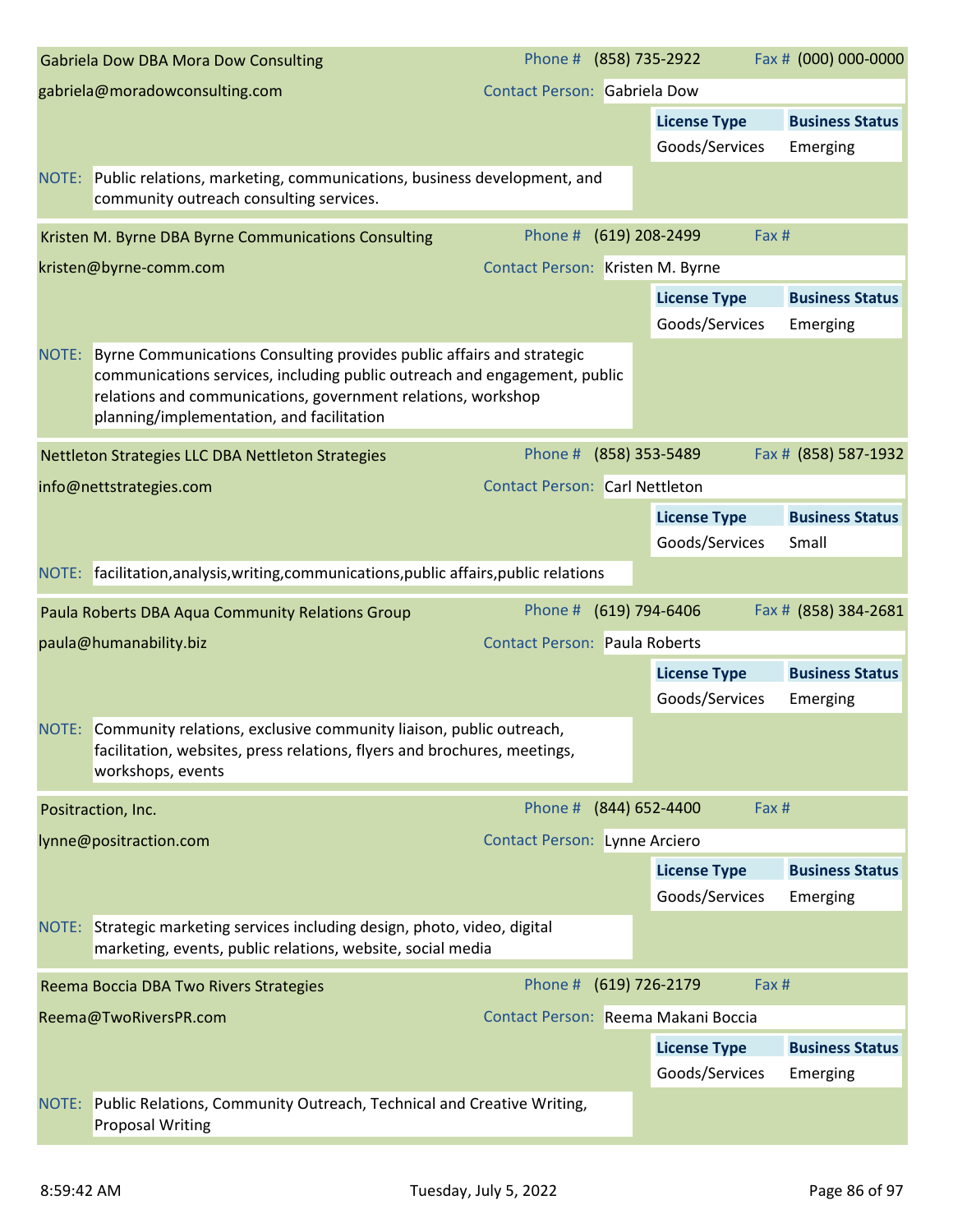|       | Ronald E. Lacey DBA Lacey Consulting                                                                                                                  | Phone # (619) 301-3573                | Fax #                   |                        |
|-------|-------------------------------------------------------------------------------------------------------------------------------------------------------|---------------------------------------|-------------------------|------------------------|
|       | rlaceyconsult@yahoo.com                                                                                                                               | Contact Person: Ronald E. Lacey       |                         |                        |
|       |                                                                                                                                                       |                                       | <b>License Type</b>     | <b>Business Status</b> |
|       |                                                                                                                                                       |                                       | Goods/Services          | Emerging               |
| NOTE: | Lacey Consulting provides Public Relations, Community Outreach, Media and<br><b>Marketing Services</b>                                                |                                       |                         |                        |
|       | Vic Salazar Enterprises, LLC DBA Vic Salazar Communications                                                                                           | Phone # (619) 517-4744                |                         | Fax # (619) 334-4156   |
|       | Info@vicsalazar.com                                                                                                                                   | <b>Contact Person: Victor Salazar</b> |                         |                        |
|       |                                                                                                                                                       |                                       | <b>License Type</b>     | <b>Business Status</b> |
|       |                                                                                                                                                       |                                       | Goods/Services          | Emerging               |
|       | NOTE: Public Relations, Media Training, Marketing, Advertising, Video Production,<br><b>Event Production</b>                                          |                                       |                         |                        |
|       | Yen C. Tu Consulting                                                                                                                                  | Phone # (619) 417-5993                | Fax #                   |                        |
|       | yentu2@gmail.com                                                                                                                                      | Contact Person: Yen C. Tu             |                         |                        |
|       |                                                                                                                                                       |                                       | <b>License Type</b>     | <b>Business Status</b> |
|       |                                                                                                                                                       |                                       | Goods/Services          | Emerging               |
|       | NOTE: Public relations and community outreach                                                                                                         |                                       |                         |                        |
|       | 541910 Marketing Research and Public Opinion Polling                                                                                                  |                                       |                         |                        |
|       | <b>Action Research</b>                                                                                                                                | Phone #                               | (760) 722-4000          | Fax # (760) 722-4005   |
|       | tabanico@actionresearch-inc.com                                                                                                                       | Contact Person: Jennifer J. Tabanico  |                         |                        |
|       |                                                                                                                                                       |                                       | <b>License Type</b>     | <b>Business Status</b> |
|       |                                                                                                                                                       |                                       | Goods/Services          | Emerging               |
| NOTE: | Survey development, focus groups, outreach campaigns, message<br>development, behavior change strategies, program evaluation, statistical<br>analysis |                                       |                         |                        |
|       | 541922 Commercial Photography                                                                                                                         |                                       |                         |                        |
|       | Chris Marquart DBA Code 3 Media                                                                                                                       | Phone #                               | (760) 621-3930<br>Fax # |                        |
|       | chris@mediamarq.com                                                                                                                                   | <b>Contact Person: Chris Marquart</b> |                         |                        |
|       |                                                                                                                                                       |                                       | <b>License Type</b>     | <b>Business Status</b> |
|       |                                                                                                                                                       |                                       | Goods/Services          | Emerging               |
|       | NOTE: Aerial and Ground Photo, Video, Data, Reconnaissance, 2D/3D mapping                                                                             |                                       |                         |                        |
|       | 541990 All Other Professional, Scientific, and Technical Services                                                                                     |                                       |                         |                        |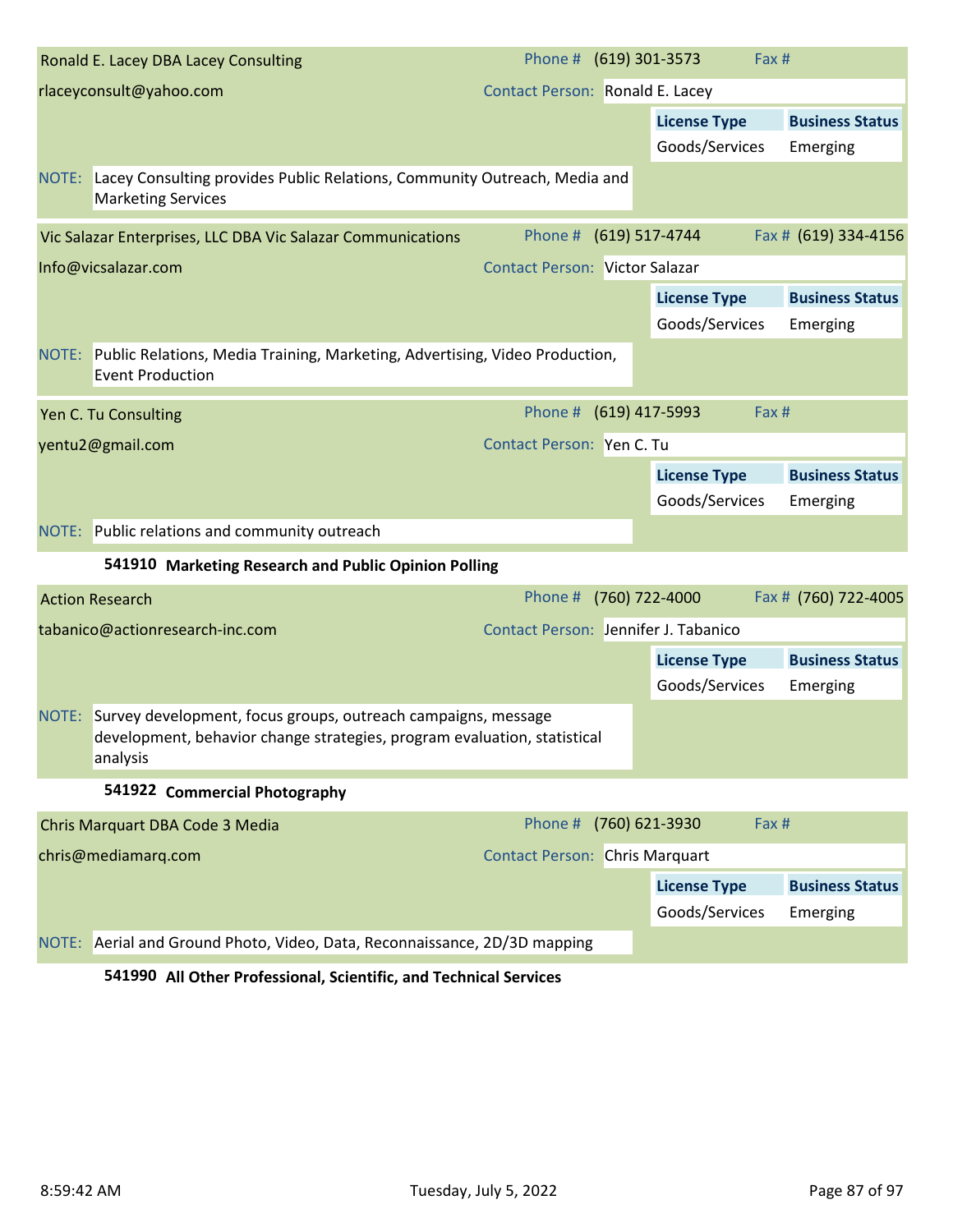|       | <b>Action Research</b>                                                                                                                                                                                                   | Phone # (760) 722-4000               |                                                    | Fax # (760) 722-4005   |
|-------|--------------------------------------------------------------------------------------------------------------------------------------------------------------------------------------------------------------------------|--------------------------------------|----------------------------------------------------|------------------------|
|       | tabanico@actionresearch-inc.com                                                                                                                                                                                          | Contact Person: Jennifer J. Tabanico |                                                    |                        |
|       |                                                                                                                                                                                                                          |                                      | <b>License Type</b>                                | <b>Business Status</b> |
|       |                                                                                                                                                                                                                          |                                      | Goods/Services                                     | Emerging               |
|       | NOTE: Survey development, focus groups, outreach campaigns, message<br>development, behavior change strategies, program evaluation, statistical<br>analysis                                                              |                                      |                                                    |                        |
|       | Affordable Drain Service, Inc. DBA Afforable Pipeline Services                                                                                                                                                           | Phone #                              | (858) 689-4000                                     | Fax # (858) 689-4035   |
|       | shenson@affordabledrain.com                                                                                                                                                                                              | <b>Contact Person: Craig S. Post</b> |                                                    |                        |
|       |                                                                                                                                                                                                                          |                                      | <b>License Type</b>                                | <b>Business Status</b> |
|       |                                                                                                                                                                                                                          |                                      | Α                                                  | Small                  |
| NOTE: | General Contractor-eligible for ALL subcontracting opportunities, eligible as<br>a prime contractor for \$50k & below until receipt of bond letter. Clearing<br>Drains, Camera inspection, CCTV Inspection, Jetting work |                                      |                                                    |                        |
|       | Clark Land Resources, Inc.                                                                                                                                                                                               | Phone #                              | (760) 758-1562                                     | Fax # (760) 560-1662   |
|       | info@clarklandresouces.com                                                                                                                                                                                               |                                      | Contact Person: Linda L. Clark / Fred W. Clark, Sr |                        |
|       |                                                                                                                                                                                                                          |                                      | <b>License Type</b>                                | <b>Business Status</b> |
|       |                                                                                                                                                                                                                          |                                      | Goods/Services                                     | Small                  |
|       | NOTE: Clark Land Resources provides property acquisition, right-of-way and land<br>management consulting services.                                                                                                       |                                      |                                                    |                        |
|       | Lewis D. Michaelson DBA Participation by Design                                                                                                                                                                          | Phone #                              | (858) 382-4348                                     | Fax #                  |
|       | Imichaelson@sbcglobal.net                                                                                                                                                                                                | Contact Person: Lewis D. Michaelson  |                                                    |                        |
|       |                                                                                                                                                                                                                          |                                      | <b>License Type</b>                                | <b>Business Status</b> |
|       |                                                                                                                                                                                                                          |                                      | Goods/Services                                     | Emerging               |
|       | NOTE: Mediation, facilitation, public participation, strategic planning and training<br>services                                                                                                                         |                                      |                                                    |                        |
|       | Rancho Land Co. DBA Rancho Land Services                                                                                                                                                                                 | Phone #                              | (760) 788-1530                                     | Fax #                  |
|       | Tlynch@rancholandco.com                                                                                                                                                                                                  | <b>Contact Person: Tiffany Lynch</b> |                                                    |                        |
|       |                                                                                                                                                                                                                          |                                      | <b>License Type</b>                                | <b>Business Status</b> |
|       |                                                                                                                                                                                                                          |                                      | LS                                                 | Emerging               |
|       | NOTE: Land Surveying, mapping, scanning, land consulting                                                                                                                                                                 |                                      |                                                    |                        |
|       | 561110 Office Administrative Services                                                                                                                                                                                    |                                      |                                                    |                        |
|       | <b>Stormie Petoscia DBA SR Consulting</b>                                                                                                                                                                                | Phone # (858) 837-0353               |                                                    | Fax # (858) 538-0625   |
|       | stormierp@gmail.com                                                                                                                                                                                                      | Contact Person: Stormie Petoscia     |                                                    |                        |
|       |                                                                                                                                                                                                                          |                                      | <b>License Type</b>                                | <b>Business Status</b> |
|       |                                                                                                                                                                                                                          |                                      | Goods/Services                                     | Emerging               |
|       | NOTE: Document management, technical editing, accounting support                                                                                                                                                         |                                      |                                                    |                        |
|       | 561320 Temporary Help Services                                                                                                                                                                                           |                                      |                                                    |                        |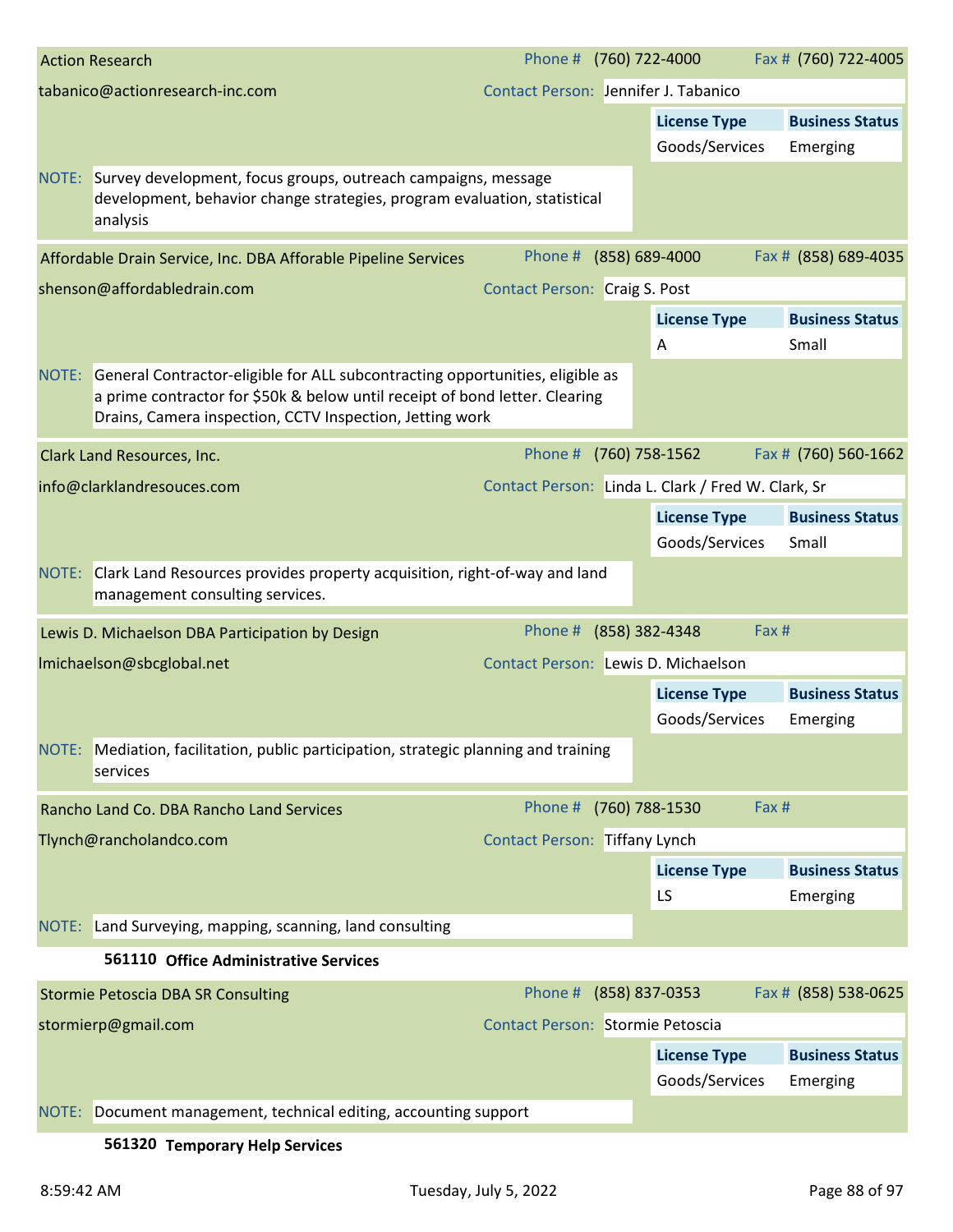| Dolphin Island, Inc. DBA Island Staffing                                                                                      | Phone # (760) 547-5018                |                     | Fax # (760) 495-0349   |
|-------------------------------------------------------------------------------------------------------------------------------|---------------------------------------|---------------------|------------------------|
| Ejconrad@islandstaffing.us                                                                                                    | Contact Person: E.J. Conrad           |                     |                        |
|                                                                                                                               |                                       | <b>License Type</b> | <b>Business Status</b> |
|                                                                                                                               |                                       | Goods/Services      | Emerging               |
| NOTE: IT & Engineering Staffing Agency, Goods/Material Services                                                               |                                       |                     |                        |
| Nexiya, Inc.                                                                                                                  | Phone #                               | (619) 602-2535      | Fax #                  |
| nadia@nexiya.com                                                                                                              | Contact Person: Nadia Eghaneyan       |                     |                        |
|                                                                                                                               |                                       | <b>License Type</b> | <b>Business Status</b> |
|                                                                                                                               |                                       | Goods/Services      | Emerging               |
| NOTE: Nexiya is a woman-owned business providing a complete range of staffing<br>and recruiting services.                     |                                       |                     |                        |
| 561439 Other Business Service Centers (including Copy Shops)                                                                  |                                       |                     |                        |
| Control C, Inc. DBA Replica Printing Services                                                                                 | Phone #                               | (858) 549-5380      | Fax # (858) 549-5379   |
| Ryan@replicaprinting.com                                                                                                      | <b>Contact Person: Ryan Stevens</b>   |                     |                        |
|                                                                                                                               |                                       | <b>License Type</b> | <b>Business Status</b> |
|                                                                                                                               |                                       | Goods/Services      | Emerging               |
| Digital printing, copying, scanning, reprographic and finishing services (i.e.<br>NOTE:<br>binding, lamination, and mounting) |                                       |                     |                        |
| 561612 Security Guards and Patrol Services                                                                                    |                                       |                     |                        |
| <b>BSE Security Service, Inc</b>                                                                                              | Phone #                               | (619) 368-3119      | Fax #                  |
| m.blue@bsesecurityservice.com                                                                                                 | <b>Contact Person: Marlon Blue</b>    |                     |                        |
|                                                                                                                               |                                       | <b>License Type</b> | <b>Business Status</b> |
|                                                                                                                               |                                       | Goods/Services      | Small                  |
| NOTE: Armed and Unarmed Security Patrol                                                                                       |                                       |                     |                        |
| Locator Services Inc. DBA Able Patrol and Guard                                                                               | Phone # (619) 229-6100                |                     | Fax # (619) 229-6106   |
| george@ablepatrolandguard.com                                                                                                 | <b>Contact Person: George Grauer</b>  |                     |                        |
|                                                                                                                               |                                       | <b>License Type</b> | <b>Business Status</b> |
|                                                                                                                               |                                       | Goods/Services      | Small                  |
| NOTE: Security guard and patrol services                                                                                      |                                       |                     |                        |
| RMG Security, Inc. dba ASAP Security                                                                                          | Phone # (833) 272-7247                |                     | Fax #                  |
| info@asapsecurity.org                                                                                                         | <b>Contact Person: Raafat Kalliny</b> |                     |                        |
|                                                                                                                               |                                       | <b>License Type</b> | <b>Business Status</b> |
|                                                                                                                               |                                       | Goods/Services      | Emerging               |
| NOTE: Armed & Unarmed security officers and patrol services.                                                                  |                                       |                     |                        |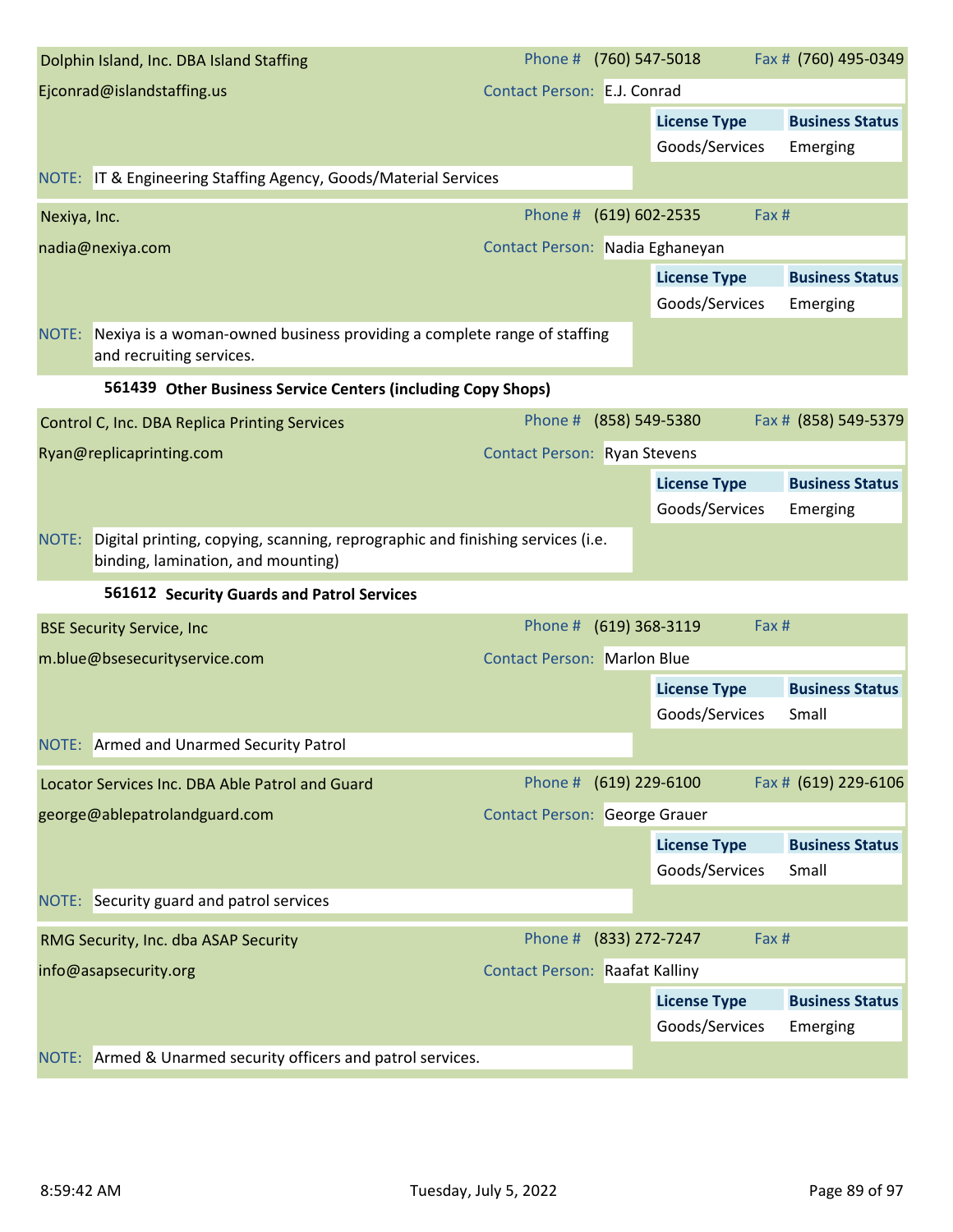|            | Six Maritime, Inc.                                                                                                                                                                                                                                                             | Phone # (619) 550-1534                |                  | Fax #               |                               |
|------------|--------------------------------------------------------------------------------------------------------------------------------------------------------------------------------------------------------------------------------------------------------------------------------|---------------------------------------|------------------|---------------------|-------------------------------|
|            | joseph@sixmaritime.com                                                                                                                                                                                                                                                         | Contact Person: Joseph Allen          |                  |                     |                               |
|            |                                                                                                                                                                                                                                                                                |                                       |                  | <b>License Type</b> | <b>Business Status</b>        |
|            |                                                                                                                                                                                                                                                                                |                                       |                  | Goods/Services      | Emerging                      |
|            | NOTE: Security Services, training and consultation for land and water based<br>environments/sites.                                                                                                                                                                             |                                       |                  |                     |                               |
|            | 561621 Security Systems Services (except Locksmiths)                                                                                                                                                                                                                           |                                       |                  |                     |                               |
| Brizo, Inc |                                                                                                                                                                                                                                                                                | Phone #                               | (619) 871-4337   | Fax #               |                               |
|            | wturner@brizoinc.com                                                                                                                                                                                                                                                           | <b>Contact Person: Wendy Turner</b>   |                  |                     |                               |
|            |                                                                                                                                                                                                                                                                                |                                       |                  | <b>License Type</b> | <b>Business Status</b>        |
|            |                                                                                                                                                                                                                                                                                |                                       |                  | B                   | Emerging                      |
|            | NOTE: Consulting - Public Safety and Security                                                                                                                                                                                                                                  |                                       |                  |                     |                               |
|            | Rancho Santa Fe Security Systems, Inc.                                                                                                                                                                                                                                         | Phone #                               | (760) 942-0688   | Fax #               |                               |
|            | jboever@rsfsecurity.com                                                                                                                                                                                                                                                        | <b>Contact Person: Denise Korenek</b> |                  |                     |                               |
|            |                                                                                                                                                                                                                                                                                |                                       |                  | <b>License Type</b> | <b>Business Status</b>        |
|            |                                                                                                                                                                                                                                                                                |                                       |                  | Goods/Services      | Small                         |
| NOTE:      | Selling security alarm systems, such as burglar and fire alarms, along with                                                                                                                                                                                                    |                                       |                  |                     |                               |
|            | installation, repair, and monitoring services.                                                                                                                                                                                                                                 |                                       |                  |                     |                               |
|            | 561720 Janitorial Services                                                                                                                                                                                                                                                     |                                       |                  |                     |                               |
|            | California Office Cleaning, Inc.                                                                                                                                                                                                                                               | Phone #                               | $(619)$ 888-0520 |                     |                               |
|            | calofficecleaning@gmail.com                                                                                                                                                                                                                                                    | <b>Contact Person: Dustin Landeis</b> |                  |                     |                               |
|            |                                                                                                                                                                                                                                                                                |                                       |                  | <b>License Type</b> | <b>Business Status</b>        |
|            |                                                                                                                                                                                                                                                                                |                                       |                  | Goods/Services      | Emerging                      |
|            | NOTE: California Office Cleaning, Inc. is a commercial cleaning company servicing all<br>of San Diego County while specializing in recurring cleaning services for city<br>and government buildings, office buildings, homeowners association<br>complexes, dental and medical |                                       |                  |                     |                               |
| Diego      | Takeuchi Commercial Cleaning Services, LLC DBA We Clean San                                                                                                                                                                                                                    | Phone # (858) 275-4606                |                  | Fax #               |                               |
|            | shizue@wecleansandiego.com                                                                                                                                                                                                                                                     | <b>Contact Person: Shizue Teshima</b> |                  |                     |                               |
|            |                                                                                                                                                                                                                                                                                |                                       |                  | <b>License Type</b> | <b>Business Status</b>        |
|            |                                                                                                                                                                                                                                                                                |                                       |                  | Goods/Services      | Fax # (949) 701-1771<br>Small |
|            | NOTE: Full service janitorial provider and floor restoration specialist for<br>government and commercial entities.                                                                                                                                                             |                                       |                  |                     |                               |

## **561730 Landscaping Services**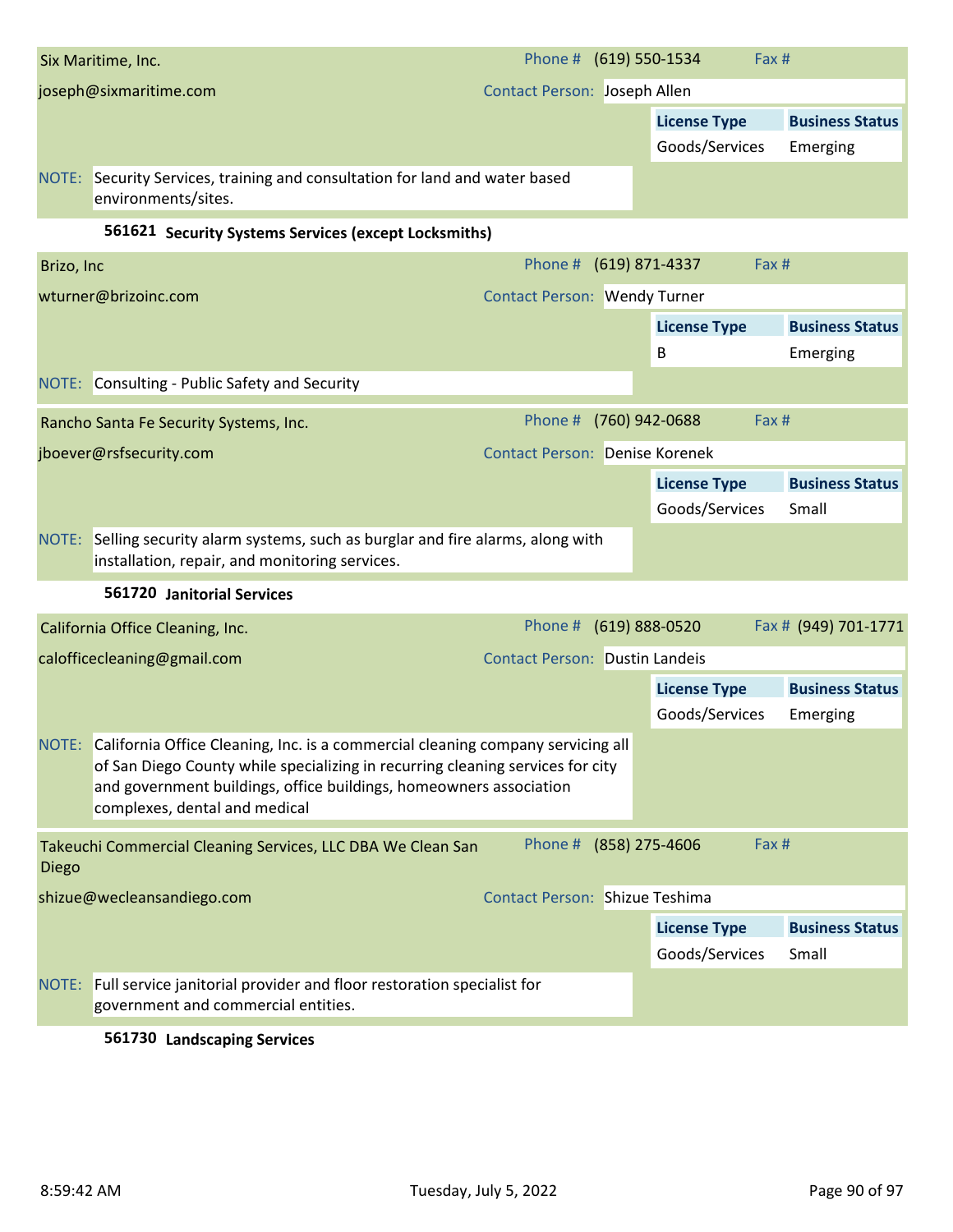|       | A.B. Hashmi, Inc.                                                                                                                                         | Phone # (760) 672-8059                   |                     | Fax # (858) 433-7215          |
|-------|-----------------------------------------------------------------------------------------------------------------------------------------------------------|------------------------------------------|---------------------|-------------------------------|
|       | info@abhashmi.com                                                                                                                                         | Contact Person: Ahmad B. Hashmi          |                     |                               |
|       |                                                                                                                                                           |                                          | <b>License Type</b> | <b>Business Status</b>        |
|       |                                                                                                                                                           |                                          | A                   | Emerging                      |
|       |                                                                                                                                                           |                                          | $C-27$              | Emerging                      |
|       | NOTE: Engineering & Landscaping Contractor. Concrete flatwork, underground<br>utilities, paving, drainage, landscaping & irrigation                       |                                          |                     |                               |
|       | <b>Black Sage Environmental, Inc.</b>                                                                                                                     | Phone # (619) 876-0745                   |                     | Fax #                         |
|       | jallen@blacksageenvironmental.com                                                                                                                         | Contact Person: Jason W. Allen           |                     |                               |
|       |                                                                                                                                                           |                                          | <b>License Type</b> | <b>Business Status</b>        |
|       |                                                                                                                                                           |                                          | $C-27$              | Emerging                      |
|       | NOTE: Natural Resource Management and Environmental Protetction                                                                                           |                                          |                     |                               |
|       | Coast Landscaping, Inc.                                                                                                                                   | Phone #                                  | (760) 436-6804      | Fax # (760) 436-8147          |
|       | tyler@coastlandscaping.com                                                                                                                                | <b>Contact Person: Tyler Mason</b>       |                     |                               |
|       |                                                                                                                                                           |                                          | <b>License Type</b> | <b>Business Status</b>        |
|       |                                                                                                                                                           |                                          | $C-27$              | Small                         |
|       | NOTE: Eligible for ALL subcontracting opportunities, eligible as a prime contractor<br>for \$50k & below until receipt of bond letter.                    |                                          |                     |                               |
|       |                                                                                                                                                           |                                          |                     |                               |
|       | Coastal Tree Care, Inc.                                                                                                                                   | Phone # (619) 847-4225                   |                     | Fax #                         |
|       | arborist@coastaltreecare.com                                                                                                                              | <b>Contact Person: Joseph Duane Eves</b> |                     |                               |
|       |                                                                                                                                                           |                                          | <b>License Type</b> | <b>Business Status</b>        |
|       |                                                                                                                                                           |                                          | $D-49$              | Emerging                      |
|       | NOTE: Tree pruning, lacing, height reduction, removals, stump grinding, planting,<br>line clearing, arborist reports, consultations, pest/disease control |                                          |                     |                               |
|       | D&D Wildlife Habitat Restoration, Inc.                                                                                                                    | Phone # (619) 667-3707                   |                     | Fax # (619) 667-3929          |
|       | douglasm@habitatsrestoration.com                                                                                                                          | Contact Person: Douglas W. McKinney      |                     |                               |
|       |                                                                                                                                                           |                                          | <b>License Type</b> | <b>Business Status</b>        |
|       |                                                                                                                                                           |                                          | $C-27$              | Emerging                      |
|       | NOTE: Landscape construction and maintenance                                                                                                              |                                          |                     |                               |
|       | Franco Barnaba DBA Contemporary Design Landscape                                                                                                          | Phone #                                  | (760) 480-9738      |                               |
|       | fbarnaba@hotmail.com                                                                                                                                      | Contact Person: Franco Barnaba           |                     |                               |
|       |                                                                                                                                                           |                                          | <b>License Type</b> | <b>Business Status</b>        |
|       |                                                                                                                                                           |                                          | $C-27$              | Fax # (760) 761-3582<br>Small |
| NOTE: | Landscape maintenance                                                                                                                                     |                                          |                     |                               |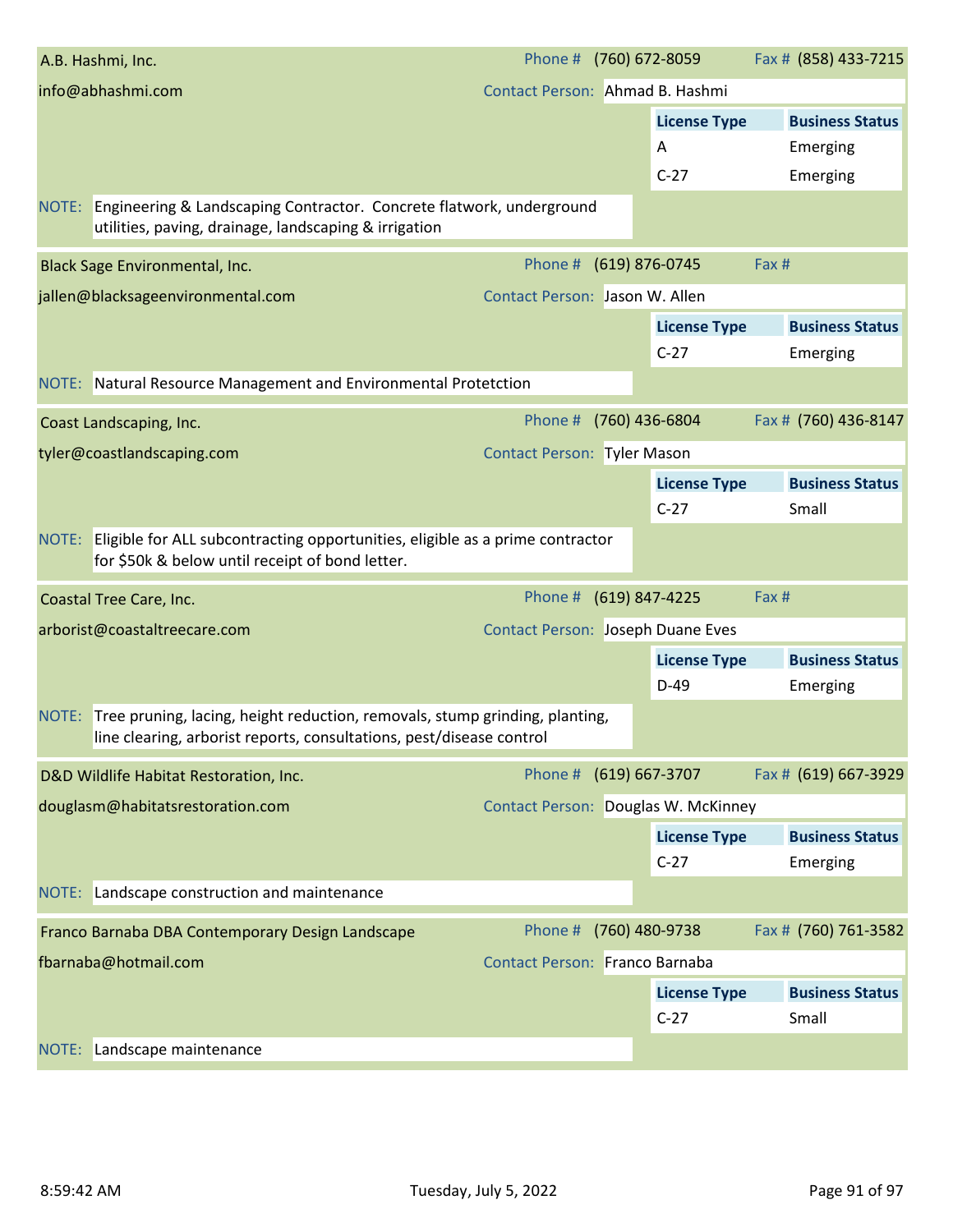|       | Good Earth Living Architecture, Inc. DBA GreensScaped Buildings                                                                                                            | Phone # (858) 576-9300               |                               | Fax # (858) 576-9398            |
|-------|----------------------------------------------------------------------------------------------------------------------------------------------------------------------------|--------------------------------------|-------------------------------|---------------------------------|
|       | jim@goodearthplants.com                                                                                                                                                    | <b>Contact Person: James Mumford</b> |                               |                                 |
|       |                                                                                                                                                                            |                                      | <b>License Type</b>           | <b>Business Status</b>          |
|       |                                                                                                                                                                            |                                      | $C-27$                        | Emerging                        |
|       | NOTE: Design & install living walls and green roofs                                                                                                                        |                                      |                               |                                 |
|       | Habitat West, Inc.                                                                                                                                                         | Phone #                              | (760) 735-9378                | Fax # (760) 735-9351            |
|       | ghurst@habitatwest.com                                                                                                                                                     | Contact Person: Georgia L. Hurst     |                               |                                 |
|       |                                                                                                                                                                            |                                      | <b>License Type</b>           | <b>Business Status</b>          |
|       |                                                                                                                                                                            |                                      | $C-27$                        | Small                           |
| NOTE: | Native Habitat Restoration Creation and Enhancement, Weed Abatement,<br>Herbicide Application, Native Habitat Planting and Seeding, Irrigation<br>Systems, Plant Salvaging |                                      |                               |                                 |
|       | IO Environmental & Infrastructure, Inc.                                                                                                                                    | Phone #                              | (619) 280-3278                | Fax # (619) 677-5648            |
|       | kathym@iosdv.com                                                                                                                                                           | <b>Contact Person: Kathy Monroe</b>  |                               |                                 |
|       |                                                                                                                                                                            |                                      | <b>License Type</b>           | <b>Business Status</b>          |
|       |                                                                                                                                                                            |                                      | A                             | Small                           |
|       |                                                                                                                                                                            |                                      | $C-27$                        | Small                           |
|       |                                                                                                                                                                            |                                      | <b>HAZ</b>                    | Small                           |
|       |                                                                                                                                                                            |                                      | ASB                           | Small                           |
|       | <b>NOTE:</b> General Construction                                                                                                                                          |                                      |                               |                                 |
|       | LC Tree Service, Inc                                                                                                                                                       | Phone # (619) 677-5777               |                               | Fax #                           |
|       | larry@lctrees.com                                                                                                                                                          | <b>Contact Person: Larry Coalson</b> |                               |                                 |
|       |                                                                                                                                                                            |                                      | <b>License Type</b>           | <b>Business Status</b>          |
|       |                                                                                                                                                                            |                                      | $C-61$                        | Small                           |
|       | NOTE: General tree service including tree trimming, tree removals, stump grinding,<br>land clearing, hedge trimming, and arborist consultations                            |                                      |                               |                                 |
|       | Makelele Systems Landscape & Maintenance, Inc.                                                                                                                             | Phone #                              | (760) 208-8749                | Fax #                           |
|       | makelele@makelelesystems.com                                                                                                                                               | <b>Contact Person: Jose Cardenas</b> |                               |                                 |
|       |                                                                                                                                                                            |                                      | <b>License Type</b>           | <b>Business Status</b>          |
|       |                                                                                                                                                                            |                                      | $C-27$                        | Emerging                        |
| NOTE: | Landscape Maintenance and Landscape Construction                                                                                                                           |                                      |                               |                                 |
|       | Merino Landscape, Inc                                                                                                                                                      | Phone #                              | (619) 348-9932                | Fax #                           |
|       | chris@merinolandscape.com                                                                                                                                                  | Contact Person: Christopher Merino   |                               |                                 |
|       |                                                                                                                                                                            |                                      | <b>License Type</b><br>$C-27$ | <b>Business Status</b><br>Small |
| NOTE: | Landscape and Irrigation                                                                                                                                                   |                                      |                               |                                 |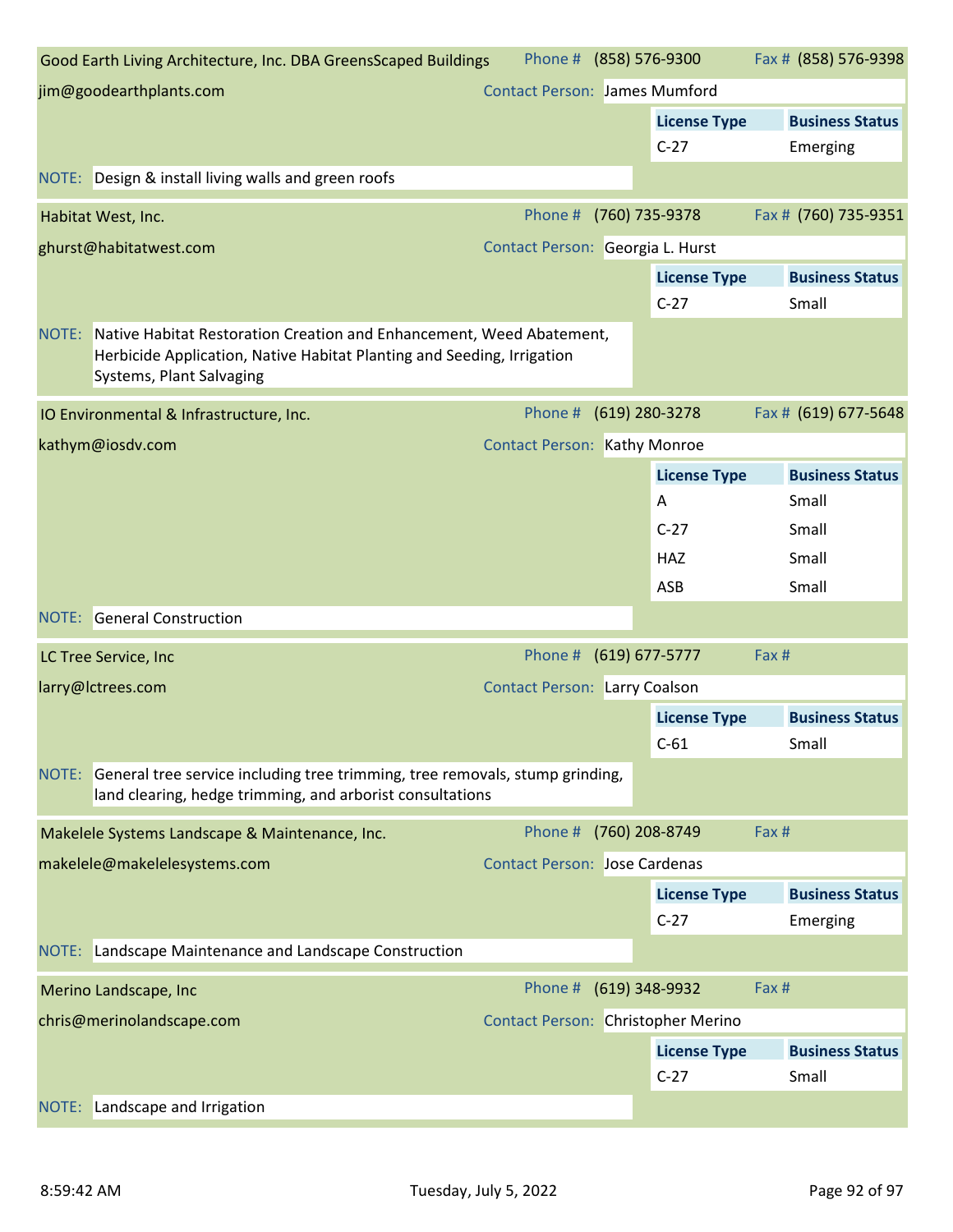| Naturescape Services, Inc.                                                                                                   | Phone # (760) 642-8252                 |                     | Fax # |                        |
|------------------------------------------------------------------------------------------------------------------------------|----------------------------------------|---------------------|-------|------------------------|
| randy@naturescapeinc.us                                                                                                      | <b>Contact Person: Randy Bates</b>     |                     |       |                        |
|                                                                                                                              |                                        | <b>License Type</b> |       | <b>Business Status</b> |
|                                                                                                                              |                                        | $C-27$              |       | Small                  |
| NOTE: Landscape Maintenance                                                                                                  |                                        |                     |       |                        |
| San Diego Native Landscapes, Inc.                                                                                            | Phone #                                | (619) 857-4777      | Fax # |                        |
| sdnativelandscape@gmail.com                                                                                                  | <b>Contact Person: Jose Santana</b>    |                     |       |                        |
|                                                                                                                              |                                        | <b>License Type</b> |       | <b>Business Status</b> |
|                                                                                                                              |                                        | $C-27$              |       | Emerging               |
| NOTE: Landscaping                                                                                                            |                                        |                     |       |                        |
| Terra Group Landscape, LLC                                                                                                   | Phone # (619) 708-5971                 |                     | Fax # |                        |
| abner@terragrouplandscape.com                                                                                                | <b>Contact Person: Abner Dominguez</b> |                     |       |                        |
|                                                                                                                              |                                        | <b>License Type</b> |       | <b>Business Status</b> |
|                                                                                                                              |                                        | $C-27$              |       | Emerging               |
| NOTE: Landscaping                                                                                                            |                                        |                     |       |                        |
| Tierra Data, Inc.                                                                                                            | Phone #                                | (760) 749-2247      |       | Fax # (855) 231-5614   |
| cynthia@tierradata.com                                                                                                       | Contact Person: Cynthia Booth          |                     |       |                        |
|                                                                                                                              |                                        | <b>License Type</b> |       | <b>Business Status</b> |
|                                                                                                                              |                                        | $C-27$              |       | Small                  |
| NOTE: Natural resources/environmental consulting, restoration, surveys, marine &<br>terrestrial assessments and GIS mapping. |                                        |                     |       |                        |
| United General Construction, Inc.                                                                                            | Phone # (623) 810-0028                 |                     | Fax # |                        |
| crismason@ugcco.net                                                                                                          | Contact Person: Cristen (Cris) Mason   |                     |       |                        |
|                                                                                                                              |                                        | <b>License Type</b> |       | <b>Business Status</b> |
|                                                                                                                              |                                        | Α                   |       | Small                  |
| NOTE: Construction, Fence, Asphalt, Concrete                                                                                 |                                        |                     |       |                        |
| Western Gardens Landscaping, Inc.                                                                                            | Phone #                                | (760) 720-1459      |       | Fax # (760) 720-7211   |
| Greg@westerngardens.net                                                                                                      | <b>Contact Person: Greg Vasilieff</b>  |                     |       |                        |
|                                                                                                                              |                                        | <b>License Type</b> |       | <b>Business Status</b> |
|                                                                                                                              |                                        | $C-27$              |       | Small                  |
| NOTE: Landscape/Irrigation Construction and Maintenance                                                                      |                                        |                     |       |                        |
| Westturf Landscape Management, Inc                                                                                           | Phone #                                | (760) 650-3120      |       | Fax # (760) 801-1816   |
| info@westturf.com                                                                                                            | Contact Person: Sergio Guerra Graham   |                     |       |                        |
|                                                                                                                              |                                        | <b>License Type</b> |       | <b>Business Status</b> |
|                                                                                                                              |                                        | $C-27$              |       | Emerging               |
| <b>NOTE:</b> Landscape Management                                                                                            |                                        |                     |       |                        |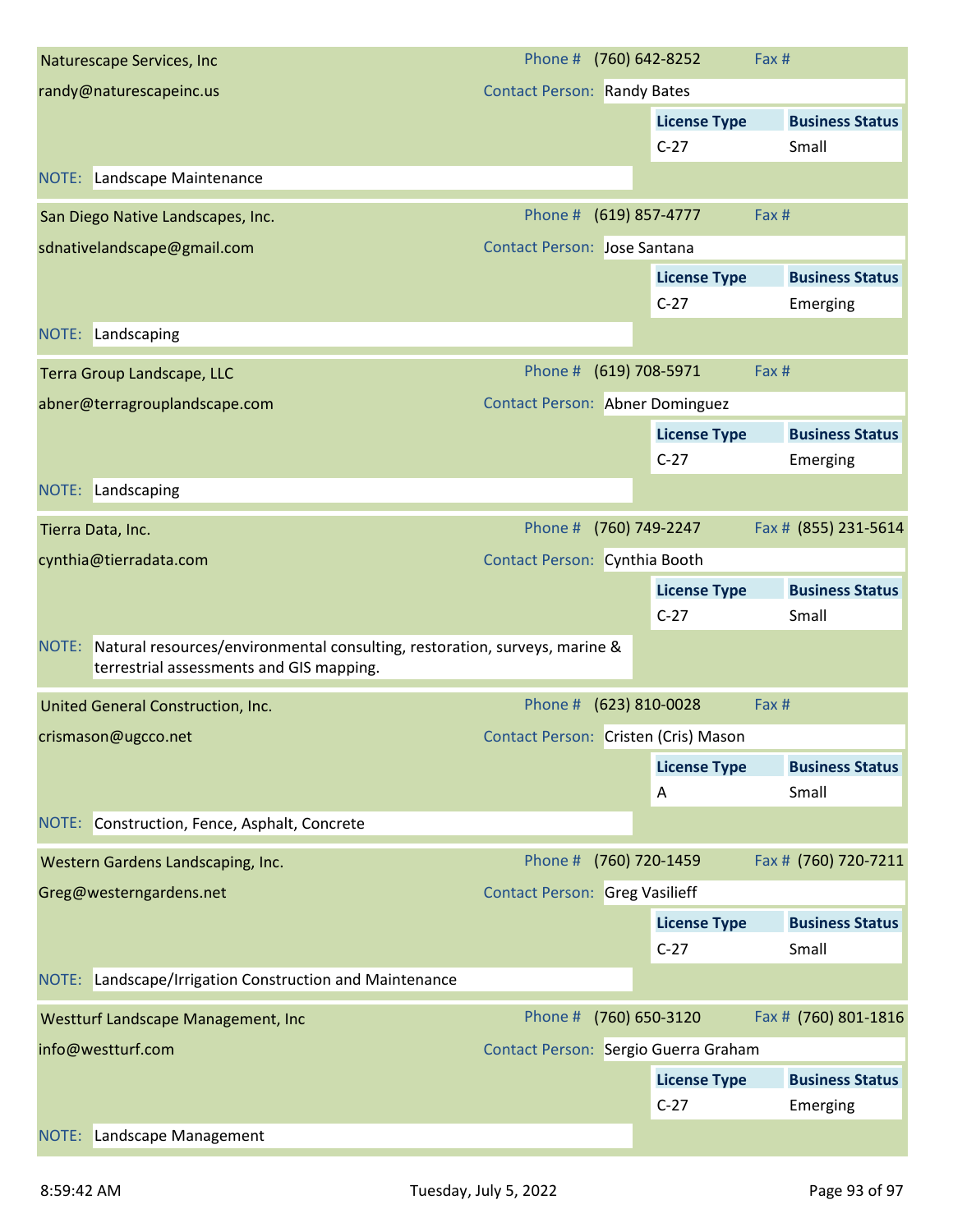| <b>Cleaners</b> | Excellence Professional Cleaning, Inc DBA Handsome Carpet                                                           | Phone # (858) 348-8118                    |                                       | Fax #                              |
|-----------------|---------------------------------------------------------------------------------------------------------------------|-------------------------------------------|---------------------------------------|------------------------------------|
|                 | julio@excellencepc.com                                                                                              | Contact Person: Julio A. Renteria         |                                       |                                    |
|                 |                                                                                                                     |                                           | <b>License Type</b><br>Goods/Services | <b>Business Status</b><br>Emerging |
|                 | NOTE: Facility Maintenance, Janitorial Services, Carpet Cleaning, Floor Care,<br><b>Pressure Washing</b>            |                                           |                                       |                                    |
|                 | 561790 Other Services to Buildings and Dwellings                                                                    |                                           |                                       |                                    |
| <b>Cleaners</b> | Excellence Professional Cleaning, Inc DBA Handsome Carpet                                                           | Phone # (858) 348-8118                    |                                       | Fax#                               |
|                 | julio@excellencepc.com                                                                                              | Contact Person: Julio A. Renteria         |                                       |                                    |
|                 |                                                                                                                     |                                           | <b>License Type</b><br>Goods/Services | <b>Business Status</b><br>Emerging |
|                 | NOTE: Facility Maintenance, Janitorial Services, Carpet Cleaning, Floor Care,<br><b>Pressure Washing</b>            |                                           |                                       |                                    |
|                 | Two Oaks Sweeping LLC DBA Day & Night Power Sweeping                                                                | Phone #                                   | (619) 440-6193                        | Fax # (619) 440-5160               |
|                 | warren@sandiegosweeper.com                                                                                          | <b>Contact Person: Warren Levy</b>        |                                       |                                    |
|                 |                                                                                                                     |                                           | <b>License Type</b>                   | <b>Business Status</b>             |
|                 |                                                                                                                     |                                           | Goods/Services                        | Emerging                           |
|                 | <b>NOTE:</b> Street Sweeping and Pressure Washing                                                                   |                                           |                                       |                                    |
|                 | 561990 All Other Support Services                                                                                   |                                           |                                       |                                    |
|                 | Acme Safety & Supply Corp.                                                                                          | Phone #                                   | $(619)$ 299-5100                      | Fax # (619) 542-0763               |
|                 | Candace@acmesafetysupply.com                                                                                        | Contact Person: Candace Friedman          |                                       |                                    |
|                 |                                                                                                                     |                                           | <b>License Type</b>                   | <b>Business Status</b>             |
|                 |                                                                                                                     |                                           | $C-31$                                | Small                              |
|                 |                                                                                                                     |                                           | $D-42$                                | Small                              |
|                 | NOTE: Rental sales & service of traffic safety materials                                                            |                                           |                                       |                                    |
|                 | Cecilia's Safety Services, Inc.                                                                                     | Phone #                                   | (858) 793-4465                        | Fax # (858) 793-4495               |
|                 | accounting@ceciliassafetyservice.com                                                                                | Contact Person: Cecilia Katheleen Ostlund |                                       |                                    |
|                 |                                                                                                                     |                                           | <b>License Type</b>                   | <b>Business Status</b>             |
|                 |                                                                                                                     |                                           | $C-31$                                | Small                              |
|                 |                                                                                                                     |                                           | $D-42$                                | Small                              |
| NOTE:           | Traffic Control company providing traffic control plans, rental equipment<br>and labor throughout San Diego County. |                                           |                                       |                                    |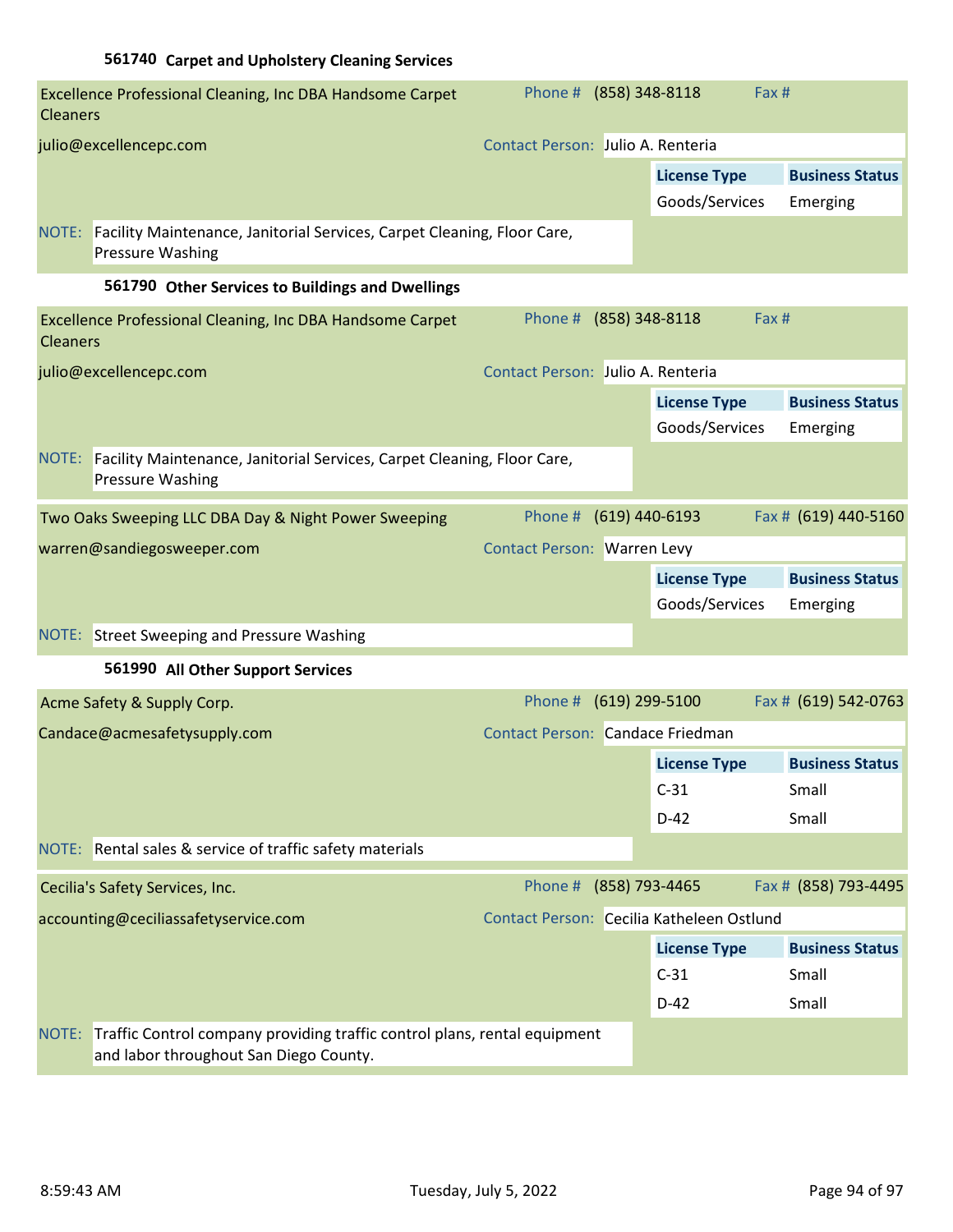| SubSurface Surveys & Associates, Inc. |                                                                                                                                                                                                                                                                          |                                     | Phone # (760) 476-0492<br>Fax #       |                                    |  |
|---------------------------------------|--------------------------------------------------------------------------------------------------------------------------------------------------------------------------------------------------------------------------------------------------------------------------|-------------------------------------|---------------------------------------|------------------------------------|--|
| gherman@subsurfacesurveys.com         |                                                                                                                                                                                                                                                                          | Contact Person: George Harmon       |                                       |                                    |  |
|                                       |                                                                                                                                                                                                                                                                          |                                     | <b>License Type</b>                   | <b>Business Status</b>             |  |
|                                       |                                                                                                                                                                                                                                                                          |                                     | $CSD-21$                              | Emerging                           |  |
|                                       | NOTE: SubSurface Surveys provides near-surface geophysical and utility locating<br>services                                                                                                                                                                              |                                     |                                       |                                    |  |
|                                       | 562112 Hazardous Waste Collection                                                                                                                                                                                                                                        |                                     |                                       |                                    |  |
| Bio1, LLC                             |                                                                                                                                                                                                                                                                          | Phone # (858) 939-9985              |                                       | Fax #                              |  |
| javed@bio1sd.com                      |                                                                                                                                                                                                                                                                          |                                     | Contact Person: Asheef (Javed) Khan   |                                    |  |
|                                       |                                                                                                                                                                                                                                                                          |                                     | <b>License Type</b><br>Goods/Services | <b>Business Status</b><br>Emerging |  |
|                                       | NOTE: Cleanup of biohazard (blood and body fluid), human and animal waste,<br>hoarding, and homeless camps                                                                                                                                                               |                                     |                                       |                                    |  |
|                                       | 562211 Hazardous Waste Treatment and Disposal                                                                                                                                                                                                                            |                                     |                                       |                                    |  |
| Bio1, LLC                             |                                                                                                                                                                                                                                                                          | Phone # (858) 939-9985              |                                       | Fax #                              |  |
| javed@bio1sd.com                      |                                                                                                                                                                                                                                                                          | Contact Person: Asheef (Javed) Khan |                                       |                                    |  |
|                                       |                                                                                                                                                                                                                                                                          |                                     | <b>License Type</b>                   | <b>Business Status</b>             |  |
|                                       |                                                                                                                                                                                                                                                                          |                                     | Goods/Services                        | Emerging                           |  |
|                                       | NOTE: Cleanup of biohazard (blood and body fluid), human and animal waste,<br>hoarding, and homeless camps                                                                                                                                                               |                                     |                                       |                                    |  |
|                                       | 562910 Remediation Services                                                                                                                                                                                                                                              |                                     |                                       |                                    |  |
|                                       | <b>Bayside Engineering Construction, Inc</b>                                                                                                                                                                                                                             | Phone #                             | $(619) 516 - 8100$<br>Fax#            |                                    |  |
|                                       | luis.rivero@BaysideEC.com                                                                                                                                                                                                                                                | <b>Contact Person: Luis Rivero</b>  |                                       |                                    |  |
|                                       |                                                                                                                                                                                                                                                                          |                                     | <b>License Type</b>                   | <b>Business Status</b>             |  |
|                                       |                                                                                                                                                                                                                                                                          |                                     | Α                                     | Emerging                           |  |
| NOTE:                                 | Engineering, construction, lead, asbestos, mold, abatement environmental<br>engineering design, remediation services, civil engineering design,<br>construction management, biological/Natural resources consulting, technical<br>scientific and geosciences services, c |                                     |                                       |                                    |  |
|                                       | IO Environmental & Infrastructure, Inc.                                                                                                                                                                                                                                  | Phone # (619) 280-3278              |                                       | Fax # (619) 677-5648               |  |
| kathym@iosdv.com                      |                                                                                                                                                                                                                                                                          | <b>Contact Person: Kathy Monroe</b> |                                       |                                    |  |
|                                       |                                                                                                                                                                                                                                                                          |                                     | <b>License Type</b>                   | <b>Business Status</b>             |  |
|                                       |                                                                                                                                                                                                                                                                          |                                     | Α                                     | Small                              |  |
|                                       |                                                                                                                                                                                                                                                                          |                                     | $C-27$                                | Small                              |  |
|                                       |                                                                                                                                                                                                                                                                          |                                     | <b>HAZ</b>                            | Small                              |  |
|                                       |                                                                                                                                                                                                                                                                          |                                     | ASB                                   | Small                              |  |
|                                       | <b>NOTE:</b> Professional Services                                                                                                                                                                                                                                       |                                     |                                       |                                    |  |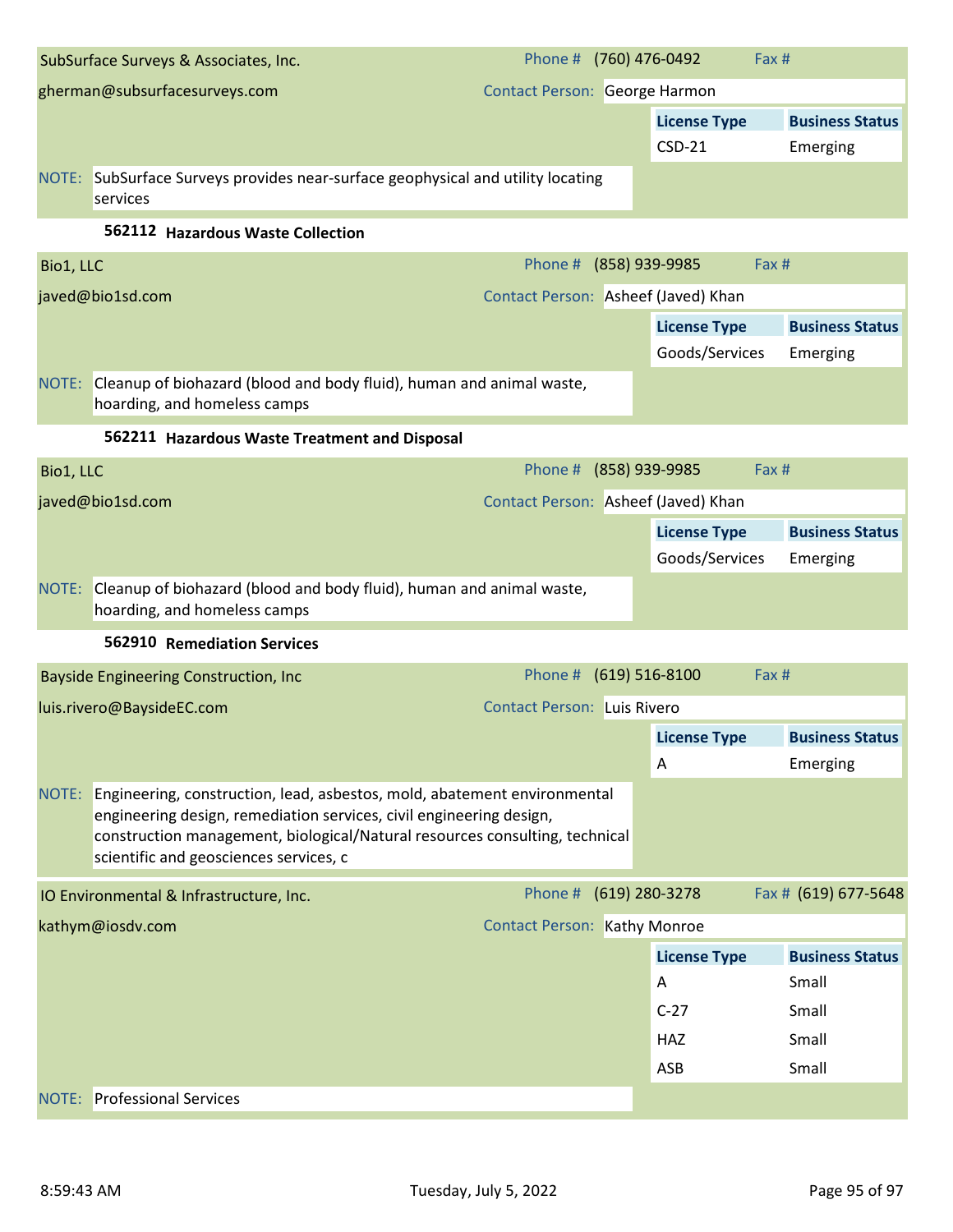| <b>KMEA</b>                                                                                                                                                                                                                    | Phone # (619) 399-5900               |                |                                          | Fax # (619) 434-3510            |  |  |  |  |
|--------------------------------------------------------------------------------------------------------------------------------------------------------------------------------------------------------------------------------|--------------------------------------|----------------|------------------------------------------|---------------------------------|--|--|--|--|
| proposals@kmea.net                                                                                                                                                                                                             |                                      |                | Contact Person: Robert Chuck Forrest III |                                 |  |  |  |  |
|                                                                                                                                                                                                                                |                                      |                | <b>License Type</b><br>Goods/Services    | <b>Business Status</b><br>Small |  |  |  |  |
| NOTE: Environmental consulting and remediation analysis. Technical staffing.                                                                                                                                                   |                                      |                |                                          |                                 |  |  |  |  |
| <b>Soclaris Contracting</b>                                                                                                                                                                                                    | Phone #                              | (619) 465-3438 |                                          | Fax # (619) 374-7138            |  |  |  |  |
| Soclaris@sbcglobal.net                                                                                                                                                                                                         | <b>Contact Person: Sonny Rosenal</b> |                |                                          |                                 |  |  |  |  |
|                                                                                                                                                                                                                                |                                      |                | <b>License Type</b>                      | <b>Business Status</b>          |  |  |  |  |
|                                                                                                                                                                                                                                |                                      |                | Α                                        | Small                           |  |  |  |  |
|                                                                                                                                                                                                                                |                                      |                | <b>HAZ</b>                               | Small                           |  |  |  |  |
| NOTE: UST/AST removals, installs and repairs. Air/soil monitoring, soil remediation,<br>hazardous & non-hazardous waste disposal; BROKER CREDIT ONLY FOR<br><b>HAZARDOUS WASTE BINS</b>                                        |                                      |                |                                          |                                 |  |  |  |  |
| The Bodhi Group, Inc.                                                                                                                                                                                                          | Phone #                              | (858) 513-1469 |                                          | Fax # (858) 513-1609            |  |  |  |  |
| Sree@thebodhigroup.com                                                                                                                                                                                                         | Contact Person: Sreekumar Gopinath   |                |                                          |                                 |  |  |  |  |
|                                                                                                                                                                                                                                |                                      |                | <b>License Type</b>                      | <b>Business Status</b>          |  |  |  |  |
|                                                                                                                                                                                                                                |                                      |                | $CSD-12$                                 | Emerging                        |  |  |  |  |
|                                                                                                                                                                                                                                |                                      |                | A                                        | Emerging                        |  |  |  |  |
|                                                                                                                                                                                                                                |                                      |                | <b>HAZ</b>                               | Emerging                        |  |  |  |  |
| NOTE: Environmental and Geotechnical Consulting Services                                                                                                                                                                       |                                      |                |                                          |                                 |  |  |  |  |
| 562998 All Other Miscellaneous Waste Management Services                                                                                                                                                                       |                                      |                |                                          |                                 |  |  |  |  |
| Affordable Drain Service, Inc. DBA Afforable Pipeline Services                                                                                                                                                                 | Phone #                              |                | $(858) 689 - 4000$                       | Fax # (858) 689-4035            |  |  |  |  |
| shenson@affordabledrain.com                                                                                                                                                                                                    | Contact Person: Craig S. Post        |                |                                          |                                 |  |  |  |  |
|                                                                                                                                                                                                                                |                                      |                | <b>License Type</b>                      | <b>Business Status</b>          |  |  |  |  |
|                                                                                                                                                                                                                                |                                      |                | Α                                        | Small                           |  |  |  |  |
| NOTE: General Contractor-eligible for ALL subcontracting opportunities, eligible as<br>a prime contractor for \$50k & below until receipt of bond letter. Clearing<br>Drains, Camera inspection, CCTV Inspection, Jetting work |                                      |                |                                          |                                 |  |  |  |  |
| 611430 Professional and Management Development Training                                                                                                                                                                        |                                      |                |                                          |                                 |  |  |  |  |
| Novus Origo, Inc.                                                                                                                                                                                                              | Phone #                              |                | (760) 438-4354                           | Fax # (760) 438-4355            |  |  |  |  |
| paul.cevolani@novusorigo.com                                                                                                                                                                                                   | Contact Person: Paul Cevolani        |                |                                          |                                 |  |  |  |  |
|                                                                                                                                                                                                                                |                                      |                | <b>License Type</b>                      | <b>Business Status</b>          |  |  |  |  |
|                                                                                                                                                                                                                                |                                      |                | Goods/Services                           | Emerging                        |  |  |  |  |
| NOTE: Human performance, professional training development, project<br>management, change management and process improvement                                                                                                   |                                      |                |                                          |                                 |  |  |  |  |